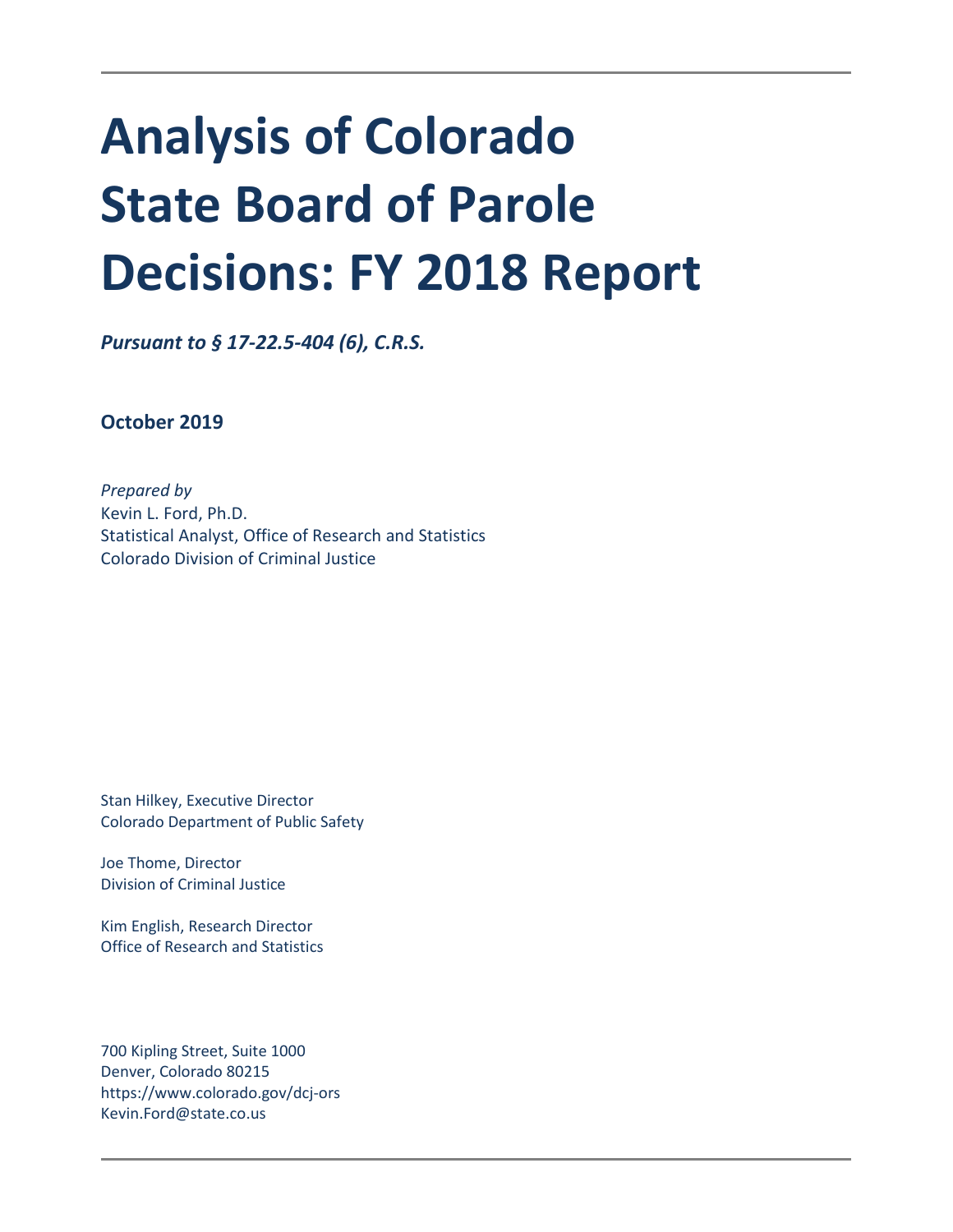This page intentionally left blank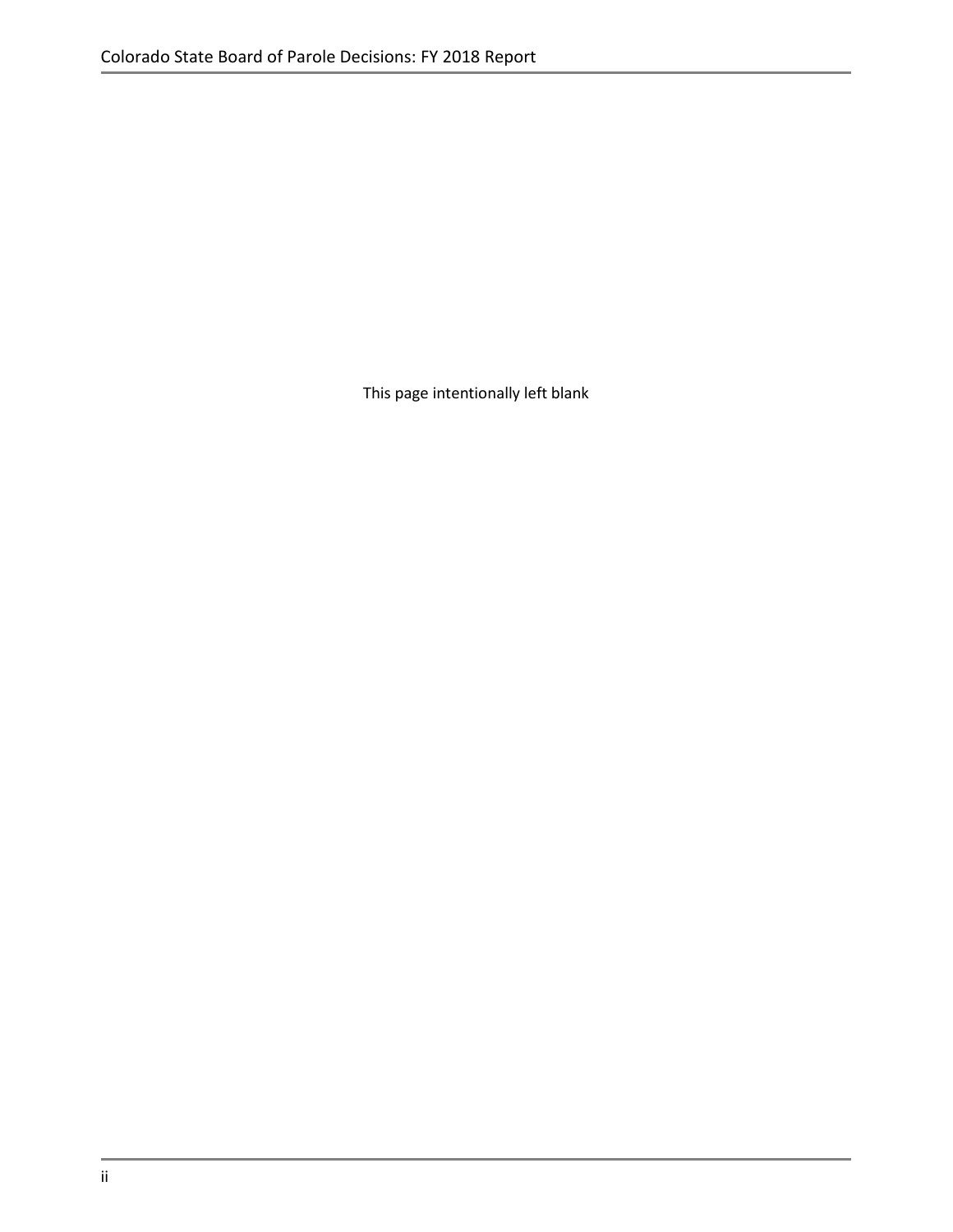## **Contents**

| iii | <b>Contents</b>                                                    |  |  |
|-----|--------------------------------------------------------------------|--|--|
| iv  | <b>Tables</b>                                                      |  |  |
| v   | <b>Appendices Figures</b>                                          |  |  |
| vi  | <b>Acknowledgements</b>                                            |  |  |
| 01  | <b>Executive Summary</b>                                           |  |  |
| 15  | <b>Section One: Introduction</b>                                   |  |  |
| 17  | <b>Section Two: Parole Board Automated Decision Support System</b> |  |  |
| 17  | Parole Board Hearing Application Portal                            |  |  |
| 18  | Parole Board Release Guideline Instrument (PBRGI)                  |  |  |
| 22  | Parole Board Revocation Projects                                   |  |  |
| 25  | <b>Section Three: Hearings, Decisions and Study Sample</b>         |  |  |
| 25  | <b>Board Hearing Types</b>                                         |  |  |
| 26  | <b>Board Decision Types</b>                                        |  |  |
| 27  | <b>Statutory Modifications</b>                                     |  |  |
| 28  | FY 2018 Sample Selection                                           |  |  |
| 30  | FY 2018 Overall Sample                                             |  |  |
| 31  | FY 2018 PBRGI Sample                                               |  |  |
| 33  | Section Four: FY 2018 Findings - Parole Board Decisions            |  |  |
| 33  | <b>Overall Decision Findings</b>                                   |  |  |
| 36  | <b>PBRGI Bypass Findings</b>                                       |  |  |
| 37  | <b>PBRGI Decision Matrix Assignment</b>                            |  |  |
| 39  | <b>Board Decisions (PBRGI Sample)</b>                              |  |  |
| 42  | Board/PBRGI Agreement                                              |  |  |
| 45  | Decision Agreement by Matrix Assignment                            |  |  |
| 48  | Decision Agreement by Decision Type                                |  |  |
| 53  | <b>Departure Reasons</b>                                           |  |  |
| 58  | Findings: File Reviews                                             |  |  |
| 65  | <b>Findings: Full Board Reviews</b>                                |  |  |
| 70  | Findings: Decisions Regarding Sex Offenders                        |  |  |
| 74  | Summary: FY 2018 Findings                                          |  |  |
| 79  | <b>Appendices</b>                                                  |  |  |
| 81  | A: Colorado State Board of Parole                                  |  |  |
|     |                                                                    |  |  |

B: Parole Board Release Guideline Instrument: Item and Matrix Descriptions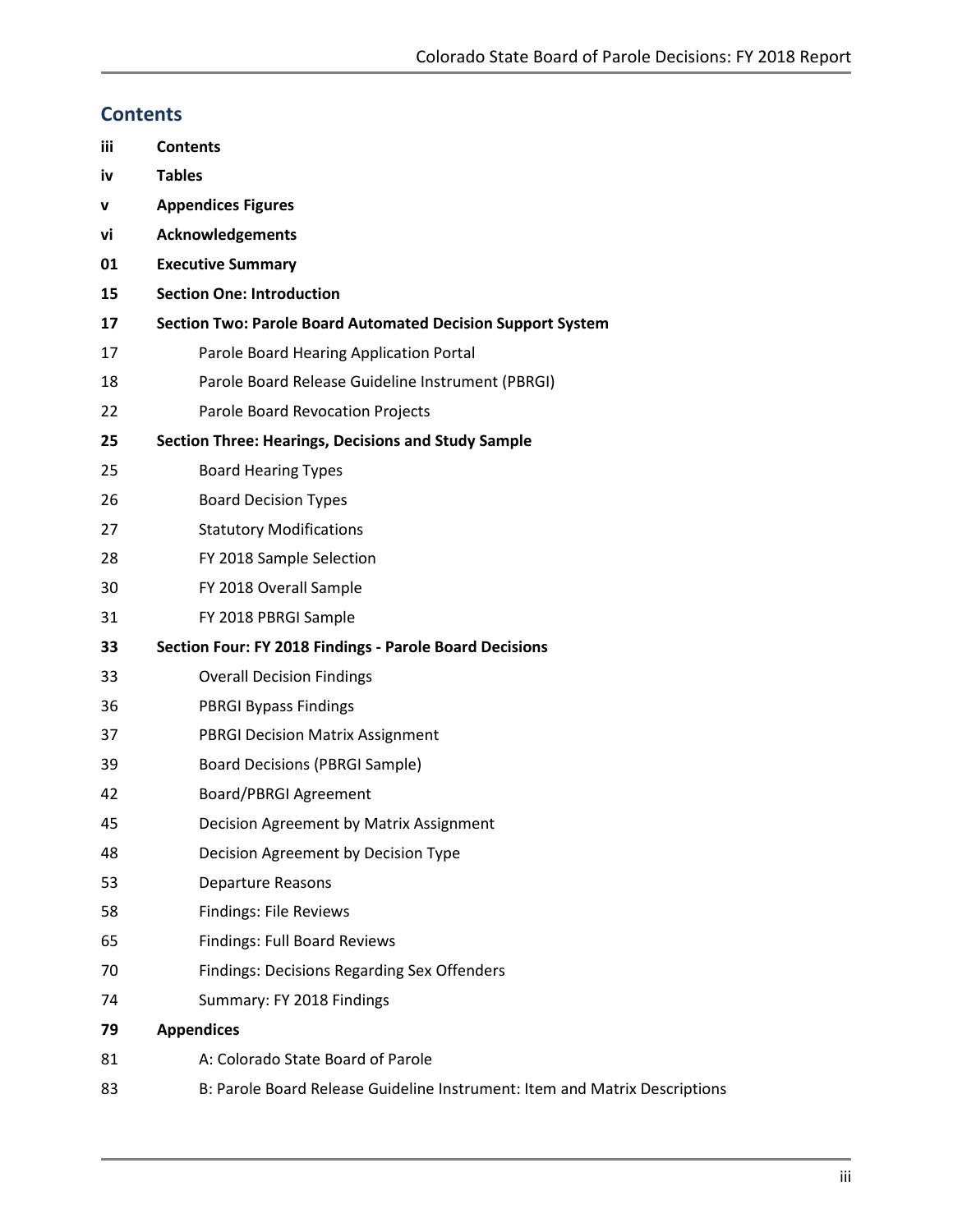## **Tables**

| 35 | Table 1  | FY 2018 Samples: Counts and percentages of Parole Board decisions by months to<br>mandatory release date                                                                                                                                                |
|----|----------|---------------------------------------------------------------------------------------------------------------------------------------------------------------------------------------------------------------------------------------------------------|
| 37 | Table 2  | FY 2018 PBRGI Bypass sample: Counts and percentages of Parole Board decisions by<br>months to mandatory release date (n=755)                                                                                                                            |
| 38 | Table 3  | FY 2018 PBRGI sample: Counts and percentages of parole applicants assigned to each<br>PBRGI risk/readiness matrix combination (n=4,795)                                                                                                                 |
| 40 | Table 4  | FY 2018 PBRGI sample: Counts and percentages of Parole Board (PB) decisions within<br>each PBRGI risk/readiness matrix combination (n=4,795)                                                                                                            |
| 41 | Table 5  | FY 2018 PBRGI, Bypass, and Combined samples: Overall counts and percentages of<br>Parole Board decisions by months to mandatory release date (n=4,795, n=739, and<br>n=5,534, respectively)                                                             |
| 43 | Table 6  | FY 2018 PBRGI sample: Overall counts and percentages of Parole Board hearing<br>decisions by PBRGI advisory recommendations (n=4,795)                                                                                                                   |
| 44 | Table 7  | PBRGI samples: Percentage of Parole Board decisions, PBRGI recommendations, and<br>decision agreement by fiscal year                                                                                                                                    |
| 46 | Table 8  | FY 2018 PBRGI sample: Counts of parole applicants assigned to each PBRGI<br>risk/readiness matrix combination and the associated percentage of agreement and<br>departure between the Parole Board decision and the PBRGI recommendation<br>$(n=4,795)$ |
| 49 | Table 9  | FY 2018 PBRGI sample: Counts and percentages within PBRGI risk/readiness matrix<br>combinations of the 1,380 Board release decisions that agree with the PBRGI<br>recommendation to release                                                             |
| 49 | Table 10 | FY 2018 PBRGI sample: Counts and percentages within PBRGI risk/readiness matrix<br>combinations of the 2,119 Board deferral decisions that agree with the PBRGI<br>recommendation to defer                                                              |
| 51 | Table 11 | FY 2018 PBRGI sample: Counts and percentages within PBRGI risk/readiness matrix<br>combinations of the 363 Board release decisions that do not agree with the PBRGI<br>recommendation to defer                                                          |
| 51 | Table 12 | FY 2018 PBRGI sample: Counts and percentages within PBRGI risk/readiness matrix<br>combinations of the 933 Board deferral decisions that do not agree with the PBRGI<br>recommendation to release                                                       |
| 59 | Table 13 | Total file reviews by fiscal year with Parole Board decisions and common file<br>review eligibility criteria                                                                                                                                            |
| 60 | Table 14 | FY 2018 PBRGI, Bypass, and Combined samples - File Reviews: Counts and percentages<br>of Parole Board decisions by months to mandatory release date (n=322, n=722, &<br>n=1,044, respectively)                                                          |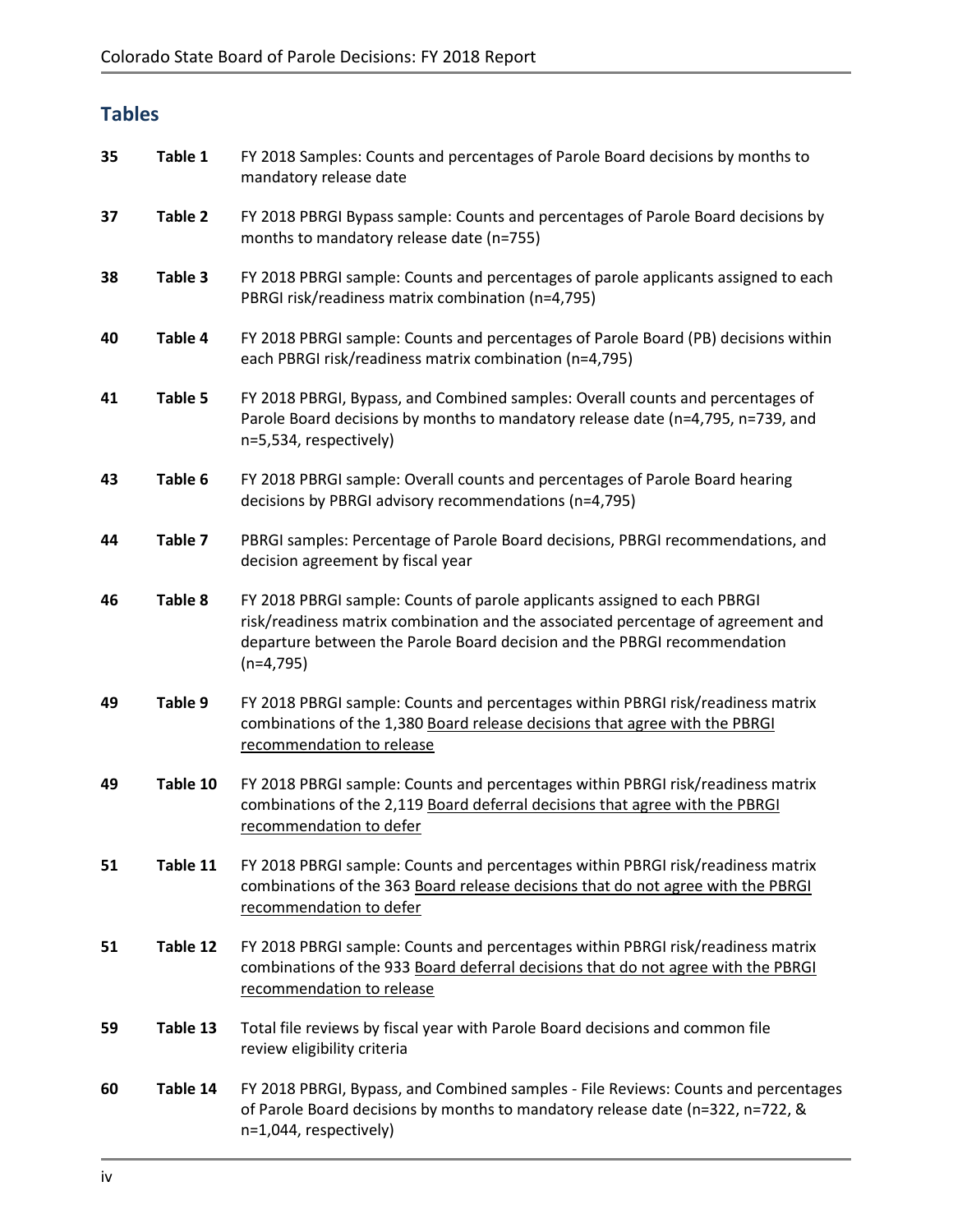| 62 | Table 15 | FY 2018 PBRGI sample - File Reviews: Counts and percentages of parole applicants<br>assigned to each PBRGI risk/readiness matrix combination (n=322)         |
|----|----------|--------------------------------------------------------------------------------------------------------------------------------------------------------------|
| 63 | Table 16 | FY 2018 PBRGI sample - File Reviews: Overall counts and percentages of Parole Board<br>file review decisions by PBRGI advisory recommendations (n=322)       |
| 66 | Table 17 | FY 2018 PBRGI sample - Full Board Reviews: Counts and percentages of parole<br>applicants assigned to each PBRGI risk/readiness matrix combination (n=1,440) |
| 67 | Table 18 | FY 2018 PBRGI sample - Full Board Reviews: Overall counts and percentages of full<br>Board review decisions by PBRGI advisory recommendations (n=1,440)      |

## **Appendices Figures**

- **88 Figure A1** PBRGI risk and readiness variables and algorithm calculations and categories
- **90 Figure A2** Advisory release decision recommendation matrix with risk and readiness categories and associated recommendations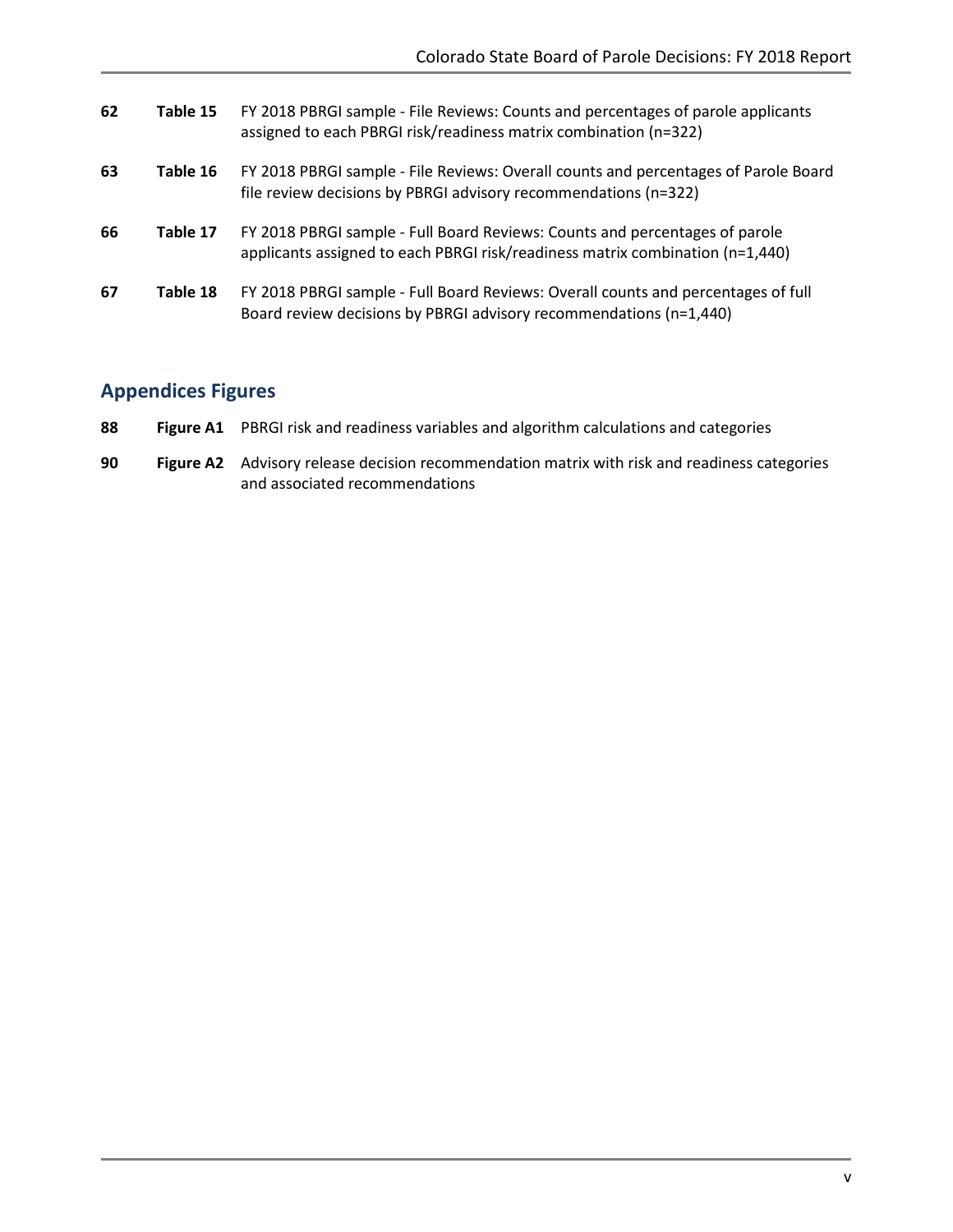## **Acknowledgements**

The preparation of this report depends on the assistance of many individuals at the Colorado State Board of Parole, especially Parole Board Analyst Anne Andrews who provides and offers guidance regarding Colorado Department of Corrections (CDOC) data and data tables and Parole Board staff members who provide feedback and guidance throughout the year on Board policies, processes and procedures. Parole Board Chair Kristen Hilkey, Vice Chair Chad Dilworth, and the current and former Board members are acknowledged for their assistance and their dedication to the public safety of the citizens of Colorado.

A team of professionals in the Office of Information Technology at CDOC, especially Jason Martin, Mike Henderson and Clifton Ford, continue to offer support and expertise on the complex parole hearing system in use by the Parole Board within which the Parole Board Release Guideline Instrument (PBRGI) resides.

Additionally, at the office of Time & Release Operations at the Department of Corrections, Mary Carlson and Naomi Swisher provided consultation on prison release processes and CDOC databases.

Staff members Peg Flick, Linda Harrison, and Kim English (Research Director) in the Office of Research and Statistics in the Division of Criminal Justice at the Colorado Department of Public Safety provided invaluable consultation and analyses for this report.

This report would not be possible without the contributions of these individuals at the Colorado State Board of Parole, the Colorado Department of Corrections and colleagues in the Colorado Department of Public Safety. Despite this assistance, any errors and omissions are ours alone.

Kevin L. Ford, Ph.D. Office of Research and Statistics Division of Criminal Justice Colorado Department of Public Safety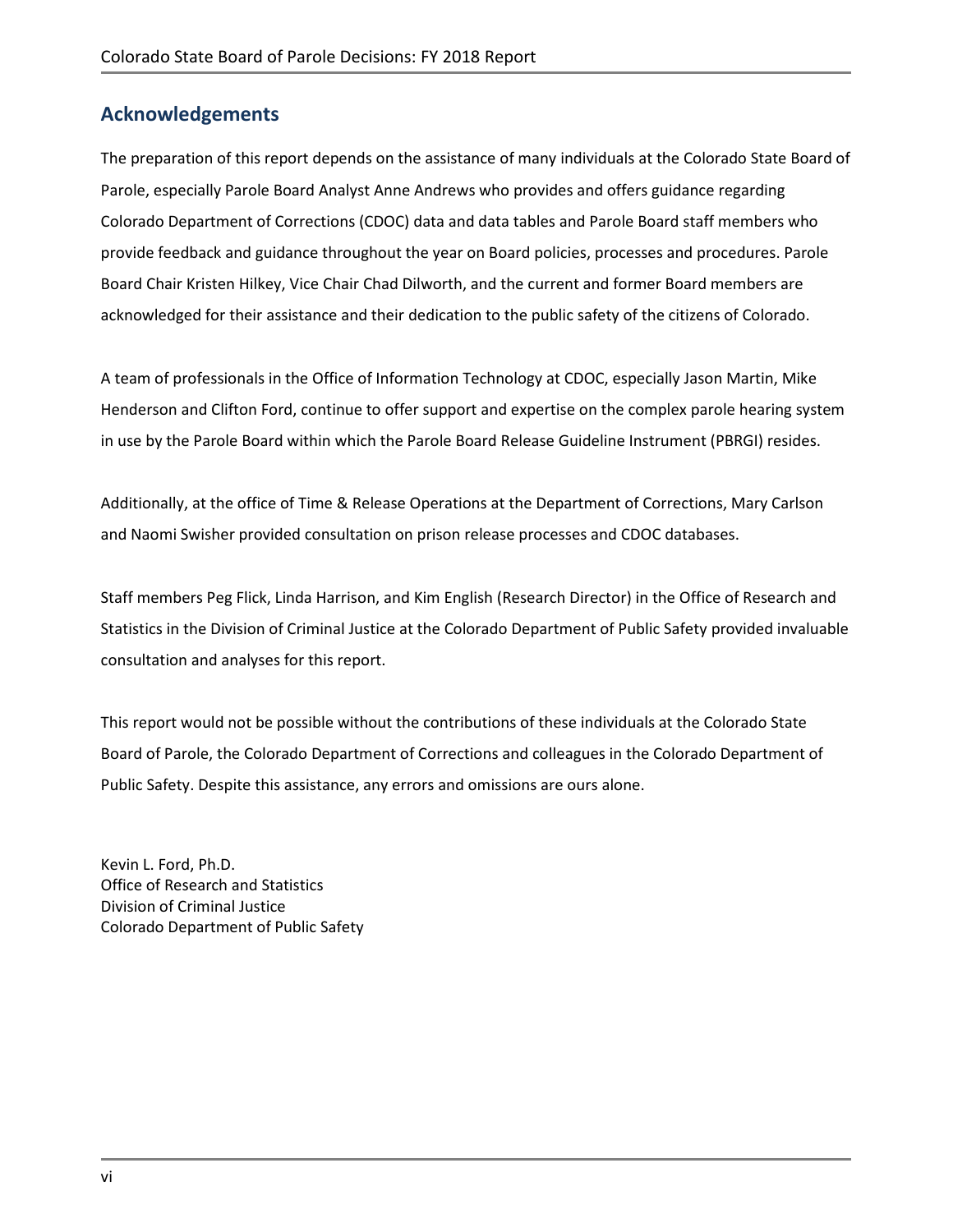## **Executive Summary**

## **BACKGROUND**

**Introduction.** The Colorado State Board of Parole ("the Board") is created and described in §17-2-201, C.R.S. and it functions under a "type 1 transfer"[1](#page-6-0) to the Colorado Department of Corrections (CDOC) pursuant to §24-1-128.5(3), C.R.S. The Board, appointed by the Governor and confirmed by the Colorado State Senate, includes seven members who serve three-year terms.<sup>[2](#page-6-1)</sup> The Board may hire additional individuals on contract to serve as release hearing officers and revocation ("administrative") hearing officers[.3](#page-6-2) Among the duties of the Board chair described in §17-2-201(3)(f), C.R.S., is "to ensure that parole board members, release hearing officers, and administrative hearing officers under contract with the board are accurately collecting data and information on his or her decision-making as required by section 17-22.5- 404 (6)."

**Mandates.** Pursuant to §17-22.5-404(6)(a), C.R.S., the Board is mandated to work with the Division of Criminal Justice (DCJ) in the Colorado Department of Public Safety (CDPS) and the Colorado Department of Corrections (CDOC) "to develop and implement a process to collect and analyze data related to the basis for and the outcomes of the Board's parole decisions." Additionally, pursuant to §17-22.5-107(1), C.R.S., in consultation with the Board, DCJ is mandated to develop an administrative release guideline instrument for use by the Board in evaluating applications for parole. Finally, pursuant to §17-22.5-404(6)(e)(I), C.R.S., the Board and DCJ are mandated to issue a report to the General Assembly regarding the outcomes of decisions by the Board.

Where data are available, this report describes findings and progress on these mandates during the period from July 1, 2017 through June 30, 2018. This report presents findings on all hearing decisions involving a discretionary release or deferral and, where applicable, on the Board's agreement with or reason for departure from the PBRGI advisory recommendation for these hearings. The report also addresses progress on all statutory mandates related to the Board's decision systems.

<span id="page-6-0"></span> $1A$  "type 1 transfer" defines a form of organizational structure that separates the administration from the function of government entities (Administrative Organization Act of 1968; §24-1-105(1), C.R.S.). The Board is administered by the Colorado Department of Corrections (CDOC), but it carries out its statutory powers, duties, and functions independently of the CDOC.

<span id="page-6-1"></span><sup>&</sup>lt;sup>2</sup> During the preparation of this FY 2018 report, Senate Bill 2019-165 was passed and expands the Board to nine members (see §17-2-201(1)(a), C.R.S.).

<span id="page-6-2"></span><sup>&</sup>lt;sup>3</sup> The Board typically hires no more than 1 to 3 of either type of hearing officer (see §17-2-201(3)(h) & (h.1), C.R.S.). Board members and hearing officers for FY 2018 and the Board mission statement can be found in Appendix A.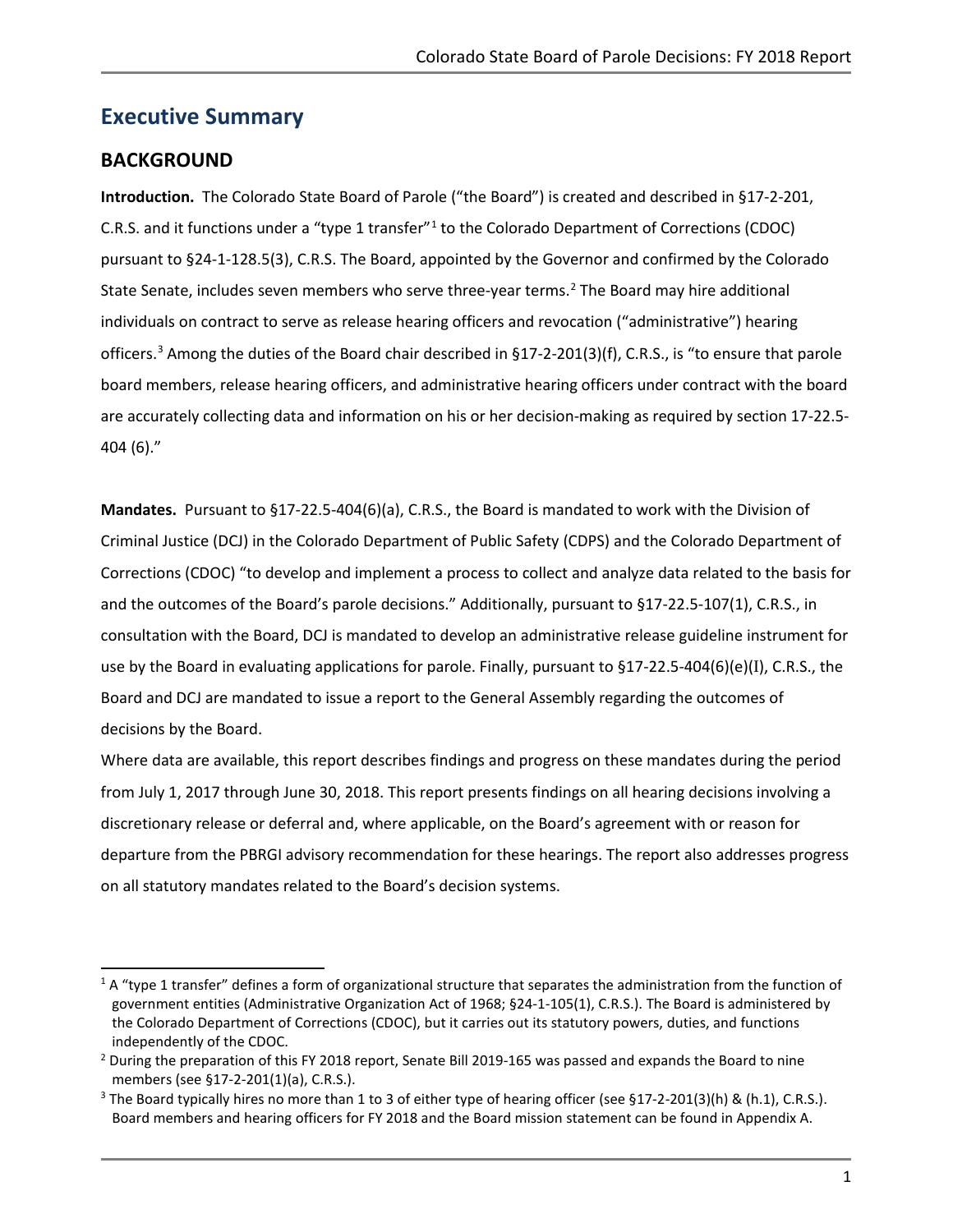More comprehensive details of the Board's annual activities and processes may be found in reports and presentations generated by the Board pursuant to other legislative mandates. The Board provides an annual report to the Judiciary Committees of the Colorado House of Representatives and the Senate regarding the operations of the Board, as well as the information presented in this current report (see §17- 2-201(3.5), C.R.S.). A separate annual presentation is offered by the Board to the Joint Budget Committee of the Colorado General Assembly (see §2-3-203(1)(b.2), C.R.S.). [4](#page-7-0)

**Parole Board Hearing Application Portal.** During FY 2012, the CDOC's Office of Information Technology (OIT), in collaboration with the Board, various representatives of CDOC including the Time and Release Operations Office, and DCJ, implemented the Parole Board Hearing Application Portal. This user interface gathers information from diverse CDOC sources, displays it, and records Board member decisions. Without this automation of parole hearings, the development and integration of the automated Parole Board Release Guideline Instrument (PBRGI) and the analyses of decisions in this report would not be possible.

**Parole Board Release Guideline Instrument (PBRGI)**. The goal of the PBRGI is to provide a consistent framework for the Board to evaluate and weigh specific statutory release decision factors and, based on a structured decision matrix, to offer an advisory release decision recommendation for parole applicants. The PBRGI was derived from a paper-and-pencil draft administrative release guideline instrument of parole release policies created by the Colorado Commission on Criminal and Juvenile Justice (CCJJ; colorado.gov/ccjj). Initial testing concluded in August 2012 and the system was implemented on September 4, 2012. Since that date, the automated PBRGI system has been available for use within the Parole Board Application Hearing Portal by Board members when conducting parole release application hearings. Technical reports regarding the initial testing of the PBRGI may be found in the FY 2012 and FY 2013 Parole Board decisions reports.<sup>[5](#page-7-1)</sup>

The PBRGI is a set of thirteen policy items that combine using two algorithms to create a matrix with two dimensions. The first dimension is *risk of recidivism* and the second dimension is *readiness for parole*. The thirteen items correspond to the release policies identified by CCJJ and the associated release considerations placed in Colorado statute.<sup>[6](#page-7-2)</sup> DCJ staff constructed two algorithms from these thirteen statutory considerations, one for recidivism risk and one for parole readiness. The baseline for the risk

<span id="page-7-0"></span> <sup>4</sup> These annual reports are available under "Reference Materials" at colorado.gov/paroleboard/reference-materials-0.

<span id="page-7-1"></span><sup>&</sup>lt;sup>5</sup> Prior year reports are available on the ORS/DCJ website at colorado.gov/dcj-ors/ors-reports.

<span id="page-7-2"></span> $6$  See the statutory considerations for release to parole in §17-22.5-404(4), C.R.S.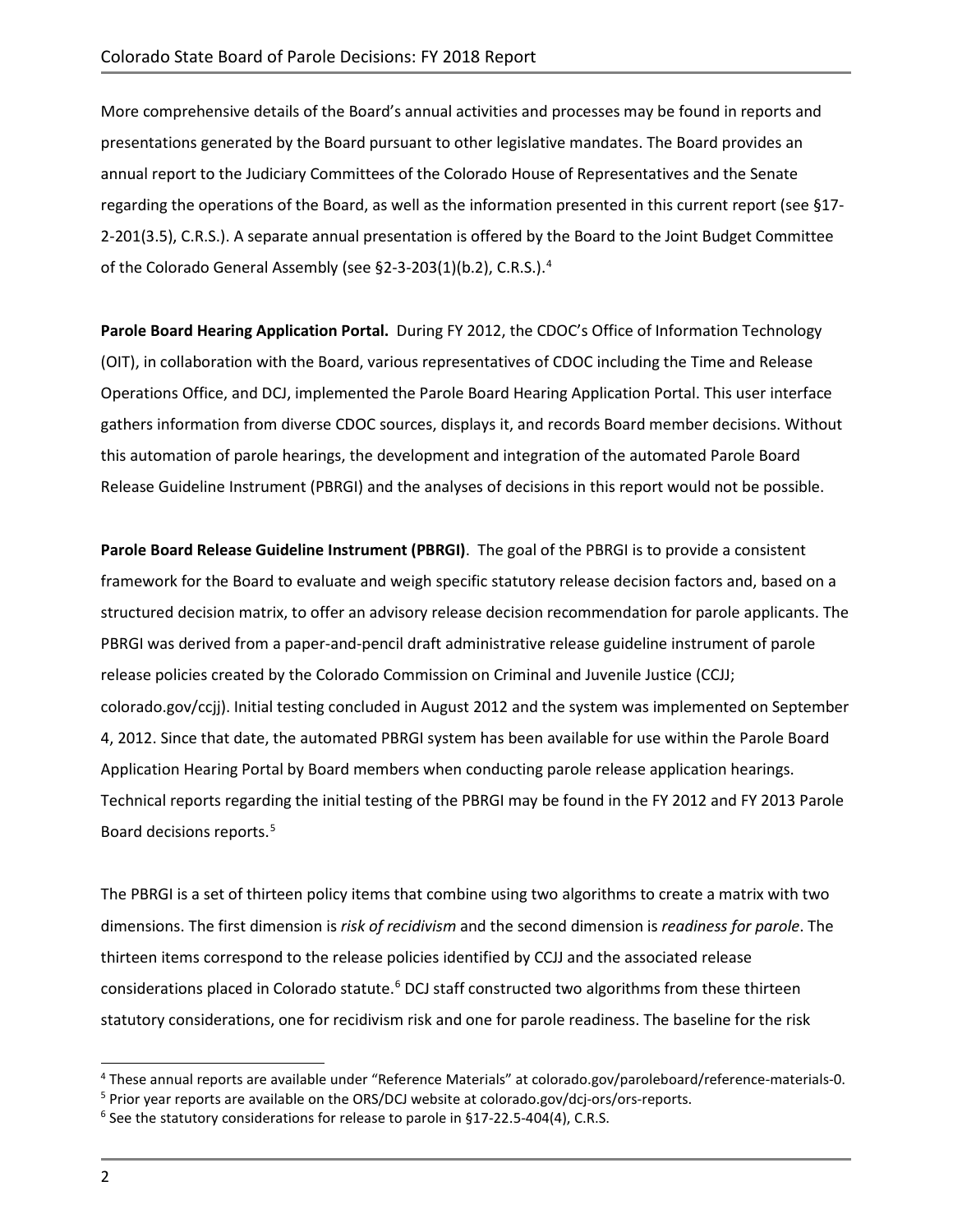dimension is the risk level from the Colorado Actuarial Risk Assessment Scale (CARAS), which is a statutorily mandated actuarial risk assessment measure that is re-validated at least every five years on the Colorado prison population.<sup>[7](#page-8-0)</sup> The Level of Supervision Inventory-Revised (LSI-R) overall and rater box scores serve as the baseline for the assessment of criminogenic needs underlying the readiness score used in the matrix. The PBRGI items, the scoring algorithms and the advisory decision matrix are described in Appendix B.

The combination of the risk and readiness scores places an inmate in a five-level risk by three-level readiness matrix where each matrix position is associated with an advisory release or defer recommendation (§17-22.5-107(1)(b), C.R.S.).<sup>[8](#page-8-1)</sup> This advisory recommendation is displayed to Board members through the Parole Board Hearing Application Portal. Members may also view an individual's specific placement in the decision matrix and the data used to derive the risk and readiness scores. After considering the advisory recommendation and any additional information gathered during the hearing that is not included in the PBRGI algorithm (for example, current dynamic criminogenic needs; complex clusters of criminogenic needs; treatment dosage received; and performance while under other forms of community supervision such as probation and community corrections), Board members may choose to agree with or depart from the recommendation. Pursuant to §17-22.5-404(6)(b), C.R.S., a decision that departs from the recommendation requires that the Board member provide the reason(s) for departure.

The PBRGI design was based on policy choices generated by the Colorado Commission on Criminal and Juvenile Justice and was not derived via empirical testing. Starting in FY 2017, the Board initiated a project with DCJ to expand and revise the PBRGI policy elements to account for the numerous factors not included in the original algorithm that inform risk and readiness for release to parole. Such factors include complex clusters (three or more according to contemporary research) of criminogenic needs; patterns of success or failure under non-parole based community supervision (probation and/or community corrections); the recency, frequency and severity of institutional misconduct and several others. Although these factors are not accounted for in the current PBRGI algorithm, they are used by Board members to evaluate an individual's risk and readiness as it pertains to discretionary release to parole. The factor selection phase has been completed, but the factor revision and pilot data collection phase of the project is ongoing with completion expected in FY 2020.

<span id="page-8-0"></span><sup>&</sup>lt;sup>7</sup> Developed and validated pursuant to §17-22.5-404(2)(a), C.R.S., the CARAS, Version 6 (2015) has an AUC=.75 and predicts recidivism defined as at least one technical violation, arrest, or felony filing at any time during a 5-year period following release (Additional CARAS V.6 information may be found at, colorado.gov/dcj-ors/ors-riskscales).

<span id="page-8-1"></span> $8$  The decision to "defer" simply means the inmate must continue to serve his or her sentence and the decision to parole is "deferred" to the next possible parole consideration date, as determined by statute (see "Board Decision Types" in Section Three).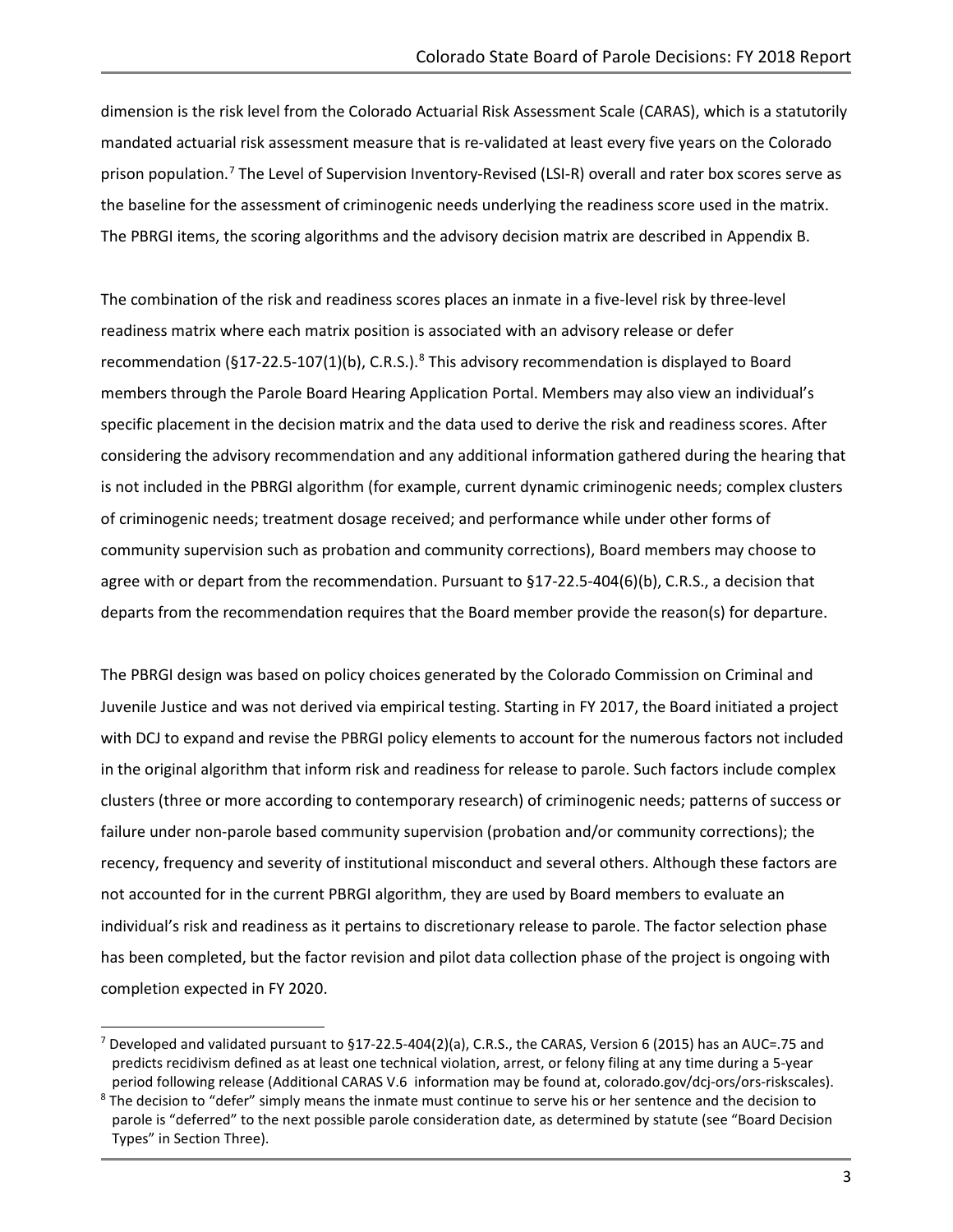The PBRGI aims to develop uniformity in the application of decision criteria, but the guideline cannot adapt to the unique and emergent characteristics of each inmate discovered during the parole application hearing. The PBRGI recommendation is not considered a standard by which Board decisions are to be measured but, rather, provides only an advisory recommendation. In fact, there is no objective standard by which Board member decisions may be measured. This point is acknowledged in the legislative declaration of House Bill 2010-1374, "…using structured decision-making unites the parole board members with a common philosophy and a set of goals and purposes while retaining the authority of individual parole board members to make decisions that are appropriate for particular situations." (§17-22.5-404(1)(c), C.R.S).

**PBRGI Bypass Option.** In April 2017, the Board submitted a project request to CDOC's Office of Information Technology (OIT) to create a PBRGI "bypass button" and a menu of seven bypass reasons. Selection of the bypass button displays the following bypass reasons: Until Presented Actions, File Reviews, Close/Past MRD Reviews, Offender Initiated Waivers or Deferrals, Offender Refuses to Attend Hearing, Rescission Hearing, and Other. Endorsement of one or more of these bypass reasons renders the PBRGI process inactive and the Board member proceeds to an individual's case information in the hearing portal. In these instances, the inmate is not scored on the 13 items of the PBRGI, no PBRGI advisory recommendation is generated or displayed, and no PBRGI-related data is stored in the CDOC information system. Following implementation, the Board began to use the Bypass option in August 2017. The Bypass option was created and applied primarily for file reviews.<sup>[9](#page-9-0)</sup> During the preparation of this FY 2018 report, the Board eliminated this PBRGI Bypass option. The next annual report in FY 2019 will continue to reflect its use, but the Bypass option will have minimal impact on the FY 2020 report.

**Parole Board Revocation Projects.** Pursuant to §17-22.5-404(6), C.R.S., DCJ is required to report Board decisions regarding parole revocation, the reasons for these decisions, and departures from the administrative revocation guidelines (§17-22.5-107(2), C.R.S.). Since the statute was amended in 2010, there have been two projects initiated to respond to the related mandates: the Parole Board Revocation Automation Project and the Parole Board Administrative Revocation Guidelines Project. Although some intermediate goals have been accomplished through these projects, the requirements in statute have not been fully met.

Following the automation of the release hearing process and the implementation of the PBRGI, the Board initiated a Parole Board Revocation Automation Project with OIT at CDOC to automate revocation hearings

<span id="page-9-0"></span><sup>&</sup>lt;sup>9</sup> See "Board Hearing Types" in Section Three.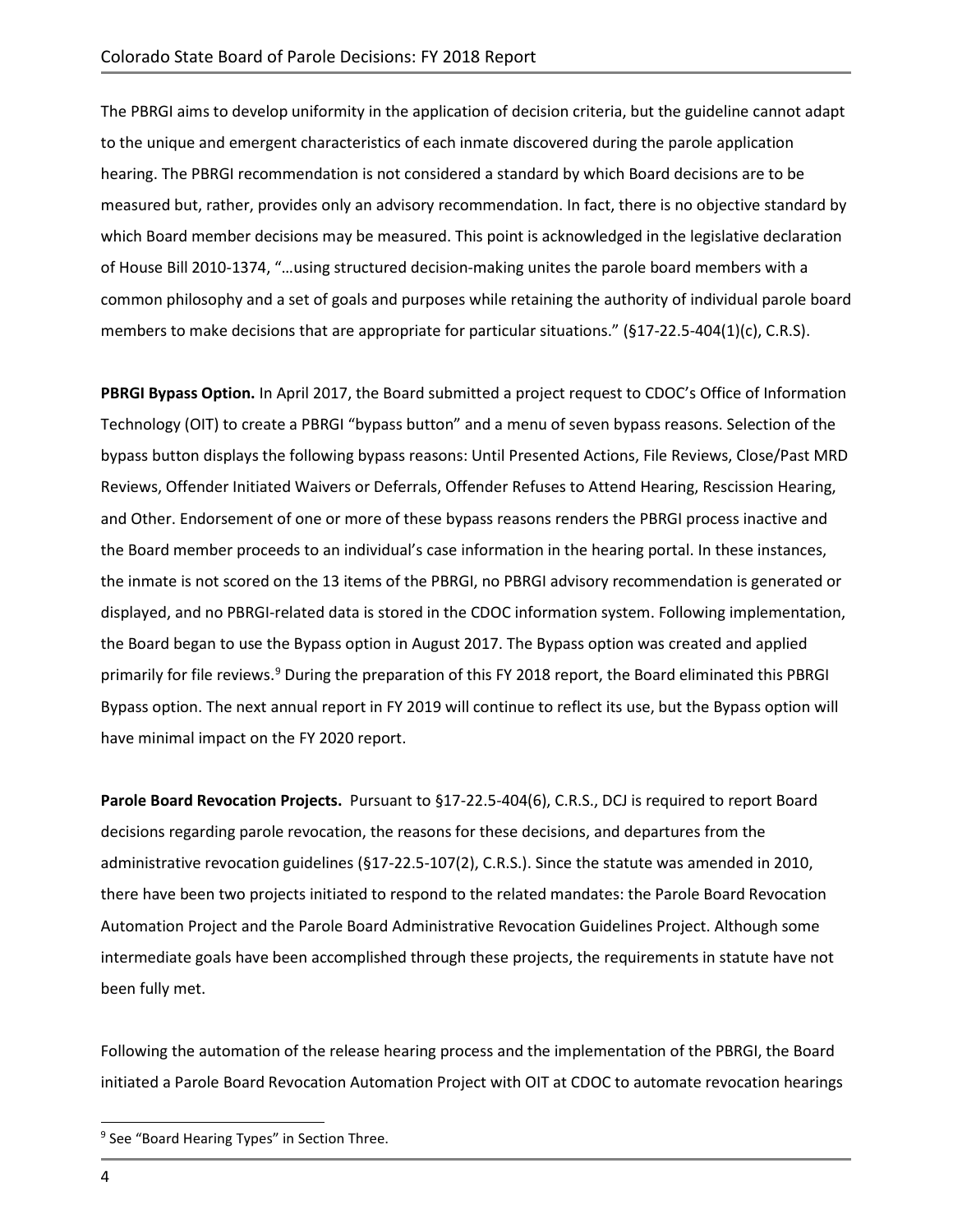and to collect revocation hearing data similar to the automated system for release application hearings. System development and programming of the Revocation Automation Project by OIT at CDOC was suspended in FY 2016 due to intensive demands related to the development and implementation of a complete overhaul of the inmate record system at the CDOC. A separate project was initiated by the CDOC Parole Division to automate revocation requests submitted by community parole officers to the Board. The scope of that project does not include the Parole Board Revocation Guidelines described below.

In March 2013, the Board initiated the Parole Revocation Working Group to develop the Parole Board Revocation Guidelines. The Board contracted with the Center for Effective Public Policy ("Center"; cepp.com) to provide technical assistance and guidance on the project. Pursuant to §17-22.5-107(2), C.R.S, the revocation guideline would comprise the statutory revocation factors (§17-22.5-404.5(a), C.R.S.) and a matrix of advisory decision recommendations for different risk levels. Additionally, the guidelines require the Board to provide decision reasons when the Board departs from advisory revocation recommendation (§17-22.5-404(6)(b), C.R.S.). The working group completed the guidelines in June 2013 and, following approval by the Board, the proposed guidelines were forwarded to OIT at CDOC for further specification of the programming elements. However, as mentioned above, the work on this project was suspended and the implementation of the mandate for the Parole Board Revocation Guidelines remains incomplete.

#### **FINDINGS**

**Hearing and Decision Types.** The FY 2018 hearings sample included 9,189 release application hearings and reviews conducted by members of the Parole Board between July 1, 2017 and June 30, 2018. The hearings and reviews included in this report were only those involving inmates who had met their parole eligibility date (PED), but whose release was prior to their mandatory release date (MRD), which indicates that the prison sentence was complete. Therefore, the analyses in this report focus on the hearing and review decisions leading to parole release that are labeled "discretionary," rather than those labeled "mandatory." Legislative actions that revise Board-related statutory provisions regarding hearing and decision policies may affect the hearing sample or the categorization of Board decisions as discretionary or mandatory. Statutory revisions are evaluated each year to determine such impacts. The decisions summarized in this report are drawn from the following types of hearings and reviews: "regular" Board hearings, file reviews, and full Board reviews.

When initially considering an inmate's application for release to parole, a Board member has four options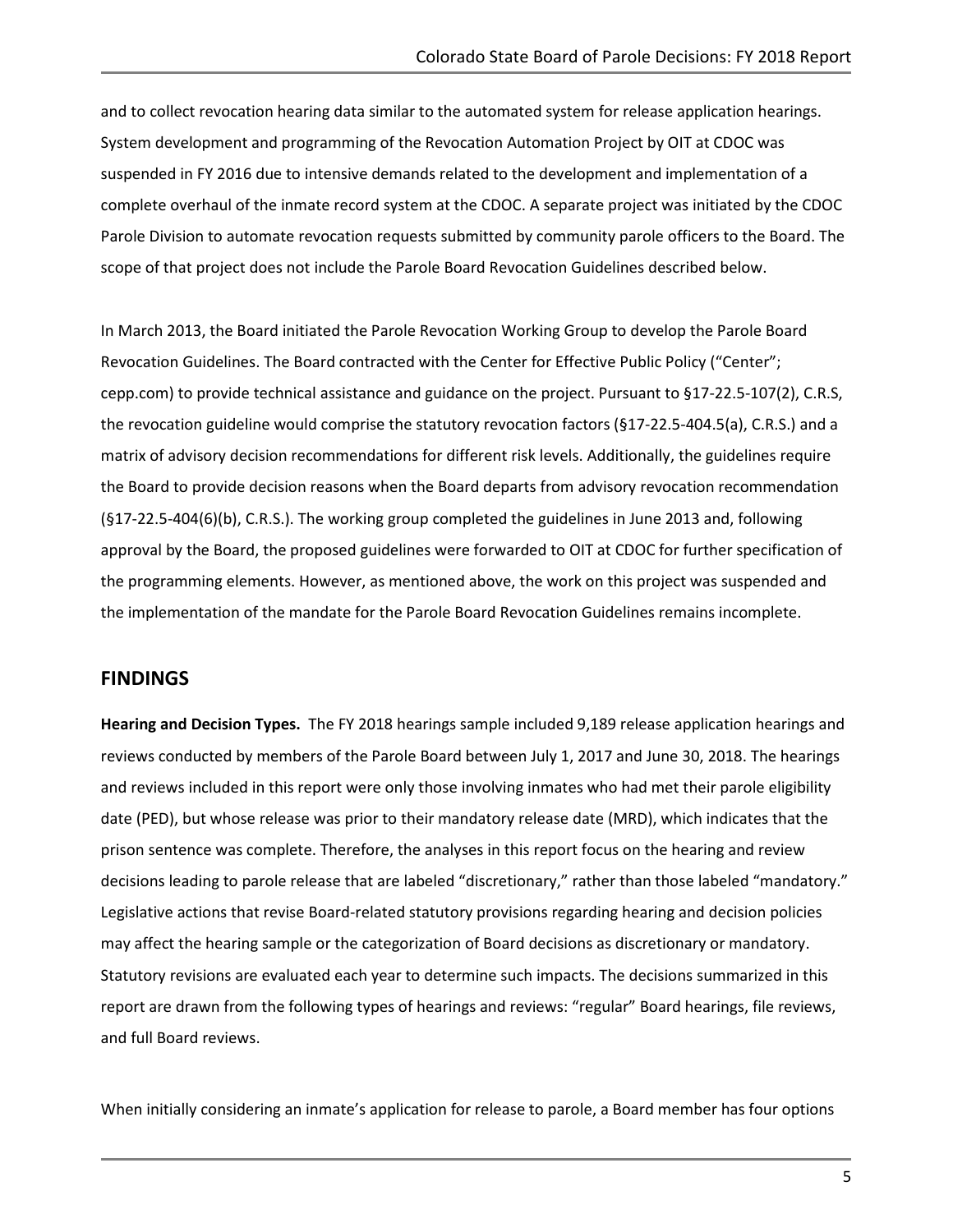that ultimately resolve to one of two possible discretionary decisions: to release (grant parole) or to defer (deny parole). In a "regular" or initial hearing, inmates may be released, deferred, tabled, or referred to full Board review.<sup>[10](#page-11-0)</sup> Full Board reviews conclude with the decision options to release, to defer, or to table. Some individuals are set for release, but are tabled, pending the completion of a specific requirement, such as completing a treatment program or the confirmation of parole plan details. Ultimately, if the requirement is met, the Board releases a person who is tabled or, if the requirement is not met, the Board amends the release order and the tabled person is deferred. Whether in a "regular" hearing or based on a full Board review, an inmate is granted discretionary parole when the Board determines that the person has demonstrated the potential for successful reintegration into the community. An inmate is denied parole when the Board concludes that the person has not demonstrated the potential for successful reintegration into the community or there are public safety concerns.

Over 7,000 hearing records were excluded from the sample because the record was a duplicate, the related decision was not discretionary or the decision was considered moot. For example, hearings were excluded when a deferral was due to an inmate's absence, when a release was based on a court order or when there was a mandatory re-parole following a parole revocation. At the request of the Board, a specific aspect of the sample selection procedure was modified starting in FY 2017. The prior procedure excluded hearings where the decision outcome for a release was still pending when the fiscal year concluded. Release decisions may be reversed at any time by the Board prior to the inmate's release date, primarily due to the behavior of the inmate (for example, a violation of the institutional behavior code). These potential reversals do not reflect the original intent of the Board to grant an inmate's release. Therefore, these records with pending outcomes were retained, thereby reflecting the Board's intent to release.

As described above, the Board began to use the PBRGI Bypass option in August 2017. Of the available seven bypass reasons, all but two already met the case exclusion criteria established for the selection of discretionary cases as described above. Of the 1,931 instances where the PBRGI Bypass option was chosen for cases during FY 2018, 1,176 were excluded from the sample because they met one or more of these previously established exclusion criteria represented by the following bypass reasons: Until Presented Actions, Close/Past MRD Reviews, Offender Initiated Waivers or Deferrals, Offender Refuses to Attend

<span id="page-11-0"></span> <sup>10</sup> The four decision options may be found in Rule 5.04(A) in *8 C.C.R. 1511-1: Rules Governing the State Board of Parole and Parole Proceedings* in the Code of Colorado Regulations at the Colorado Secretary of State website: sos.state.co.us/CCR/Welcome.do (Browse/Search for Rule 1511-1). The Board has begun to label, "tabled," as "Conditional Discretionary Release Pending." The terms, "table" or "tabled," will be used in this report for simplicity of expression and consistency with the Board *Rules*.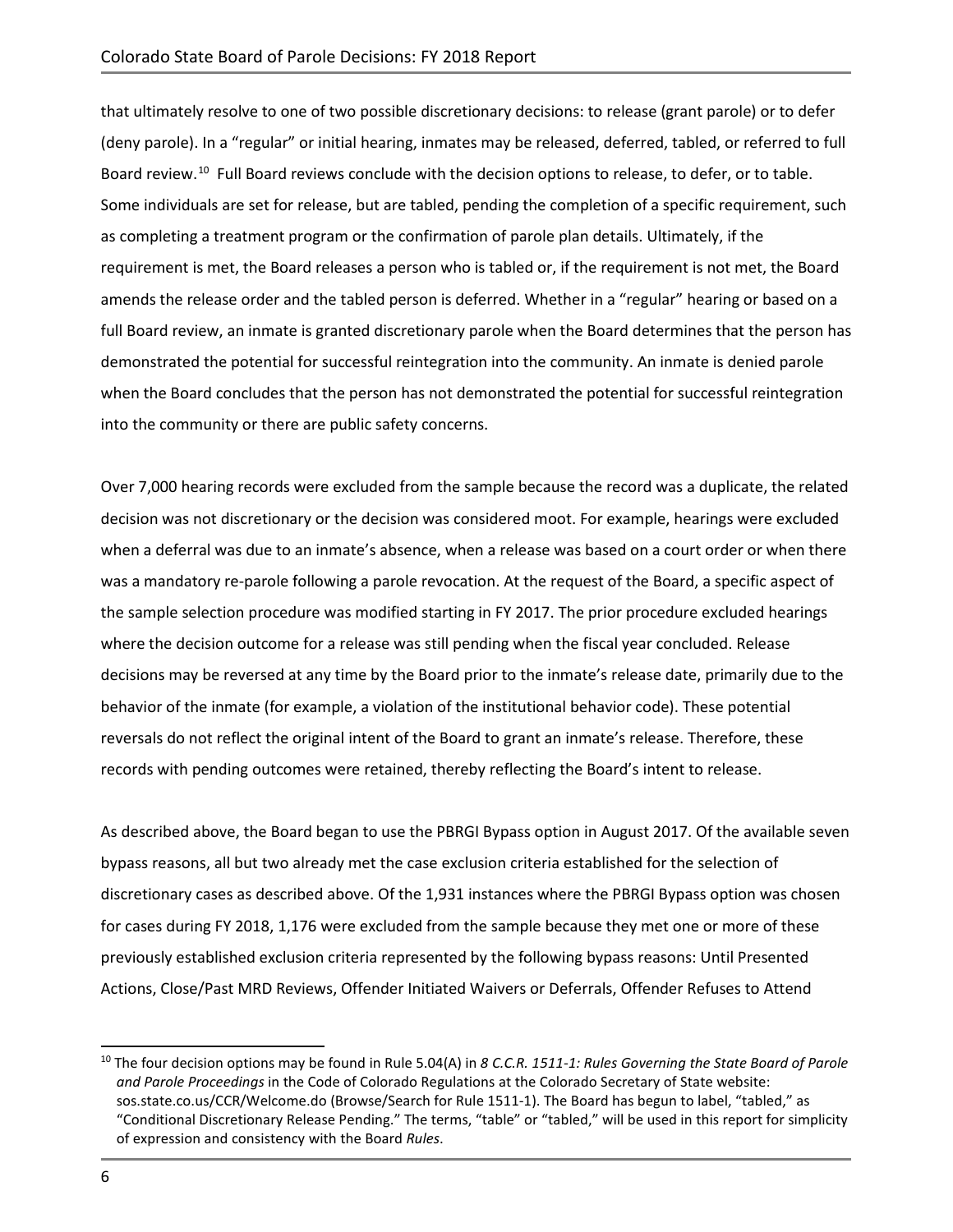Hearing, and Rescission Hearing. The remaining two PBRGI bypass reasons not utilized previously for case exclusion were "File Review" and particular instances of "Other." Additional information regarding these remaining 755 bypassed cases is provided below in "Sample."

**Sample.** The following is a summary of the FY 2018 hearing decision sample and subsamples:

o Of the 9,189 discretionary release application hearings, 6,973 were "regular" hearings and 2,216 were full Board reviews. A "regular" hearing is conducted by one member (or two Board members when the inmate is serving a life sentence with the possibility of parole). A full Board review is a subsequent review conducted by no fewer than four Board members when a case is referred from a "regular" hearing at the Board member's discretion or the case involves a violent crime. Of



the 9,189 hearing total, 6,975 hearings were conducted for those who were not labeled a sex offender and 2,214 were conducted for those who were labeled a sex offender. Of the 9,189 cases, the Board conducted 1,232 file reviews.<sup>[11](#page-12-0)</sup>

- o Of the 6,973 "regular" hearings, 5,534 cases involved those who were not labeled a sex offender and 1,439 cases involved those who were labeled a sex offender.<sup>[12](#page-12-1)</sup> Of the 2,216 full Board reviews, 1,441 reviews involved those who were not labeled a sex offender and 775 reviews involved those who were labeled a sex offender. Of the 5,534 and 1,439 subgroups of "regular" hearings, the Board conducted 1,044 (non-sex offender) and 188 (sex offender) file reviews, respectively.
- o Of the 9,189 parole application hearings, the Board chose the PBRGI Bypass option in 755 instances (755 of 9,189 or 8.2%). The bypass reasons selected for these cases were "File Review" (741 cases) and "Other: 'Fast Track' File Review (House Bill 2017-1326)" (14 cases).
- o Of the 755 bypassed cases, there were 740 bypasses within the 6,975 cases where the PBRGI advisory

<span id="page-12-0"></span> $11$  File reviews and full Board reviews do not involve a direct interview of the inmate (see "Board Hearing Types" in Section Three).

<span id="page-12-1"></span> $12$  There are separate guidelines for the release of individuals labeled a sex offender. The explanation for separating the sex offender and the non-sex offender samples can be found on page 18.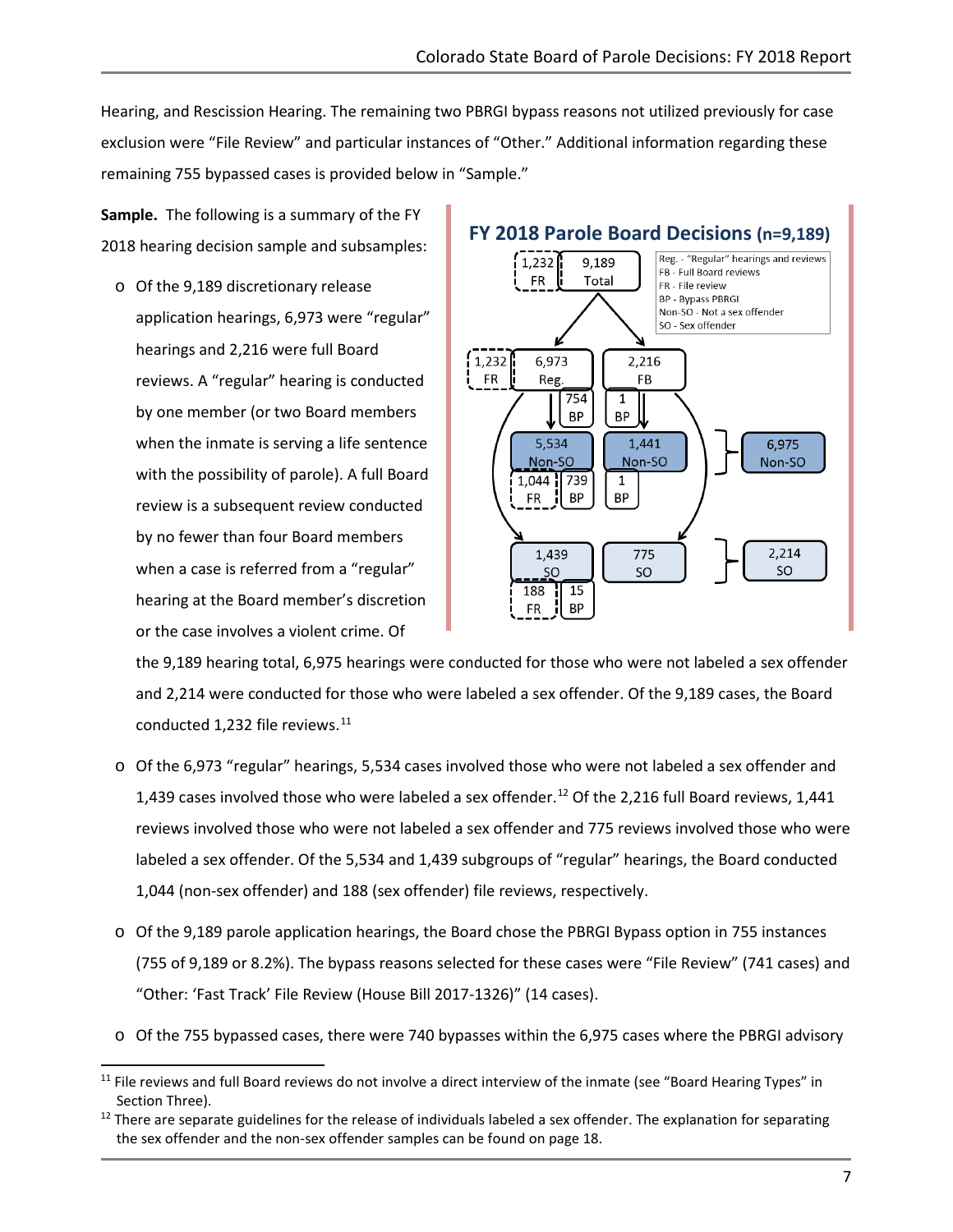recommendation was applicable and would have previously been displayed (10.6% of non-sex offenders) and 15 bypasses of the 2,214 cases where the PBRGI advisory recommendation was not applicable and would not have been displayed (0.7% of those labeled, "sex offender").

 $\circ$  The findings in this report focus primarily on the hearings for those not labeled a sex offender<sup>[13](#page-13-0)</sup> and where the Bypass option was not used. A Parole Board Release Guideline Instrument (PBRGI) advisory recommendation was generated for 4,795 "regular" hearings and 1,440 full Board reviews. The subsample of 4,795 "regular" hearings with non-sex offenders is labeled throughout the report as the "PBRGI sample." Separate analyses are provided for the subset of 1,440 full Board reviews involving non-sex offenders and for the subset of 2,214 hearings and reviews for those labeled a sex offender.

**Findings.** The following is a summary of the FY 2018 findings:

- o General Findings.Collapsing across all hearing and inmate types in the FY 2018 sample of 9,189 cases, the Board decision was to designate 3,272 (35.6%) parole applicants for release and to defer 5,917 (64.1%).
- o Of the 6,973 "regular" hearings in the FY 2018 sample (collapsing across inmate types), the Board decision was to designate 1,944 (27.9%) parole applicants for release and to defer 5,029 (72.1%).
- o Of the 2,216 full Board reviews in the FY 2018 sample (collapsing across inmate types), the Board decision was to designate 1,328 (59.9%) parole applicants for release and to defer 888 (40.1%).
- o Of the 6,975 cases involving non-sex offenders in the FY 2018 sample (collapsing across hearing types), the Board decision was to designate 2,810 (40.3%) parole applicants for release and to defer 4,165 (59.7%).
- o Of the 2,214 cases involving those labeled a sex offender in the FY 2018 sample (collapsing across hearing types), the Board decision was to designate 462 (20.9%) parole applicants for release and to defer 1,752 (79.1%).
- $\circ$  Bypass Findings. Of the 755 instances where the Bypass option was chosen, the Board decision was to designate 150 (19.9%) parole applicants for release and to defer 605 (80.1%). Of the deferred applicants, 173 (28.6%) were deferred to a subsequent hearing date and 432 (71.4%) were deferred to their mandatory release date because the mandatory release would occur prior to the next scheduled hearing date (also known as, "deferred to MRD"). Of the 755 cases, 736 (97.5%) were recorded as a file review and 19 (2.5%) were recorded as a non-file review.

<span id="page-13-0"></span><sup>&</sup>lt;sup>13</sup> See Footnote 12.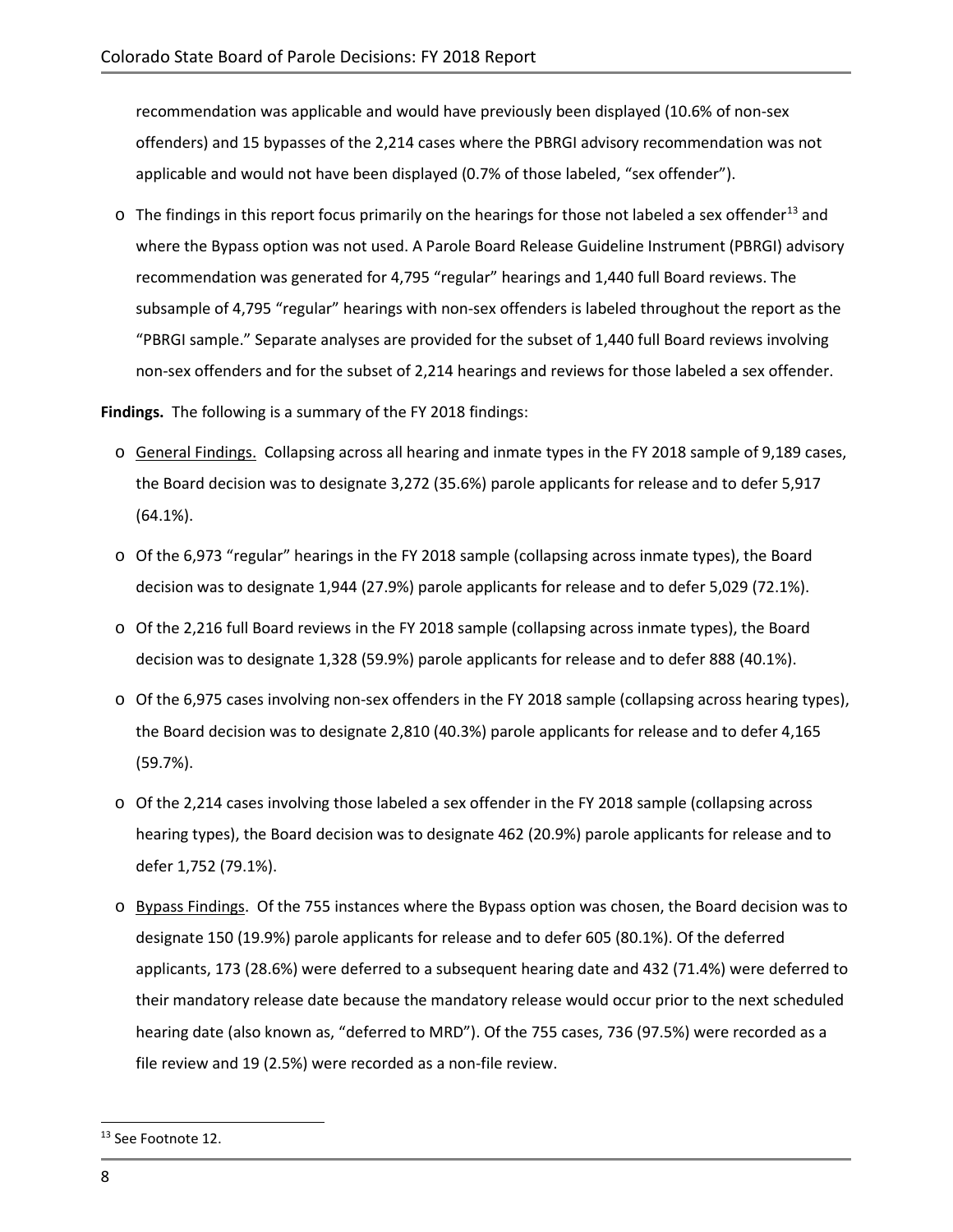#### **TERMINOLOGY NOTE**

Throughout the report, references will be made to:

- the Board decisions *to release*, *to defer* or *to defer to mandatory release date (MRD)*;
- the PBRGI advisory recommendations *to release* or *to defer*, and
- whether the Board's decision represented an *agreement* with or *departure* from the PBRGI advisory recommendation.

The figure below represents each of these decision concepts.

The decision circumstances surrounding a "*release agreement*" or "*deferral agreement*" are straightforward: the Board decision and the PBRGI advisory recommendation are both to release or are both to defer (see boxes 1 and 4 in the figure). "Departure" terms reflect concepts of defer and release in reference to the PBRGI advisory recommendation, namely:

- A *release departure* refers to a Board decision to defer when the PBRGI advisory recommendation was to release (see box 2 in the figure).
- A *deferral departure* refers to a Board decision to release when the PBRGI advisory recommendation was to defer (see box 3 in the figure).

| <b>Parole Board</b><br><b>Decision</b>                                 | <b>PBRGI</b><br><b>Advisory Recommendation</b> |                                    |
|------------------------------------------------------------------------|------------------------------------------------|------------------------------------|
|                                                                        | <b>DEFER</b>                                   | <b>RELEASE</b>                     |
| <b>DEFER</b><br>or<br><b>DEFER to Mandatory</b><br><b>Release Date</b> | <b>Deferral</b><br><b>AGREEMENT</b>            | <b>Release</b><br><b>DEPARTURE</b> |
| <b>RELEASE</b>                                                         | 3<br><b>Deferral</b><br><b>DEPARTURE</b>       | <b>Release</b><br><b>AGREEMENT</b> |

- o Of the 755 bypassed cases, 317 (42%) were within 3 months to MRD (of which 94.0% were deferred), an additional 268 (35.5%) were within 6 months to MRD (91.0% deferred), an additional 66 (8.7%) were within 14 months to MRD (60.6% deferred), and the remaining 104 (13.8%) were more than 14 months to MRD (22.1% deferred).
- o PBRGI Findings. For the FY 2018 PBRGI sample of 4,795 hearings, the Board designated 1,743 (36.4%) inmates for release and 3,052 (63.6%) inmates for deferral (of which 2,119 were deferred to a subsequent hearing date and 933 were "deferred to MRD"). Recombining the PBRGI sample and 739 bypassed cases that would have been part of the PBRGI sample (combined n=5,534), the Board designated 1,892 (34.2%) for release and 3,642 (65.8%) for deferral.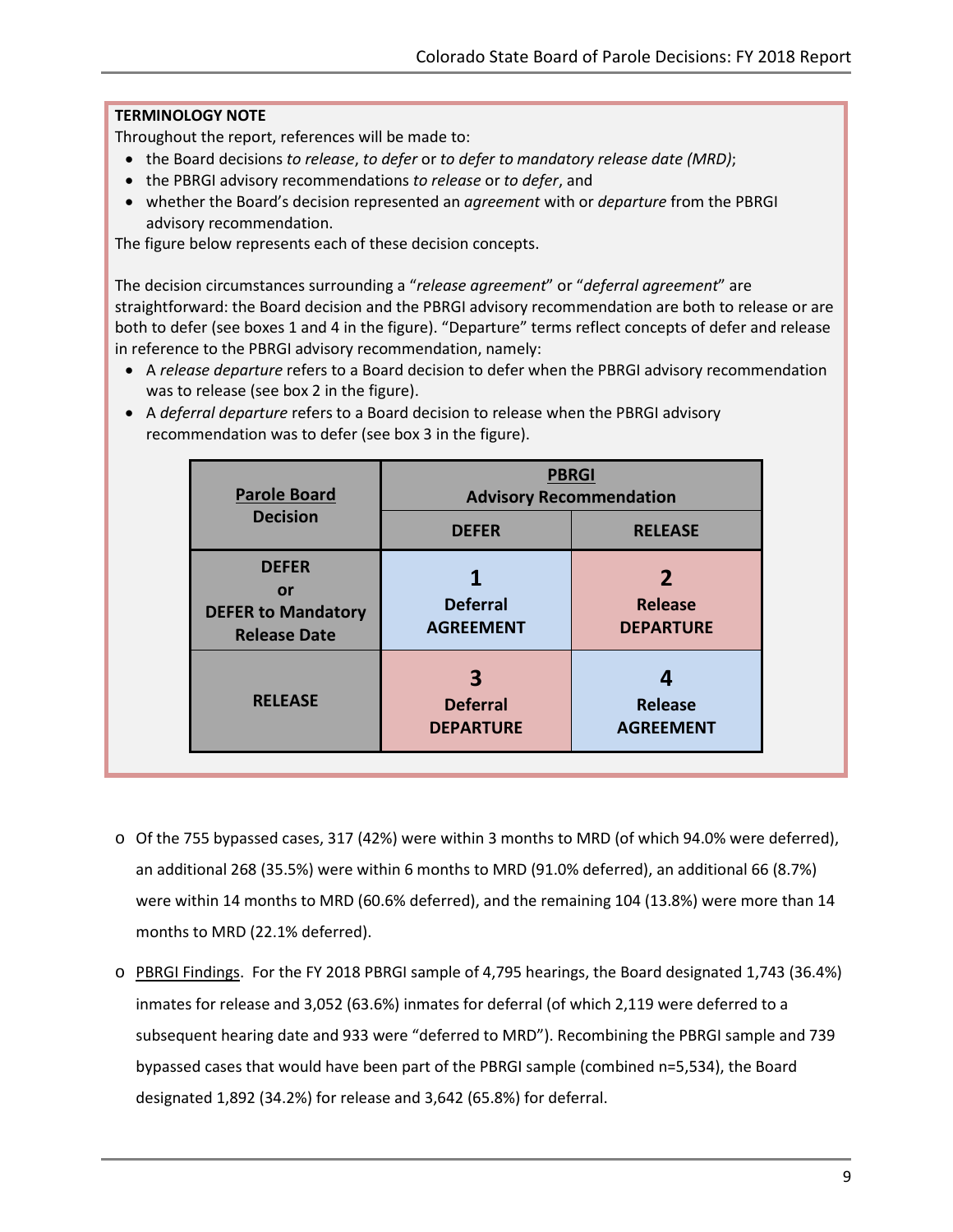- o Of the PBRGI sample of 4,795 inmates, 190 (4.0%) were within 3 months to MRD (of which, 87.4% were deferred), an additional 271 (5.7%) were within 6 months to MRD (63.8% deferred), an additional 1,134 (23.6%) were within 14 months to MRD (59.1% deferred), and 3,200 (66.7%) were more than 14 months to MRD (63.8% deferred).
- o Of the 4,795 cases in the PBRGI sample, the PBRGI recommended 2,313 (48.2%) inmates for release and 2,482 (51.8%) for deferral.
- o Collapsing across all the decisions in FY 2018, *73.0% of Board member decisions agreed with the PBRGI advisory recommendation* and 27.0% of decisions departed from the PBRGI advisory recommendation.
- o The overall agreement percentage (73.0%) combines the rate of release agreement (59.7%) and the rate of deferral agreement (85.4%).
- o The overall departure percentage (27.0%) combines the rate of release departure (40.3%) and the rate of deferral departure (14.6%).
- o Of the 19.5% (933 of 4,795) of decisions overall where the Board departed from the PBRGI recommendations to release (i.e., a Board deferral), 80.7% of these individuals were categorized by the PBRGI as "low" or "very low" risk, 68.2% were categorized as "medium" or "high" readiness, and 48.9% (456 of 933) were categorized in *both* these lower risk and higher readiness categories (also referenced later in the report as those "most appropriate for release").
- o Release departures were most frequent for persons who, although "very low" in risk, were categorized as "low" in readiness for release (31.8%; 297 of 933).
- o The departure reasons entered by the Board for the decisions *to defer rather than release* included (in descending order of occurrence) concerns related to the severity of the crime of conviction or behaviors that represent risks to the public (for example, institutional violations and violence), untreated criminogenic needs (for example, impulse control deficits, antisocial attitudes/values, substance abuse, and anger issues), the inadequate quality of the parole plan (for example, housing issues), a lack of accountability for one's actions or minimizing the impact of their crime, the need for additional time to stabilize in community corrections placements, inadequate time served relative to the sentence and/or the need for additional program participation.
- o Of the 7.6% (363 of 4,795) of decisions overall where the Board departed from the PBRGI recommendations to defer (i.e., a Board release), 90.4% of these individuals were categorized by the PBRGI as "high" or "very high" risk, 67.2% were categorized as "low" or "medium" readiness and 57.6% (209 of 363) were categorized in *both* these higher risk and lower readiness categories (also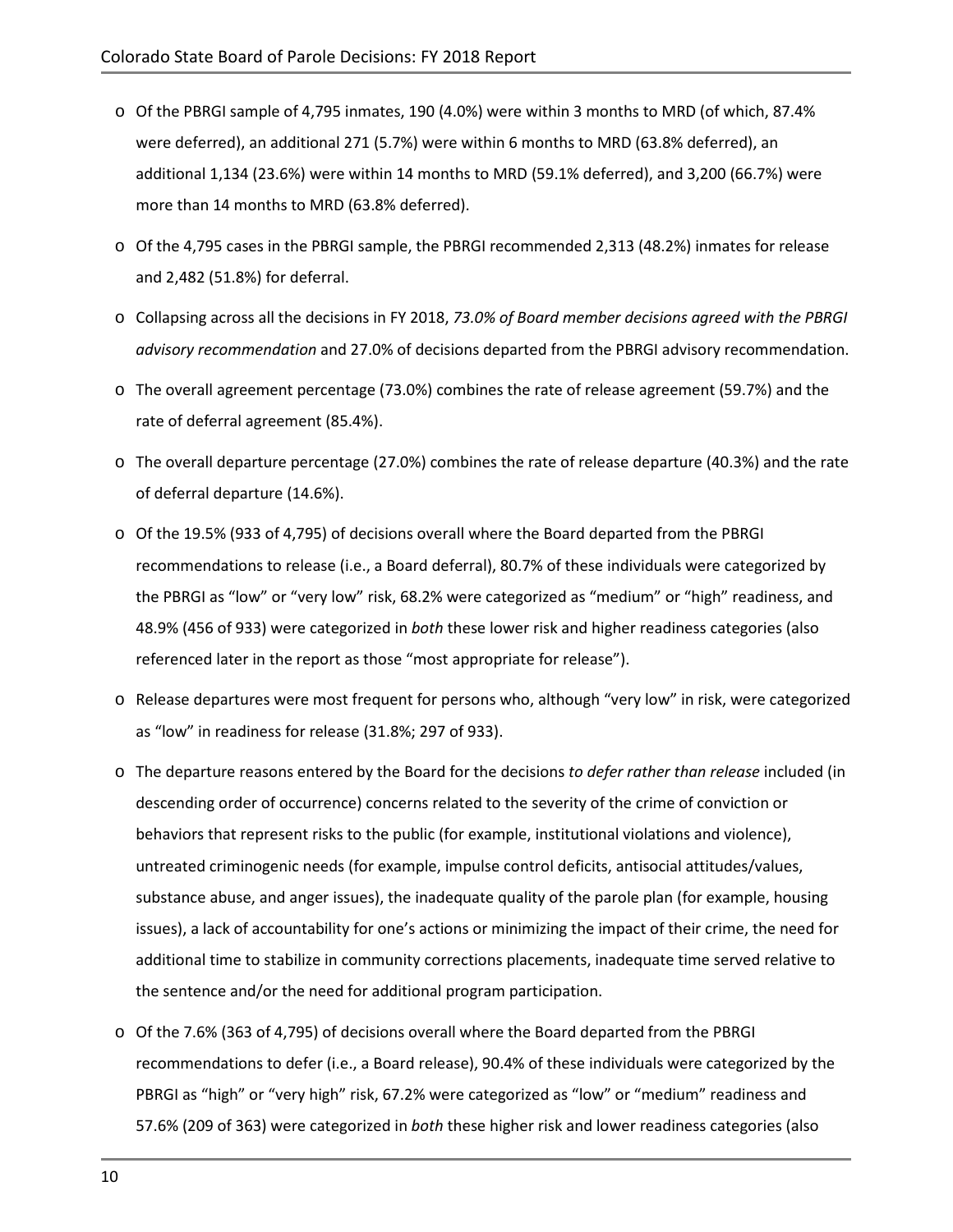referenced later in the report as those "most appropriate for deferral").

- $\circ$  Deferral departures were most frequent for inmates who, although "very high" in risk, were categorized as "high" in readiness for release (32.8%; 119 of 363).
- o The departure reasons entered by the Board for the decisions *to release rather than defer* included (in descending order of occurrence) that these individuals had presented a comprehensive parole plan; had successfully completed treatment to address criminogenic needs (for example, substance abuse treatment, mental health interventions, cognitive treatment, and/or anger management); had been successful in community placements; had demonstrated growth and positive attitude; had mitigated their higher risk in one or more ways; had successfully completed programs to prepare for re-entry; and/or had served adequate time.
- o Applying the current PBRGI sample selection criteria<sup>[14](#page-16-0)</sup> to all six reporting years from FY 2013 to FY 2018, the Board designated 39.1%, 32.2%, 32.3%, 35.8%, 35.3%, and 36.4% of inmates for release, respectively, while the PBRGI recommended 53.5%, 49.8%, 51.4%, 53.7%, 48.8% and 48.2% of inmates for release, respectively.
- $\circ$  Applying the current PBRGI sample selection criteria<sup>[15](#page-16-1)</sup> to all six reporting years, FY 2013 to FY 2018, the percentage of Board decision/PBRGI recommendation agreement was 69.3%, 72.6%, 72.6%, 72.3%, 73.6% and 73.0%, respectively. From FY 2013 to FY 2018, there has been a 5.3% increase in Board member agreement with the PBRGI advisory recommendation.
- o File Review Findings. The FY 2018 sample of 9,189 hearings included 1,232 (13.4%) file review decisions, which do not require the presence of the inmate as defined in statute. [16](#page-16-2) Of these 1,232 file reviews, 1,044 involved those who were not labeled a sex offender and 188 involved those labeled a sex offender. An analysis of these file reviews found:
	- Since the file review eligibility definition was expanded by the Board in 2013 and additional file review criteria were codified in statute between 2015 and 2018, the use of file reviews by the Board has increased over 350% as a proportion of discretionary hearings overall from 2.9% in FY 2014 to 13.4% in FY 2018.
	- Of the 1,232 file reviews, 249 inmates (20.2%) were set for release (30.5% of these were within 6

<span id="page-16-0"></span><sup>&</sup>lt;sup>14</sup> The sample selection criteria are briefly described in "Hearing and Decision Types" on page 5 and in more detail in "FY 2018 Sample Selection" on page 28. These criteria were applied to the previous fiscal year hearing decision samples for comparability of comparisons.

<span id="page-16-1"></span><sup>&</sup>lt;sup>15</sup> See Footnote 14.

<span id="page-16-2"></span> $16$  The statutory conditions under which the Board may choose to conduct a file review are found in "Board Hearing Types" in Section Three.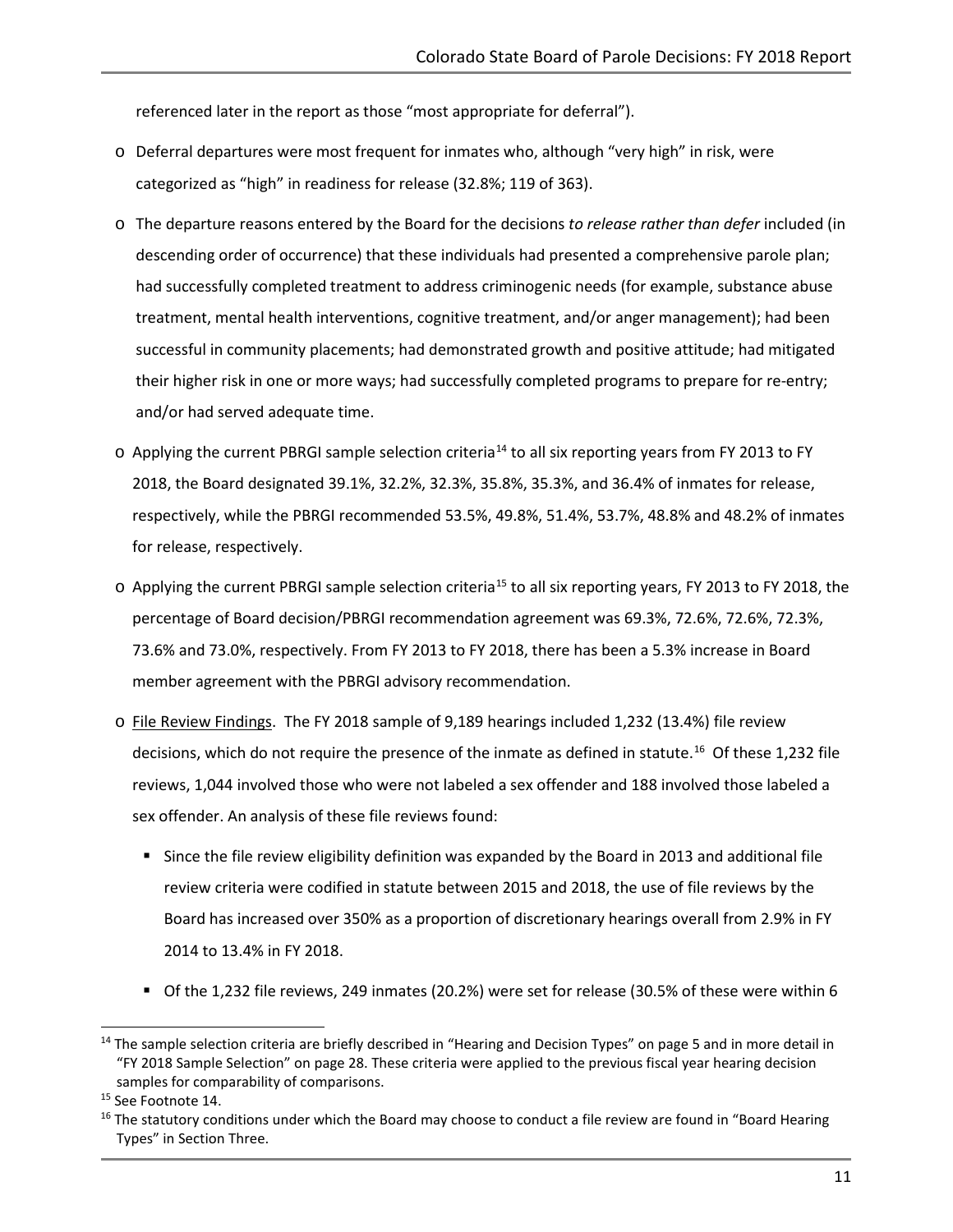months of MRD) and 983 (79.8%) were deferred (89.8% of these were within 6 months of MRD).

- Of the 1,044 file reviews conducted for non-sex offenders, the Board chose to bypass the PBRGI advisory recommendation in 722 (69.2%) instances leaving 322 file reviews for which an advisory recommendation was displayed.
- Of the 722 bypassed cases, Board members designated 140 (19.4%) inmates for release and 582 (80.6%) for deferral (of which 169 were deferred to a subsequent hearing date and 413 were deferred to their impending mandatory release date).
- Of the 322 PBRGI-related file reviews, Board members designated 109 (33.9%) inmates for release and 213 (66.1%) for deferral (of which 59 were deferred to a subsequent hearing date and 154 were deferred to their impending mandatory release date). Of the same file reviews, the PBRGI recommended 185 (57.5%) for release and 137 (42.5%) for deferral.
- Of the 322 PBRGI-related file reviews, when collapsing release and deferral agreements overall (between corresponding Board decisions and PBRGI recommendations to defer or to release), *75.2% of file review decisions agreed with the PBRGI advisory recommendations.*
- The degree of release agreement was 57.8% (107 agreements within the 185 release recommendations) and the degree of deferral agreement was 98.5% (135 agreements within the 137 deferral recommendations).
- The 322 inmates in the PBRGI sample who were the subject of a file review were placed in these PBRGI risk/readiness matrix categories: 48.4% were in the "very low" risk category (compared to 24.4% of inmates in non-file review hearings) and 57.8% were found in the "low" readiness category (compared to 43.6% of inmates in non-file review hearings).
- Of the 322 inmates subject to a file review, 225 (70.0%) met the "6-months-to-MRD" criterion, an additional 87 (27.0%) met the "very low" or "low" risk criterion, and the remaining 10 (3.1%) met one or both of the ICE detainer or special needs criteria.
- o Full Board Findings. There was a total of 2,216 full Board reviews in the FY 2018 sample. A separate analysis of the 1,440 full Board review decisions involving a PBRGI advisory recommendation found:
	- Collapsing the two sources of agreement (between the PBRGI recommendations and Board decisions to release and to defer), *62.9% of full Board review decisions agreed with the PBRGI recommendations.*
	- Compared to individual Board member decisions, the full Board reviews designated a larger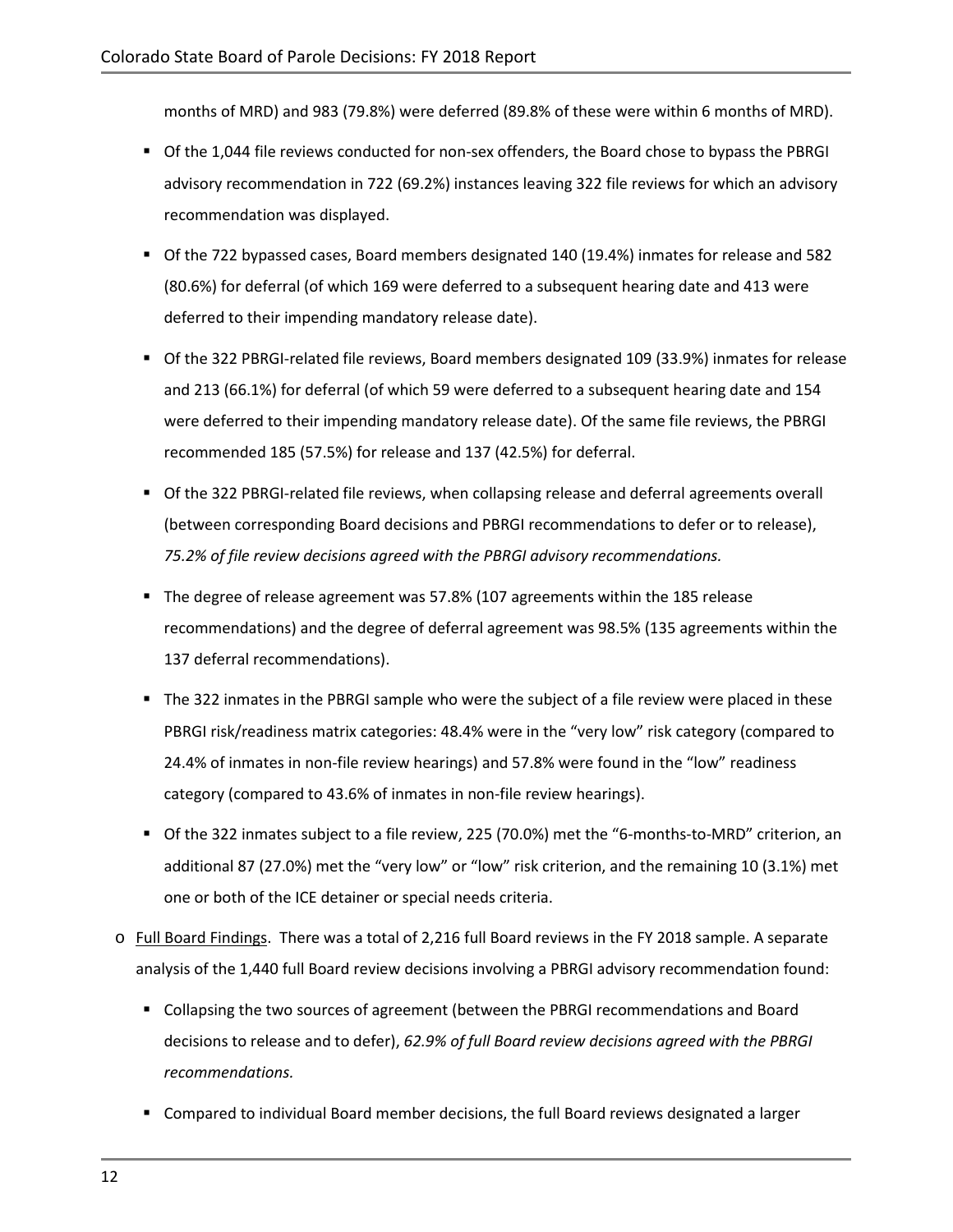percentage of individuals for release (918 or 63.7%) and a smaller percentage for deferral (522 or 36.3%). [As indicated above, individual Board member decisions in "regular" hearings designated 1,743 (36.4%) individuals for release and 3,052 (63.6%) for deferral.]

- Of these 1,440 full Board reviews, the PBRGI recommended 1,230 (85.4%) inmates for release and 210 (14.6%) for deferral. The PBRGI categorized 67.8% of the individuals recommended for release as "very low" or "low" risk and 81.0% as "medium" or "high" readiness, hence the large percentage of release recommendations.
- Compared to individual board member decisions, the agreement between full Board reviews and PBRGI recommendations to defer was lower (85.4% versus 47.1%, respectively) and the agreement between full Board reviews and PBRGI recommendations to release was higher (59.7% versus 65.6%, respectively).
- o Findings Regarding Sex Offenders. As mentioned above, a PBRGI recommendation is not displayed for those labeled a sex offender. When considering the parole application of an individual labeled a sex offender, it is the practice of the Board to refer some of these individuals to the full Board for review. Those who are not considered appropriate for release are deferred at the time of the "regular" hearing without a referral to full Board consideration. Therefore, it is the practice and policy of the Board to release sex offenders only after a full Board review. The findings regarding parole application decisions for those labeled a sex offender are as follows:
	- Of the 2,214 individuals labeled a sex offender who were seen in initial ("regular") hearings, 2.3% (52) were released,<sup>[17](#page-18-0)</sup> 62.6% (1,387) were deferred, and 30.0% (775) were referred to the full Board for further review. Of the 775 individuals referred to full Board reviews, 52.9% (410) were set for release and 47.1% (365) were deferred.
	- Combining the decision outcomes of "regular" hearings and full Board reviews, the overall decision percentage for the 2,214 individuals labeled a sex offender were: 20.9% (462) set for release and 79.1% (1,752) deferred.
	- Of the 1,439 "regular" hearings involving those labeled a sex offender, there were 188 (13.1%) file reviews of which none were released.

<span id="page-18-0"></span><sup>&</sup>lt;sup>17</sup> There are no records of full Board reviews or full Board decisions for these 52 cases. These releases may be due to atypical circumstances or the full Board decision data may simply be missing from the hearing record.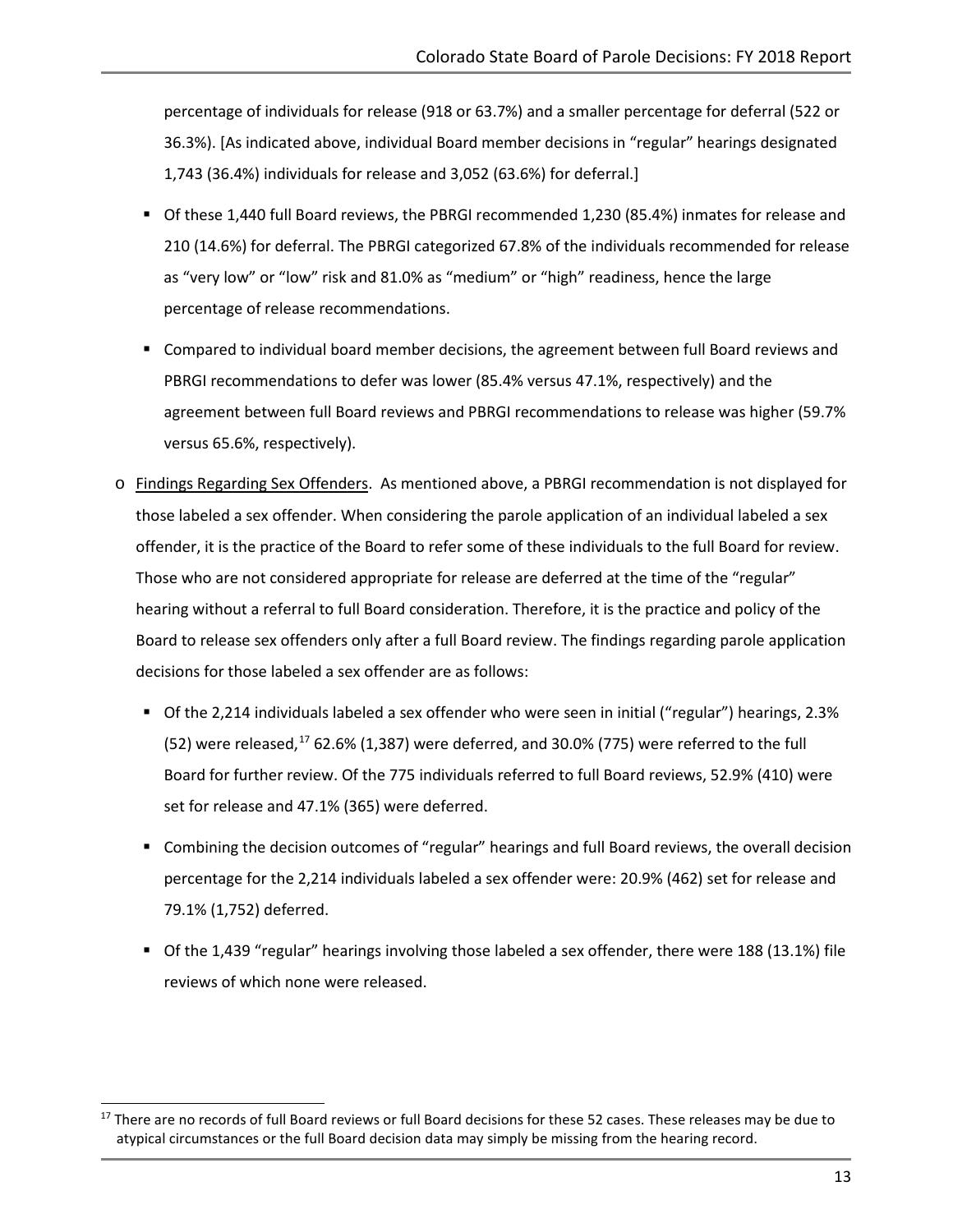This page intentionally left blank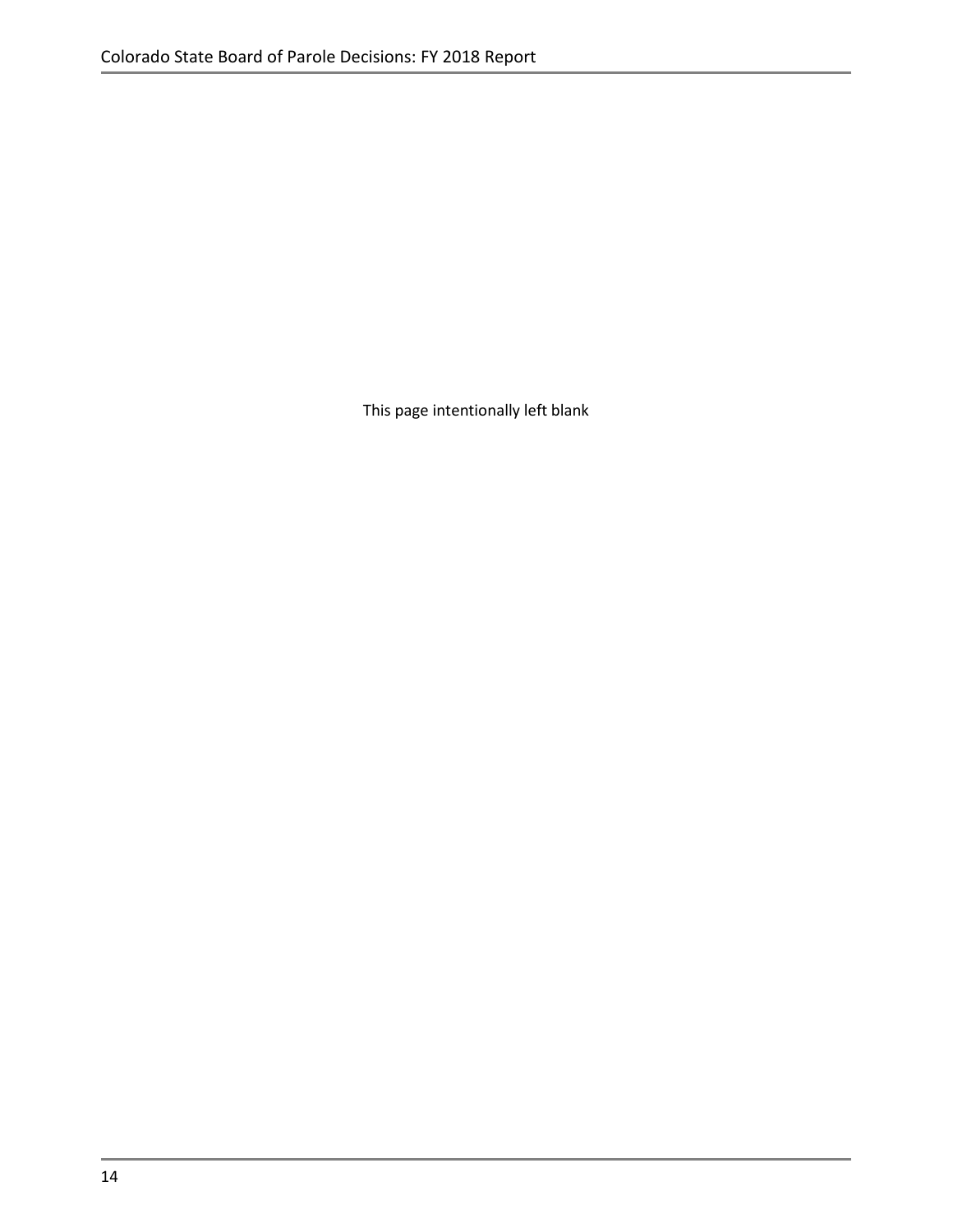## **Section One: Introduction**

The Colorado State Board of Parole ("the Board") is described in statute in §17-2-201, C.R.S., and it functions under a "type 1 transfer"[18](#page-20-0) to the Colorado Department of Corrections (CDOC) pursuant to §24-1- 128.5(3), C.R.S. The Board, appointed by the Governor and confirmed by the Colorado State Senate, includes seven members who serve three-year terms.<sup>[19](#page-20-1)</sup> The Board may hire additional individuals on contract to serve as release hearing officers and revocation hearing officers. [20](#page-20-2) The mission statement of the Board and a list of Board members and hearing officers for FY 2018 can be found in Appendix A.

In recent years, the Board has conducted between 25,000 and 30,000 hearings and reviews of various types per year, including parole application hearings, parole application file reviews, full board parole application reviews, special needs release reviews, release rescission hearings (a release reversal), probable cause hearings (to issue warrants related to parole violations), early parole discharge reviews, parole revocation hearings, and sexually violent predator designation hearings. Among the duties of the Board chair described in §17-2-201(3)(f), C.R.S., is "to ensure that parole board members, release hearing officers, and

administrative hearing officers under contract with the board are accurately collecting data and information on his or her decision-making as required by section 17-22.5-404 (6)."

**Mandates.** Pursuant to §17-22.5-404(6)(a), C.R.S., the Board is mandated to work with the Division of Criminal Justice (DCJ) in the Colorado Department of Public Safety (CDPS) and **Colorado statute mandates that a report be submitted to the General Assembly regarding decisions by the Parole Board.**

the Colorado Department of Corrections (CDOC) "to develop and implement a process to collect and analyze data related to the basis for and the outcomes of the Board's parole decisions."<sup>[21](#page-20-3)</sup> Additionally, pursuant to §17-22.5-107, C.R.S., in consultation with the Board, DCJ is mandated to develop an administrative release guideline instrument for use by the Board in evaluating applications for parole and

<span id="page-20-0"></span> $18$  A "type 1 transfer" defines a form of organizational structure that separates the administration from the function of government entities (Administrative Organization Act of 1968; §24-1-105(1), C.R.S.). The Board is administered by the Colorado Department of Corrections (CDOC), but it carries out its statutory powers, duties, and functions independently of the CDOC.

<span id="page-20-1"></span> $19$  During the preparation of this FY 2018 report, Senate Bill 2019-165 was passed and expands the Board to nine members (see §17-2-201(1)(a), C.R.S.).

<span id="page-20-2"></span> $20$  The Board typically hires no more than 1 to 3 of either type of contract hearing officer.

<span id="page-20-3"></span><sup>21</sup> See Senate Bill 2009-135.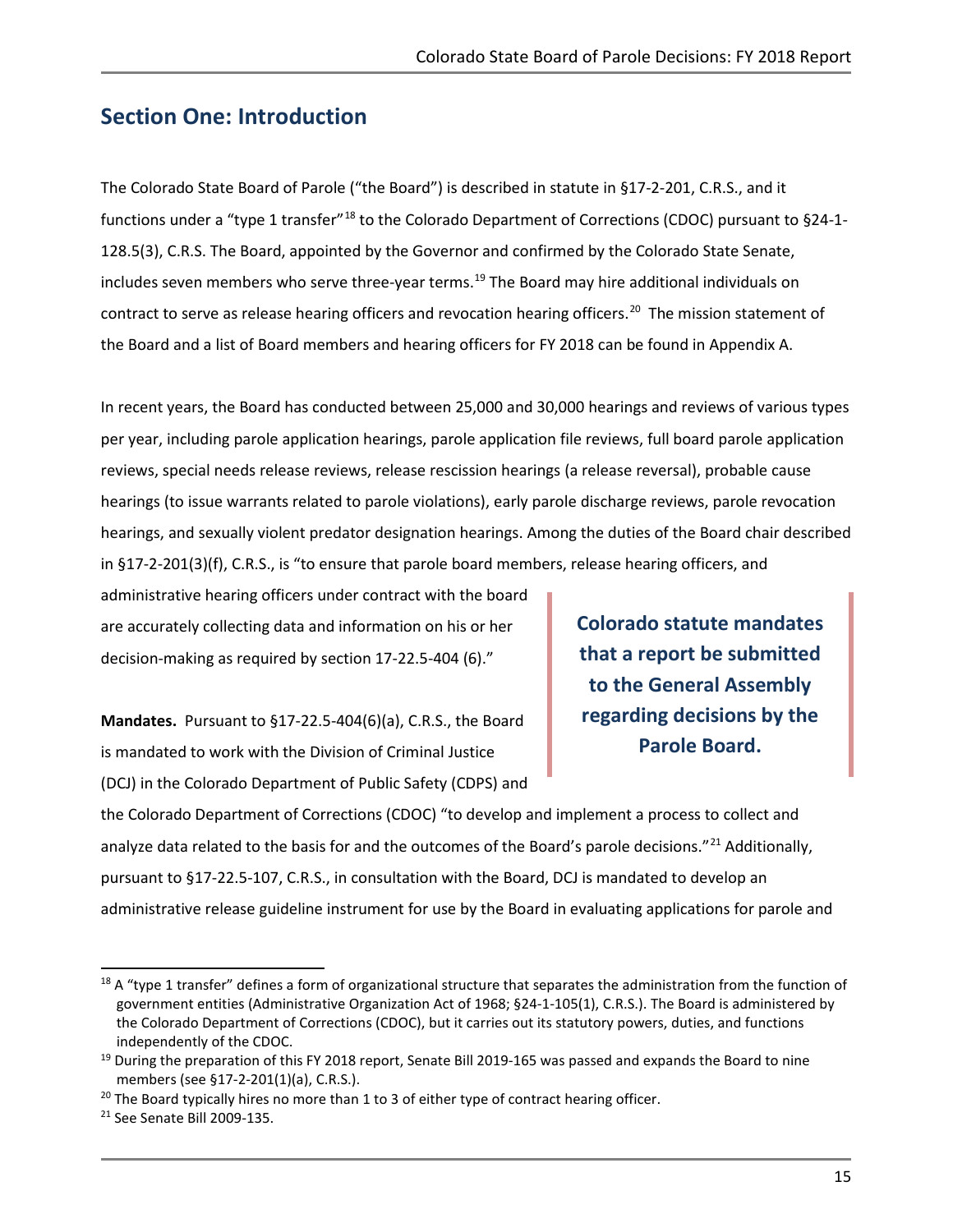CDOC is mandated to develop administrative revocation guidelines for use by the Board in evaluating complaints filed for parole revocation.<sup>[22](#page-21-0)</sup> Finally, pursuant to §17-22.5-404(6)(e)(I), C.R.S., the Board and DCJ are mandated to issue a report to the General Assembly each year regarding the outcomes of decisions by the Board. $23$ 

More comprehensive details of the Board's annual activities and processes may be found in reports and presentations generated by the Board pursuant to other legislative mandates. The Board provides an annual report to the Judiciary Committees of the Colorado House of Representatives and the Senate regarding the operations of the Board, as well as the information presented in this current report (see §17- 2-201(3.5), C.R.S.). A separate annual presentation is offered by the Board to the Joint Budget Committee of the Colorado General Assembly (see §2-3-203(1) (b.2), C.R.S.).<sup>[24](#page-21-2)</sup>

**Organization of the Report.** This report covers the hearing decisions rendered by the Board during the period from July 1, 2017 to June 30, 2018, and is organized as follows:

- Section Two provides a summary of and update on the parole board decision support system,
- Section Three describes the types of Board hearings and decisions, the sample selection parameters, and a summary of the hearings and decisions included in the report, and
- Section Four includes the findings regarding parole release application hearing decisions.

The report appendices include a list of Board members whose decisions are summarized in this FY 2018 report and a description of the Parole Board Release Guideline Instrument (PBRGI).

<span id="page-21-0"></span> <sup>22</sup> See House Bill 2010-1374.

<span id="page-21-2"></span><span id="page-21-1"></span><sup>&</sup>lt;sup>23</sup> See Senate Bill 2011-241 and House Bill 2016-1153.<br><sup>24</sup> These annual Board reports are available under "Reference Materials" at colorado.gov/paroleboard/referencematerials-0.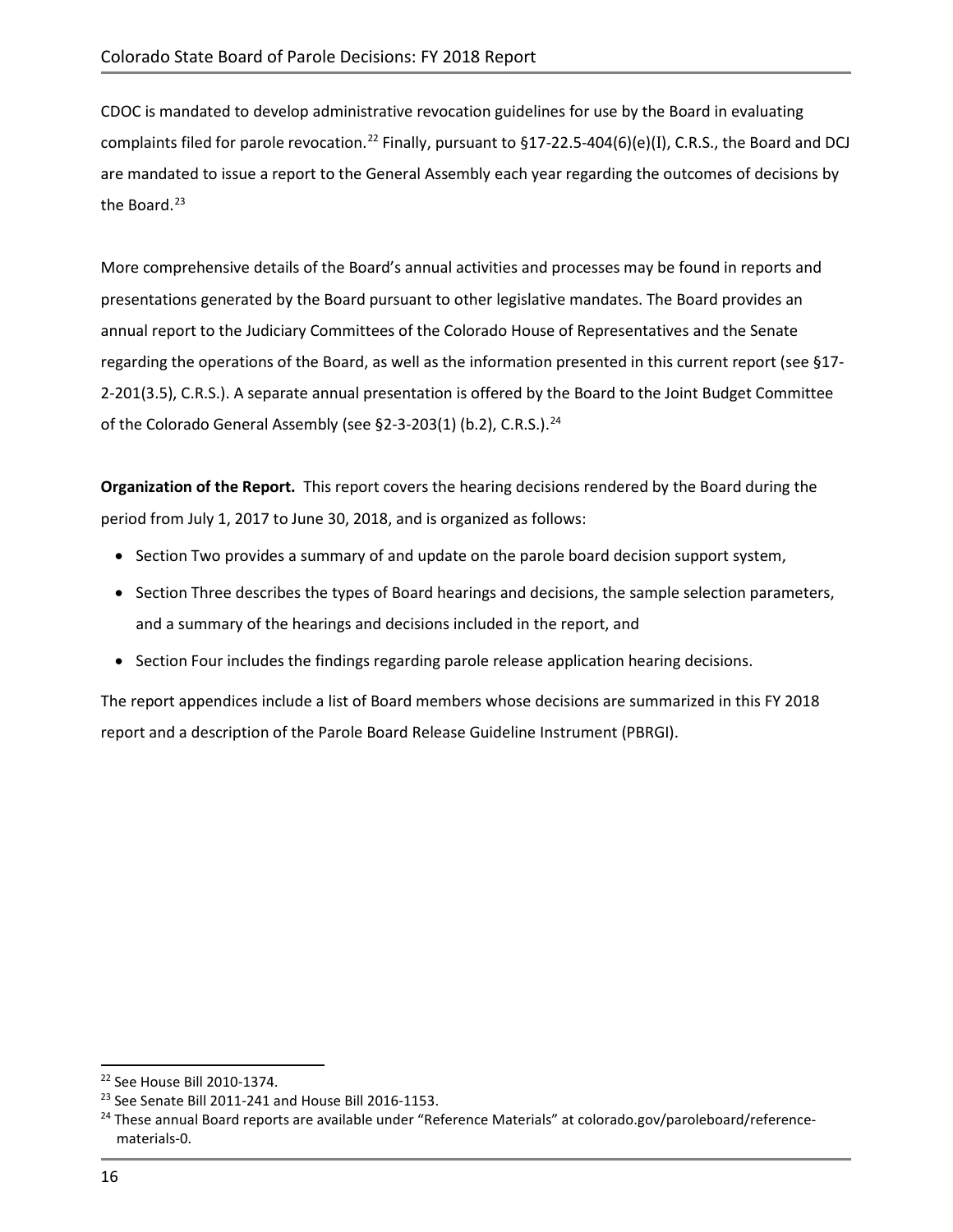# **Section Two: Parole Board Automated Decision Support System**

There are several elements in the Colorado State Board of Parole ("the Board") automated decision support system that are in use or in development:

- the Parole Board Hearing Application Portal,
- the Parole Board Release Guideline Instrument, and
- the Parole Board Revocation Portal.

FY 2018 is the fifth full year of use of the Parole Board Release Guideline Instrument (PBRGI) following its implementation during FY 2013. This section provides a background on these elements and describes developments occurring since the FY 2017 report.<sup>25</sup>

**Parole Board Hearing Application Portal.** In October 2011, the Governor's Office of Information Technology (OIT) at CDOC, in collaboration with the Board, implemented a paperless hearing system labeled the

# **The Parole Board Hearing Application Portal displays inmate case files and provides an automated data storage interface for hearing decision data.**

Parole Board Hearing Application Portal ("Portal").<sup>[26](#page-22-1)</sup> The goal of the Portal creation was to automate parole application ("release") hearings by providing an interface to display inmate case file information and other hearing-related data and documents. The Portal also records hearing decisions on electronic forms and, in the case of a release to parole, records the conditions under which an individual on parole must abide.

Each year since its implementation, OIT in collaboration with the Board, various representatives of CDOC including the Time and Release Operations Office and the Division of Parole, and DCJ, make specific improvements to the functions of the Portal. For example, since the initial implementation, the Portal has been expanded to schedule hearings, to track the status of hearings and to provide a document repository for letters and statements regarding hearings, and to record rescission hearing information. It is expected that the Portal will continue to be enhanced and improved with additional data elements and processes as needs are identified by the Board and its agency partners. The Portal provides the platform within which the automated Parole Release Guideline Instrument (PBRGI) is integrated.

<span id="page-22-0"></span><sup>&</sup>lt;sup>25</sup> The previous annual reports provide a summary of the six decision system projects derived from the legislative mandates in §17-22.5-107 and §17-22.5-404(6), C.R.S. (see colorado.gov/dcj-ors/ors-reports)

<span id="page-22-1"></span> $^{26}$  For a more lengthy description of the "Portal," see the 2009 Status Report at, colorado.gov/pacific/dcj-ors/orsreports#2009.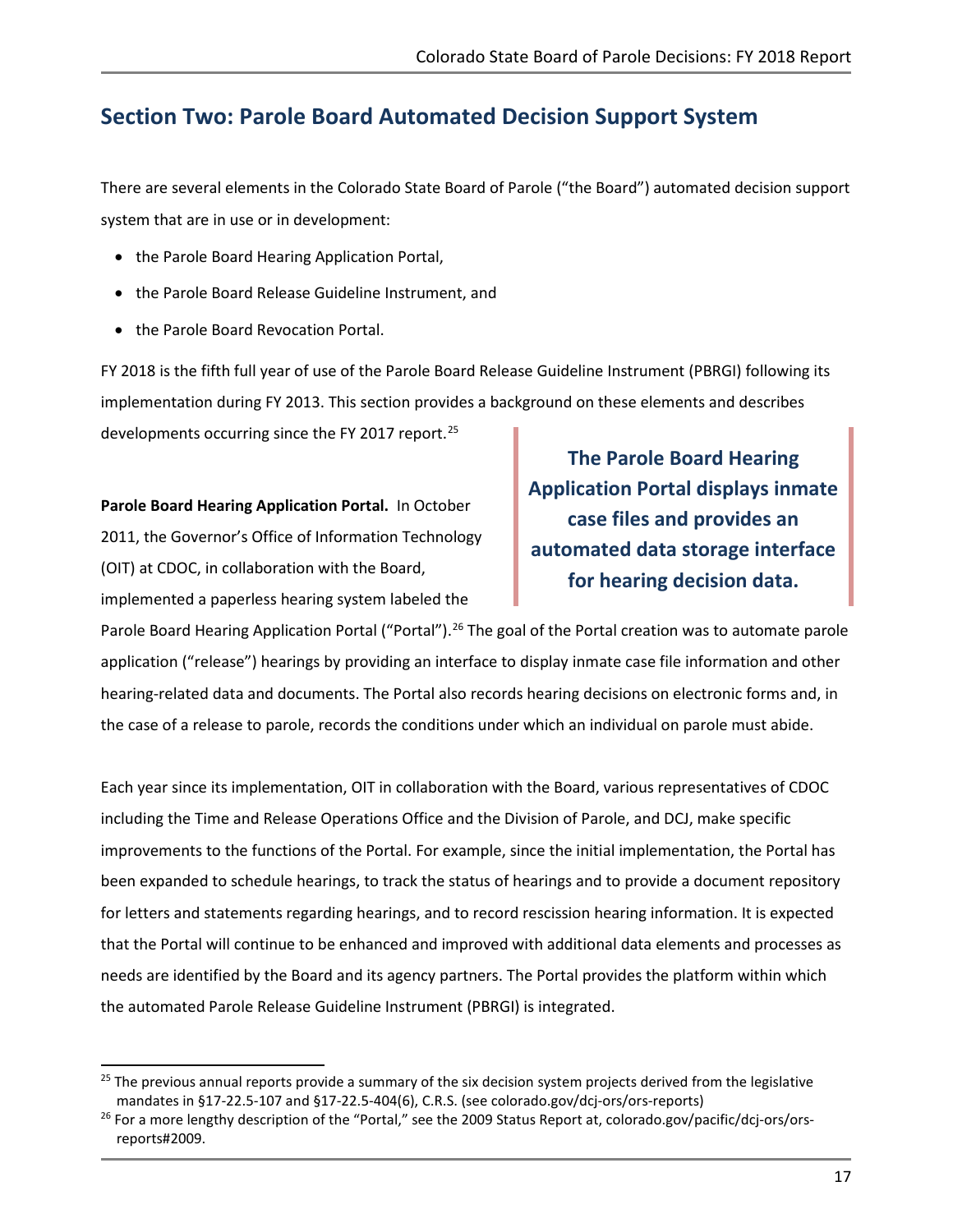**Parole Board Release Guideline Instrument (PBRGI).** The PBRGI is the product of the mandate in §17-22.5- 107(1), C.R.S. to "develop an administrative release guideline instrument for use by the Board in evaluating applications for parole" and to include "a matrix of advisory-release-decision recommendations for the

**The goal of the release guideline instrument is to provide a consistent framework for the Board to evaluate and weigh release decision factors.**

different risk levels." The goal of the PBRGI is to provide a consistent framework for the Board to evaluate and weigh the statutory, release-decision factors<sup>[27](#page-23-0)</sup> and, based on a structured decision matrix, to offer an advisory release decision recommendation for parole applicants who are not identified as sex offenders. The "Portal" described above afforded the opportunity to automate the decision framework and advisory recommendation processes for

ultimate consistency. The PBRGI is based on a paper-and-pencil draft administrative release guideline instrument of parole release policies designed by the Colorado Commission on Criminal and Juvenile Justice  $(CCJJ).<sup>28</sup>$  $(CCJJ).<sup>28</sup>$  $(CCJJ).<sup>28</sup>$ 

For individuals classified as sex offenders, pursuant to §17-22.5-404(4)(c)(II), C.R.S., parole release decisions are guided by criteria created by the Sex Offender Management Board (SOMB), with the central release criterion being sex-offense specific treatment.<sup>[29](#page-23-2)</sup> Upon entry into CDOC, each individual's history is reviewed for sexually abusive behavior, and an assignment is made to one of the five categories of Sexual Violence Needs with classification updates occurring as warranted.<sup>[30](#page-23-3)</sup> Inmates in the two lower classification levels (S1-no information or no sexual violence treatment needs or S2-unadjudicated sex abuse allegations) were not subject to SOMB criteria and, therefore, were assigned a PBRGI advisory recommendation.

As of June 15, 2016 the classification of those labeled "sex offender" was redefined in the CDOC Administrative Regulation 700-19 to only include those in the highest classification level (S5 - any judicial determination of sex offense, to include court finding of sexual factual basis.). Consequently, inmates in the

<span id="page-23-0"></span><sup>&</sup>lt;sup>27</sup> See the statutory considerations for release to parole in §17-22.5-404(4), C.R.S.

<span id="page-23-1"></span><sup>&</sup>lt;sup>28</sup> The Post Incarceration Supervision Task Force of the Colorado Commission on Criminal and Juvenile Justice developed a draft administrative release guideline instrument as part of a recommendation that, via House Bill 2010-1374, introduced changes to the parole release guidelines statute, §17-22.5-404 and §17-22.5-107(1), C.R.S.

<span id="page-23-2"></span><sup>29</sup> These criteria may be found in the document entitled *Standards and Guidelines for the Assessment, Evaluation, Treatment and Behavioral Monitoring of Adult Sex Offenders (2019)*, in *Appendix J: Parole Guidelines for Discretionary Release on Determinate-Sentenced Sex Offenders* ("determinate criteria") and in *Appendix S: Lifetime Supervision Criteria - Section LS 1.000-Criteria for Release from Prison to Parole* and *Section LS 4.000-Criteria for Successful Progress in Treatment in Prison: Sex Offender Treatment and Monitoring Program* ("indeterminate

<span id="page-23-3"></span>criteria") which is available at the SOMB website: colorado.gov/dcj/somb-standards-bulletins. 30 See Colorado Department of Corrections *Administrative Regulation 700-19* at: colorado.gov/cdoc/policies-1.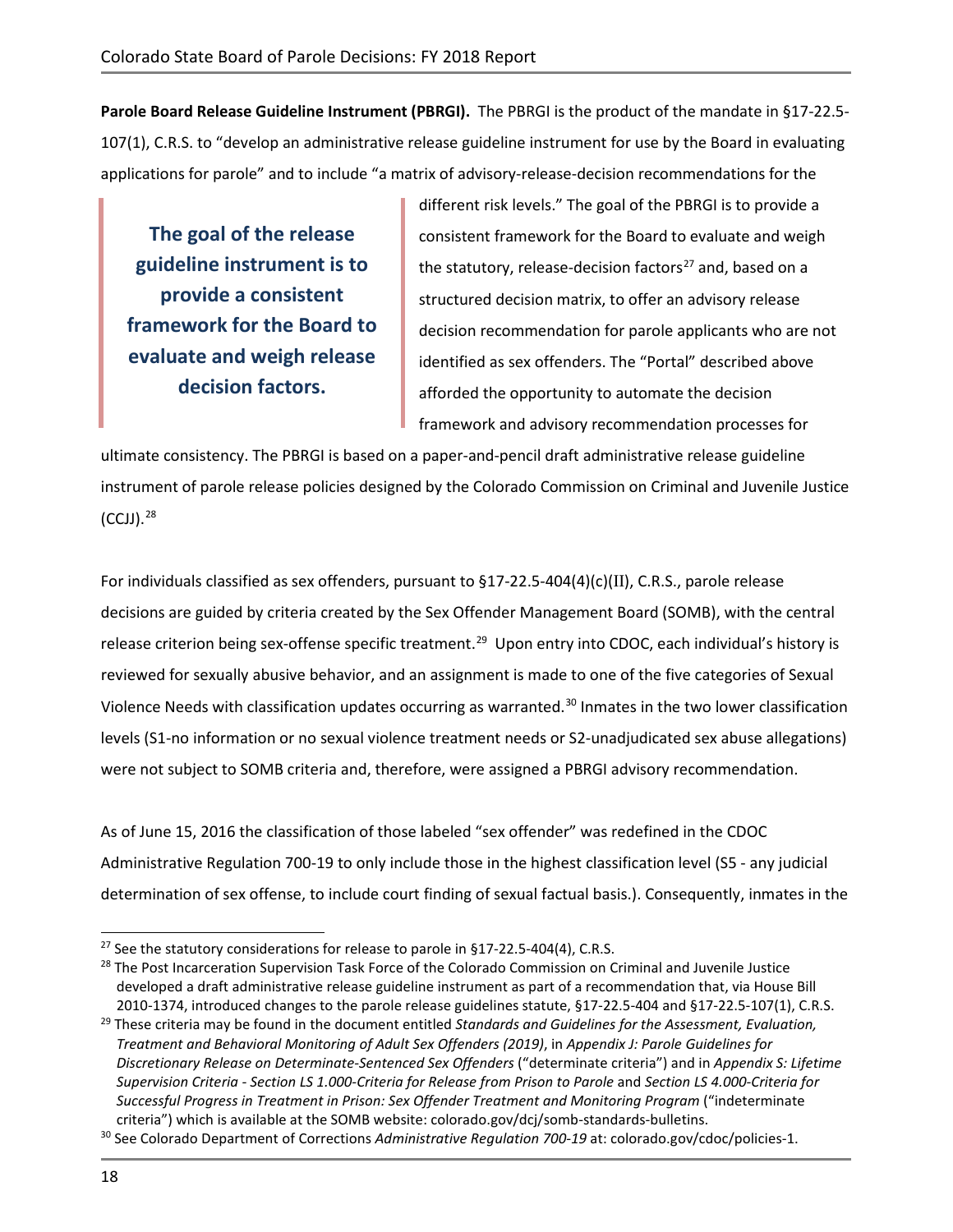lower four categories of Sexual Violence Needs (S1, S2, S3, or S4) were not subject to SOMB release criteria, including sex-offense specific treatment, and, therefore according to statute, should be assigned a PBRGI advisory recommendation. However, at the time of the redefinition, based on information from the CDOC Sex Offender Treatment and Monitoring program that those assessed at S3 (institutional behavior) or S4 (prior sex offense) will likely receive treatment referrals, the Board decided to continue to evaluate these inmates as sex offenders and not to employ the PBRGI advisory recommendation in these cases. Therefore, those with an S3 or S4 rating will be labeled sex offenders for the purposes of this report.

The intent of the PBRGI is to provide guidance via an advisory recommendation to the Board as it makes decisions about discretionary parole release. The guideline instrument aims to develop uniformity in the application of decision criteria, but the guideline cannot adapt to the unique and emergent characteristics of each inmate discovered during the parole application hearing. In fact, there is no objective standard by which Board member decisions may be measured. This point is acknowledged in the legislative declaration of House Bill 2010-1374, "…using structured decision-making unites the parole board members with a common philosophy and a set of goals and purposes *while retaining the authority of individual parole board members to make decisions that are appropriate for particular situations*" [emphasis added] (see also, §17- 22.5-404(1)(c), C.R.S.).

During FY 2013, final testing of the PBRGI was completed in August 2012 and it was implemented on September 4, 2012. Ongoing monitoring and modifications of the system continued through the end of November 2012. The final steps in the initial development, testing, and modifications to the PBRGI are described in a previous annual report, *Analysis of Colorado State Board of Parole Decisions: FY 2013 Report*. [31](#page-24-0)

The PBRGI is a set of thirteen policy items that combine to create a decision matrix with two dimensions: the first dimension is *risk of recidivism* and the second is *readiness for parole*. The thirteen items correspond to the parole release policies identified by the CCJJ and the associated parole considerations placed in Colorado statute.<sup>[32](#page-24-1)</sup> DCJ staff constructed two algorithms from these thirteen statutory considerations, one for risk and one for readiness. The baseline for the risk dimension is the risk level from the Colorado Actuarial Risk Assessment Scale (CARAS), which is a statutorily-mandated actuarial risk

<span id="page-24-0"></span> $31$  Prior year reports are available on the ORS/DCJ website, colorado.gov/dcj-ors/ors-reports.

<span id="page-24-1"></span> $32$  See the statutory considerations for release to parole in §17-22.5-404(4), C.R.S.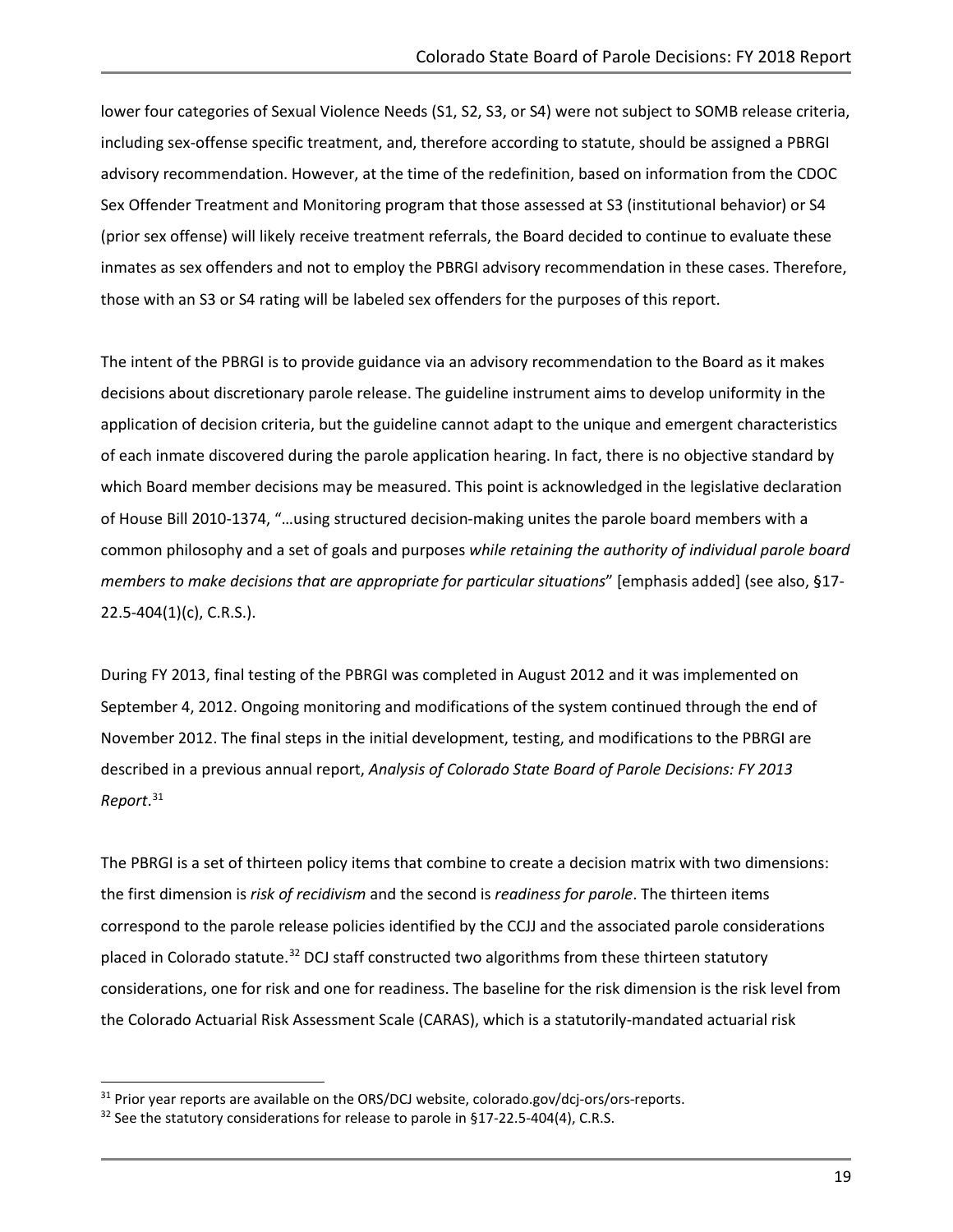assessment measure that is re-validated at least every five years on the Colorado prison population.<sup>[33](#page-25-0)</sup> The Level of Supervision Inventory-Revised (LSI-R) overall and rater box scores serve as the baseline for the assessment of criminogenic needs underlying the readiness score used in the matrix. The thirteen items of the two dimensions of the PBRGI, the scoring algorithms, and the advisory decision matrix are described in Appendix B.

**The PBRGI forms a decision matrix with two dimensions: the first dimension is** *risk of recidivism* **and the second is**  *readiness for parole***.**

The combination of these two scores places an inmate in a five-level risk by three-level readiness decision matrix where each matrix position is associated with an advisory recommendation to release or to defer (§17-22.5-107(1)(b), C.R.S.).[34](#page-25-1) This recommendation is displayed through the Parole Board Hearing Application Portal to Board members

when an electronic hearing record is initiated for a release application hearing. In addition to the advisory recommendation, Board members may also view an inmate's specific placement in the decision matrix and the rating on each of the eight items that derive the risk score and the five items that derive the readiness score. After considering the advisory recommendation and any additional information gathered during the hearing that is not included in the PBRGI algorithm (for example, current dynamic criminogenic needs; complex clusters of criminogenic needs; treatment dosage received; performance while under other forms of community supervision such as probation and community corrections), Board members may choose to agree with or depart from the recommendation. Pursuant to §17-22.5-404(6)(b), C.R.S., a decision that departs from the recommendation requires that the Board member provide the reason(s) for departure.

The PBRGI design was based on policy choices generated by the Colorado Commission on Criminal and Juvenile Justice and was not derived via empirical testing.<sup>[35](#page-25-2)</sup> The Board proposed a project to work with DCJ during FY 2017 to expand and revise the PBRGI to include additional policy elements to account for the numerous factors not included in the original algorithms that inform risk and readiness for release to parole. Such factors include complex clusters of criminogenic needs (three or more according to contemporary research); patterns of success or failure under non-parole based community supervision

<span id="page-25-0"></span><sup>33</sup> Developed and validated pursuant to §17-22.5-404(2)(a), C.R.S., CARAS, Version 6 (2015) has an AUC=.75 and predicts recidivism defined as at least one technical violation, arrest, or felony filing at any time during a 5-year period following release. Additional CARAS information may be found at, colorado.gov/dcj-ors/ors-riskscales.

<span id="page-25-1"></span><sup>&</sup>lt;sup>34</sup> The decision to "defer" simply means the inmate must continue to serve his or her sentence and the decision to parole is "deferred" to the next possible parole consideration date, as determined by statute (see "Board Decision Types" in Section Three).

<span id="page-25-2"></span><sup>35</sup> Additional background information on the PBRGI development can be found in Appendix B and previous reports at: colorado.gov/dcj-ors/ors-reports.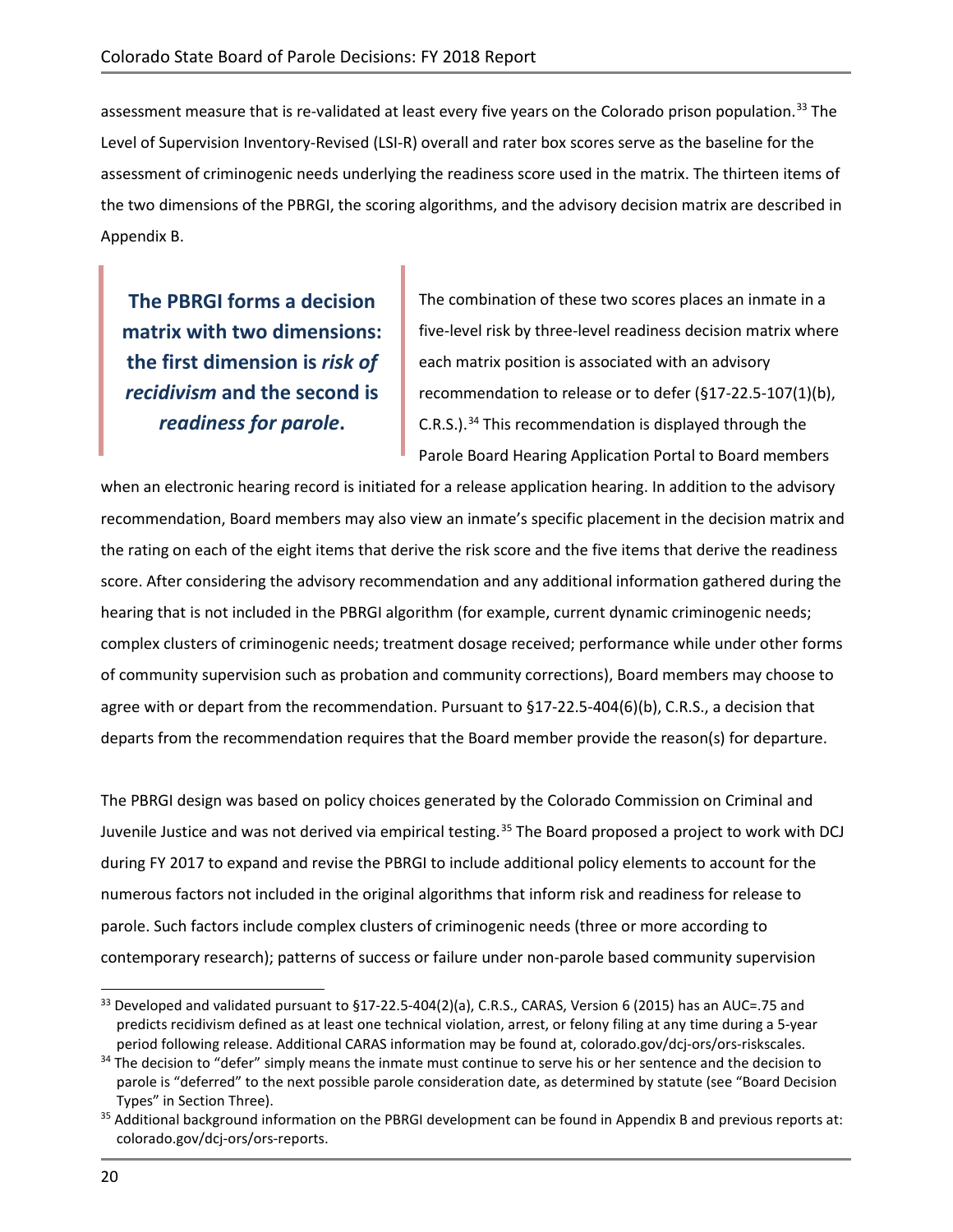(probation and/or community corrections); the recency, frequency and severity of institutional misconduct and several others. Although these policy considerations are not accounted for in the current PBRGI algorithm, they are used by Board members to evaluate an individual's risk and readiness as it pertains to discretionary release to parole. This project to revise the policy elements of the PBRGI was continuing at the time of the preparation of this report in FY 2019.

The PBRGI recommendation is not considered a standard by which Board decisions are to be measured but, rather, provides only an advisory recommendation. However, the subsequent presentation will refer to the agreement with or the departure from PBRGI recommendations because statute requires an additional action by Board members when departing from the advisory recommendation. Namely, members must provide a reason for departing from the PBRGI recommendation. Although this convention of expression will be employed ("agreement" versus "departure"), it does not imply a comparative evaluation of Board member decision performance.

*PBRGI Bypass Option.* In April 2017, the Board submitted a project request to CDOC's Office of Information Technology (OIT) to create a PBRGI "bypass button" and a menu of seven bypass reasons. Selection of the bypass button displays the following bypass reasons: Until Presented Actions, File Reviews, Close/Past MRD Reviews, Offender Initiated Waivers or Deferrals, Offender Refuses to Attend Hearing, Rescission Hearing, and Other. Endorsement of one or more of these bypass reasons renders the PBRGI process inactive and the Board member proceeds to an individual's case information in the hearing portal. In these instances, the inmate is not scored on the 13 items of the PBRGI, no PBRGI advisory recommendation is generated or displayed, and no PBRGI-related data is stored in the CDOC information system. Following implementation, the Board began to use the Bypass option in August 2017. The Bypass option was created and applied primarily for file reviews.

The Board typically chose to invoke the PBRGI Bypass option in instances where file reviews are conducted under the following circumstances:

- inmates who were within six months of their mandatory release date (MRD) (House Bill 2015-1122),
- inmates who are within 90 days of the MRD (House Bill 2018-1410), or
- inmates identified as a candidate for "fast track release" (House Bill 2017-1326).<sup>[36](#page-26-0)</sup>

During the preparation of this FY 2018 report, the Board eliminated this PBRGI Bypass option. The next

<span id="page-26-0"></span><sup>&</sup>lt;sup>36</sup> See "Statutory Modifications" in Section Three.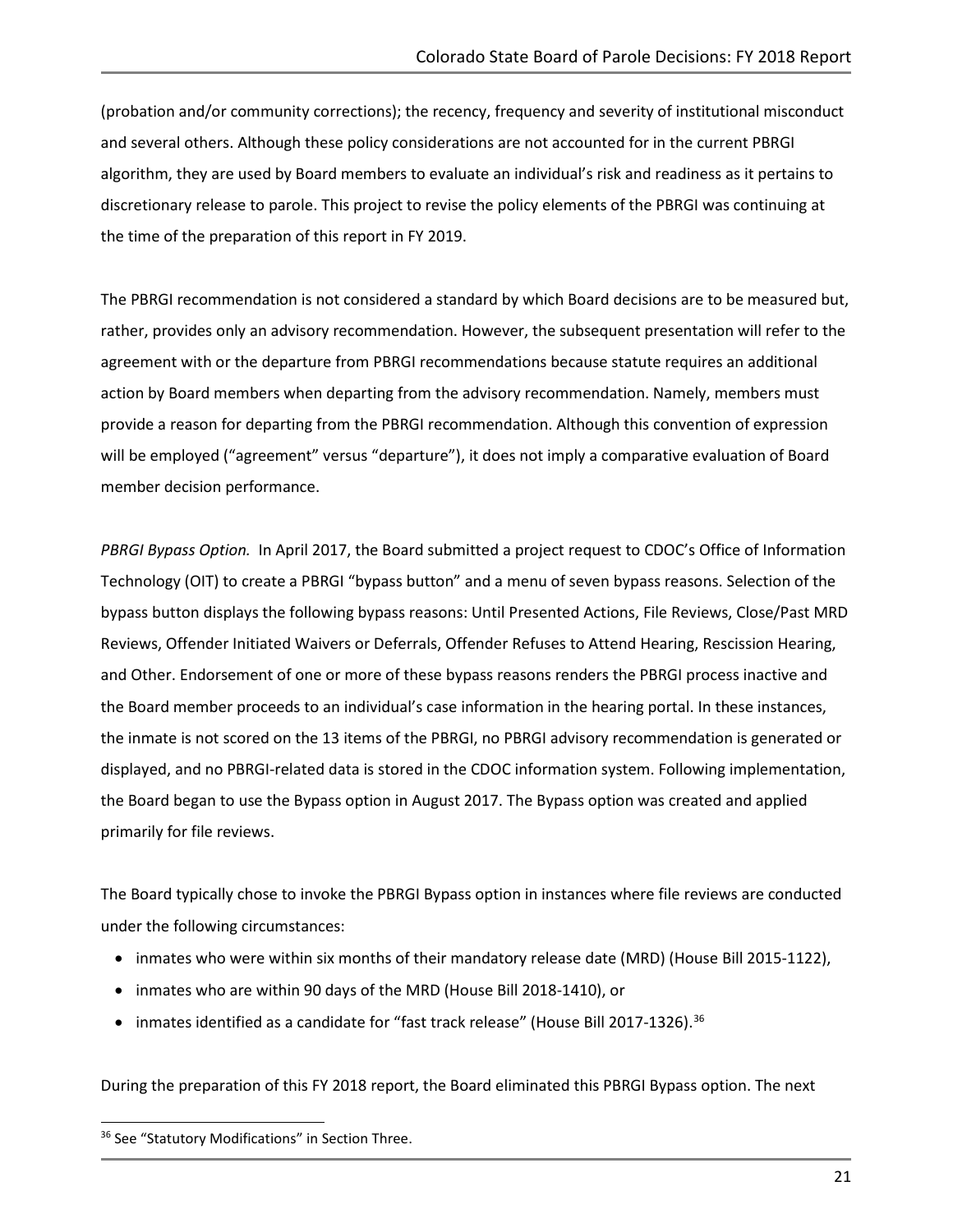annual report in FY 2019 will continue to reflect its use, but the Bypass option will have minimal impact on the FY 2020 report.

**Parole Board Revocation Projects.** Pursuant to §17-22.5-404(6), C.R.S., DCJ is required to report Board decisions regarding parole revocation, the reasons for these decisions, and departures from the administrative revocation guidelines (§17-22.5-107(2), C.R.S.). Since the statute was amended in 2010, there have been two projects initiated to respond to the related mandates: the Parole Board Revocation Automation Project and the Parole Board Administrative Revocation Guidelines Project. Although some intermediate goals have been accomplished through these projects, the requirements in statute have not been fully met.

Following the automation of the release hearing process and the implementation of the PBRGI, the Board initiated a project with the Office of Information Technology (OIT) at CDOC to automate revocation hearings to create a Revocation Portal similar to the portal for parole application hearings. A preliminary version of the "revocation portal" was evaluated by Parole Board members and staff during FY 2014 and FY 2015. Based on continued feedback from the Board, the CDOC Division of Adult Parole, the CDOC Time & Release Operations office and DCJ, programmers continued to refine and improve the system. System development and programming of the Revocation Automation Project was suspended in FY 2016 due to a need to re-evaluate the project and due to intensive demands at OIT at CDOC related to the development and implementation of a complete overhaul of the inmate record system. A separate project was initiated by the CDOC Parole Division to automate revocation requests submitted by community parole officers to the Board. The scope of that project does not include the Parole Board Revocation Guidelines described below.

The Board enlisted individuals with expertise to develop the administrative revocation guidelines mandated by statute. In March 2013, the Board seated a Parole Revocation Working Group to develop the Parole Board Administrative Revocation Guidelines (PBRVG) for integration into the automated revocation system. The Board contracted with the Center for Effective Public Policy ("Center;" cepp.com) to provide technical assistance and guidance on the project. Pursuant to §17-22.5-107(2), C.R.S., the PBRVG would comprise the statutory revocation factors (§17-22.5-404.5(a), C.R.S.) and include a matrix of advisory decision recommendations for different risk levels. Additionally, the guidelines require the Board to provide decision reasons when the Board departs from advisory revocation recommendation (§17-22.5-404(6)(b), C.R.S.). Following a series of meetings through June 2013, the Center/Working Group provided the Proposed Parole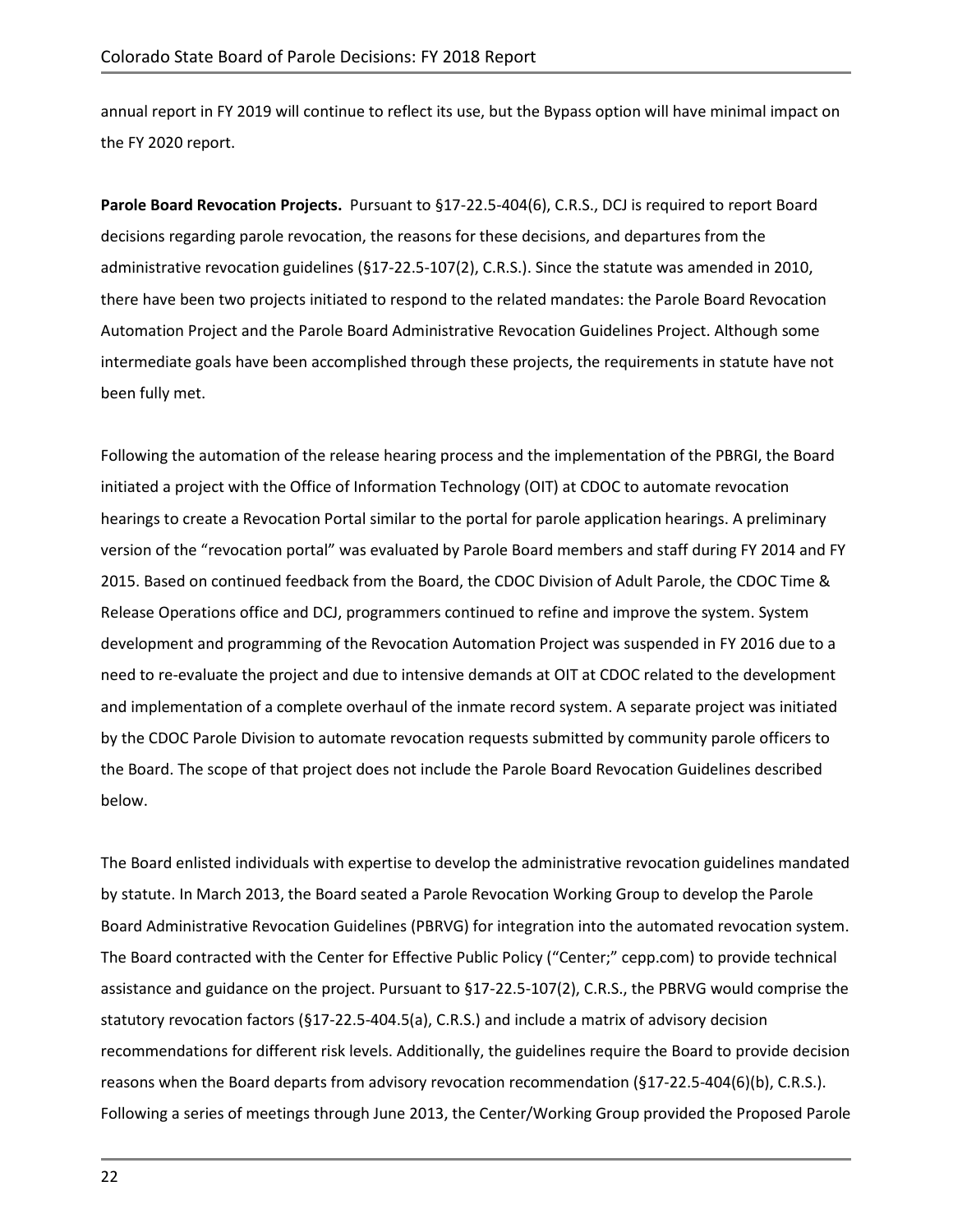Board Administrative Revocation Guidelines to the Board. Following approval by the Board, the guidelines were forwarded to OIT at CDOC for further specification of the programming elements. As mentioned above, the system within which the revocation guidelines were to be integrated was suspended due to other priorities. Because the implementation of the mandate for the Parole Board Revocation Guidelines remains incomplete, the revocation hearing data, the reasons for revocation decisions, and the reasons for departures from the revocation guidelines cannot be captured or reported at the present time.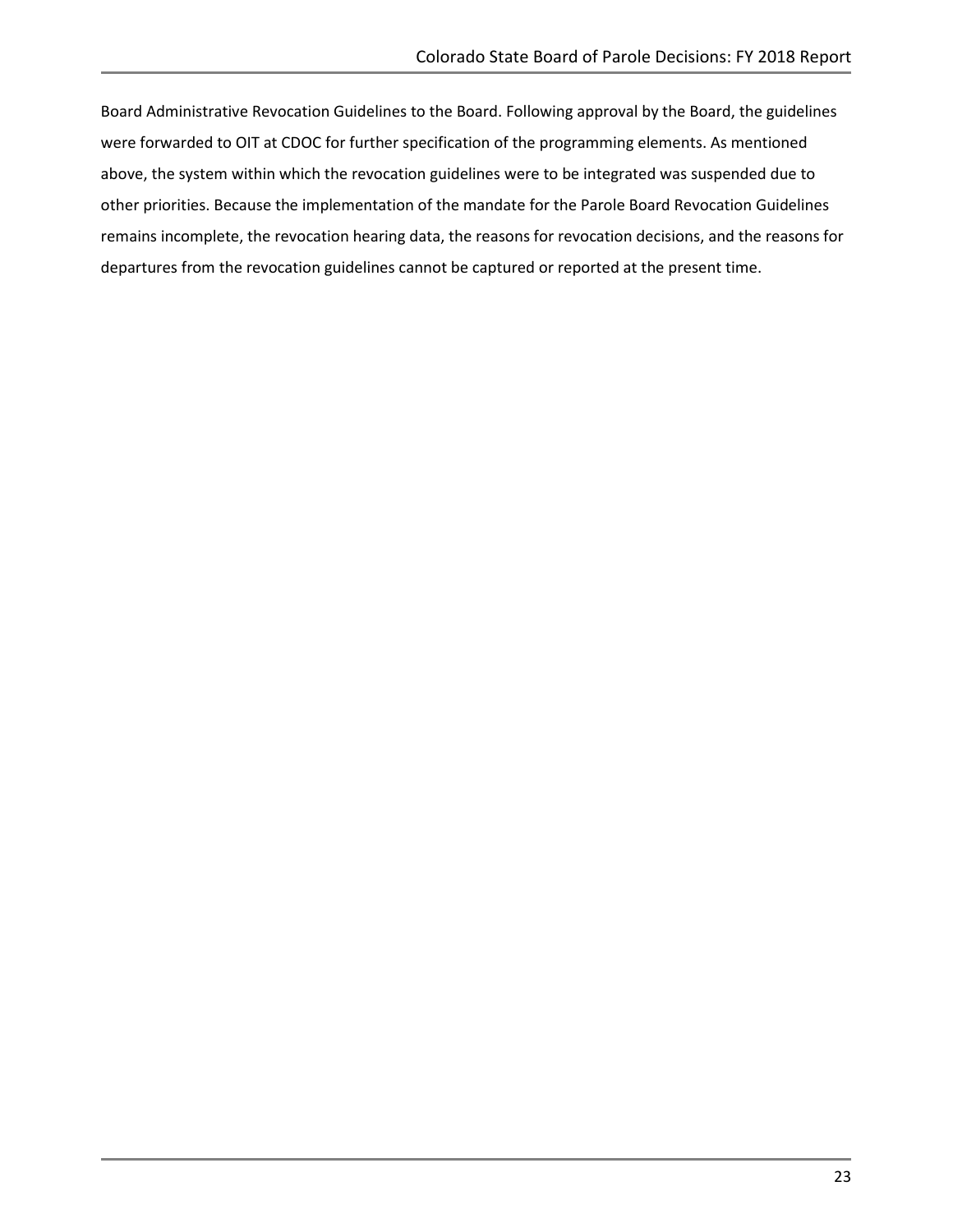This page intentionally left blank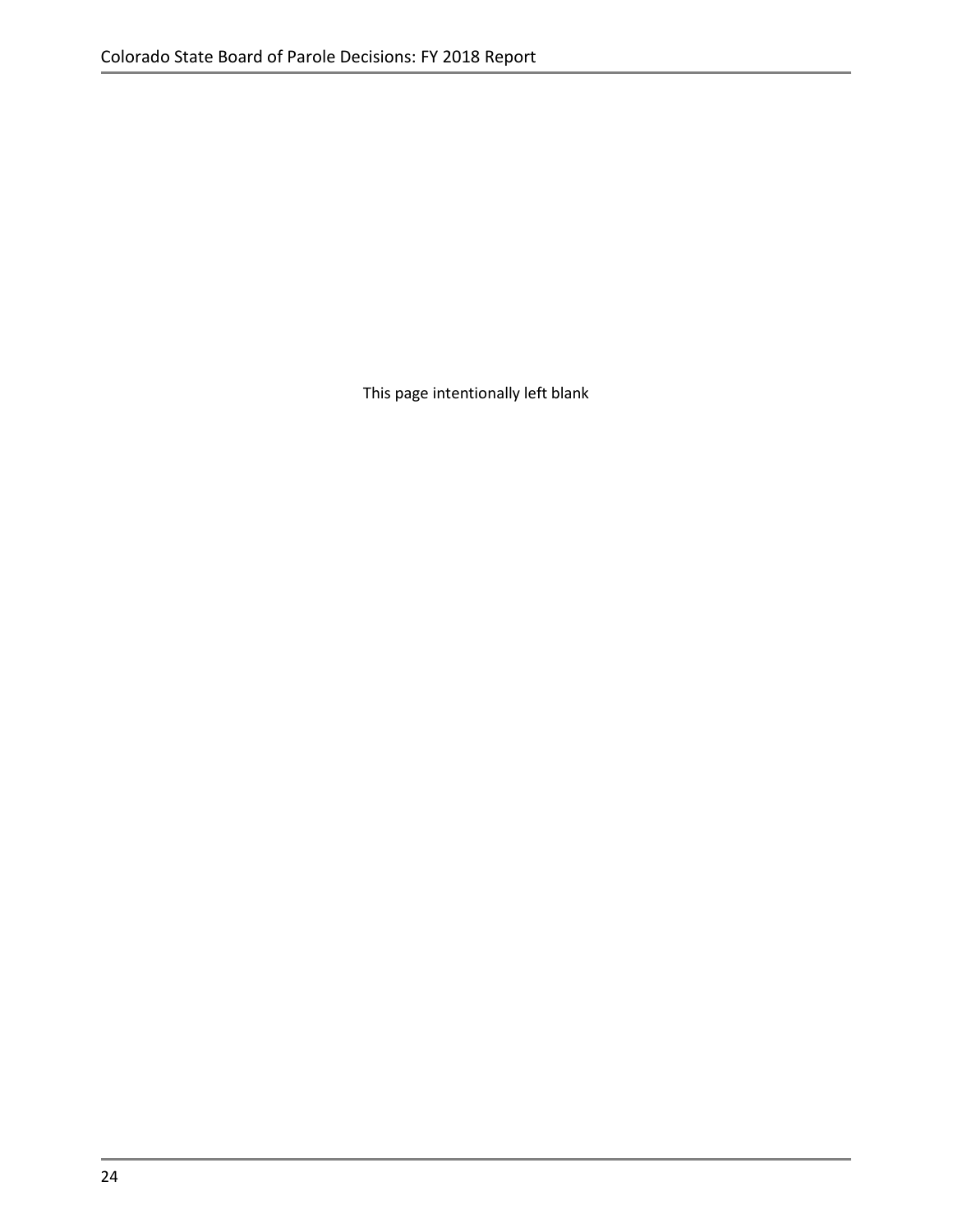## **Section Three: Hearings, Decisions and Study Sample**

Pursuant to §17-22.5-404(6) (c), C.R.S., the State Board of Parole ("the Board") is to provide hearing data to the Division of Criminal Justice (DCJ) for analysis of Board decisions. The FY 2018 report is the fifth to comprise an entire fiscal year of PBRGI hearing data. This section describes the general types of hearings and reviews conducted by the Board, the types of Board decisions, and the sample and subsamples upon which analyses were conducted.

**Board Hearing Types.** In common usage, all the circumstances where a decision regarding an application to parole is made may be referenced as a "parole hearing." However, in this report, a distinction is made between a "hearing" and a "review." The overall sample may be divided into the decisions resulting from a "hearing," which involves meeting an inmate in person, by video, or by phone, or those decisions resulting from a "review," which does not involve the inmate directly and includes full Board reviews and file reviews. The following describes the types of hearings and reviews included in the decision analyses:

- "Regular" Board hearings An initial or "regular" hearing is conducted by and the parole release decision is made by a single member of the Board or by two members, if an inmate is serving a life sentence and is eligible for parole.<sup>[37](#page-30-0)</sup>
- Full Board reviews A case *may* be referred to full Board review for any reason by an individual Board member following the initial ("regular") hearing or *must* be referred to a full Board review in cases involving violence or a sex offense.<sup>[38](#page-30-1)</sup> Full Board reviews are conducted by no fewer than four Board members and decisions require four concurring members.
- File reviews First introduced in statute in 2011, Board members have the option to conduct a file review, rather than meeting directly with the individual when considering an application to parole.<sup>[39](#page-30-2)</sup> According to statute, a file review is allowed when a release decision does not require victim notification and one or more of the following are true: a special needs release is requested for

<span id="page-30-0"></span> <sup>37</sup> See Rule 5.03.E. & 503.I., in *8 C.C.R. 1511-1: Rules Governing the State Board of Parole and Parole Proceedings* in the Code of Colorado Regulations at the Colorado Secretary of State website: sos.state.co.us/CCR/Welcome.do (Browse/Search for Rule 1511-1).

<span id="page-30-1"></span><sup>38</sup> The full Board referral circumstances may be found in Rule 8.00 in *8 C.C.R. 1511-1: Rules Governing the State Board of Parole and Parole Proceedings* in the Code of Colorado Regulations at the Colorado Secretary of State website: sos.state.co.us/CCR/Welcome.do.<br><sup>39</sup> The statutory conditions allowing a file review are specifically described in §17-2-201(4)(f)(I), C.R.S.

<span id="page-30-2"></span>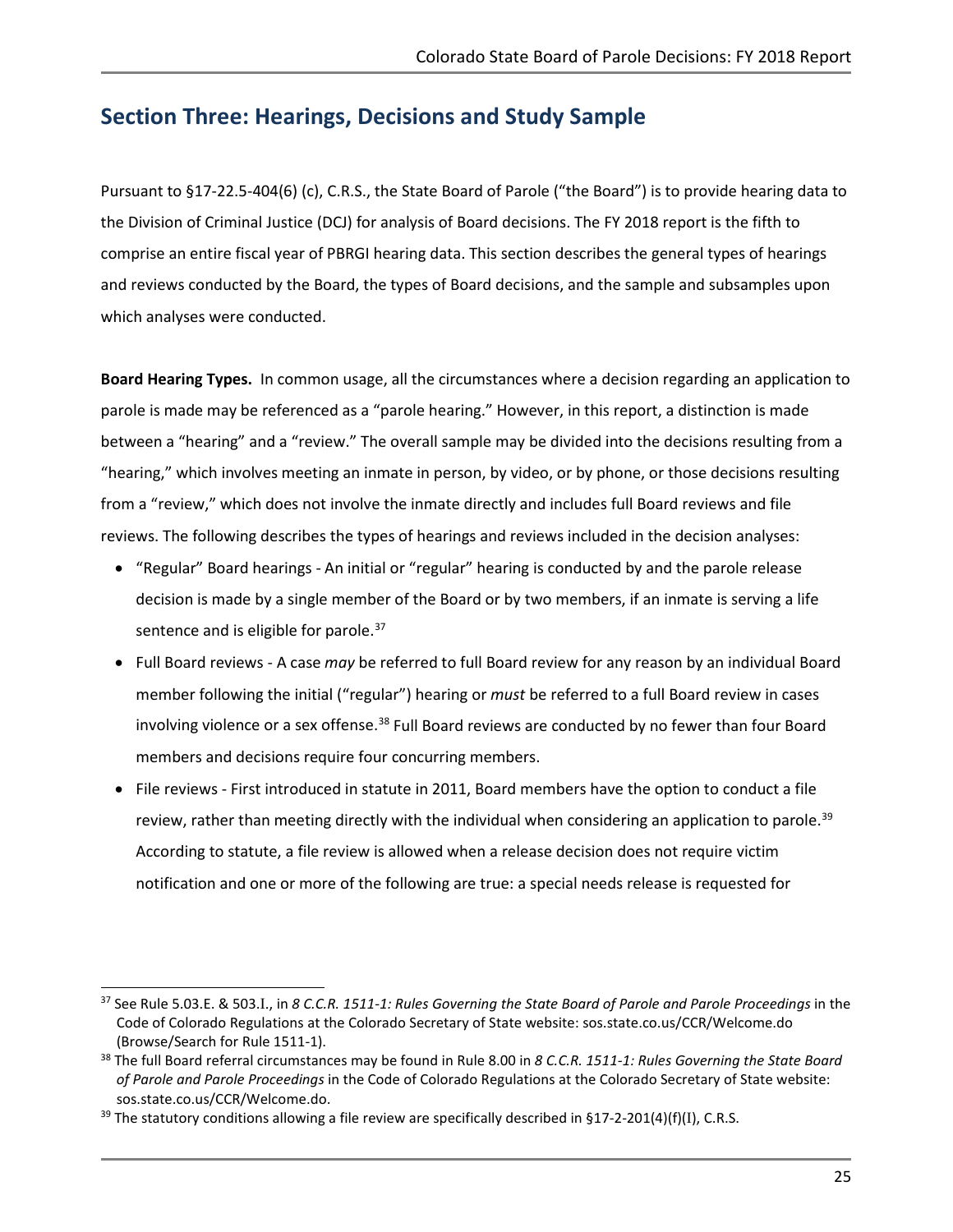consideration,<sup>[40](#page-31-0)</sup> the inmate release is bound by a detainer to the U.S. Immigration and Customs Enforcement agency,<sup>41</sup> the inmate is within six months of mandatory release,<sup>[42](#page-31-2)</sup> or the inmate is assessed as "low" or "very low" in actuarial risk and meets any reentry readiness criteria set by the Board.<sup>[43](#page-31-3)</sup> For additional information, see "Statutory Modifications" below.

**Board Decision Types.** When initially considering an inmate's application for release to parole, a Board member has four options that ultimately resolve to one of two possible discretionary decisions: to release (grant parole) or to defer (deny parole). In a "regular" or initial hearing, inmates may be released, deferred, tabled, or referred to full Board review.<sup>[44](#page-31-4)</sup> Full Board reviews conclude with the decision options to release, to defer, or to table. Some inmates are set for release, but are tabled, pending the completion of a specific requirement, such as completing a treatment program. Ultimately, the Board releases a person who is tabled if the requirement is met, or, if the requirement is not met, the Board amends the record and the person is deferred.

In a "regular" hearing or review, an individual is granted discretionary parole when the Board member determines that the potential for successful reintegration into the community has been demonstrated. An individual is denied parole when the Board member concludes that the potential for successful reintegration into the community has not demonstrated, and/or there are public safety concerns. In a full Board review, the above determinations require the agreement of no fewer than four Board members.

If an inmate is deferred, a subsequent hearing date is scheduled.<sup>[45](#page-31-5)</sup> If an inmate's MRD will occur prior to the next scheduled parole hearing, Board members will set the conditions of parole for this forthcoming mandatory release to parole. This decision and setting of conditions may occur up to 14 months prior to the

<span id="page-31-0"></span><sup>&</sup>lt;sup>40</sup> Introduced in Senate Bill 2011-241 (see also, §17-2-201(4)(f)(I)(A), C.R.S). A special needs offender and special needs parole are described in §17-1-102(7.5)(a), C.R.S. and §17-22.5-403.5, C.R.S., respectively, and refer to a release precipitated by chronic medical or mental incapacitation.

<span id="page-31-1"></span><sup>&</sup>lt;sup>41</sup> Introduced in Senate Bill 2011-241 (see also, §17-2-201(4)(f)(I)(B), C.R.S.).

<span id="page-31-2"></span><sup>&</sup>lt;sup>42</sup> Introduced in House Bill 2015-1122 (see also, §17-2-201(4)(f)(I)(C), C.R.S.).

<span id="page-31-3"></span><sup>&</sup>lt;sup>43</sup> Introduced in House Bill 2017-1326 (see also, §17-2-201(4)(f)(I)(D), C.R.S.). The actuarial risk level is determined by the "Colorado risk assessment scale" described in §17-22.5-404(2), specifically titled, *The Colorado Actuarial Risk Assessment Scale*.

<span id="page-31-4"></span><sup>44</sup> The four decision options may be found in Rule 5.04(A) in *8 C.C.R. 1511-1: Rules Governing the State Board of Parole and Parole Proceedings* in the Code of Colorado Regulations at the Colorado Secretary of State website: sos.state.co.us/CCR/Welcome.do (Browse/Search for Rule 1511-1). The Board has begun to label, "tabled," as "Conditional Discretionary Release Pending." The terms, "table" or "tabled," will be used in this report for simplicity of expression and consistency with the terminology in the Board *Rules*.

<span id="page-31-5"></span> $45$  The periods prior to the next parole reconsideration are one, three, or five years pursuant to  $\S17$ -22.5-403(5), C.R.S.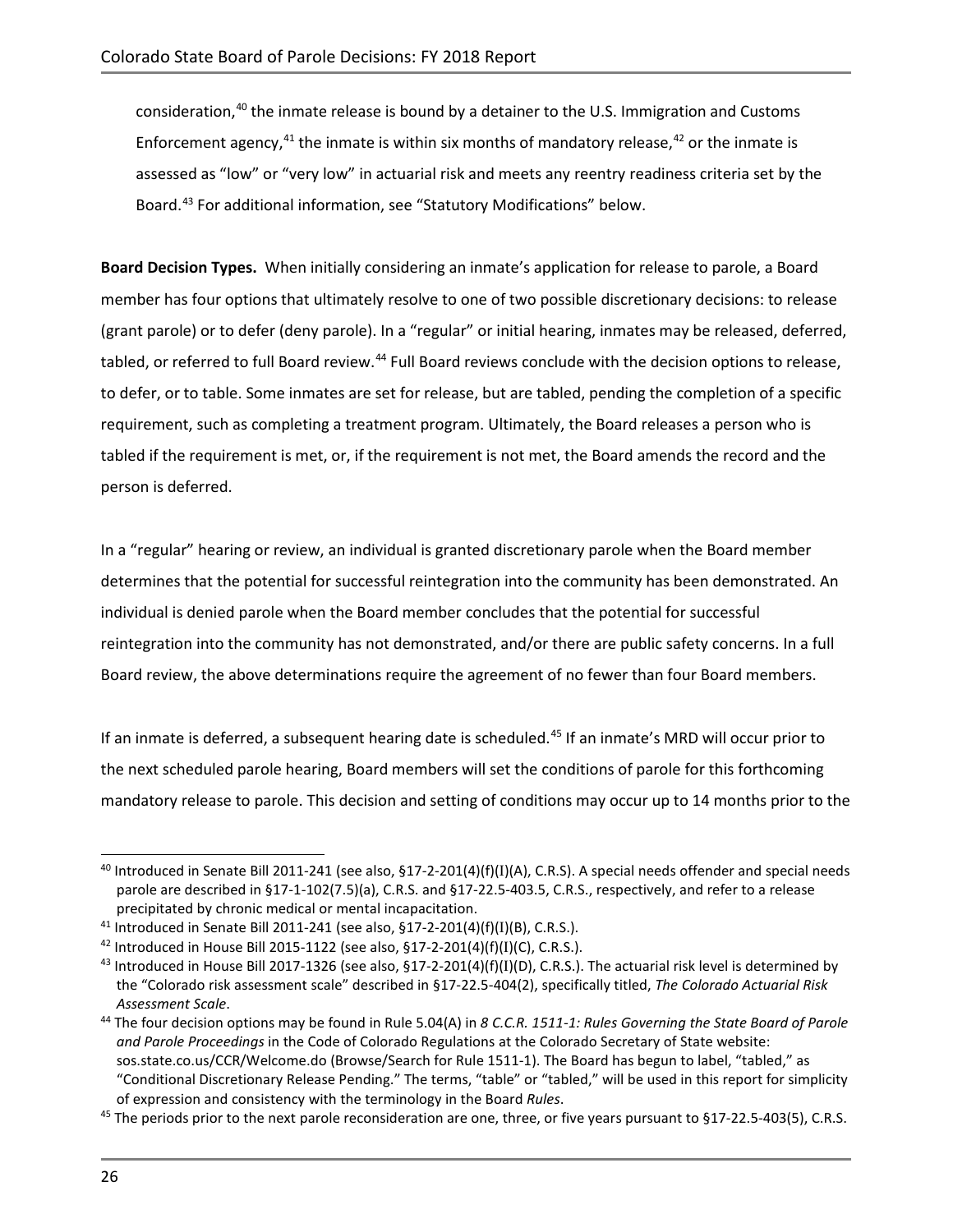MRD and, in the vernacular of the Board, is often labeled a "release to MRD."[46](#page-32-0) Although the Board's decision to "release to MRD" references the upcoming *mandatory* release date, this decision is a *discretionary deferral* because the Board has chosen to *defer* the individual to the MRD rather than to grant a release to parole. Therefore, this *discretionary deferral* is subsequently labeled in this report, "Defer to Mandatory Release Date" or "Defer to MRD," which is both logically correct and consistent with the language of the Parole Board Code of Colorado Regulations.<sup>[47](#page-32-1)</sup>

**Statutory Modifications**. Legislative actions that modify Board-related statutory provisions regarding hearing and decision policies may affect the hearing sample or the categorization of Board decisions as discretionary or mandatory. This section addresses recent statutory revisions and whether consequent accommodations were necessary to the management of hearing data and the analysis methods.

House Bill 2015-1122. The enactment of House Bill 2015-1122 affected two separate Parole Board Rules introduced in 2013.<sup>[48](#page-32-2)</sup> One of these rules allowed a file review for inmates within six months of their mandatory release date (MRD) and the other allowed a file review for those convicted of an institutional conduct violation during the 12 months prior to a scheduled parole application hearing. In the first case ("six months to MRD"), the rule was simply codified in statute as an allowable file review condition.<sup>[49](#page-32-3)</sup> File review decisions under this circumstance are considered discretionary and, therefore, no sample exclusions or modifications were necessary pursuant to this statutory revision.

In the second case ("conduct violation"), House Bill 2015-1122 eliminated this file review condition.<sup>[50](#page-32-4)</sup> The bill rendered an inmate ineligible for parole, and therefore ineligible for a parole application hearing or review of any kind, if the inmate was convicted of a Class I *Code of Penal Discipline* (COPD) violation[51](#page-32-5) at any time in the 12 months prior to a scheduled parole application hearing. Additionally, inmates who have

qualification was codified by House Bill 2015-1122 (see,  $$17$ -2-201(4)(f)(I)(C), C.R.S.).

<span id="page-32-0"></span><sup>&</sup>lt;sup>46</sup> This 14-month threshold accommodates the accrual of earned time that reduces the time to the next parole application hearing to less than the typical 12-month deferral period.

<span id="page-32-1"></span><sup>&</sup>lt;sup>47</sup> In Rule 5.04 (A) in *8 C.C.R. 1511-1: Rules Governing the State Board of Parole and Parole Proceedings in the Colorado* Code of Regulations, one of the described decision options includes, "(2) To defer consideration of Parole as follows: (a) *Defer to MRD*, if the Inmate's MRD is within 14 months of the Application Interview;" [emphasis added]. <sup>48</sup> See Rule 10.00 (specifically 10.02) in *8 C.C.R. 1511-1* in the 12/30/2013 version.

<span id="page-32-3"></span><span id="page-32-2"></span><sup>49</sup> Senate Bill 2015-100 removed the file review *rule* for inmates within six months of MRD when this file review

<span id="page-32-4"></span><sup>50</sup> Senate Bill 2015-100 removed the file review *rule* for those convicted of a COPD when these inmates became parole ineligible pursuant to House Bill 2015-1122 (see, §17-2-201(3.7)(a)(I), C.R.S.).

<span id="page-32-5"></span><sup>51</sup> The Class I and Class II violations of the CDOC *Code of Penal Discipline* (COPD) are defined in *CDOC Administrative Regulation 150-01* (colorado.gov/cdoc/policies-1). Class I violations are those for which a guilty finding generally results in a more severe penalty than a finding of guilt for a Class II violation.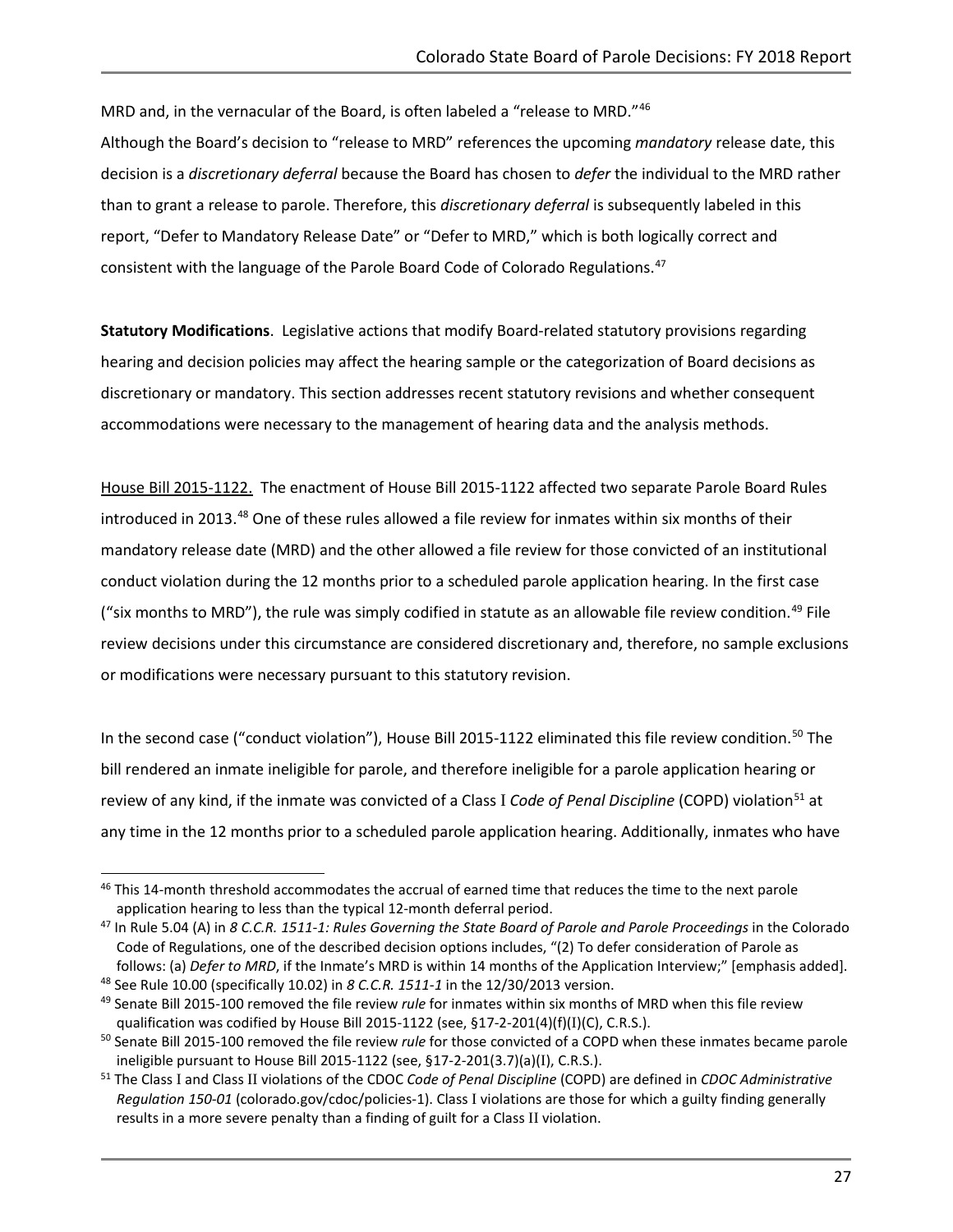submitted a written refusal to participate in programs were likewise categorized as parole ineligible. [52](#page-33-0) From its enactment forward, there is no hearing for individuals meeting these criteria, and, therefore, no sample exclusions or modifications were necessary pursuant to this statutory revision.

House Bill 2017-1326. Effective August 2017, an inmate who is assessed as "low" or "very low" in actuarial risk and meets reentry readiness criteria set by the Board is eligible for a file review, rather than an in-person hearing.<sup>[53](#page-33-1)</sup> The Board refers this as a "fast track" (file) review. Statute does not dictate a specific decision outcome for the reviews under this condition, permitting the Board to exercise its discretion to release or to defer these individuals. Therefore, the decisions made pursuant to these file reviews are considered discretionary and are included in the hearing sample analyses.

House Bill 2018-1410. Effective on June 6, 2018, this statutory revision became effective only during the final month of hearings included in the FY 2018 reporting year.<sup>[54](#page-33-2)</sup> This prison population management measure created a process by which the CDOC may request that the Board conduct a file review for specific inmates whose mandatory release date is within ninety days. The measure also required an expedited determination for any inmates whose release was tabled, but who may have satisfied the "tabling condition(s)." Statute does not dictate a specific decision outcome for the reviews under this condition, permitting the Board to exercise its discretion to release or not to release these individuals. Therefore, the decisions made pursuant to these file reviews are considered discretionary and are included in the hearing sample analyses.

**FY 2018 Sample Selection.** The hearings and reviews included in this report were finalized between July 1, 2017 and June 30, 2018 (As mentioned above, no revocation hearings are included in this report due to data unavailability.). These hearings and reviews were conducted to render a decision regarding applications to parole by inmates. These applications to parole involved inmates who had met their parole eligibility date (PED), but whose release was prior to their mandatory release date (MRD), which indicates that the prison sentence was complete.

Therefore, the analyses in this report focus on the hearing and review decisions labeled, "discretionary,"

<span id="page-33-0"></span> $52$  Specifically, an inmate is deemed parole ineligible if, in the 12 months prior to a scheduled parole application hearing, an inmate declines in writing to participate in programs that have been recommended and made available (see §17-2-201(3.7)(a)(II)).<br><sup>53</sup> See this file review qualification in §17-2-201(4)(f)(I)(D), C.R.S.

<span id="page-33-1"></span>

<span id="page-33-2"></span><sup>&</sup>lt;sup>54</sup> See the related elements of this measure in §17-1-119.7(2)(a)(II) and (III), C.R.S., and §17-2-201(18), C.R.S.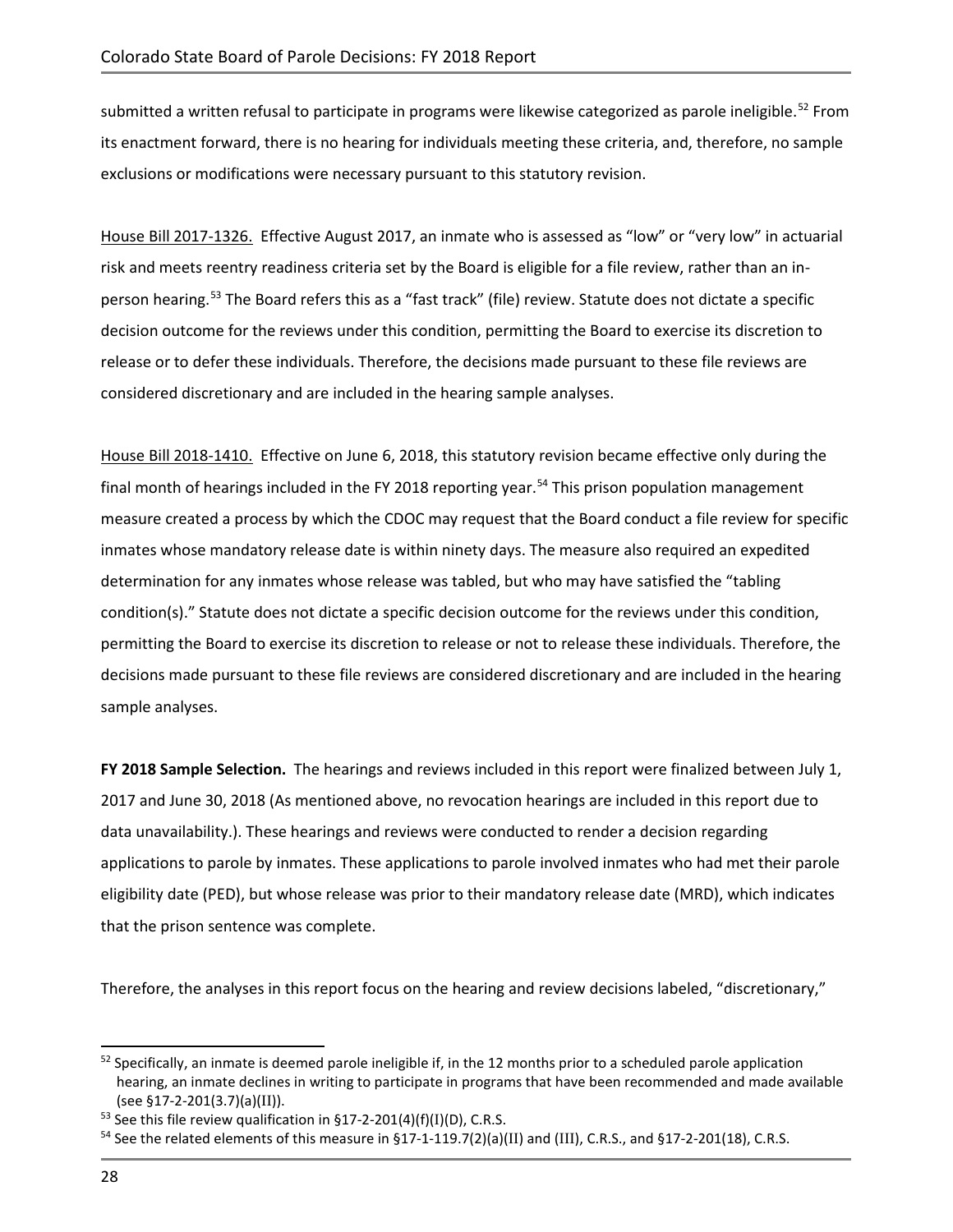rather than those labeled, "mandatory." Taking into account relevant statutory modifications (as described above), for the purposes of this report, any hearing or review decision that occurred between the PED and MRD that is not hindered or limited by factors not under the control of the Board are considered discretionary.

Just over 7,000 hearing records were excluded from the sample because the record was a duplicate or the related decisions were incomplete or occurred under constraining circumstances. Because these situations resulted in perfunctory deferral and release decisions, these were not appropriate for inclusion in the analyses of discretionary Board decisions, for example:

- The hearing record was amended causing a duplication of the record;
- The hearing resulted in an automatic deferral to a later date because the inmate waived the right to a hearing or, for a variety of reasons, could not appear; or
- The hearing resulted in an automatic release due to such circumstances as a court order or a mandatory re-parole following a technical violation.

At the request of the Board starting in FY 2017, pending releases that are unresolved at the end of the fiscal (reporting) year, are retained in the sample, rather than being excluded as cases with pending decisions. A hearing record that may have had a pending decision outcome during the course of the fiscal year that *was* resolved continues to reflect the ultimate Board decision to release or defer. Pending releases occurred most frequently under two circumstances: a tabled release was still pending when the fiscal (reporting) year ended, or the release date was set to occur after the end of the fiscal (reporting) year.

An inmate's release may be tabled for a period of time during which the elements of the parole plan are confirmed by a case manager or re-entry specialist or during which a particular condition must be met. For example, a release may be delayed until a training program in CDOC is completed or when the release to parole is dependent on acceptance into a community corrections program or community treatment. If the condition for which the release was tabled or delayed is not met, the release may be reversed and, if so, an inmate's incarceration continues. Additionally, if the fiscal year concluded before the release occurred, it is unknown whether such inmates were actually released or whether the release was subsequently rescinded, which may occur for any number of reasons, including the commission of an institutional conduct (COPD)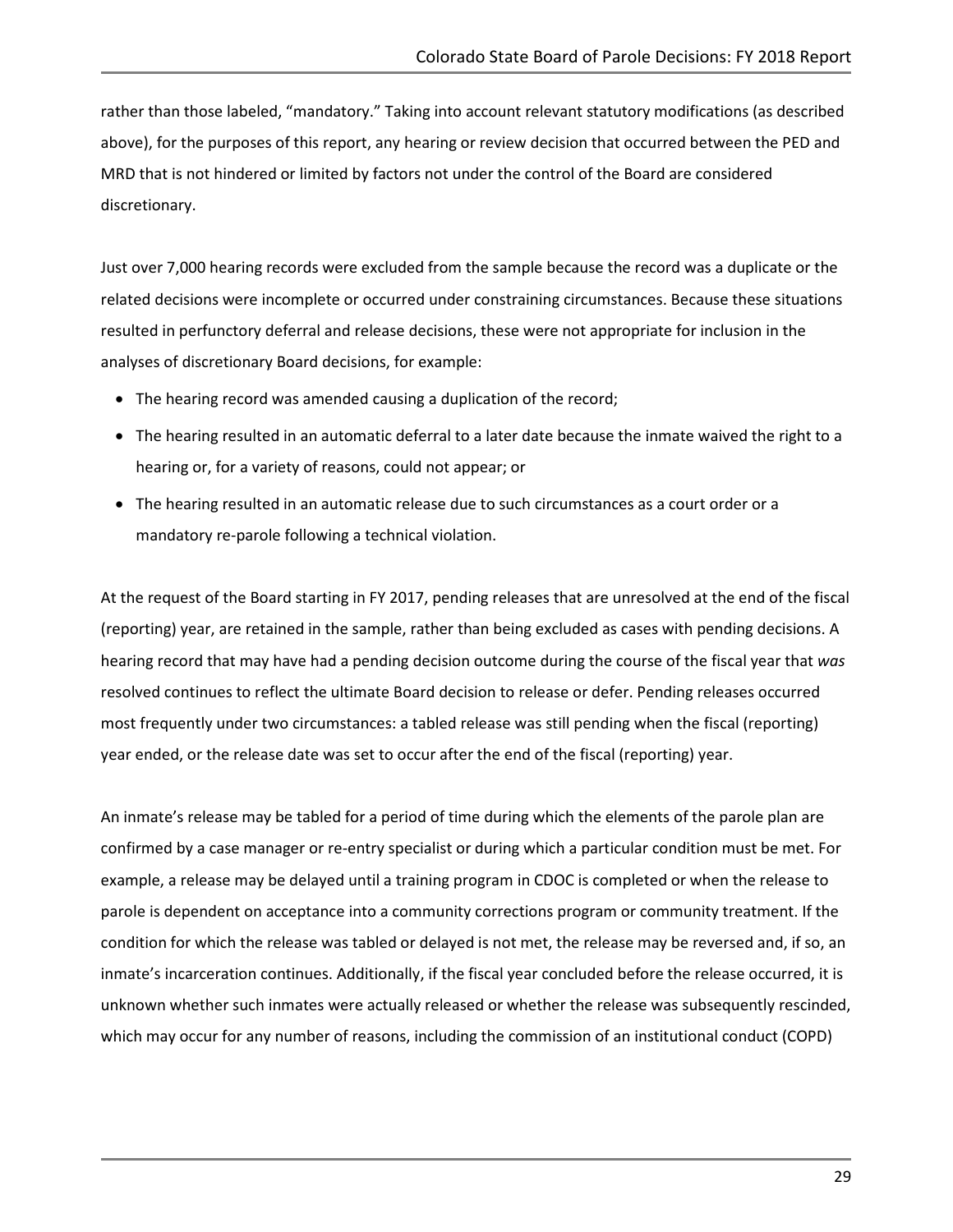violation. [55](#page-35-0) Because a future release reversal is most often due to circumstances beyond the control of the Board, the pending release records were retained and categorized to reflect the Board's original decision intent to release.

As described above, the Board began to use the PBRGI Bypass option in August 2017. Of the available bypass reasons, all but two were already among the criteria established for the inclusion of discretionary cases and exclusion of mandatory decision circumstances as described above. Of the 1,931 instances where the PBRGI Bypass option was chosen for cases during FY 2018, 1,176 were excluded from the sample because they met one or more of these previously established exclusion criteria represented by these bypass reasons: Until Presented Actions, Close/Past MRD Reviews, Offender Initiated Waivers or Deferrals, Offender Refuses to Attend Hearing, Rescission Hearing, and some instances of Other. The PBRGI bypass reasons not utilized previously or in the current report for case exclusion were "File Review" and particular instances of "Other." Additional information regarding these remaining 755 bypassed cases is provided in the following sections describing the FY 2018 hearing samples.



**FY 2018 Overall Sample.** The total sample of discretionary decisions analyzed and summarized in this report were rendered in 9,189 hearings and reviews conducted for inmates considered for parole between July 1, 2017 and June 30, 2018. The 9,189 decisions comprised 6,973 "regular" hearings and 2,216 full Board reviews. Of the 9,189 decisions and reviews, there were 6,975 for those labeled, "non-sex offender," comprising 5,534 "regular" hearings and 1,441 full Board reviews. Of the 9,189 decisions and reviews, there were 2,214 for those labeled, "sex offender," comprising 1,439 "regular" hearings and 775 full Board reviews. The hearings and reviews for those

<span id="page-35-0"></span> <sup>55</sup> The Class <sup>I</sup> and Class II violations of the CDOC *Code of Penal Discipline* (COPD) are defined in CDOC *Administrative Regulation 150-01* (colorado.gov/cdoc/policies-1). Class I violations are those for which a guilty finding generally results in more severe penalties than a finding of guilt for a Class II violation.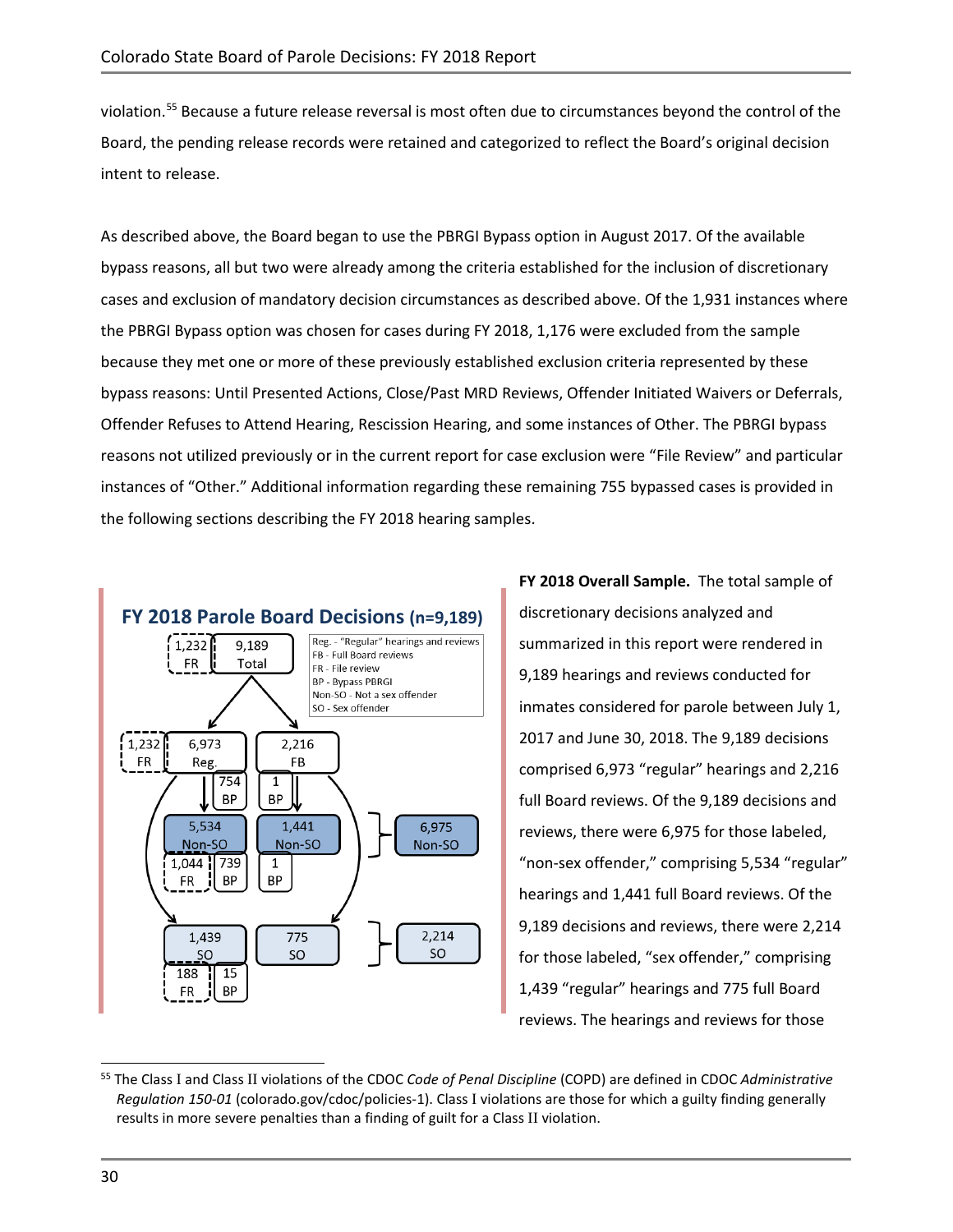labeled, "sex offender," are excluded from the PBRGI sample and analyses.<sup>[56](#page-36-0)</sup> Of the 9,189 total decisions, 1,232 (13.4%) were the result of file reviews, including 1,044 file reviews for those labeled, "non-sex offender," and 188 for those labeled, "sex offender."

*Bypass Sample.* As described above, when the Bypass option was chosen, the PBRGI advisory recommendation was not generated, displayed or stored as part of a hearing record. Of the 9,189 decision records included in this report, the Board chose the option to bypass in 755 instances (755 of 9,189 or 8.2%). Of the 755 cases, there were 740 bypasses where the PBRGI advisory recommendation would have previously been displayed (10.6% of 6,975 cases involving non-sex offenders) and there were 15 bypasses where the recommendation was not applicable and would not have been displayed (0.7% of the 2,214 cases labeled, "sex offender").

**FY 2018 PBRGI Sample.** The focus of this report is the subsample of 6,975 hearings and reviews that did not involve those labeled, "sex offender," and, therefore, were eligible for the display of the PBRGI advisory recommendation. However, of these 6,975, the Board chose to exercise the Bypass option in 740 (10.6%) instances, reducing the PBRGI sample to 6,235 hearings and reviews. Of these 740 bypassed cases, one case was categorized as a full Board review.

Further references in this report to the "PBRGI sample" refers to the 4,795 "regular" hearings and the 1,440 full Board reviews where the PBRGI advisory recommendation was not bypassed and, therefore, was displayed and stored as part of the hearing record. Applying the current sample selection criteria across all reporting years, a year-to-year comparison found that the combined hearings and reviews in the current PBRGI sample (n=6,235) relative to those of the last five years was smaller, but comparable: 6,438, 7,208, 6,764, 6,258, and 6,324 for reporting years FY 2013 to FY 2017, respectively.

Summaries of the findings from the analysis of the primary "PBRGI samples" and the Bypassed cases are immediately following in Section Four of the report. Findings from the analysis of file review decisions, decisions from full Board reviews, and the decisions rendered for those labeled a sex offender are presented in the later parts of Section Four.

<span id="page-36-0"></span><sup>&</sup>lt;sup>56</sup> There are separate guidelines for the release of individuals labeled a sex offender. The explanation for separating the sex offender and the non-sex offender samples can be found on page 18.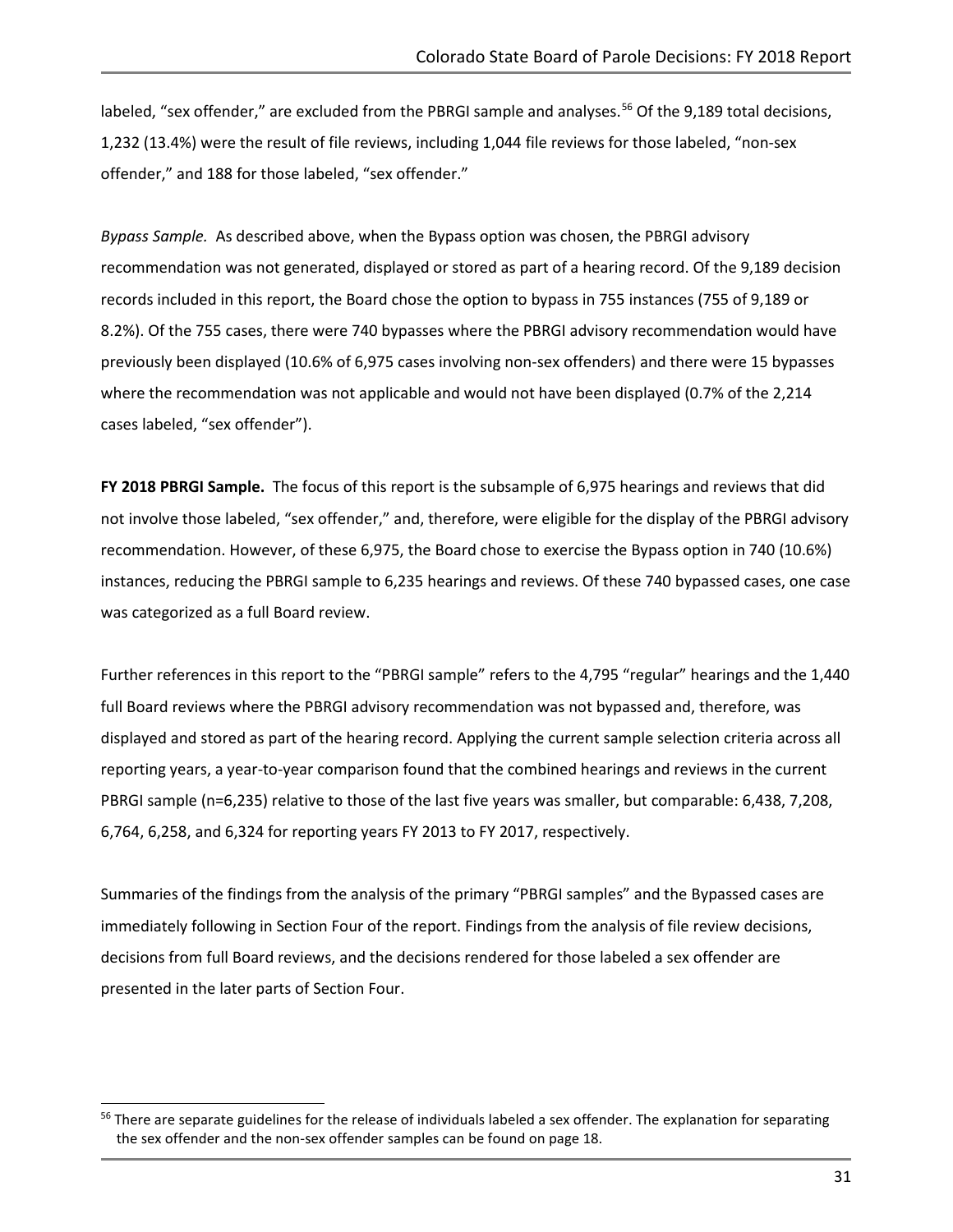This page intentionally left blank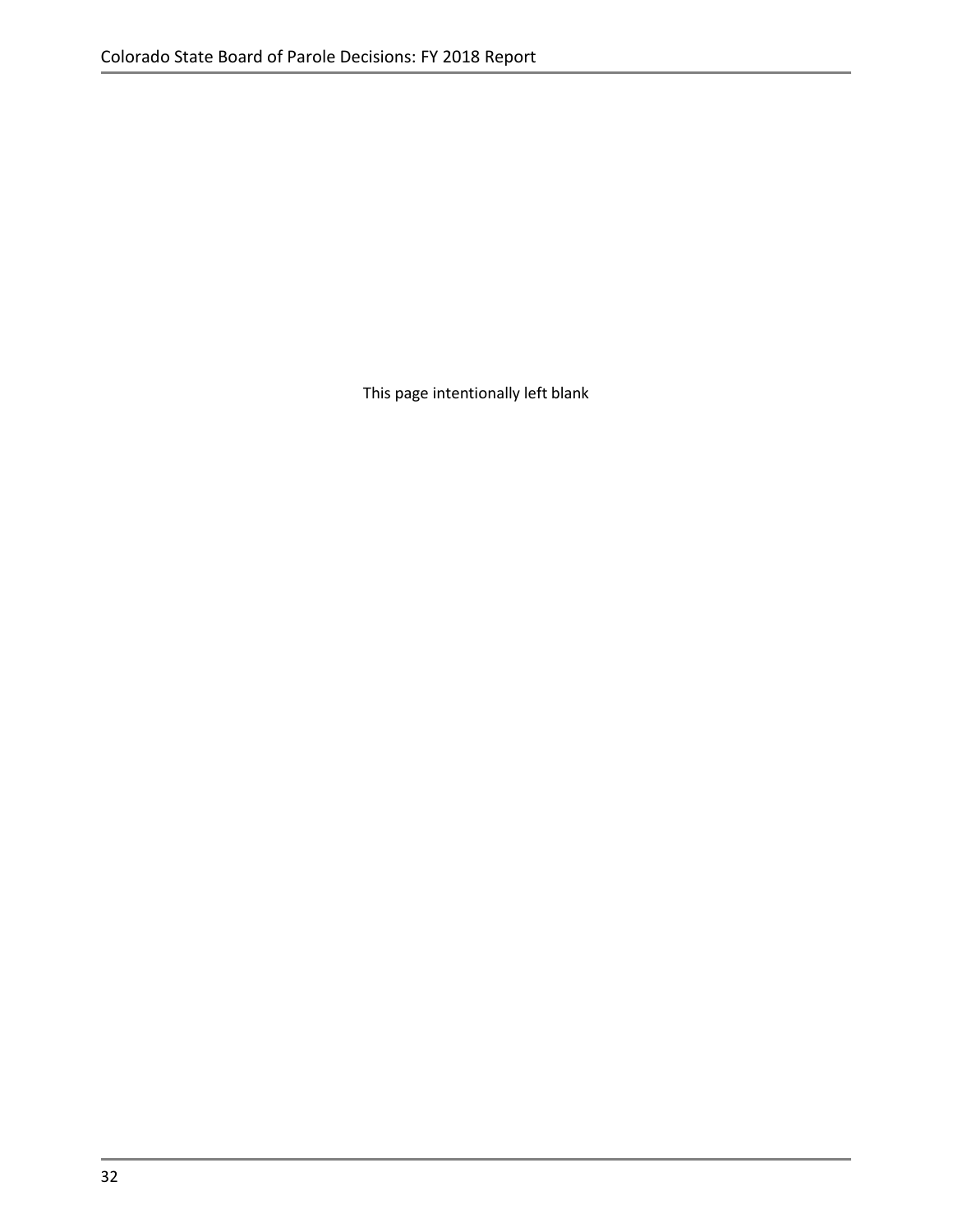## **Section Four: FY 2018 Findings - Parole Board Decisions**

The findings reported below from the FY 2018 hearing data include the following information:

- Number of release and deferral decisions overall by the Board for sample subgroups;
- Number of release and deferral decisions by the Board when choosing to bypass the PBRGI;
- Number of inmates assigned to the risk and readiness categories in the PBRGI decision matrix;
- Number of release and number of deferral decisions by the Board (release rates within matrix levels) and PBRGI advisory recommendations;
- Number of agreements and departures between Board decisions and PBRGI recommendations;
- Number of agreements and departures within decision matrix categories;
- Categories and counts of the reasons for departure from release and from deferral recommendations;
- Reasons for departure within specific decision matrix categories;
- Board decisions and PBRGI recommendations in file reviews;
- Board decisions and PBRGI recommendations in full Board reviews;
- Board decisions for parole applicants labeled, "sex offender"; and
- Final summary of findings.

**Overall Decision Findings.** Collapsing across all hearing and inmate types in the FY 2018 sample of 9,189 cases, the Board decision was to designate 3,272 (35.6%) parole applicants for release and to defer 5,917 (64.1%). Of the 5,917 who were deferred, 69.1% were categorized as "deferred" and 30.9% were categorized as "deferred to MRD." Of the 3,272 set for release, 1.5% (48) were within 3 months to MRD, an additional 4.9% (161) were within 6 months to MRD, an additional 20.3% (665) were within 14 months to MRD, and the remaining 73.3% (2,398) were more than 14 months to MRD.<sup>[57](#page-38-0)</sup> Of the 5,917 who were deferred or "deferred to MRD," 9.8% (581) were within 3 months to MRD, an additional 9.0% (533) were within 6 months to MRD, an additional 17.1% (1,008) were within 14 months to MRD, and the remaining 64.1% (3,795) were more than 14 months to MRD. The counts and percentages of decisions to release or to

<span id="page-38-0"></span><sup>&</sup>lt;sup>57</sup> The "months-to-MRD" findings are included at the request of the Board starting from FY 2016. The specific "months-to-MRD" thresholds (3 months, 6 mos., 14 mos., etc.) are relevant to Board policy and statutory provisions (described above) regarding the options to conduct a file review and/or the decision to defer to the MRD. Individuals labeled a sex offender with an indeterminate sentence do not have a mandatory release date. Rather than exclude them from the findings, these individuals were added to the category, "More than 14 months to MRD."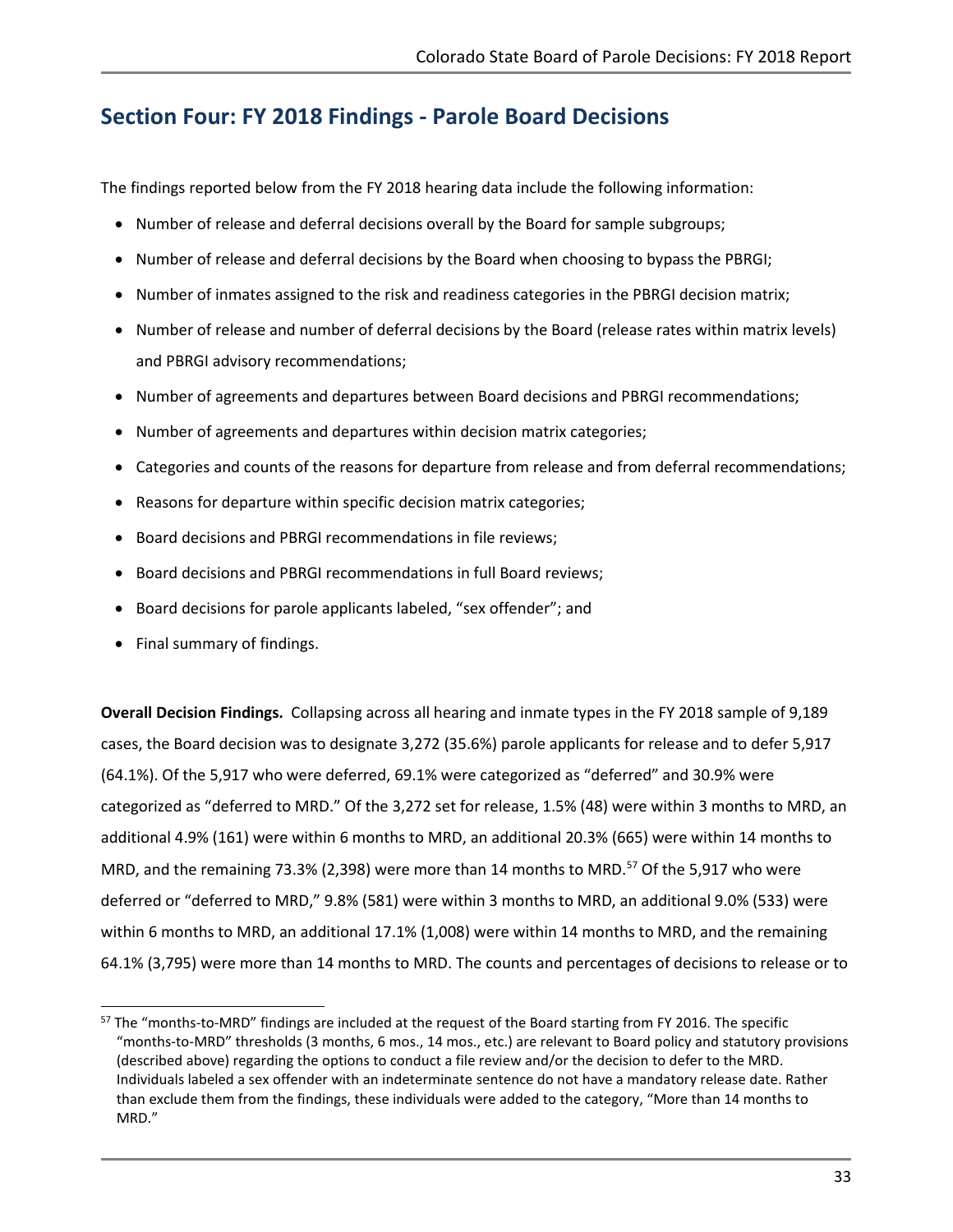defer within these "months-to-MRD" categories can be found in Table 1. Of the 9,189 decisions, 13.4%  $(1,232)$  were rendered following a file review.<sup>[58](#page-39-0)</sup>

Of the 6,973 "regular" hearings in the FY 2018 sample (collapsing across inmate types), the Board decision was to designate 1,944 (27.9%) parole applicants for release and to defer 5,029 (72.1%). Of the 5,029 who were deferred, 66.8% were categorized as "deferred" and 33.2% were categorized as "deferred to MRD." Of the 1,944 set for release, 2.2% (43) were within 3 months to MRD, an additional 6.4% (125) were within 6 months to MRD, an additional 25.4% (494) were within 14 months to MRD, and the remaining 65.9% (1,282) were more than 14 months to MRD.<sup>[59](#page-39-1)</sup> Of the 5,029 who were deferred or "deferred to MRD," 11.5% (576) were within 3 months to MRD, an additional 10.1% (506) were within 6 months to MRD, an additional 17.3% (872) were within 14 months to MRD, and the remaining 61.1% (3,075) were more than 14 months to MRD. The counts and percentages of decisions to release or to defer within these "months-to-MRD" categories can be found in Table 1. Of the 6,973 decisions, 17.7% (1,232) were rendered following a file review.

Of 2,216 full Board reviews in the FY 2018 sample (collapsing across inmate types), the Board decision was to designate 1,328 (59.9%) parole applicants for release and to defer 888 (40.1%). Of the 888 who were deferred, 82.7% were categorized as "deferred" and 17.3% were categorized as "deferred to MRD." Of the 1,328 set for release, 0.4% (5) were within 3 months to MRD, an additional 2.7% (36) were within 6 months to MRD, an additional 12.9% (171) were within 14 months to MRD, and the remaining 84.0% (1,116) were more than 14 months to MRD.<sup>[60](#page-39-2)</sup> Of the 888 who were deferred or "deferred to MRD," 0.6% (5) were within 3 months to MRD, an additional 3.0% (27) were within 6 months to MRD, an additional 15.3% (136) were within 14 months to MRD, and the remaining 81.1% (720) were more than 14 months to MRD. The counts and percentages of decisions to release or to defer within these "months-to-MRD" categories can be found in Table 1.

Of 6,975 cases involving non-sex offenders in the FY 2018 sample (collapsing across hearing types), the Board decision was to designate 2,810 (40.3%) parole applicants for release and to defer 4,165 (59.7%). Of the 4,165 who were deferred, 64.8% were categorized as "deferred" and 35.2% were categorized as

<span id="page-39-0"></span><sup>&</sup>lt;sup>58</sup> See "Board Hearing Types" in Section Three. Starting in FY 2016, the file review findings are included at the request of the Board.

<span id="page-39-1"></span><sup>59</sup> See Footnote 57 regarding individuals labeled a sex offender with an indeterminate sentence.

<span id="page-39-2"></span><sup>&</sup>lt;sup>60</sup> See Footnote 59.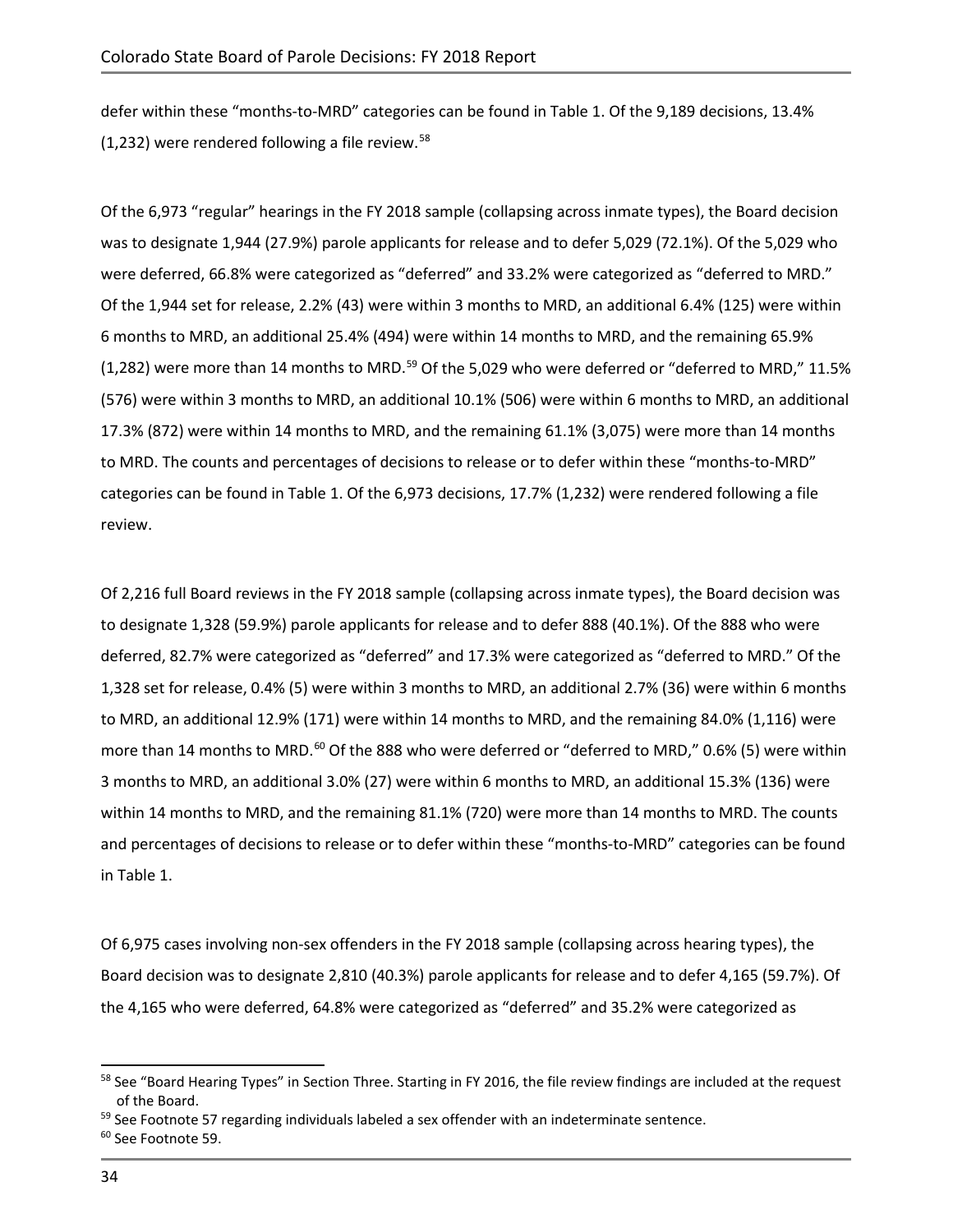| Table 1. FY 2018 Samples: Counts and percentages of Parole Board decisions by months to mandatory |  |
|---------------------------------------------------------------------------------------------------|--|
| release date                                                                                      |  |

| <b>PB Decision</b>             | <b>Months to Mandatory Release Date (MRD)</b> |                           |                             |                                      |                            |  |
|--------------------------------|-----------------------------------------------|---------------------------|-----------------------------|--------------------------------------|----------------------------|--|
| Count<br>[Row %]<br>(Column %) | Up to 3 Months<br>to MRD                      | 4 to 6 Months<br>to MRD   | 7 to 14 Months<br>to MRD    | More than 14<br><b>Months to MRD</b> | <b>Total</b>               |  |
|                                | Overall Sample (n=9,189^)                     |                           |                             |                                      |                            |  |
| <b>Defer</b>                   | 581<br>[9.8%]<br>(92.4%)                      | 533<br>[9.0%]<br>(76.8%)  | 1,008<br>[17.0%]<br>(60.3%) | 3,795<br>$[64.1\%]$<br>(61.3%)       | 5,917 [100.0%]<br>(64.4%)  |  |
| <b>Release</b>                 | [1.5%]<br>48<br>(7.6%)                        | [4.9%]<br>161<br>(23.2%)  | 665<br>[20.3%]<br>(39.7%)   | 2,398<br>[73.3%]<br>(38.7%)          | 3,272 [100.0%]<br>(35.6%)  |  |
| <b>Total</b>                   | 629<br>[6.8%]<br>$(100.0\%)$                  | 694<br>[7.6%]<br>(100.0%) | 1,673 [18.2%]<br>(100.0%)   | 6,193<br>[67.4%]<br>(100.0%)         | 9,189 [100.0%]<br>(100.0%) |  |
|                                |                                               |                           |                             |                                      |                            |  |
|                                | "Regular" Hearing Sample (n=6,973^)           |                           |                             |                                      |                            |  |
| <b>Defer</b>                   | [11.5%]<br>576                                | [10.1%]<br>506<br>(80.2%) | 872 [17.3%]<br>(63.8%)      | 3,075<br>[61.1%]<br>(70.6%)          | 5,029 [100.0%]<br>(72.1%)  |  |
|                                | (93.1%)<br>43<br>[2.2%]                       | 125<br>[6.4%]             | [25.4%]<br>494              | 1,282<br>[65.9%]                     | 1,944 [100.0%]             |  |
| <b>Release</b>                 | (6.9)%                                        | (19.8%)                   | (36.2%)                     | (29.4%)                              | (27.9%)                    |  |
|                                | 619<br>[8.9%]                                 | 631<br>[9.0%]             | 1,366 [19.6%]               | 4,357<br>[62.5%]                     | 6,973 [100.0%]             |  |
| <b>Total</b>                   | (100.0%)                                      | $(100.0\%)$               | $(100.0\%)$                 | $(100.0\%)$                          | $(100.0\%)$                |  |
|                                |                                               |                           |                             |                                      |                            |  |
|                                | Full Board Reviews (n=2,216^)                 |                           |                             |                                      |                            |  |
| <b>Defer</b>                   | 5<br>[0.6%]                                   | [3.0%]<br>27              | [15.3%]<br>136              | 720<br>[81.1%]                       | 888 [100.0%]               |  |
|                                | $(50.0\%)$                                    | (42.9%)                   | (44.3%)                     | (39.2%)                              | (40.1%)                    |  |
| <b>Release</b>                 | 5<br>[0.4%]                                   | 36<br>[2.7%]              | 171<br>[12.9%]              | 1,116<br>$[84.0\%]$                  | 1,328 [100.0%]             |  |
|                                | (50.0%)                                       | (57.1%)                   | (55.7%)                     | (60.8%)                              | (59.9%)                    |  |
| <b>Total</b>                   | [0.5%]<br>10                                  | 63<br>[2.8%]              | 307 [13.9%]                 | 1,836<br>[82.9%]                     | 2,216 [100.0%]             |  |
|                                | $(100.0\%)$                                   | (100.0%)                  | $(100.0\%)$                 | $(100.0\%)$                          | $(100.0\%)$                |  |
|                                |                                               |                           |                             |                                      |                            |  |
|                                | Non-Sex Offenders (n=6,975)                   |                           |                             |                                      |                            |  |
| <b>Defer</b>                   | 462<br>[11.1%]<br>(90.6%)                     | 428<br>[10.3%]<br>(73.8%) | 810 [19.4%]<br>(56.3%)      | 2,465<br>[59.2%]<br>(55.4%)          | 4,165 [100.0%]<br>(59.7%)  |  |
|                                | [1.7%]<br>48                                  | 152<br>[5.4%]             | 629 [22.4%]                 | 1,981 [70.5%]                        | 2,810 [100.0%]             |  |
| Release                        | (9.4%)                                        | (26.2%)                   | (43.7%)                     | (44.6%)                              | (40.3%)                    |  |
|                                | 510<br>[7.3%]                                 | 580<br>[8.3%]             | 1,439<br>[20.6%]            | 4,446 [63.7%]                        | 6,975 [100.0%]             |  |
| <b>Total</b>                   | $(100.0\%)$                                   | (100.0%)                  | $(100.0\%)$                 | $(100.0\%)$                          | (100.0%)                   |  |
|                                |                                               |                           |                             |                                      |                            |  |
| Sex Offenders (n=2,214^)       |                                               |                           |                             |                                      |                            |  |
|                                | 119<br>[6.8%]                                 | 105<br>[6.0%]             | 198 [11.3%]                 | [75.9%]<br>1,330                     | 1,752 [100.0%]             |  |
| <b>Defer</b>                   | $(100.0\%)$                                   | (92.1%)                   | (84.6%)                     | (76.1%)                              | (79.1%)                    |  |
| Release                        | 0<br>[0.0%]                                   | 9<br>[1.9%]               | [7.8%]<br>36                | [90.3%]<br>417                       | 462 [100.0%]               |  |
|                                | $(0.0\%)$                                     | (7.9%)                    | (15.4%)                     | (23.9%)                              | (20.9%)                    |  |
| <b>Total</b>                   | 119<br>[5.4%]                                 | 114<br>[5.1%]             | 234<br>[10.6%]              | 1,747<br>[78.9%]                     | 2,214 [100.0%]             |  |
|                                | $(100.0\%)$                                   | $(100.0\%)$               | $(100.0\%)$                 | $(100.0\%)$                          | $(100.0\%)$                |  |

^ Individuals labeled a sex offender with an indeterminate sentence do not have a mandatory release date. Rather than exclude them from the table, these individuals were added to the category, "More than 14 months to MRD."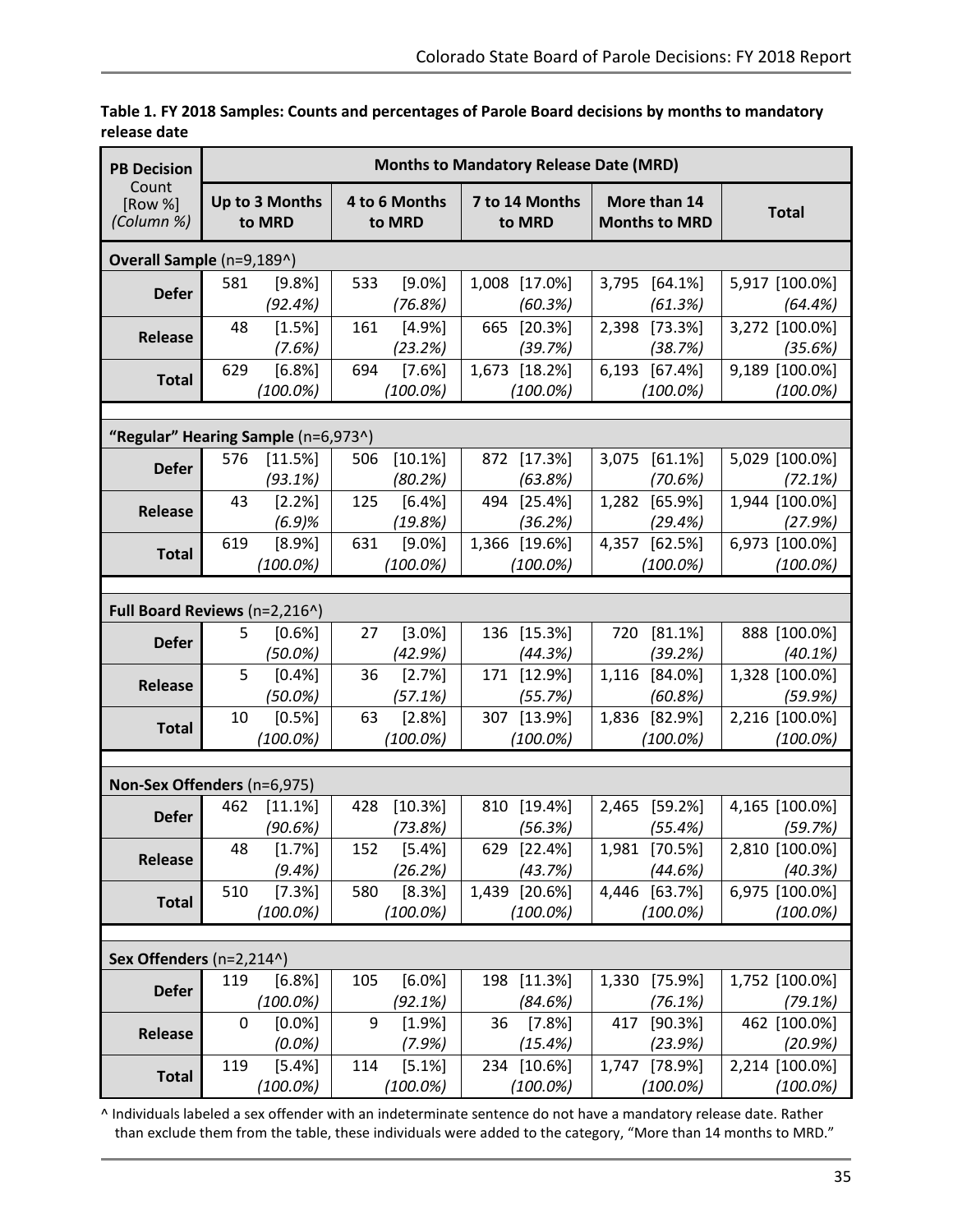"deferred to MRD." Of the 2,810 set for release, 1.7% (48) were within 3 months to MRD, an additional 5.4% (152) were within 6 months to MRD, an additional 22.4% (629) were within 14 months to MRD, and the remaining 70.5% (1,981) were more than 14 months to MRD. Of the 4,165 who were deferred or "deferred to MRD," 11.1% (462) were within 3 months to MRD, an additional 10.3% (428) were within 6 months to MRD, an additional 19.4% (810) were within 14 months to MRD, and the remaining 59.2% (2,465) were more than 14 months to MRD. The counts and percentages of decisions to release or to defer within these "months-to-MRD" categories can be found in Table 1. Of the 6,975 decisions, 15.0% (1,044) were rendered following a file review.

Of 2,214 cases involving those labeled a sex offender in the FY 2018 sample (collapsing across hearing types), the Board decision was to designate 462 (20.9%) parole applicants for release and to defer 1,752 (79.1%). Some individuals labeled a sex offender receive an indeterminate sentence (and do not have a related mandatory release date) and some receive a determinate sentence (and do have a related mandatory release date). Rather than exclude those with an indeterminate sentence from the "months-to-MRD" analysis, these cases were placed in the category, "More than 14 months to MRD." Of the 462 set for release, 0.0% (0) were within 3 months to MRD, an additional 1.9% (9) were within 6 months to MRD, an additional 7.8% (36) were within 14 months to MRD, and the remaining 90.3% (417) were more than 14 months to MRD. Of the 1,752 who were deferred, 6.8% (119) were within 3 months to MRD, an additional 6.0% (105) were within 6 months to MRD, an additional 11.3% (198) were within 14 months to MRD, and the remaining 75.9% (1,330) were more than 14 months to MRD. The counts and percentages of decisions to release or to defer within these "months-to-MRD" categories can be found in Table 1.

**PBRGI Bypass Findings.** Because the bypassed cases cannot be integrated into the presentation of PBRGI findings to follow, the overall findings for these cases are provided here. The overall findings, include:

- Of the 9,189 total hearings and reviews in the FY 2018 sample, the Board used the PBRGI Bypass option in 755 (8.2%) cases. The bypass reasons selected for these cases were "File Review" (741 cases) and "Other: 'Fast Track' File Review (H.B.17-1326)" (14 cases).
- Of the 6,975 cases involving a non-sex offender that were applicable to the PBRGI advisory recommendation, the Board bypassed 740 (10.6%) cases.
- Of the 755 bypass cases, 736 (97.5%) were recorded as a file review and 19 (2.5%) were recorded as a non-file review (in other words, recorded as a "regular" hearing conducted by video, by phone, or in person).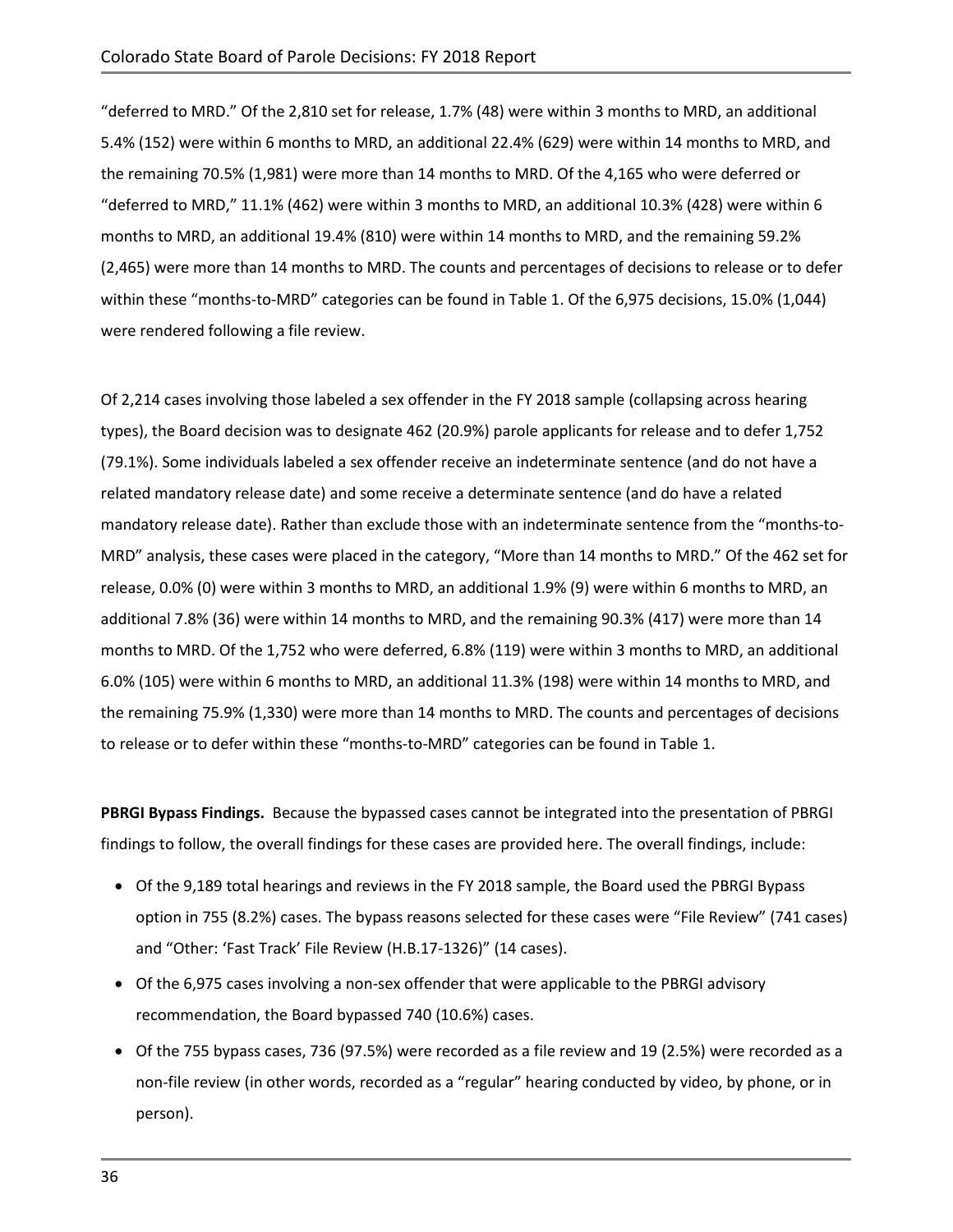| <b>PB Decision</b>       |                          |                         |                          |                               |              |
|--------------------------|--------------------------|-------------------------|--------------------------|-------------------------------|--------------|
| $[Row \%]$<br>(Column %) | Up to 3 months<br>to MRD | 4 to 6 months<br>to MRD | 7 to 14 months<br>to MRD | More than 14<br>months to MRD | <b>Total</b> |
| <b>Defer</b>             | [49.3%]<br>298           | [40.3%]<br>244          | $[6.6\%]$<br>40          | [3.8%]<br>23                  | 605 [100.0%] |
|                          | (94.0%)                  | (91.0%)                 | (60.6%)                  | (22.1%)                       | (80.1%)      |
| Release                  | [12.7%]<br>19            | [16.0%]<br>24           | [17.3%]<br>26            | [54.0%]<br>81                 | 150 [100.0%] |
|                          | $(6.0\%)$                | $(9.0\%)$               | (39.4%)                  | (77.9%)                       | (19.9%)      |
| <b>Total</b>             | $[42.0\%]$<br>317        | [35.5%]<br>268          | 66<br>[8.7%]             | [13.8%]<br>104                | 755 [100.0%] |
|                          | (100.0%)                 | (100.0%)                | (100.0%)                 | (100.0%)                      | (100.0%)     |

**Table 2. FY 2018 PBRGI Bypass sample: Counts and percentages of Parole Board decisions by months to mandatory release date (n=755)**

The following findings report the decisions rendered by the Board when the Bypass option was chosen (see Table 2). Of the 755 bypassed cases, the Board decision was to designate 150 (19.9%) parole applicants for release and to defer 605 (80.1%). Of the 150 inmates designated for release by the Board, 12.7% (19) were within 3 months to MRD, an additional 16.0% (24) were within 6 months to MRD, an additional 17.3% (26) were within 14 months to MRD, and the remaining 54.0% (81) were more than 14 months to MRD.<sup>[61](#page-42-0)</sup> Of these 150 release decisions, 140 (93.3%) were rendered following a file review.<sup>[62](#page-42-1)</sup>

Of the 605 (80.1% or 605/755) inmates who were deferred, 28.6% (173/605) were categorized as "deferred" and 71.4% (432/605) were categorized as "deferred to MRD."[63](#page-42-2) Of the 605 who were deferred or "deferred to MRD," 298 (49.3%) were within 3 months to MRD, an additional 244 (40.3%) were within 6 months to MRD, an additional 40 (6.6%) were within 14 months to MRD, and the remaining 23 (3.8%) were more than 14 months to MRD. Of the 605 deferral decisions, 596 (98.5%) were rendered following a file review.

**PBRGI Decision Matrix Assignment.** Table 3 provides the number and percentages of the 4,795 inmates in the FY 2018 PBRGI sample of 4,795 in "regular" hearings assigned to each of the 15 risk/readiness positions in the PBRGI decision matrix. The blue/lighter area in the upper left are the combinations where the PBRGI recommends release and the red/darker area in the bottom right are the combinations where the PBRGI recommends defer. The largest placements of persons on the risk dimension was in "very low" risk (26.0%)

<span id="page-42-0"></span> $61$  The "months-to-MRD" findings are included at the request of the Board starting from FY 2016. The specific "months-to-MRD" thresholds (3 months, 6 mos., 14 mos., etc.) are relevant to Board policy and statutory provisions (described above) regarding the options to conduct a file review and/or the decision to defer to the MRD.

<span id="page-42-1"></span> $62$  See "Board Hearing Types" in Section Three. Starting in FY 2016, the file review findings are included at the request of the Board.

<span id="page-42-2"></span><sup>&</sup>lt;sup>63</sup> See "Board Decision Types" in Section Three.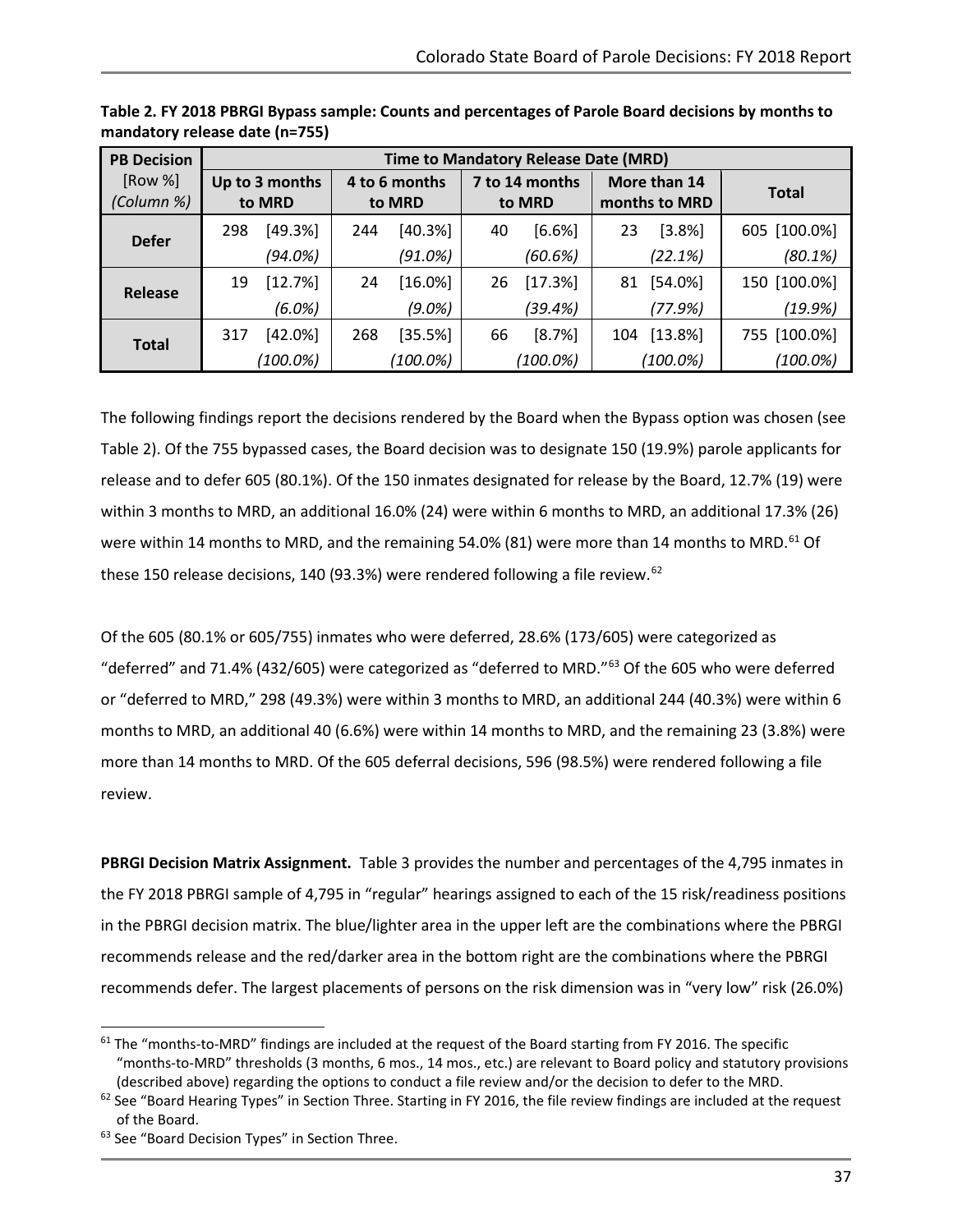**Table 3. FY 2018 PBRGI sample: Counts and percentages of parole applicants assigned to each PBRGI risk/readiness matrix combination (n=4,795)**

|                              |                             | <b>READINESS CATEGORY</b>              | <b>Total in</b>                 |                     |                         |
|------------------------------|-----------------------------|----------------------------------------|---------------------------------|---------------------|-------------------------|
|                              | <b>RISK CATEGORY</b>        | $\overline{\mathbf{3}}$<br><b>High</b> | $\overline{2}$<br><b>Medium</b> | $\mathbf{1}$<br>Low | <b>Risk</b><br>Category |
|                              | Count                       | 424                                    | 427                             | 397                 | 1,248                   |
| $\mathbf{1}$                 | % within Very Low Risk      | 34.0%                                  | 34.2%                           | 31.8%               | 100.0%                  |
| <b>Very</b><br>Low           | % within Readiness Category | 35.5%                                  | 29.1%                           | 18.6%               | 26.0%                   |
|                              | % of Total                  | 8.8%                                   | 8.9%                            | 8.3%                | 26.0%                   |
|                              | Count                       | 222                                    | 273                             | 398                 | 893                     |
| $\overline{2}$               | % within Low Risk           | 24.9%                                  | 30.6%                           | 44.6%               | 100.0%                  |
| Low                          | % within Readiness Category | 18.6%                                  | 18.6%                           | 18.7%               | 18.6%                   |
|                              | % of Total                  | 4.6%                                   | 5.7%                            | 8.3%                | 18.6%                   |
|                              | Count                       | 182                                    | 246                             | 427                 | 855                     |
| $\overline{\mathbf{3}}$      | % within Medium Risk        | 21.3%                                  | 28.8%                           | 49.9%               | 100.0%                  |
| <b>Medium</b>                | % within Readiness Category | 15.3%                                  | 16.8%                           | 20.0%               | 17.8%                   |
|                              | % of Total                  | 3.8%                                   | 5.1%                            | 8.9%                | 17.8%                   |
|                              | Count                       | 142                                    | 178                             | 253                 | 573                     |
| $\overline{4}$               | % within High Risk          | 24.8%                                  | 31.1%                           | 44.2%               | 100.0%                  |
| <b>High</b>                  | % within Readiness Category | 11.9%                                  | 12.1%                           | 11.9%               | 11.9%                   |
|                              | % of Total                  | 3.0%                                   | 3.7%                            | 5.3%                | 11.9%                   |
|                              | Count                       | 223                                    | 344                             | 659                 | 1,226                   |
| 5                            | % within Very High Risk     | 18.2%                                  | 28.1%                           | 53.8%               | 100.0%                  |
| <b>Very</b><br><b>High</b>   | % within Readiness Category | 18.7%                                  | 23.4%                           | 30.9%               | 25.6%                   |
|                              | % of Total                  | 4.7%                                   | 7.2%                            | 13.7%               | 25.6%                   |
|                              | Count                       | 1,193                                  | 1,468                           | 2,134               | 4,795                   |
| <b>Total in</b>              | % within Risk Category      | 24.9%                                  | 30.6%                           | 44.5%               | 100.0%                  |
| <b>Readiness</b><br>Category | % within Readiness Category | 100.0%                                 | 100.0%                          | 100.0%              | 100.0%                  |
|                              | % of Total                  | 24.9%                                  | 30.6%                           | 44.5%               | 100.0%                  |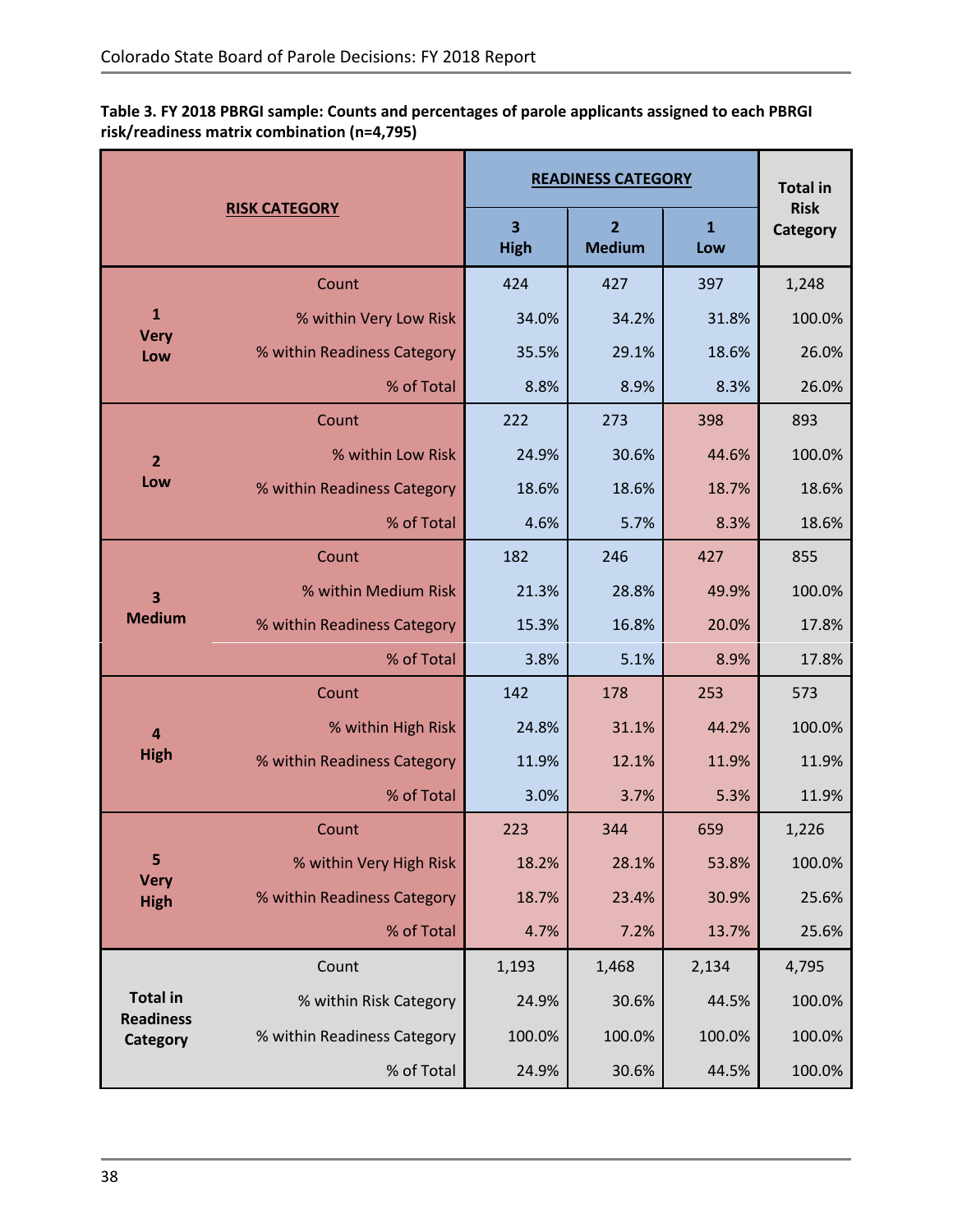and the largest placement of persons on the readiness dimension was in "low" readiness (44.5%). The

highest percentage of those in the "release area" of the matrix was the 8.9% in "very low" risk/"medium" readiness. The highest percentage of those in the "defer area" of the matrix was the 13.7% in "very high" risk/"low" readiness. There was 16.4% of the sample placed in the "boundary region" of the decision matrix representing the more complex decision circumstances for Board members (namely, those

**The PBRGI placed 26% of parole applicants in the "very low" risk category and 44% of applicants in the "low" readiness category.**

placed in the high/high, medium/medium, or low/low risk/readiness categories).

**Board Decisions (PBRGI Sample).** The total number and percentages of defer and release decisions by the Board within the PBRGI matrix combinations can be found in Table 4. As a reminder, the blue/lighter area in the upper left of the matrix represents the part of the risk/readiness matrix where the PBRGI advisory recommendation is always to release and the red/darker area in the bottom right of the matrix represents the part of the risk/readiness matrix where the PBRGI advisory recommendation is always to defer.

Further review of Table 4 reveals that the release percentages in the "release region" of the matrix (blue/lighter areas) ranged from 25.2% to 83.3% with higher rates of release found for those inmates in the "high" level of readiness (ranging from 75.0% to 83.3%). The deferral percentages in the "defer area" of the matrix (red/darker areas of Table 4) ranged from 46.6% to 97.0% with higher rates of deferral found in "low" readiness (95.0% to 97.0%).

**Of the inmates suggested for release, higher rates of actual release (roughly 75% to 83% across risk levels) were found for those inmates in the "high" level of readiness.**

Table 5 provides the "months-to-MRD" counts and percentages overall and by Board decision for the PBRGI sample of "regular" hearings (n=4,795), for the PBRGI bypassed cases (n=739) where an advisory recommendation previously would have been displayed, and for the combination of these two samples (n=5,534). Of the PBRGI sample of 4,795 inmates in "regular" hearings, the Board designated 36.4% (1,743) of inmates for release and deferred 63.6% (3,052). Of the 3,052 inmates who were deferred, 2,119 (69.4%) were deferred to a subsequent hearing date and 933 (30.6%) were deferred to their MRD.<sup>[64](#page-44-0)</sup> Of these 4,795 cases overall, 4.0% (190) were within 3 months to MRD, an additional 5.7% (271) were within 6 months to

<span id="page-44-0"></span><sup>&</sup>lt;sup>64</sup> See "Board Decision Types" in Section Three.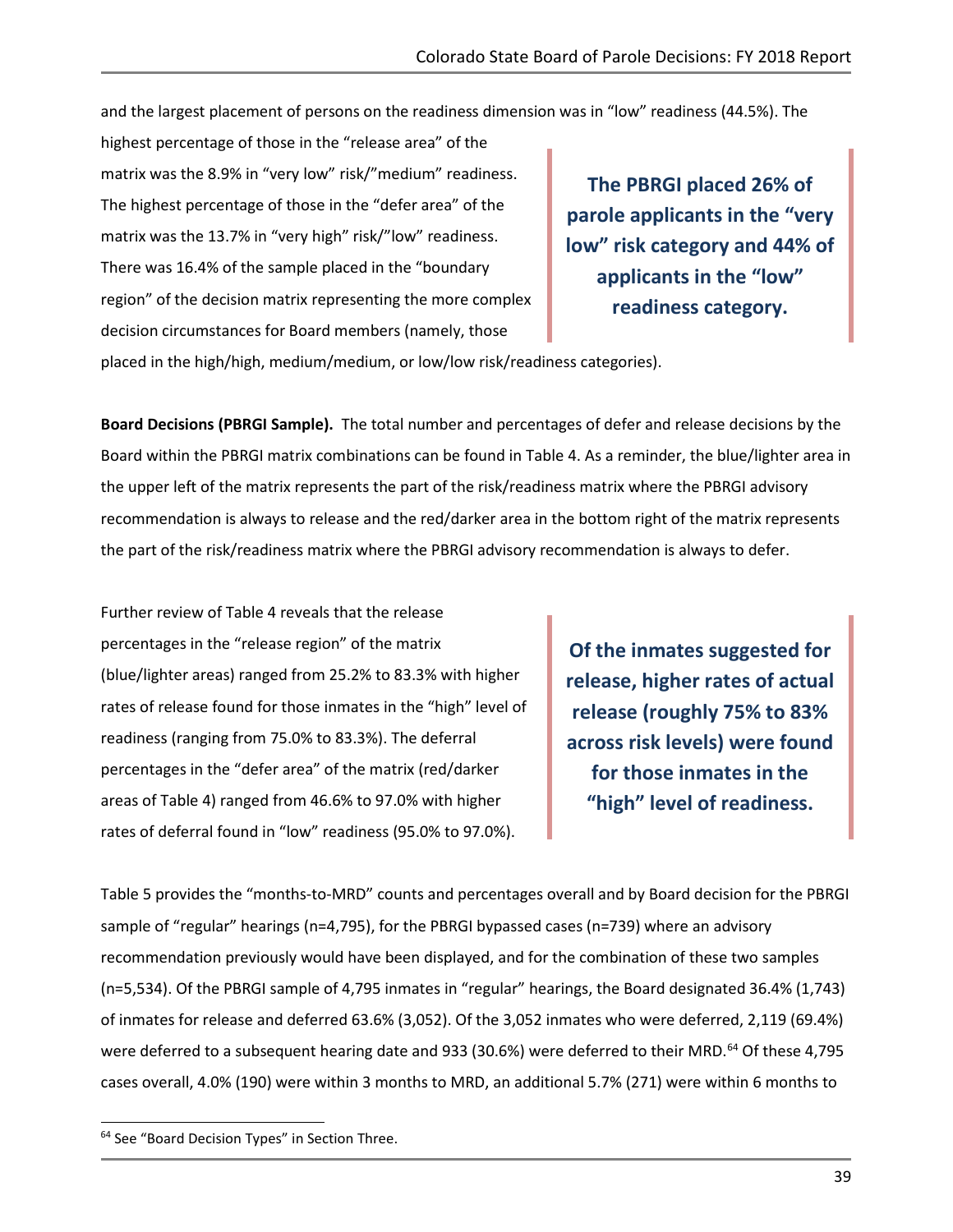**Table 4. FY 2018 PBRGI sample: Counts and percentages of Parole Board (PB) decisions within each PBRGI risk/readiness matrix combination (n=4,795)**

|                                    |                      | <b>READINESS CATEGORY</b>              | <b>Total in</b>                 |                     |                      |
|------------------------------------|----------------------|----------------------------------------|---------------------------------|---------------------|----------------------|
|                                    | <b>RISK CATEGORY</b> | $\overline{\mathbf{3}}$<br><b>High</b> | $\overline{2}$<br><b>Medium</b> | $\mathbf{1}$<br>Low | <b>Risk Category</b> |
|                                    | Count                | 424                                    | 427                             | 397                 | 1,248                |
| $\mathbf{1}$<br><b>Very</b><br>Low | PB Defer (%)         | 106 (25.0%)                            | 190 (44.5%)                     | 297 (74.8%)         | 593 (47.5%)          |
|                                    | PB Release (%)       | 318 (75.0%)                            | 237 (55.5%)                     | 100 (25.2%)         | 655 (52.5%)          |
|                                    | Count                | 222                                    | 273                             | 398                 | 893                  |
| $\overline{2}$<br>Low              | PB Defer (%)         | 37 (16.7%)                             | 123 (45.1%)                     | 378 (95.0%)         | 538 (60.2%)          |
|                                    | PB Release (%)       | 185 (83.3%)                            | 150 (54.9%)                     | 20 (5.0%)           | 355 (39.8%)          |
|                                    | Count                | 182                                    | 246                             | 427                 | 855                  |
| 3<br><b>Medium</b>                 | PB Defer (%)         | 36 (19.8%)                             | 116 (47.2%)                     | 412 (96.5%)         | 564 (66.0%)          |
|                                    | PB Release (%)       | 146 (80.2%)                            | 130 (52.8%)                     | 15 (3.5%)           | 291 (34.0%)          |
|                                    | Count                | 142                                    | 178                             | 253                 | 573                  |
| 4<br><b>High</b>                   | PB Defer (%)         | 28 (19.7%)                             | 116 (65.2%)                     | 242 (95.7%)         | 386 (67.4%)          |
|                                    | PB Release (%)       | 114 (80.3%)                            | 62 (34.8%)                      | 11 (4.3%)           | 187 (32.6%)          |
| 5                                  | Count                | 223                                    | 344                             | 659                 | 1,226                |
| <b>Very</b><br><b>High</b>         | PB Defer (%)         | 104 (46.6%)                            | 228 (66.3%)                     | 639 (97.0%)         | 971 (79.2%)          |
|                                    | PB Release (%)       | 119 (53.4%)                            | 116 (33.7%)                     | 20 (3.0%)           | 255 (20.8%)          |
| <b>Total in</b>                    | Count                | 1,193                                  | 1,468                           | 2,134               | 4,795                |
| <b>Readiness</b>                   | PB Defer (%)         | 311 (26.1%)                            | 773 (52.7%)                     | 1,968 (92.2%)       | 3,052 (63.6%)        |
| Category                           | PB Release (%)       | 882 (73.9%)                            | 695 (47.3%)                     | 166 (7.8%)          | 1,743 (36.4%)        |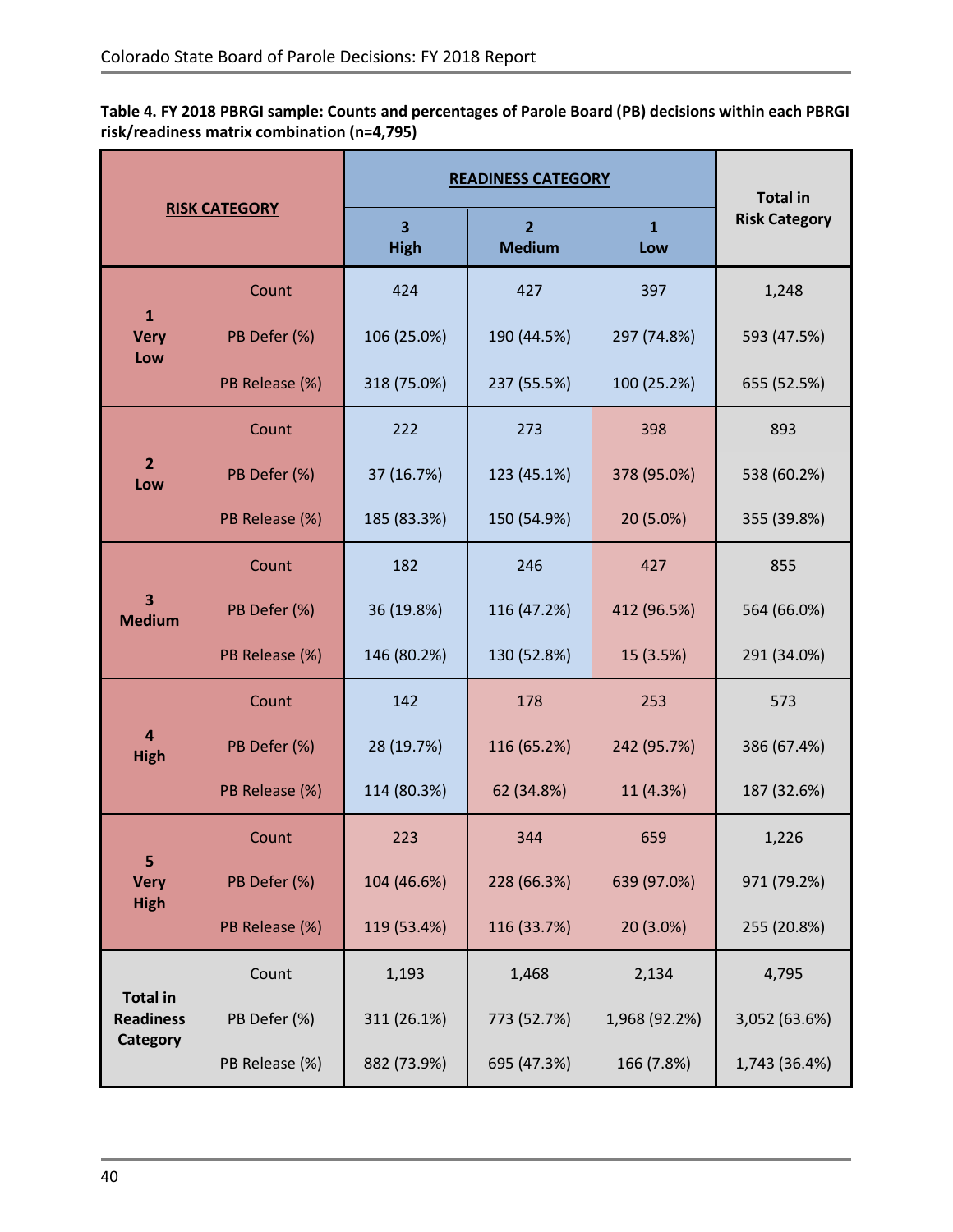| <b>PB Decision</b>           |                |                | <b>Time to Mandatory Release Date (MRD)</b> |                  |                |
|------------------------------|----------------|----------------|---------------------------------------------|------------------|----------------|
| [Row %]                      | Up to 3 months | 4 to 6 months  | 7 to 14 months                              | More than 14     | <b>Total</b>   |
| (Column %)                   | to MRD         | to MRD         | to MRD                                      | months to MRD    |                |
| PBRGI sample (n=4,795)       |                |                |                                             |                  |                |
| <b>Defer</b>                 | 166<br>[5.4%]  | 173<br>[5.7%]  | 670<br>[22.0%]                              | 2,043<br>[66.9%] | 3,052 [100.0%] |
|                              | (87.4%)        | (63.8%)        | (59.1%)                                     | (63.8%)          | (63.6%)        |
| <b>Release</b>               | 24<br>[1.4%]   | 98<br>[5.6%]   | 464<br>[26.6%]                              | 1,157<br>[66.4%] | 1,743 [100.0%] |
|                              | (12.6%)        | (36.2%)        | (40.9%)                                     | (36.2%)          | (36.4%)        |
| <b>Total</b>                 | 190<br>[4.0%]  | 271<br>[5.7%]  | 1,134<br>[23.6%]                            | 3,200<br>[66.7%] | 4,795 [100.0%] |
|                              | $(100.0\%)$    | $(100.0\%)$    | $(100.0\%)$                                 | $(100.0\%)$      | $(100.0\%)$    |
| <b>Bypass sample (n=739)</b> |                |                |                                             |                  |                |
| <b>Defer</b>                 | 293<br>[49.7%] | [40.0%]<br>236 | 39<br>[6.6%]                                | [3.7%]<br>22     | 590 [100.0%]   |
|                              | (93.9%)        | (90.8%)        | $(60.0\%)$                                  | (21.6%)          | (79.8%)        |
| <b>Release</b>               | 19<br>[12.8%]  | [16.1%]<br>24  | [17.4%]<br>26                               | [53.7%]<br>80    | 149 [100.0%]   |
|                              | (6.1%)         | (9.2%)         | $(40.0\%)$                                  | (78.4%)          | (20.2%)        |
| <b>Total</b>                 | 312<br>[42.2%] | 260<br>[35.2%] | 65<br>[8.8%]                                | 102<br>[13.8%]   | 739 [100.0%]   |
|                              | $(100.0\%)$    | (100.0%)       | $(100.0\%)$                                 | $(100.0\%)$      | $(100.0\%)$    |
| Combined sample (n=5,534)    |                |                |                                             |                  |                |
| <b>Defer</b>                 | 459<br>[12.6%] | 409<br>[11.2%] | 709<br>[19.5%]                              | 2,065<br>[56.7%] | 3,642 [100.0%] |
|                              | (91.4%)        | (77.0%)        | (59.1%)                                     | (62.5%)          | (65.8%)        |
| <b>Release</b>               | 43<br>[2.3%]   | 122<br>[6.4%]  | 490<br>[25.9%]                              | [65.4%]<br>1,237 | 1,892 [100.0%] |
|                              | (8.6%)         | (23.0%)        | (40.9%)                                     | (37.5%)          | (34.2%)        |
|                              | 502<br>[9.1%]  | 531<br>[9.6%]  | 1,199<br>[21.7%]                            | 3,302 [59.7%]    | 5,534 [100.0%] |
| <b>Total</b>                 | $(100.0\%)$    | $(100.0\%)$    | $(100.0\%)$                                 | $(100.0\%)$      | $(100.0\%)$    |

**Table 5. FY 2018 PBRGI, Bypass, and Combined samples: Counts and percentages of Parole Board decisions by months to mandatory release date (n=4,795, n=739, & n=5,534, respectively)**

MRD, an additional 23.6% (1,134) were within 14 months to MRD, and 66.7% (3,200) were more than 14 months to MRD.<sup>[65](#page-46-0)</sup> The counts and percentages of Board decisions to release or to defer within these "months-to-MRD" categories can be found in Table 5. Of the 4,795 decisions, 21.8% (1,044) were rendered following a file review.<sup>[66](#page-46-1)</sup>

Of the 739 bypassed cases that would have been included in the PBRGI-related analyses, 149 (20.2%) were set for release and 590 (79.8%) were deferred. Of these 590 inmates who were deferred, 171 (29.0%)

<span id="page-46-1"></span><span id="page-46-0"></span> $65$  The "months-to-MRD" findings are included at the request of the Board starting from FY 2016. The specific "months-to-MRD" thresholds (3 months, 6 mos., 14 mos., etc.) are relevant to Board policy and statutory provisions (described above) regarding the options to conduct a file review and/or the decision to defer to the MRD.  $66$  See "Board Hearing Types" in Section Three. Starting in FY 2016, the file review findings are included at the request of the Board.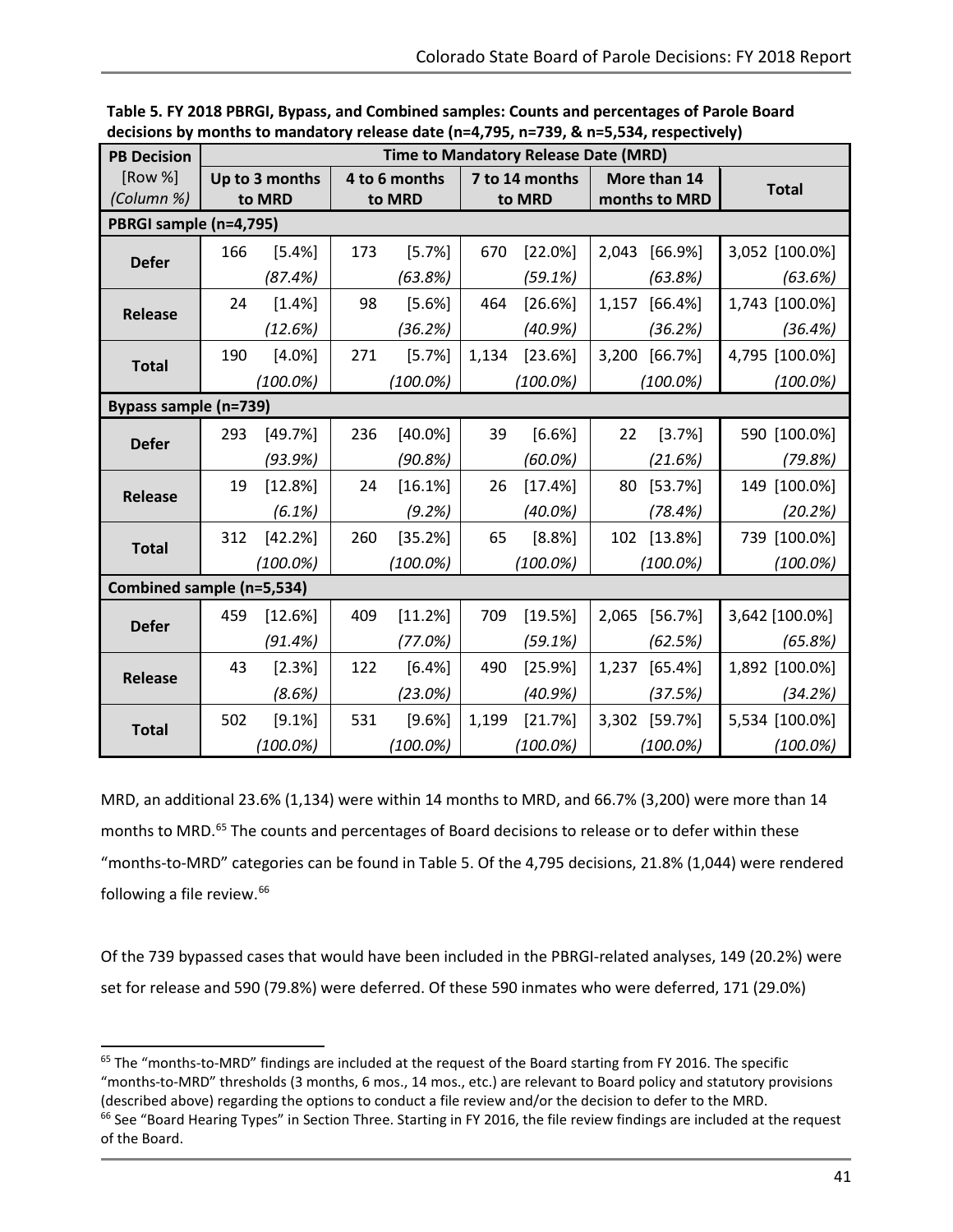were deferred to a subsequent hearing date and 419 (71.0%) were deferred to their MRD. Of these 739 cases overall, 42.2% (312) were within 3 months to MRD, an additional 35.2% (260) were within 6 months to MRD, an additional 8.8% (65) were within 14 months to MRD, and 13.8% (102) were more than 14 months to MRD. The counts and percentages of decisions to release or to defer within these "months-to-MRD" categories can be found in Table 5. Of the 739 decisions, 97.7% (722) were rendered following a file review. Table 5 also displays the counts and percentages of Board decisions when combining the PBRGI and the PBRGI Bypass samples.

**Board/PBRGI Agreement.** Table 6 provides the pattern of agreement between the Board decisions and the PBRGI advisory recommendations.<sup>[67](#page-47-0)</sup> As mentioned above, Board members designated 1,743 (36.4%)

**The Board set 36% of parole candidates for release and deferred 64%. The PBRGI recommended to release 48% and to defer 52%.**

inmates in the sample for release and, combining the two types of deferral, 3,052 (63.6%) for deferral. Of the 4,795 PBRGI sample of parole applicants, the PBRGI recommended 2,313 (48.2%) for release and 2,482 (51.8%) for deferral (see Table 6). Given that 75.4% (1,743 of 2,313) of applicants recommended for release were categorized as "very low" or "low" risk and 41.9% (970 of 2,313) were labeled "high

readiness" and (see Table 4), it is not unexpected that a relatively large percentage of individuals would be assigned an advisory recommendation for release. The counts in Table 6 provide the information necessary to determine the degree of agreement and departure between the Board decisions and the PBRGI advisory recommendations (See the "Terminology Note" on page 9 for an introduction to the agreement and departure concepts.).

**The 73% in overall PB/PBRGI decision/recommendation agreement comprises 60% in release agreement and 85% in deferral agreement.**

*The overall degree of agreement* is derived from two sources: agreements with recommendations to release (1,380) and agreements with recommendations to defer (2,119; see the blue/lighter areas of Table 6). Collapsing these two sources of agreement, *73.0% of all Board member decisions agreed with the PBRGI advisory recommendations.* The overall agreement percentage (73.0%) combines the rate of release agreement

(59.7% or 1,380 agreements within the 2,313 release recommendations) and the rate of deferral agreement (85.4% or 2,119 agreements within the 2,482 defer recommendations).

<span id="page-47-0"></span><sup>&</sup>lt;sup>67</sup> As mentioned in the Introduction, the PBRGI recommendation is advisory and is not a standard by which Board decisions are measured. Although this report refers to PBRGI recommendation agreement or departure, this convention of expression does not imply a comparative evaluation of Board member decision performance.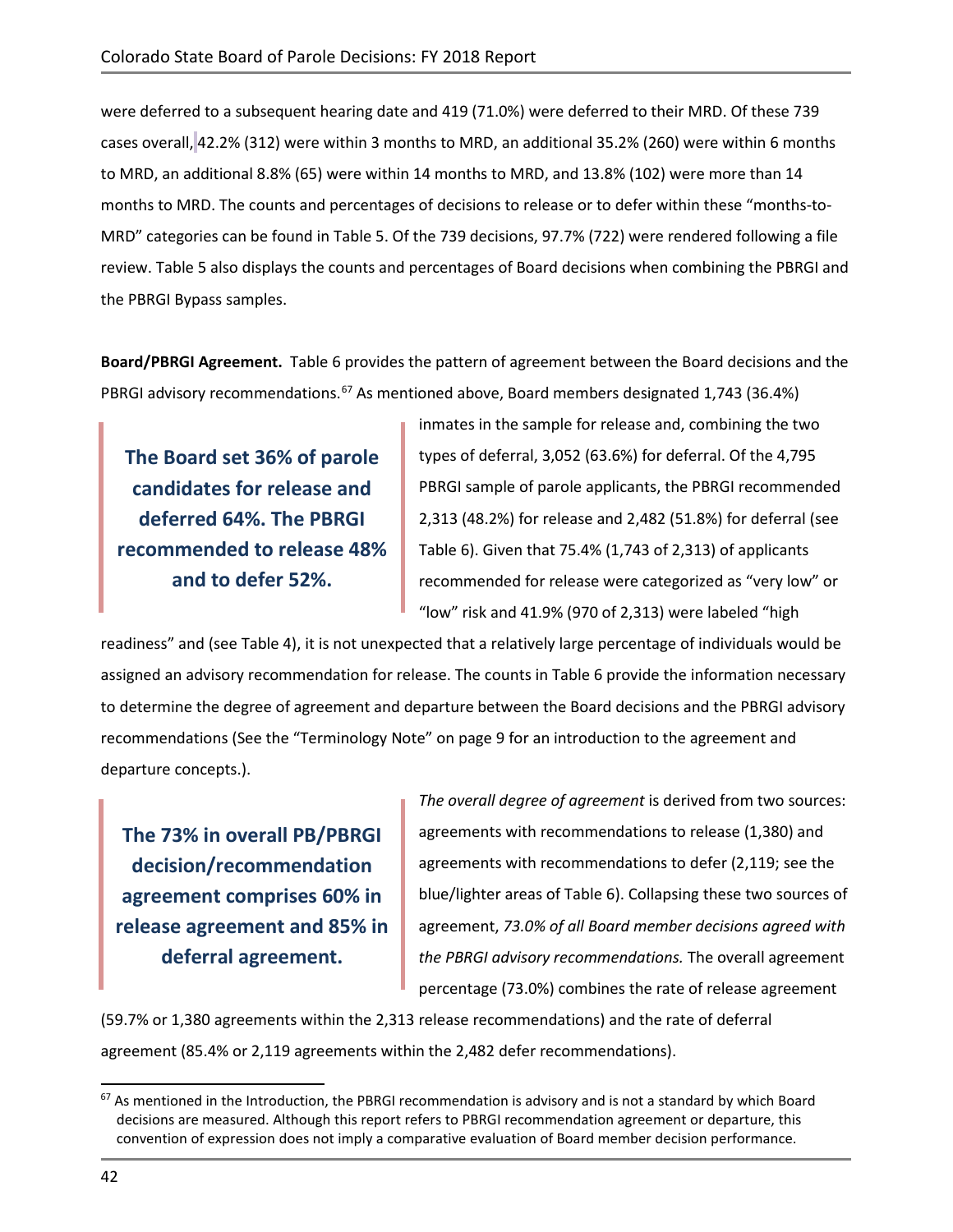| <b>Parole Board</b>                                 |                  | <b>PBRGI</b>                                   | <b>Total of</b>                           |                                                |
|-----------------------------------------------------|------------------|------------------------------------------------|-------------------------------------------|------------------------------------------------|
| <b>Hearing Decision</b>                             |                  | <b>Advisory Recommendation</b>                 | <b>PB Decisions</b>                       |                                                |
| (Overall counts & percentages)                      |                  | <b>Defer</b>                                   | Release                                   |                                                |
| <b>Defer</b>                                        | Count            | 1,506                                          | 613                                       | 2,119                                          |
|                                                     | Percent          | 31.4%                                          | 12.8%                                     | 44.2%                                          |
| Defer to<br><b>Mandatory Release</b><br><b>Date</b> | Count<br>Percent | 613<br>12.8%<br>Total Defer = $2,119$<br>44.2% | 320<br>6.7%<br>Total Defer = 933<br>19.5% | 933<br>19.5%<br>Total Defer = $3,052$<br>63.6% |
| <b>Release</b>                                      | Count            | 363                                            | 1,380                                     | 1,743                                          |
|                                                     | Percent          | 7.6%                                           | 28.8%                                     | 36.4%                                          |
| <b>Total of PBRGI</b>                               | Count            | 2,482                                          | 2,313                                     | 4,795                                          |
| <b>Recommendations</b>                              | Percent          | 51.8%                                          | 48.2%                                     | 100.0%                                         |

## **Table 6. FY 2018 PBRGI sample: Overall counts and percentages of Parole Board hearing decisions by PBRGI advisory recommendations (n=4,795) \***

\*Blue (lighter cells) indicates agreement between the Board decision and the PBRGI recommendation and red (darker cells) indicates departure by the Board from the PBRGI recommendation.

*The overall degree of departure* is derived from two sources: departures from recommendations to release (933) and departures from recommendations to defer (363; see the red/darker areas in Table 6). Collapsing across these decision types, *27.0% of all Board decisions departed from the PBRGI advisory recommendations*. The overall departure percentage (27.0%) combines the rate of release departure (40.3% or 933 departures within the 2,313 release recommendations) and the rate of deferral departure (14.6% or 363 departures within the 2,482 defer recommendations).

From a release perspective, the overall rate of release agreement was about 50% higher than the overall rate of release departure, 28.8% versus 19.5%, respectively. From a deferral perspective, the overall rate of deferral agreement was about 500% higher than the overall rate of deferral departure, 44.2% versus 7.6%, respectively. Separate summaries of the patterns of agreements and departures found in file reviews and full Board reviews are provided in sections below.

Table 7 provides a comparison of the percentages of Board decisions and PBRGI recommendations to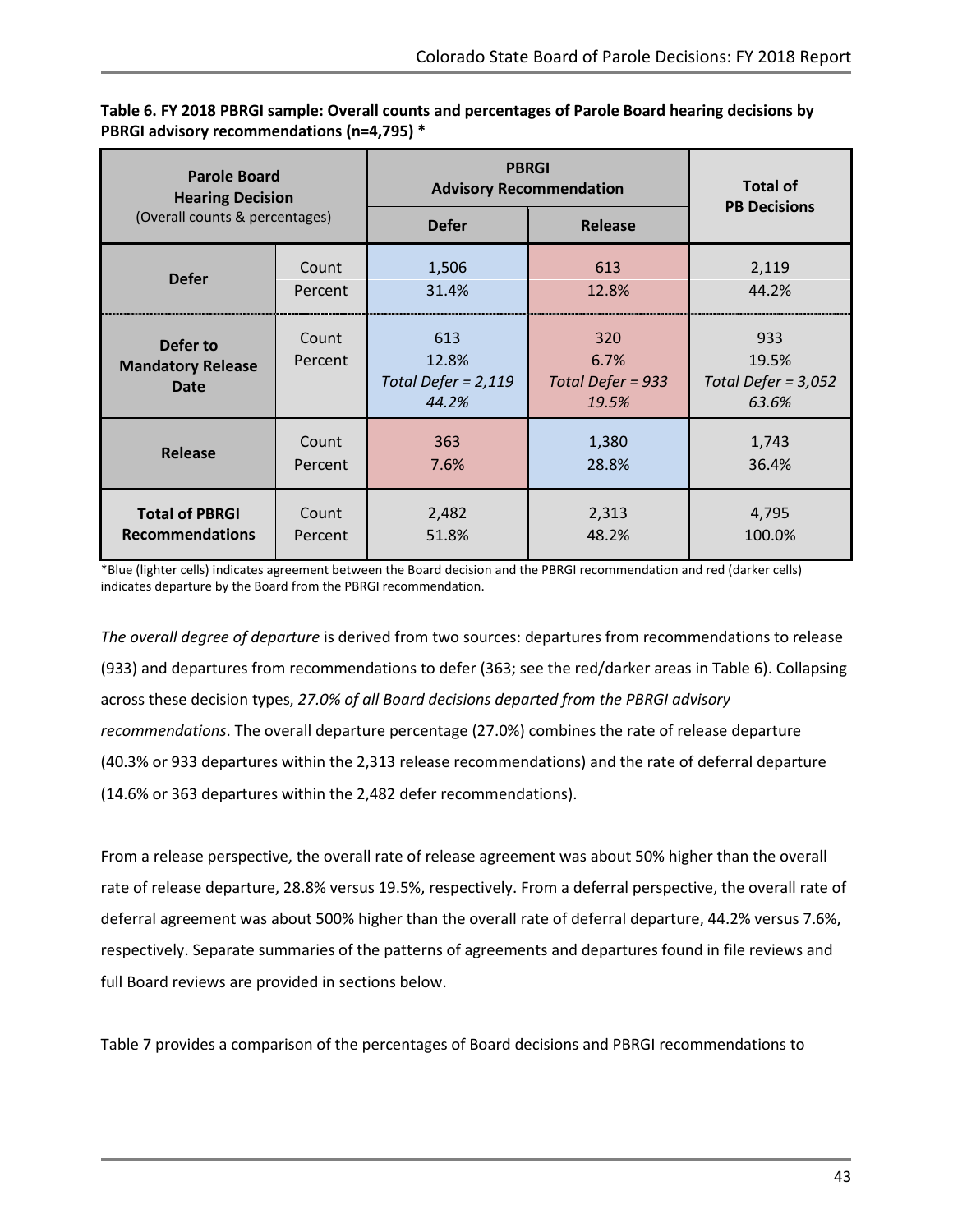| <b>DECISION</b> | <b>Parole Board</b><br><b>Decision %</b> | <b>Fiscal Year *</b> |             |                |                |                |                |
|-----------------|------------------------------------------|----------------------|-------------|----------------|----------------|----------------|----------------|
| <b>TYPE</b>     | <b>PBRGI Rec. %</b>                      | FY 2013              | FY 2014     | <b>FY 2015</b> | <b>FY 2016</b> | <b>FY 2017</b> | <b>FY 2018</b> |
|                 | (PB/PBRGI AGREEMENT %)                   | $(n=5,206)$          | $(n=5,921)$ | $(n=5,521)$    | $(n=4,916)$    | (n=4,932)      | $(n=4,795)$    |
| <b>RELEASE</b>  | <b>PB Decision</b>                       | 39.1%                | 32.2%       | 32.3%          | 35.8%          | 35.3%          | 36.4%          |
|                 | PBRGI Rec.                               | 53.5%                | 49.8%       | 51.4%          | 53.7%          | 48.8%          | 48.2%          |
|                 | (AGREEMENT)                              | (57.9%)              | (54.8%)     | (54.8%)        | (57.5%)        | (59.2%)        | (59.7%)        |
| <b>DEFER</b>    | <b>PB Decision</b>                       | 60.9%                | 67.8%       | 67.7%          | 64.2%          | 64.7%          | 63.6%          |
|                 | PBRGI Rec.                               | 46.5%                | 50.2%       | 48.6%          | 46.3%          | 51.2%          | 51.8%          |
|                 | (AGREEMENT)                              | (82.5%)              | (90.2%)     | (91.4%)        | (89.4%)        | (87.4%)        | (85.4%)        |
|                 | <b>OVERALL PB / PBRGI AGREEMENT</b>      | 69.3%                | 72.6%       | 72.6%          | 72.3%          | 73.6%          | 73.0%          |

| Table 7. PBRGI samples: Percentage of Parole Board decisions, PBRGI recommendations, and decision |  |
|---------------------------------------------------------------------------------------------------|--|
| agreement by fiscal year                                                                          |  |

\* The sample selection criteria used to identify discretionary hearings in FY 2018 were used for all reporting years for comparability of comparisons, *rather than the percentages reported in previous fiscal year reports*.

release or defer for the PBRGI samples from the current and five previous fiscal years.<sup>[68](#page-49-0)</sup> As is evident in the table, the PBRGI has consistently recommended a higher percentage of release each year than the percentage of actual release decisions by the Board. Comparing the initial FY 2013 sample and the current FY 2018 sample, there has been a 5.3% increase from 69.3% to 73.0% in Board member agreement with the PBRGI advisory recommendation.

**Comparing the FY 2013 and FY 2018 samples, there was a 5.3% increase from 69% to 73% in Board member agreements with the PBRGI advisory recommendations.**

The average overall agreement across the five reporting years was 72.2%, the average overall *release* agreement was 57.2%, and the average overall *deferral* agreement was 87.8%. The initial increase in overall agreement between the first and second reporting years may be attributed to the increase in deferral agreements (82.5% to 90.2%), given the drop in release agreements (57.9% to 54.8%). For the

subsequent reporting years, the degree of agreement, whether focusing on the release, the deferral, or the overall percentages has remained relatively consistent. In recent years, the overall deferral agreement has decreased and the overall release agreement has increased.

<span id="page-49-0"></span> $68$  The sample selection criteria are described in "FY 2018 Sample Selection" on page 28. These criteria were applied to the previous fiscal year hearing decision samples for comparability of comparisons.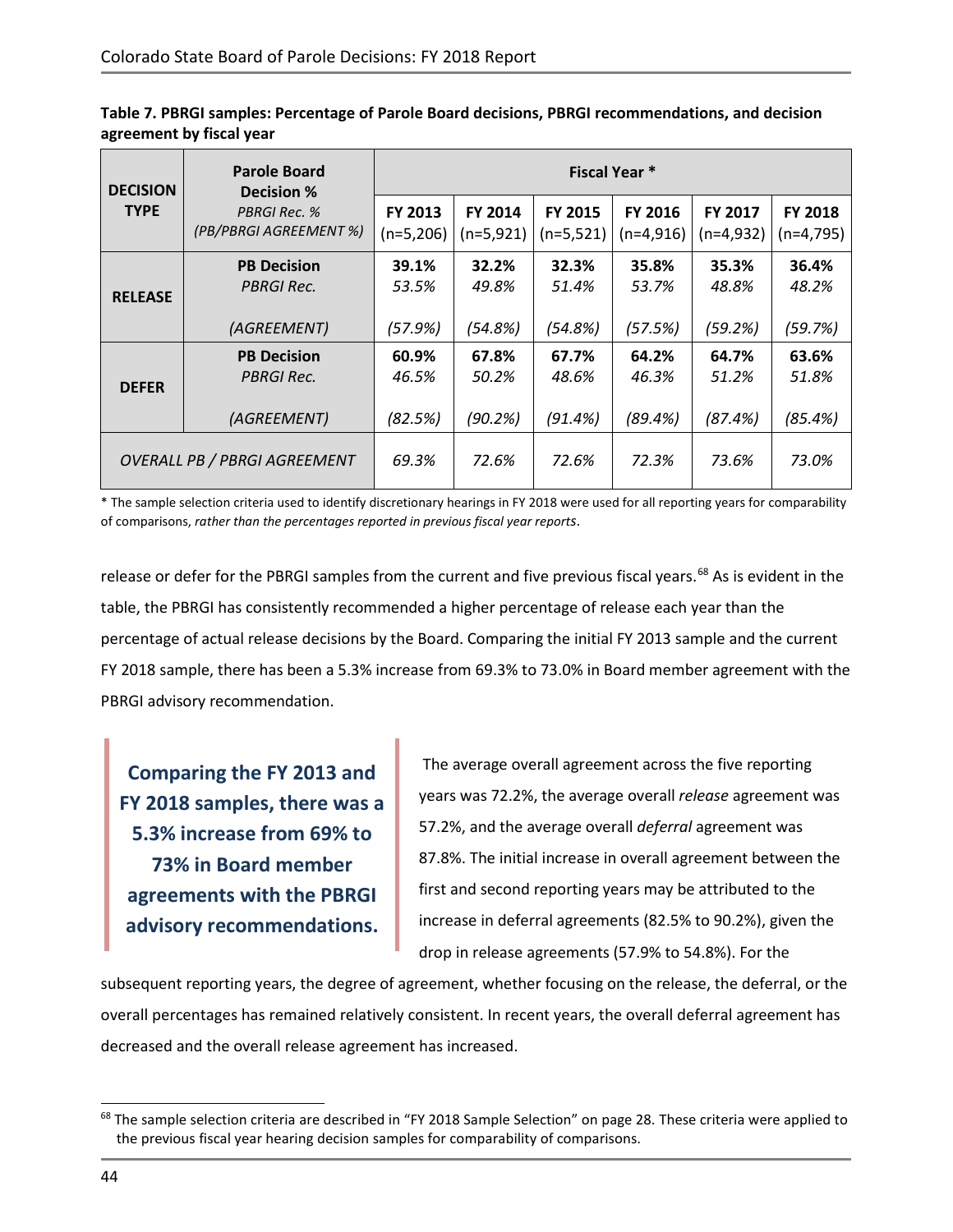**Decision Agreement by Matrix Assignment.** Offering an alternative perspective to Table 5, Table 8 displays the number of inmates assigned to each of the 15 risk/readiness combinations of the PBRGI decision matrix and the percentage of agreement or departure in that specific combination. The blue/lighter area in the upper left are the combinations where the PBRGI recommends release and the red/darker area in the

bottom right are the combinations where the PBRGI recommends defer. The pattern of percentages in Table 8 displays that the agreement percentages in the "release area" of the decision matrix (ranging from 25.2% to 83.3%; blue/lighter area) are generally lower than the agreement percentages in the "defer area" of the decision matrix (ranging from 46.6% to 97.0%; red/darker area).

**The agreement percentages in the "release area" of the decision matrix were generally lower than the agreement percentages in the "defer area" of the decision matrix.**

When collapsing across levels of readiness, the degree of Board/PBRGI agreement was generally larger as level of risk increased, from "very low" risk at 52.5% to "very high" risk at 79.2%. When collapsing levels of risk, the highest degree of agreement was found in the "low" readiness category at 83.0% followed by the "high" (72.7%) and "medium" readiness (58.7%) categories.

*Of the inmates identified as the better candidates for release* (blue/heavy outline at upper left of Table 8), the degree of decision agreement was 66.1% (890/1,346). Specifically, this would include individuals categorized in either of the two highest levels of readiness ("high" and "medium") *and* either of the two lowest levels of risk ("very low" and "low"). Individuals categorized across the entire "very low" risk

**The degree of decision agreement was 66% for those identified as the better candidates for release and 85% for those identified as the better candidates for deferral.**

category were designated as appropriate for release, regardless of level of readiness.<sup>[69](#page-50-0)</sup> The overall degree of agreement to release these parole applicants categorized as "very low" risk was 47.5%.

The advisory release recommendations for inmates located near the "middle decision boundary" were subject to a slightly lower degree of agreement, 62.9% (244/388; combining the agreements in the "medium"/"medium" and "high"/"high" risk/readiness combinations). Additional support for the difficulty of decisions regarding those falling in this middle "decision area" also may be seen comparing the degree of

<span id="page-50-0"></span> $^{69}$  See Appendix B for a description of the designations for release or defer in the PBRGI decision matrix.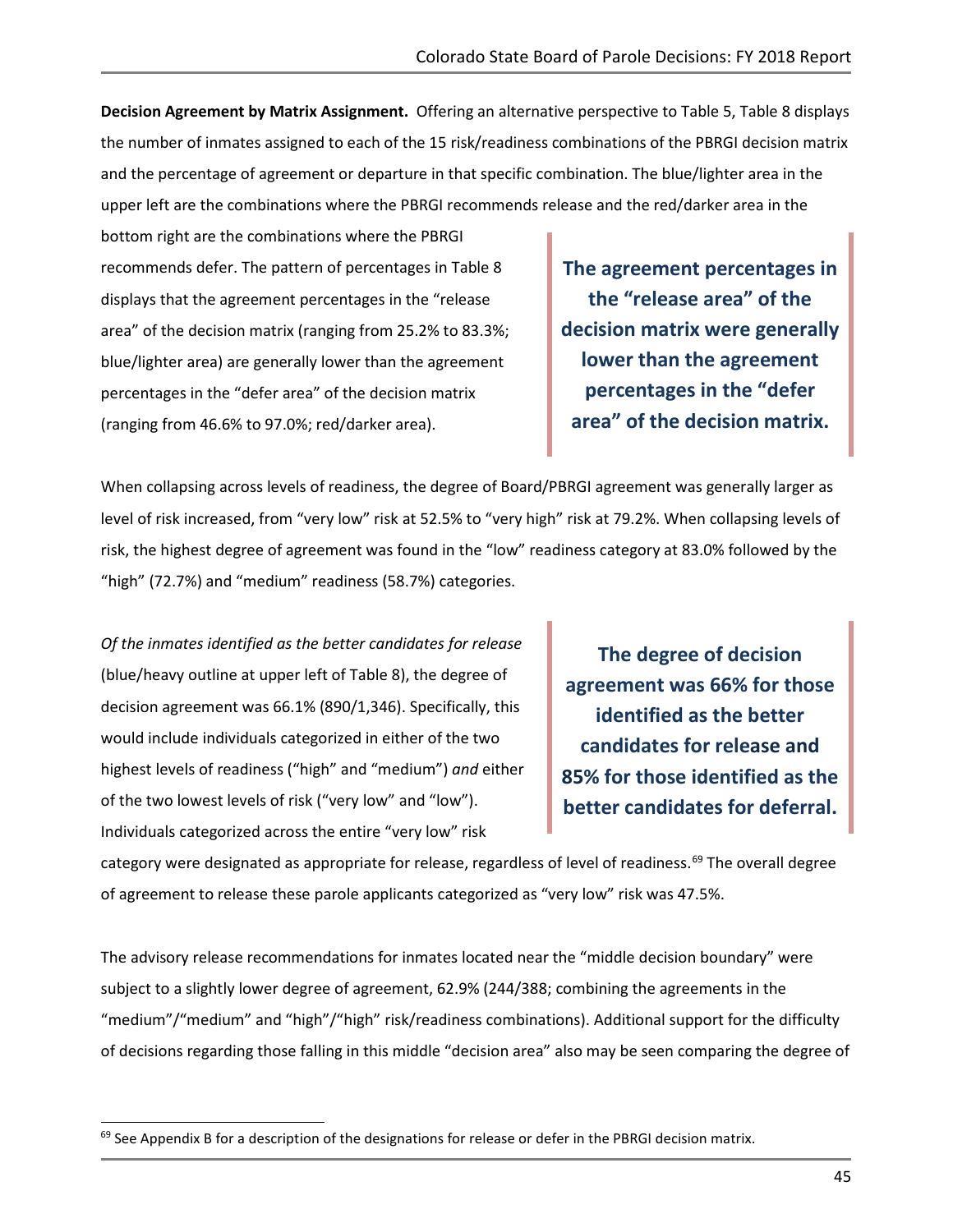**Table 8. FY 2018 PBRGI sample: Counts of parole applicants assigned to each PBRGI risk/readiness matrix combination and the associated percentage of agreement and departure between the Parole Board decision and the PBRGI recommendation (n=4,795)**

|                                          |                      | <b>READINESS CATEGORY</b> | <b>Total in Risk</b>            |                       |               |
|------------------------------------------|----------------------|---------------------------|---------------------------------|-----------------------|---------------|
|                                          | <b>RISK CATEGORY</b> | 3<br><b>High</b>          | $\overline{2}$<br><b>Medium</b> | $\overline{1}$<br>Low | Category      |
|                                          | Count                | 424                       | 427                             | 397                   | 1,248         |
| $\mathbf{1}$<br><b>Very</b>              | Agreement Count (%)  | 318 (75.0%)               | 237 (55.5%)                     | 100 (25.2%)           | 655 (52.5%)   |
| Low                                      | Departure Count (%)  | 106 (25.0%)               | 190 (44.5%)                     | 297 (74.8%)           | 593 (47.5%)   |
|                                          | Count                | 222                       | 273                             | 398                   | 893           |
| $\overline{2}$<br>Low                    | Agreement Count (%)  | 185 (83.3%)               | 150 (54.9%)                     | 378 (95.0%)           | 713 (79.8%)   |
|                                          | Departure Count (%)  | 37 (16.7%)                | 123 (45.1%)                     | 20 (5.0%)             | 180 (20.2%)   |
|                                          | Count                | 182                       | 246                             | 427                   | 855           |
| $\overline{\mathbf{3}}$<br><b>Medium</b> | Agreement Count (%)  | 146 (80.2%)               | 130 (52.8%)                     | 412 (96.5%)           | 688 (80.5%)   |
|                                          | Departure Count (%)  | 36 (19.8%)                | 116 (47.2%)                     | 15 (3.5%)             | 167 (19.5%)   |
|                                          | Count                | 142                       | 178                             | 253                   | 573           |
| 4<br><b>High</b>                         | Agreement Count (%)  | 114 (80.3%)               | 116 (65.2%)                     | 242 (95.7%)           | 472 (82.4%)   |
|                                          | Departure Count (%)  | 28 (19.7%)                | 62 (34.8%)                      | 11 (4.3%)             | 101 (17.6%)   |
| 5                                        | Count                | 223                       | 344                             | 659                   | 1,226         |
| <b>Very</b>                              | Agreement Count (%)  | 104 (46.6%)               | 228 (66.3%)                     | 639 (97.0%)           | 971 (79.2%)   |
| <b>High</b>                              | Departure Count (%)  | 119 (53.4%)               | 116 (33.7%)                     | 20 (3.0%)             | 255 (20.8%)   |
|                                          | Count                | 1,193                     | 1,468                           | 2,134                 | 4,795         |
| <b>Total in</b><br><b>Readiness</b>      | Agreement Count (%)  | 867 (72.7%)               | 861 (58.7%)                     | 1,771 (83.0%)         | 3,499 (73.0%) |
| <b>Category</b>                          | Departure Count (%)  | 326 (27.3%)               | 607 (41.3%)                     | 363 (17.0%)           | 1,296 (27.0%) |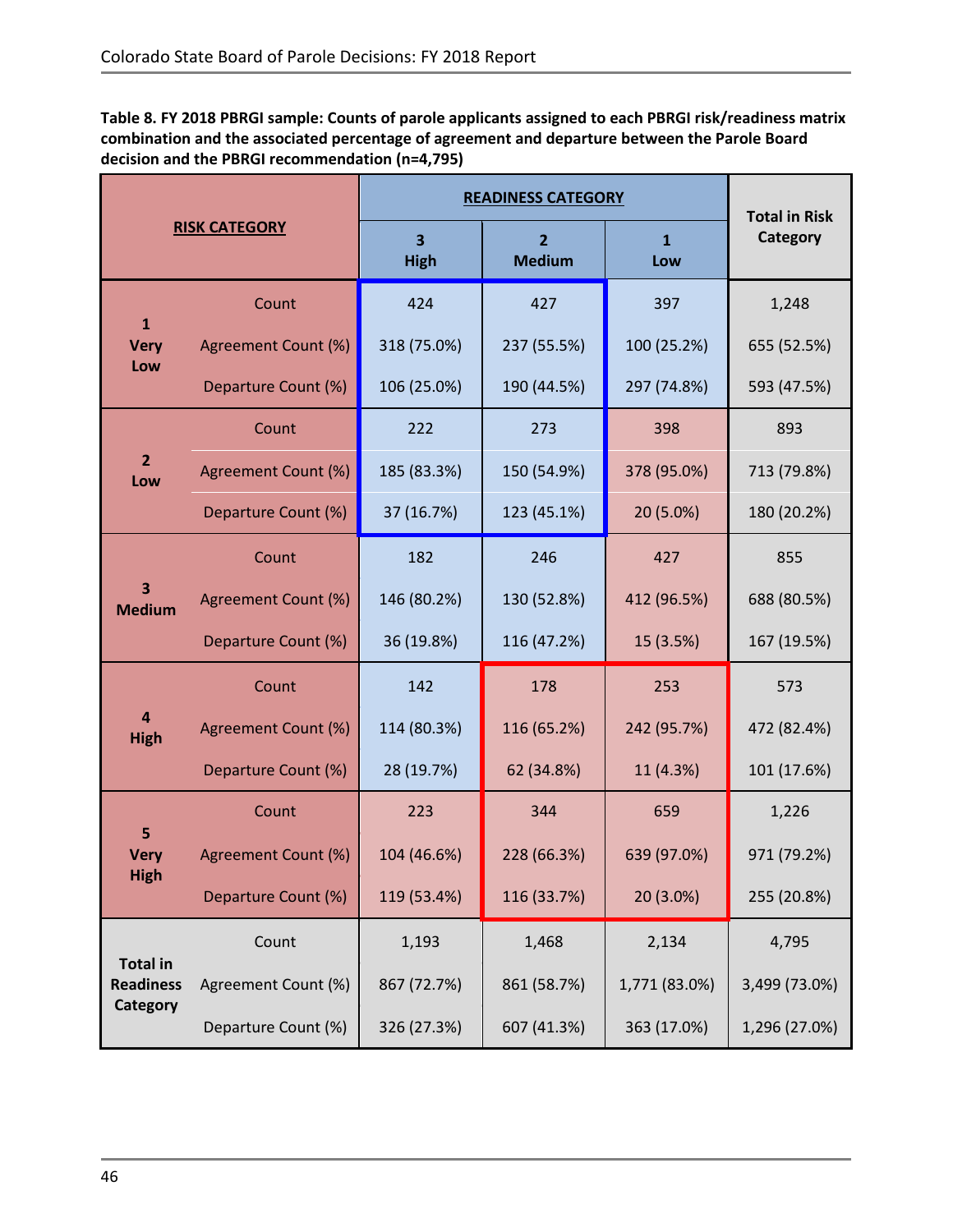agreement in the "medium" level of readiness (58.7%) relative to the "high" and "low" levels of readiness (72.7% and 83.0%, respectively).

The pattern of release agreement percentages in Table 8 reflects the Board's emphasis on readiness and that those who demonstrate less readiness for release are more likely to be deferred. For example, among those categorized as "very low" risk, there is a precipitous drop in agreement to release from "high" readiness (75.0%) to "low" readiness (25.2%).

The most frequently offered departure reasons (for the decision to defer rather than release) by the Board for the lower risk/higher readiness parole applicants mentioned one or more of the following:

- Engaged in behaviors that could indicate a continued risk to the community, for example, recent failures in community corrections, probation, and/or parole and Class II COPD violations;
- Had not participated in sufficient hours of treatment to ameliorate criminogenic issues; and/or
- Presented poorly during the hearing by failing to take responsibility for behavior or minimizing the severity of their crime.

Further analysis and details regarding release departure reasons may be found below.

*Of the inmates identified as the better candidates for deferral* (red/heavy outline at lower right of Table 8), the degree of agreement was 85.4% (1,225/1,434). Specifically, this would include individuals categorized in either of the two highest levels of risk ("high" and "very high") and either of the two lowest levels of readiness ("low" and "medium"). Those who are categorized across the entire "very high" risk category were designated in the decision matrix for deferral, regardless of level of readiness.<sup>[70](#page-52-0)</sup> The overall degree of agreement to defer those categorized as "very high" risk was 79.2% (971/1,226). This higher level of agreement on deferrals is also true for decisions in one of the difficult "middle boundary" combinations separating the release and defer regions of the recommendation matrix, specifically the 95.0% agreement in the "low" risk/"low" readiness combination.

A decision pattern specific to the deferral side of the matrix can be seen in the drop in deferral agreement from "low" to "high" readiness. At these levels of relatively high agreement (compared to release agreement), the agreement pattern demonstrates that the Board sometimes decides to depart from the recommendation to defer when the inmate is categorized in the higher levels of readiness. This drop in

<span id="page-52-0"></span><sup>&</sup>lt;sup>70</sup> See Appendix B for a description of the designations for release or defer in the PBRGI decision matrix.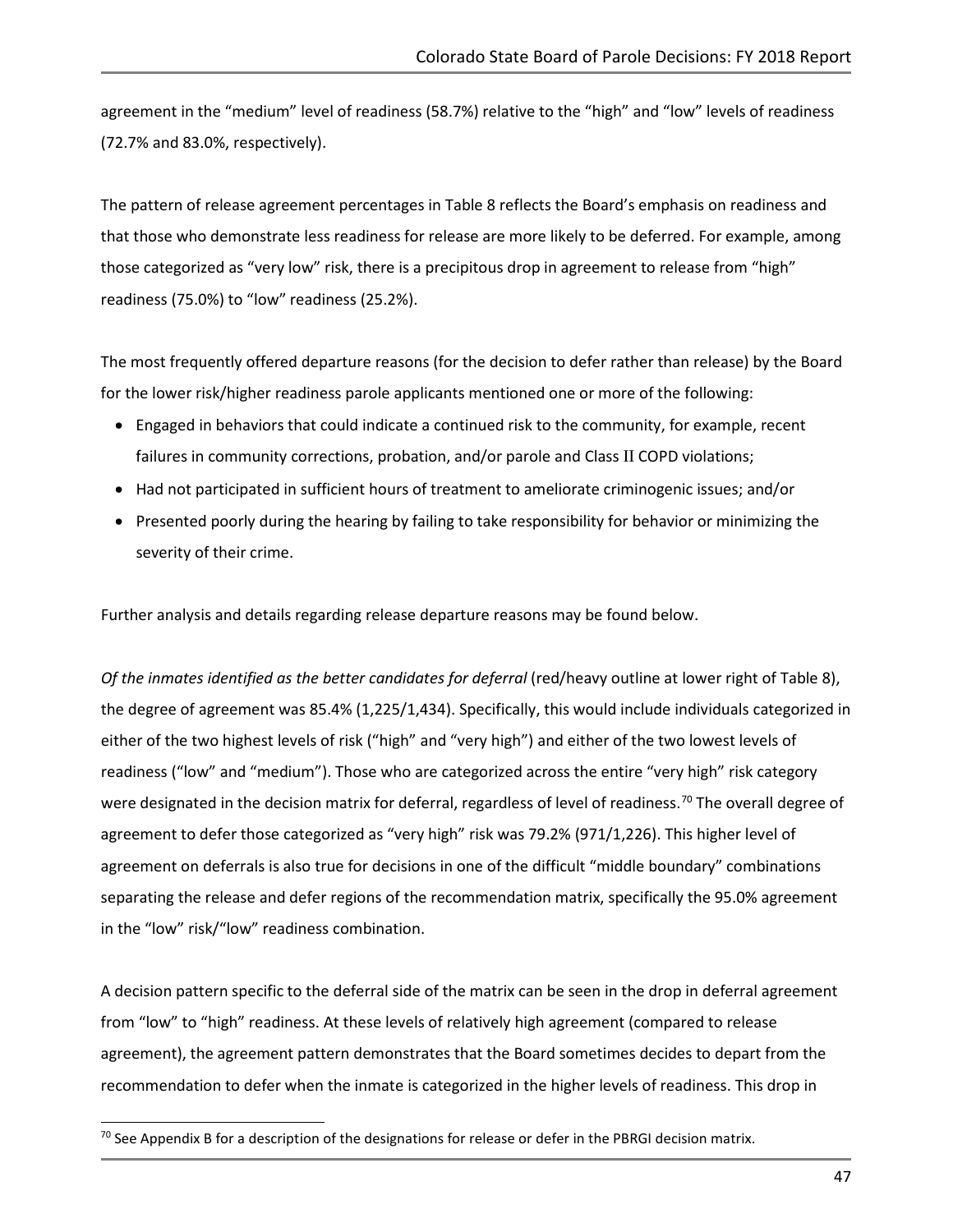deferral agreement from lower to higher readiness was apparent in both the "high" risk category (95.7% to 65.2%) and the "very high" risk category (97.0% to 66.3% to 46.6%).

The Board may have decided release was appropriate for some of these higher risk parole applicants because they demonstrated characteristics that would indicate higher readiness for community re-entry. The common departure reasons offered by Board members (for the decision to release rather than defer) regarding those categorized both in the higher risk and lower readiness levels mentioned one or more of the following:

- Presented particularly good parole plan;
- Participated in sufficient hours of treatment to ameliorate criminogenic issues; and/or
- Demonstrated successful performance in community transition placements.

Further analysis and details regarding the deferral departure reasons may be found below.

**Decision Agreement by Decision Type.** The following analysis, which relates to Table 6 above, explores Board decisions from a different perspective by identifying the risk and readiness characteristics of the inmates in the instances where the Board agrees or departs from the PBRGI advisory recommendation. Because statute requires the Board to provide a reason when departing from the advisory recommendation, the instances of departure will be explored more extensively.<sup>71</sup>

**Of the 73% of Board decisions overall that agreed with the PBRGI recommendations, 29% overall were release agreements and 44% overall were deferral agreements.**

Summary of Agreements: Board Releases and Deferrals. There were 1,380 total decisions where Board members *agreed with the PBRGI advisory recommendation to release* (see Table 9). This represents 28.8% of all hearing decisions and 59.7% of the decisions where the PBRGI recommended release. Of these 1,380 decisions, 990 (71.7%) individuals were categorized as "very low" or "low" risk, 1,280 (92.8%) were categorized with "high" or "medium" readiness and

890 (64.5%) occupied both these lower risk and higher readiness categories. As mentioned above, the degree of decision agreement for those categorized as the most appropriate for release was 66.1% (890 of the total 1,346 most appropriate for release; see also Table 8). For those inmates who were released, there is correspondence between their characteristics (based on the matrix placement in the lower risk/higher

<span id="page-53-0"></span><sup>&</sup>lt;sup>71</sup> See §17-22.5-404(6)(b), C.R.S. for the departure reason requirement.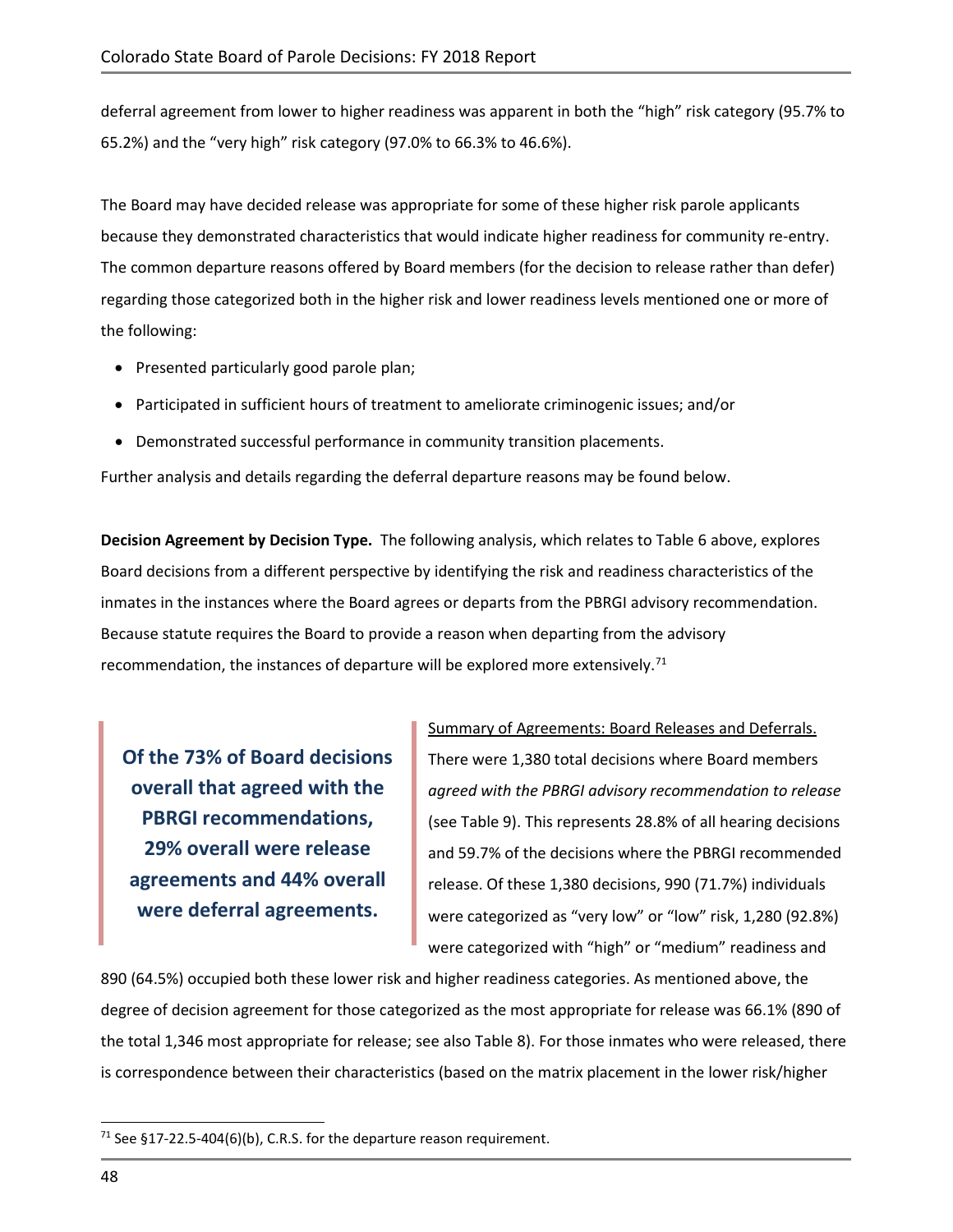| Of the 1,380 |                                                  |              | <b>READINESS</b> |            |       |  |
|--------------|--------------------------------------------------|--------------|------------------|------------|-------|--|
|              | <b>Release Agreements</b><br>Count<br>Percentage | <b>High</b>  | <b>Medium</b>    | Low        |       |  |
|              | <b>Very Low</b>                                  | 318<br>23.0% | 237<br>17.2%     | 100<br>7.2 | 71.7% |  |
|              | Low                                              | 185<br>13.4% | 150<br>10.9%     |            |       |  |
| RISK         | <b>Medium</b>                                    | 146<br>10.6% | 130<br>9.4%      |            |       |  |
|              | High                                             | 114<br>8.3%  |                  |            |       |  |
|              | <b>Very High</b>                                 |              |                  |            |       |  |
| 92.8%        |                                                  |              |                  |            | 64.5% |  |

**Table 9. FY 2018 PBRGI sample: Counts and percentages within PBRGI risk/readiness matrix combinations of the 1,380 Board release decisions that agree with the PBRGI recommendation to release**

**Table 10. FY 2018 PBRGI sample: Counts and percentages within PBRGI risk/readiness matrix combinations of the 2,119 Board deferral decisions that agree with the PBRGI recommendation to defer**

| Of the 2,119 |                                                   |             |               |              |       |
|--------------|---------------------------------------------------|-------------|---------------|--------------|-------|
|              | <b>Deferral Agreements</b><br>Count<br>Percentage | <b>High</b> | <b>Medium</b> | Low          |       |
|              | <b>Very Low</b>                                   |             |               |              |       |
|              | Low                                               |             |               | 378<br>17.8% |       |
| <b>RISK</b>  | <b>Medium</b>                                     |             |               | 412<br>19.4% |       |
|              | <b>High</b>                                       |             | 116<br>5.5%   | 242<br>11.4% | 62.7% |
|              | <b>Very High</b>                                  | 104<br>4.9% | 228<br>10.8%  | 639<br>30.2% |       |
| 95.1%        |                                                   |             |               |              | 57.8% |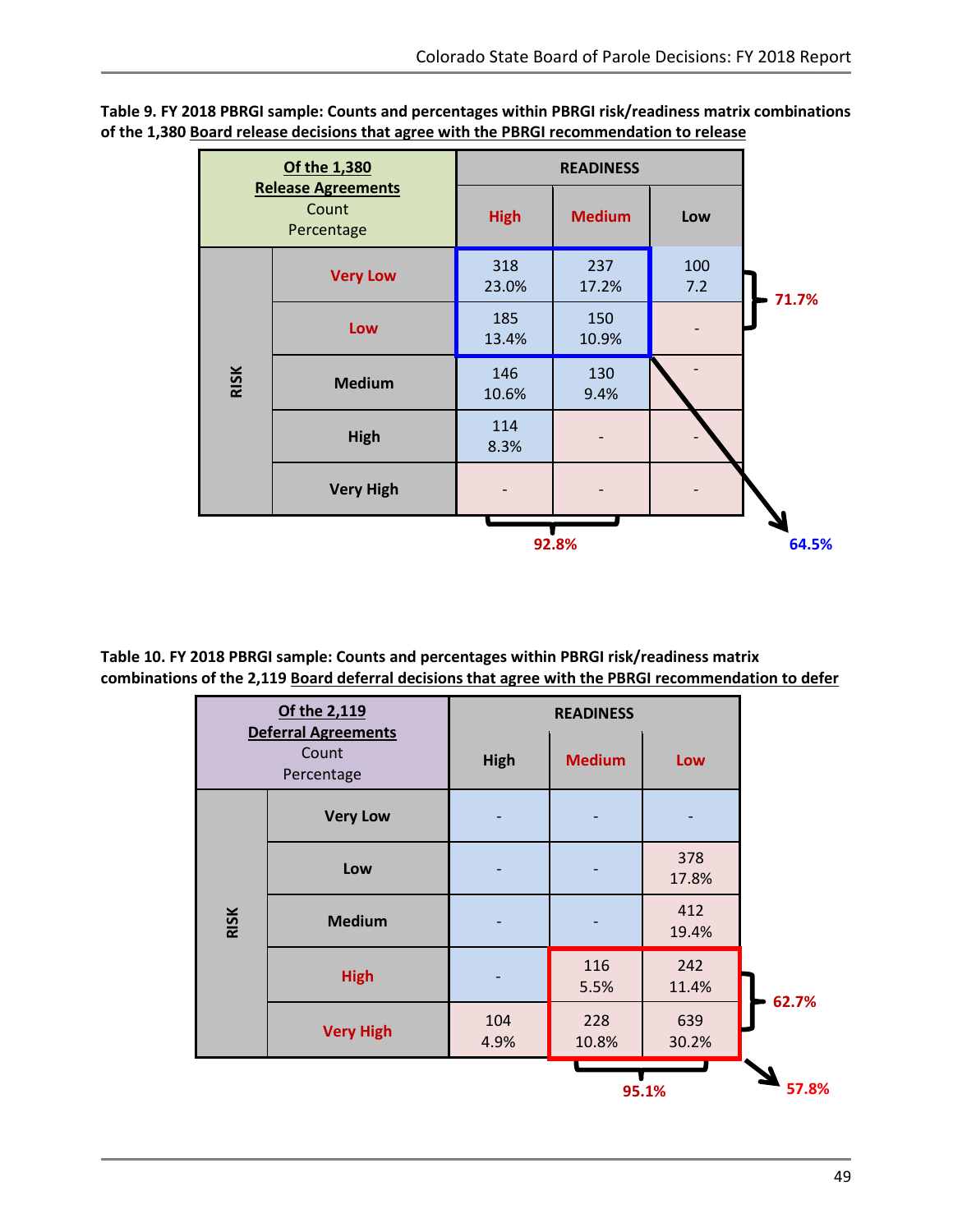readiness categories) and the Board's decision to release.

There were 2,119 total decisions where Board members *agreed with the PBRGI advisory recommendation to defer* (see Table 10). This represents 44.2% of all hearing decisions and 85.4% of the decisions where the PBRGI recommended deferral. Of these 2,119 decisions, 1,329 (62.7%) individuals were categorized as "high" or "very high" risk, 2,015 (95.1%) were categorized with "medium" or "low" readiness, and 1,225 (57.8%) occupied both these higher risk and lower readiness categories. As mentioned above, the degree of decision agreement for those categorized as the most appropriate for deferral was 85.4% (1,225 of the total 1,434 most appropriate for deferral; see also Table 8).

These instances of release and deferral agreement show a correspondence in the inmate characteristics (based on the matrix placement in the higher risk/lower readiness categories) and the Board's decision to defer. On the other hand, as described in the next sections, the analyses of Board departures from the PBRGI recommendations found greater discrepancies between the inmates' characteristics, as evidenced by their matrix placement, and the parole application decisions by the Board.

Summary of Departures: Board Decides to Release. This section describes the instances where Board members *departed from the PBRGI advisory recommendation to defer* and decided to release the applicants to parole (see Table 11). Although Board members demonstrated a high degree of agreement overall with defer recommendations (85.4% or 2,119/2,482 from Table 6), there were 363 (7.6% overall) instances of

**Of the 363 deferral departures (a Board decision to release), 70% (n=255) of parole applicants were categorized as "very high" risk, but 47% (n=119) of these "very high" risk individuals were also "high" in readiness.**

deferral departure where the Board instead chose to release. This represents 14.6% (363/2,482 from Table 6) of the total advisory recommendations to defer. Of these 363 instances, 328 (90.4%) individuals were categorized by the PBRGI as "high" or "very high" risk and 244 (67.2%) were in the "low" or "medium" readiness categories. This represents 6.8% (328/4,795) and 4.1% (244/4,795), respectively, of the hearing decisions in the total sample.

Combining the two dimensions of risk and readiness, the Board chose to release 209 applicants (57.6% of the 363 departure decisions, but only 4.4% of all decisions) who were categorized by the PBRGI as the better candidates for deferral (those placed in "very high" or "high" risk *and* in "medium" or "low" readiness). Although the most common of the departures from the PBRGI deferral recommendations may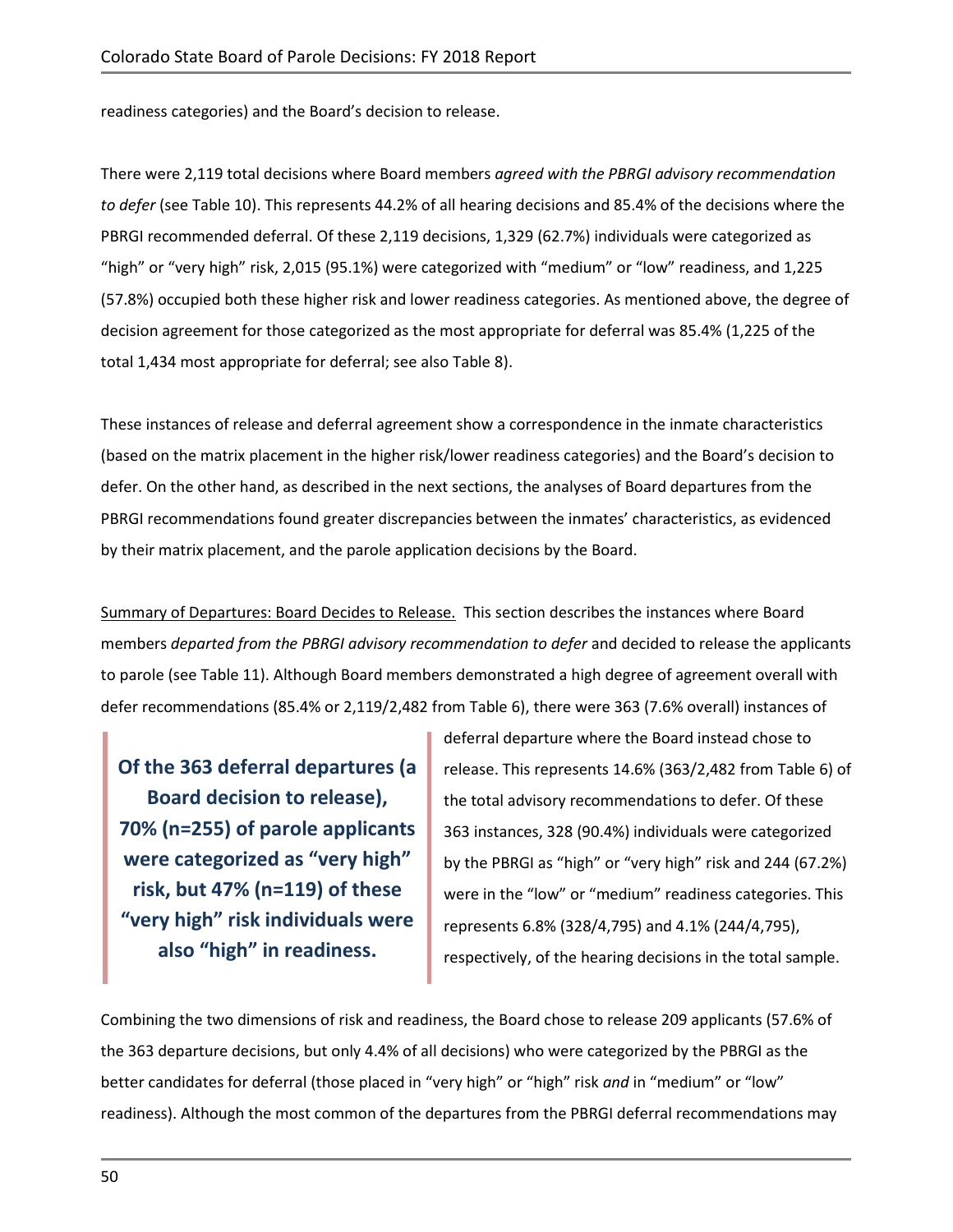| <b>Of the 363</b><br><b>Deferral Departures</b> |                  |                              |              |            |       |
|-------------------------------------------------|------------------|------------------------------|--------------|------------|-------|
| Count<br>Percentage                             |                  | <b>Medium</b><br><b>High</b> |              | Low        |       |
|                                                 | <b>Very Low</b>  |                              |              |            |       |
| RISK                                            | Low              |                              |              | 20<br>5.5% |       |
|                                                 | <b>Medium</b>    |                              |              | 15<br>4.1% |       |
|                                                 | <b>High</b>      |                              | 62<br>17.1%  | 11<br>3.0% | 90.4% |
|                                                 | <b>Very High</b> | 119<br>32.8%                 | 116<br>32.0% | 20<br>5.5% |       |
| 67.2%                                           |                  |                              |              |            |       |

**Table 11. FY 2018 PBRGI sample: Counts and percentages within PBRGI risk/readiness matrix combinations of the 363 Board release decisions that do not agree with the PBRGI recommendation to defer**

**Table 12. FY 2018 PBRGI sample: Counts and percentages within PBRGI risk/readiness matrix combinations of the 933 Board deferral decisions that do not agree with the PBRGI recommendation to release**

| <b>Of the 933</b>                                |                  |              |               |              |       |  |
|--------------------------------------------------|------------------|--------------|---------------|--------------|-------|--|
| <b>Release Departures</b><br>Count<br>Percentage |                  | <b>High</b>  | <b>Medium</b> | Low          |       |  |
|                                                  | <b>Very Low</b>  | 106<br>11.4% | 190<br>20.4%  | 297<br>31.8% | 80.7% |  |
| <b>RISK</b>                                      | Low              | 37<br>4.0%   | 123<br>13.2%  |              |       |  |
|                                                  | <b>Medium</b>    | 36<br>3.9%   | 116<br>12.4%  |              |       |  |
|                                                  | <b>High</b>      | 28<br>3.0%   |               |              |       |  |
|                                                  | <b>Very High</b> |              |               |              |       |  |
| 68.2%                                            |                  |              |               |              |       |  |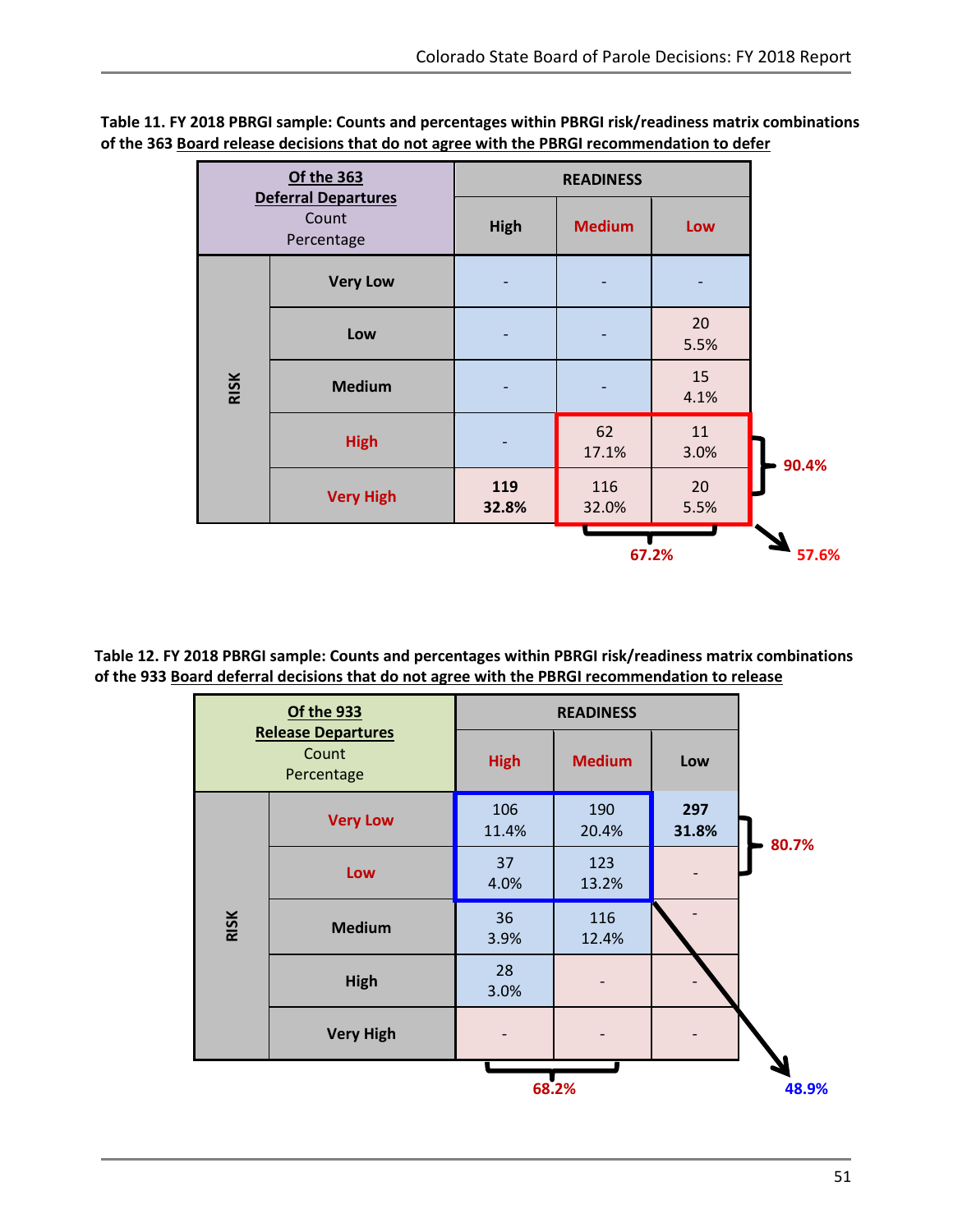be found in the "very high" risk category (119 of 363 or 32.8%), these individuals also were categorized at the highest level of readiness for release. An additional 20 of these releases, although "low" in readiness, were found in the "low" risk category.

It should be noted that there are several options available to the Board that are labeled a "release," but that delay the actual release until after additional pre-release preparations have been completed. For example, the Board may simply set the actual release date for an individual at a point three to six months in the future to allow a period of community corrections transition, or the Board may table a release until a treatment, program or parole plan requirement is fulfilled. If an individual does not perform successfully in any of these delayed release options, the Board may reverse or rescind the release decision, which results in a deferral to serve additional time in prison or in community corrections.

The summary of the Board's reasons for these departures is provided in the "Departure Reasons" section below.

Summary of Departures: Board Decides to Defer.The following describes instances where Board members *departed from the PBRGI advisory recommendation to release* and decided to defer the parole applicant for a continuing period of confinement (see Table 12). As was reported earlier in Table 6, this circumstance (release departures) occurred at a higher rate with 933 departures of the total 2,313 inmates who were assigned an advisory recommendation to release. This represents a release departure rate of 40.3%

**Of the 933 release departures (a Board decision to defer), 64% (n=593) of parole applicants were categorized as "very low" risk, but 50% (n=297) of these "very low" risk individuals were also "low" in readiness for parole.**

(933/2,313) of release recommendations and 19.5% (933/4,795) of all decisions. These 933 inmates can be divided into the 613 (65.7%) who were deferred to a subsequent hearing date and the 320 (34.3%) who were deferred to the MRD.

Of these 933 inmates, 753 (80.7%) were categorized by the PBRGI as "low" or "very low" risk and 636 (68.2%) were in the "medium" or "high" readiness categories.

Combining the two dimensions of risk and readiness, the Board chose to defer 456 individuals (48.9% of the 933 departure decisions and 9.5% of all decisions) who were categorized by the PBRGI as the better candidates for release (placed in "low" or "very low" risk *and* "medium" or "high" readiness). Whereas, the Board decision to release an individual recommended for deferral was rare (7.6% of all decisions from Table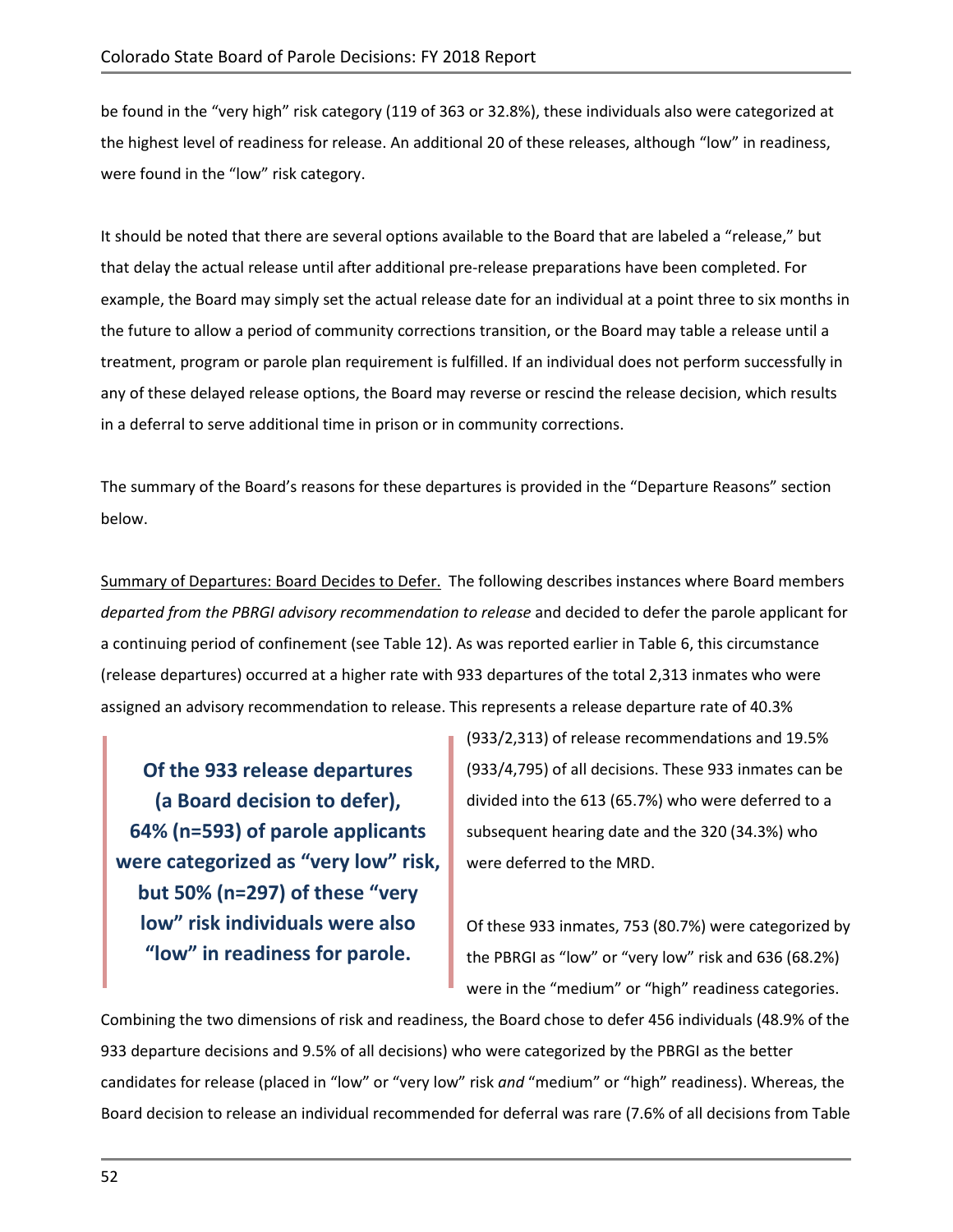6), the decision to defer those recommended for release (19.5% of all decisions) was more than twice as common. Although the most common of the departures from the PBRGI release recommendations were found in the "very low" risk category (297 of 933 or 31.8%), these individuals also were categorized at the lowest level of readiness for release. An additional 28 of those deferred, although "high" in readiness, were found in the "high" risk category. The summary of the Board's reasons for these departures is provided in the next section.

**Departure Reasons.** As mentioned above, statute requires that Board members provide a departure reason when the release application hearing decision departs from the advisory recommendation.<sup>[72](#page-58-0)</sup> This section summarizes the reasons entered by Board members for departing from the advisory recommendation. As mentioned above, because the Board used the PBRGI Bypass option in 739 cases, the advisory recommendation was unknown and, consequently, the agreement and departure status of these cases is unavailable for analysis. Of the 27.0% (1,296/4,795) of all decisions representing a departure from the PBRGI advisory recommendation, there were two decision circumstances that required Board members

to provide reasons for departure: choosing to defer when the advisory recommendation was to release and choosing to release when the advisory recommendation was to defer. Specifically, this meant a departure reason was required for the 933 decisions to defer or defer to the MRD when release was recommended, representing 19.6% of all decisions, and for the 363 decisions to release when defer was recommended, representing 7.6% of all decisions (see Table 6).

**In FY 2018, a departure reason was required for the 933 PB decisions to defer when the PBRGI recommendation was to release and for the 363 PB decisions to release when the PBRGI recommendation was to defer.**

Summary of Departure Reasons: Board Decides to Release**.** *When the PBRGI advisory recommendation was to defer*, there were 363 decisions (7.6% of all decisions) where Board members chose to depart from the recommendation and release the parole applicant. As mentioned above, the Board can delay the actual release date 3-6 months in the future to allow a period of transition in community corrections. It is also likely that some such releases were tabled actions that required the completion of a program or treatment or to secure an aspect of the parole plan (for example, housing or employment). Release dates may simply be set several months in the future to allow an individual to complete a program or course of treatment in

<span id="page-58-0"></span> $72$  See §17-22.5-404(6)(b), C.R.S. for the departure reason requirement.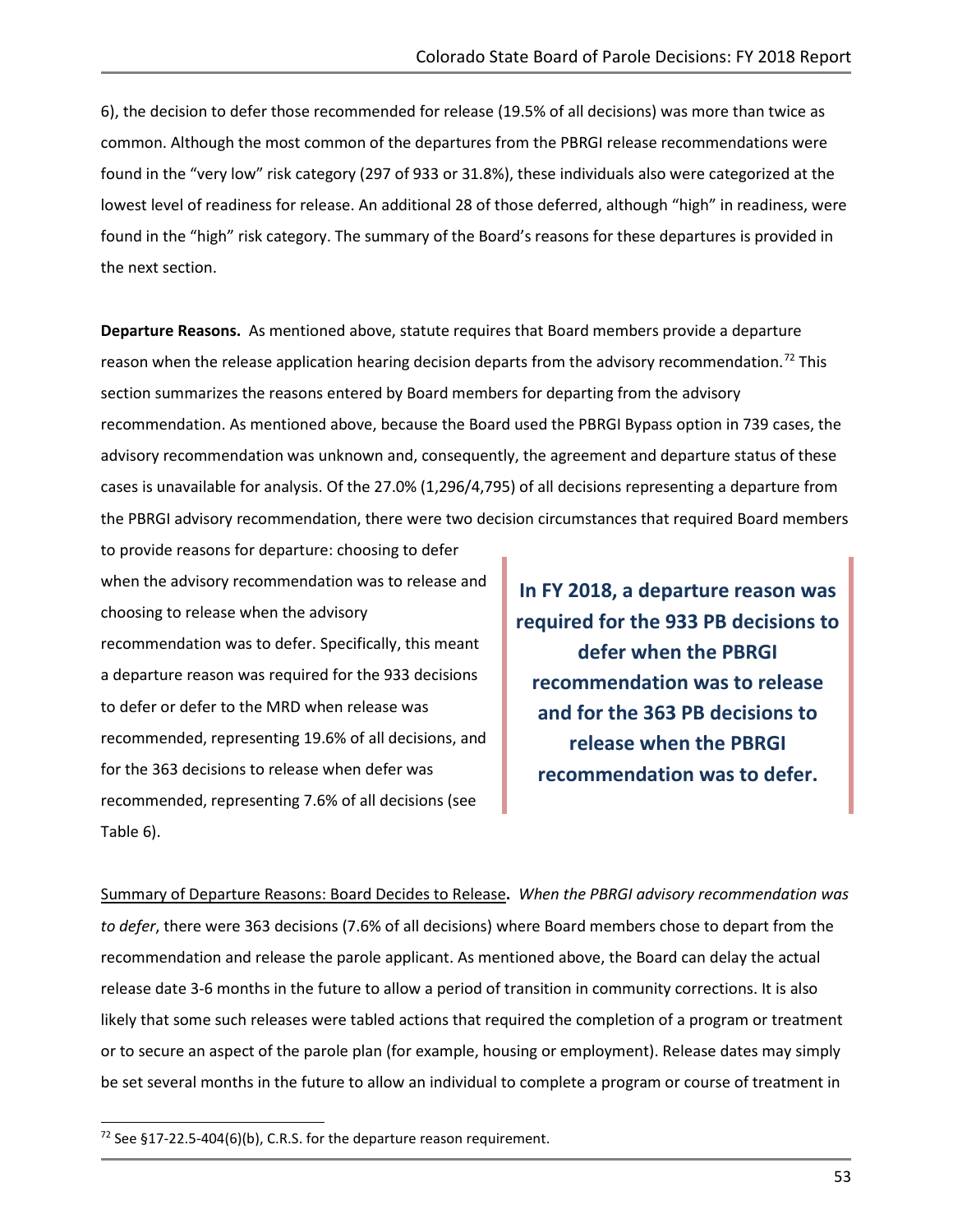the institution prior to release. In cases where the "table" requirement is not met or a program or treatment is concluded unsuccessfully, it is possible to reverse the release and to defer the parole applicant to a subsequent application hearing date.

An initial review of the departure reasons was undertaken to identify and categorize the reasons provided by the Board when making these departure decisions: decisions to release when the advisory recommendation was to defer. Given that Board members could offer more than one reason for a departure, there were 986 total reasons provided and two missing reasons for these 363 decisions. The departure reasons can be grouped into the following general categories: Parole plan quality; Demonstrated growth/positive attitude; Performance in the community; Mitigated or lesser risk; Treatment participation considerations; Program participation considerations; or Time served or imminent MRD/SDD.<sup>[73](#page-59-0)</sup> Brief descriptions and/or examples of each of these categories follows.

Reasons addressing the quality of the parole plan typically indicated that the applicant would have a good support system, housing, employment, educational options and/or the individual planned to move to a different state or country. Observing evidence of psychological growth was apparent in reasons mentioning a positive attitude, taking responsibility for actions, positive behavioral adjustment, readiness for parole, and/or the ability to present a positive plan for the future. Reasons regarding community performance indicated that an inmate had been accepted into a community corrections program in advance of an impending mandatory release date to parole, that an individual would transition to intensive parole supervision (ISP), or that a transition to community corrections as an inmate had been successful and often that stable employment had been secured. Reasons in the risk-mitigated category included comments about low risk scores, non-violent offenses, short criminal histories, and committing no or minor violations of the CDOC *Code of Penal Discipline*. The mentions of treatment referenced that the applicant had completed or would soon complete a sufficient level of treatment and was ready to move to communitybased treatment. Reasons related to program participation typically referred to gains made in programs, the successful completion of programs, or a readiness for programs in the community. A final category of reasons reflected that the inmate had served sufficient time, that the individual would soon be released on the mandatory release date (MRD) anyway, or that a period of transition on parole would be preferable to a release with no parole supervision.

<span id="page-59-0"></span> $73$  The statutory discharge date (SDD) refers to the date when both the sentence to CDOC and all possible time on parole have been completed.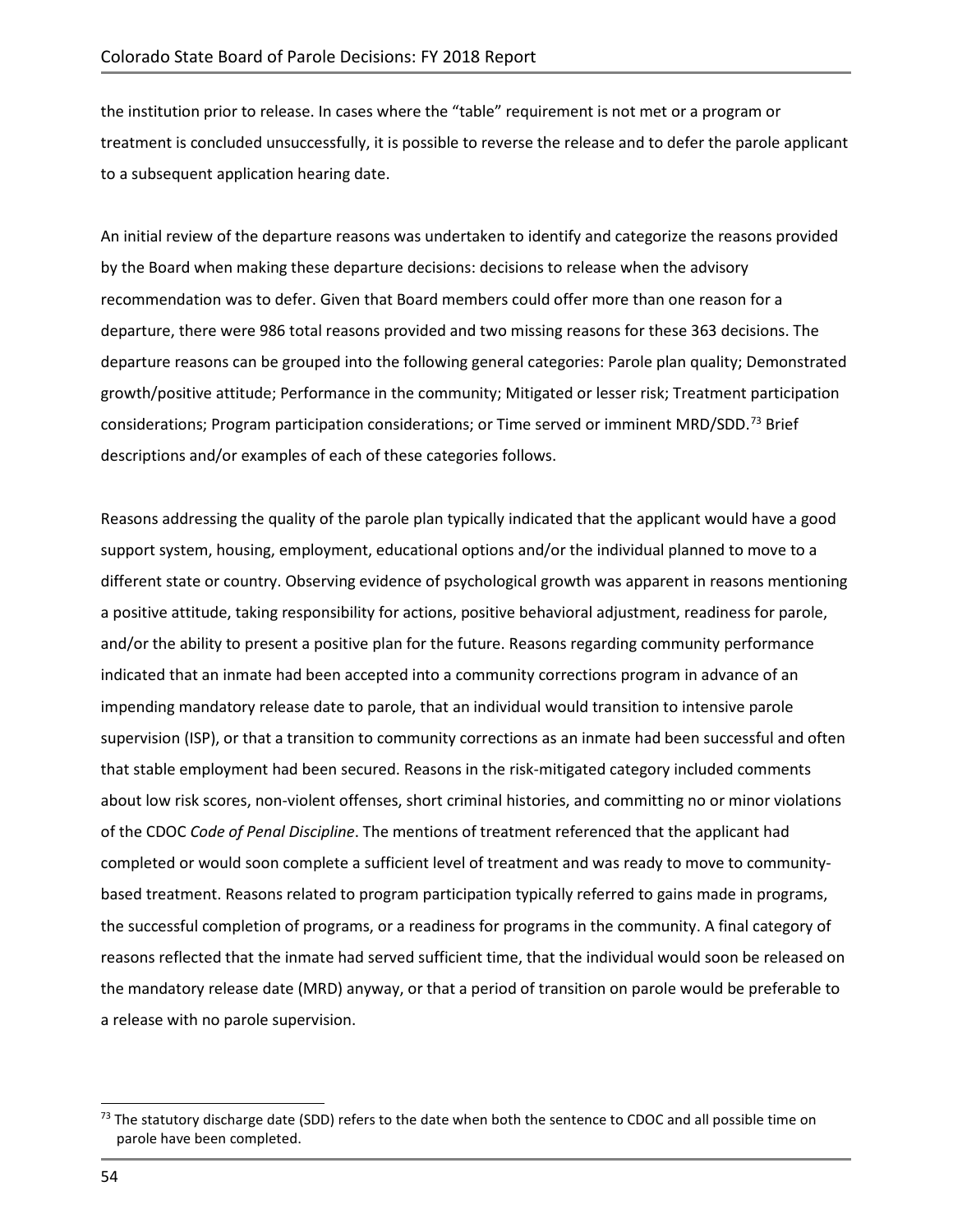For these 363 *departure decisions to release*, Board members mentioned one of the above seven reason *categories* in 811 instances. Excluding the two cases with missing reasons, Board members mentioned a single departure reason category in 55 cases, two categories in 188 cases, and more than two categories in 118 cases. In some instances, Board members mentioned multiple reasons of the same type, but these were counted as a single reference to a particular category of departure reasons. The percentage of the 361 cases where a departure *category* was mentioned was as follows:<sup>[74](#page-60-0)</sup>

- Parole plan quality, 55.1% (199/361 cases where this reason category was mentioned)
- Treatment participation considerations, 44.0% (159 cases)
- Performance in the community, 41.3% (149 cases)
- Demonstrated growth/positive attitude, 33.8% (122 cases)
- Mitigated or lesser risk, 28.5% (103 cases)
- Program participation considerations, 17.5% (63 cases)
- Adequate time served or imminent MRD/SDD,<sup>[75](#page-60-1)</sup> 4.4% (16 cases)

Of these 363 applicants, 209 were in the higher risk/lower readiness categories identified above as comprising the better candidates for deferral, but who were released by the Board (red outline at bottom right of Table 11). For this group, there were 546 total departure reasons offered in similar percentages found in the categories above. The most frequent reason *categories* mentioned for this subset of individuals reflected comments indicating one or more of the following:

**The most frequent reason offered by Board members when departing from a PBRGI advisory recommendation to defer was that the parole applicant had presented a thorough and viable parole plan.**

- Presented a comprehensive parole plan, 55.0% (115/209 cases)
- Treatment participation considerations AND community performance, both 40.2% (84 cases each)
- Demonstrated growth/positive attitude, 33.5% (70 cases)

Summary of Departure Reasons: Board Decides to Defer. *When the PBRGI advisory recommendation was to release*, there were 933 decisions (19.5% of all decisions) where Board members chose to depart from

<span id="page-60-1"></span><span id="page-60-0"></span><sup>&</sup>lt;sup>74</sup> Percentages total more than 100% because more than one category was mentioned in 306 of the 361 cases. <sup>75</sup> See Footnote 73.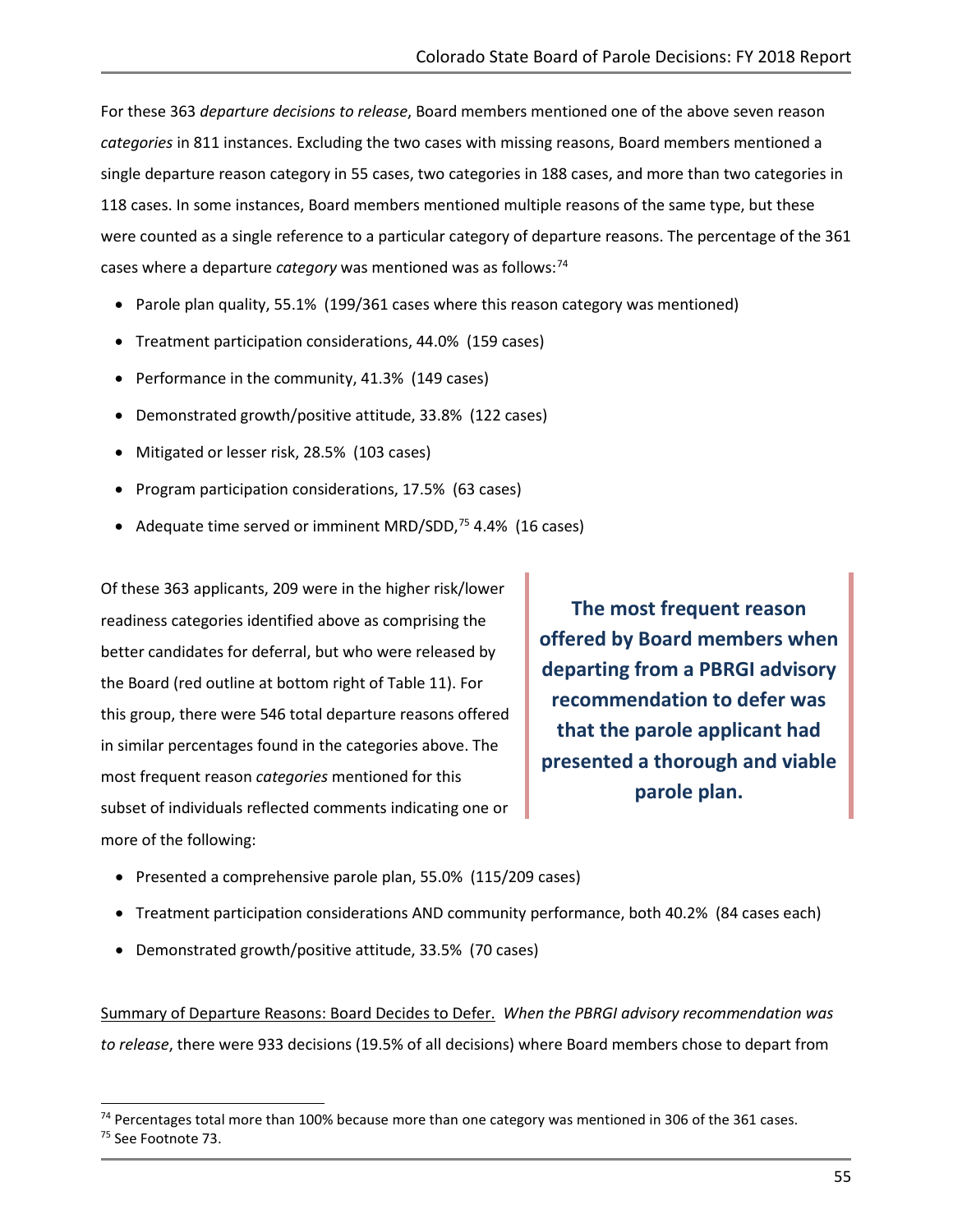the advisory recommendation and defer or defer to the MRD. An initial review of these departure reasons was undertaken to identify and categorize the reasons provided by the Board when making these decisions to depart from the recommendation to release. Given that Board members could offer more than one departure reason in a particular case, there were 2,396 specific departure reasons provided. These reasons can be categorized into the following areas of concern: Risk concerns; Attitude or presentation concerns; Need to stabilize in the community; Treatment participation concerns; Parole plan quality concerns; Program participation concerns; or Time served, file review, or imminent MRD/SDD.<sup>[76](#page-61-0)</sup> Brief descriptions and/or examples of each of these categories follows.

Reasons given regarding risk concerns included mentions of high risk scores, the crime of conviction or charges for a new crime, poor performance in a community placement or during a previous stint on parole, poor performance in the institution, and/or general issues of public safety, especially related to risky behaviors surrounding substance use. A weak presentation by parole applicants was apparent in reasons that mentioned a failure to take responsibility for previous actions, minimizing the severity of the crime, and/or being untruthful about confirmable information available in one's criminal record or case file. Inmates who were recently placed in community corrections as transition inmates were deferred to allow more time to establish themselves or achieve stability in the community. The mentions of treatment concerns revolved around the need to complete an ongoing course of treatment or to receive additional treatment, especially by participating in a specific therapeutic community for such issues as mental health, substance abuse, anger and/or domestic violence. A poor parole plan was indicated in comments about inadequate preparation for housing, social supports, employment, education and other such re-entry considerations. The mentions of program concerns revolved around the failure to complete programs; the need to complete an ongoing program; or to receive additional programming to address life skills, cognitive skills and/or vocational and educational needs. Time-related comments indicated that a release on the MRD or the SDD was impending<sup>[77](#page-61-1)</sup> or that the crime committed warranted additional incarceration time.

For these 933 *departure decisions to defer*, Board members mentioned one of the above seven reason categories in 1,699 instances. Board members mentioned a single category of concern in 341 cases, two categories in 435 cases, and more than two categories 157 cases. In some instances, Board members mentioned more than one reason in the same category of concern. Mentions of multiple concerns in the

<span id="page-61-0"></span> <sup>76</sup> See Footnote 73.

<span id="page-61-1"></span> $77$  Regarding release departures, the Board has indicated that parole applications that involve an imminent MRD/SDD, "…therefore, restricted the Board from releasing *prior* to their MRD or SDD" [*emphasis added*].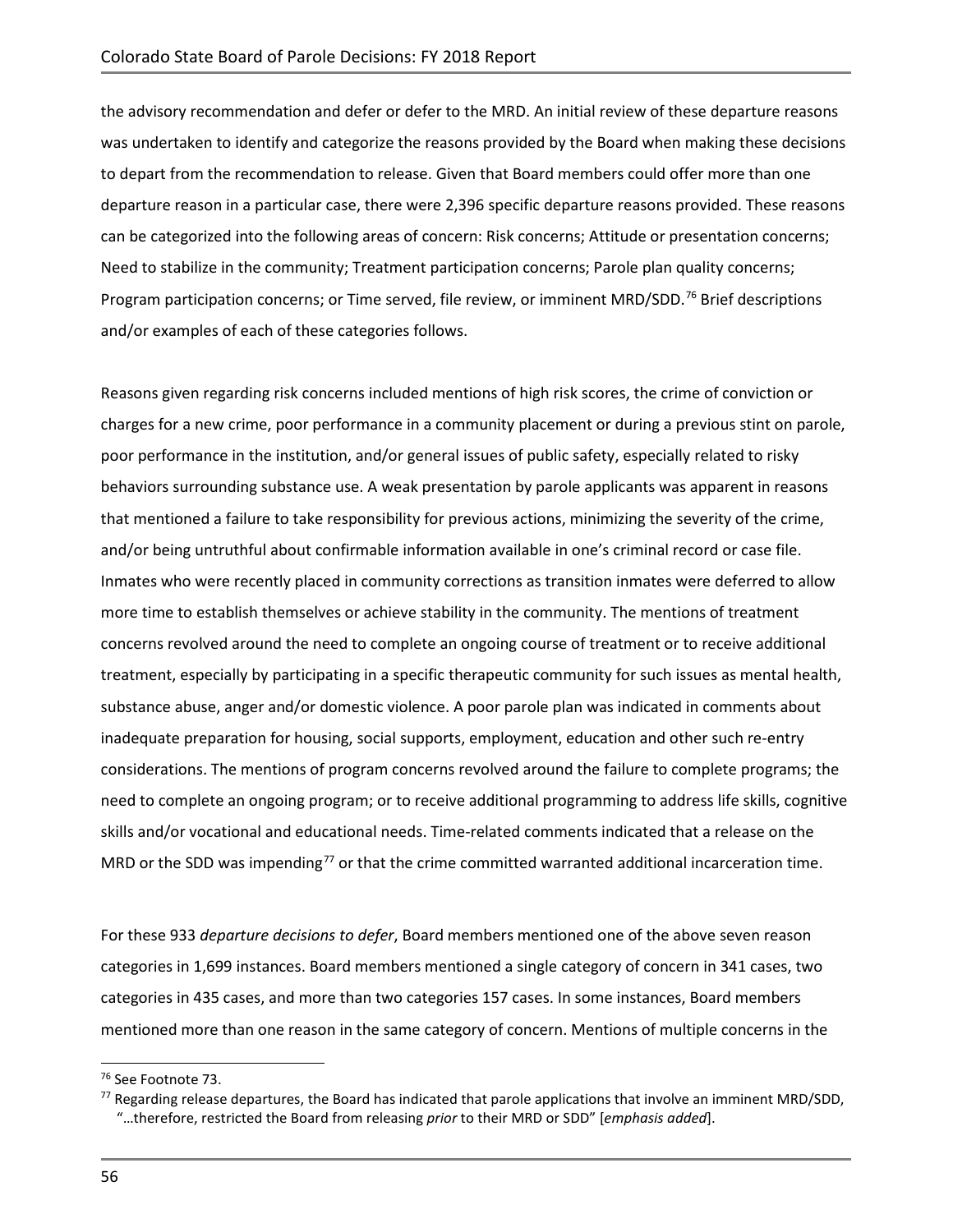same category were counted as a single reference to the category of concern. Of the 933 decisions, the percentage of cases where a departure category was mentioned was as follows:<sup>[78](#page-62-0)</sup>

- Risk concerns, 73.6% (687/933 cases where the category was mentioned)
- Treatment participation or criminogenic need concerns, 35.2% (328 cases)
- Parole plan quality concerns, 22.2% (207 cases)
- Attitude or presentation concerns, 18.0% (168 cases)
- Need to transition to or stabilize in a community corrections placement, 12.5% (117 cases)
- Time served inadequate, file review, or imminent MRD/SDD, 10.9% (102 cases)
- Program participation concerns, 9.6% (90 cases)

Of these 933 parole applicants, 456 were in the lower risk/higher readiness categories identified above as comprising the better candidates for release (blue outline at upper left of Table 12). For this group, there were 1,126 total departure reasons offered in similar percentages to those above. The three most frequent reason *categories* mentioned for this subset of applicants reflected comments indicating one or more of the following:

**The most frequent reason provided by Board members when departing from a PBRGI advisory recommendation to release was that the inmate continued to represent a risk to the community.**

- Risk concerns, 75.7% (345/456 cases)
- Treatment participation or criminogenic need concerns, 30.3% (138 cases)
- Attitude or presentation concerns, 20.4% (93 cases)

<span id="page-62-0"></span> $78$  Percentages total more than 100% because more than one reason category was mentioned in 592 of the 933 cases.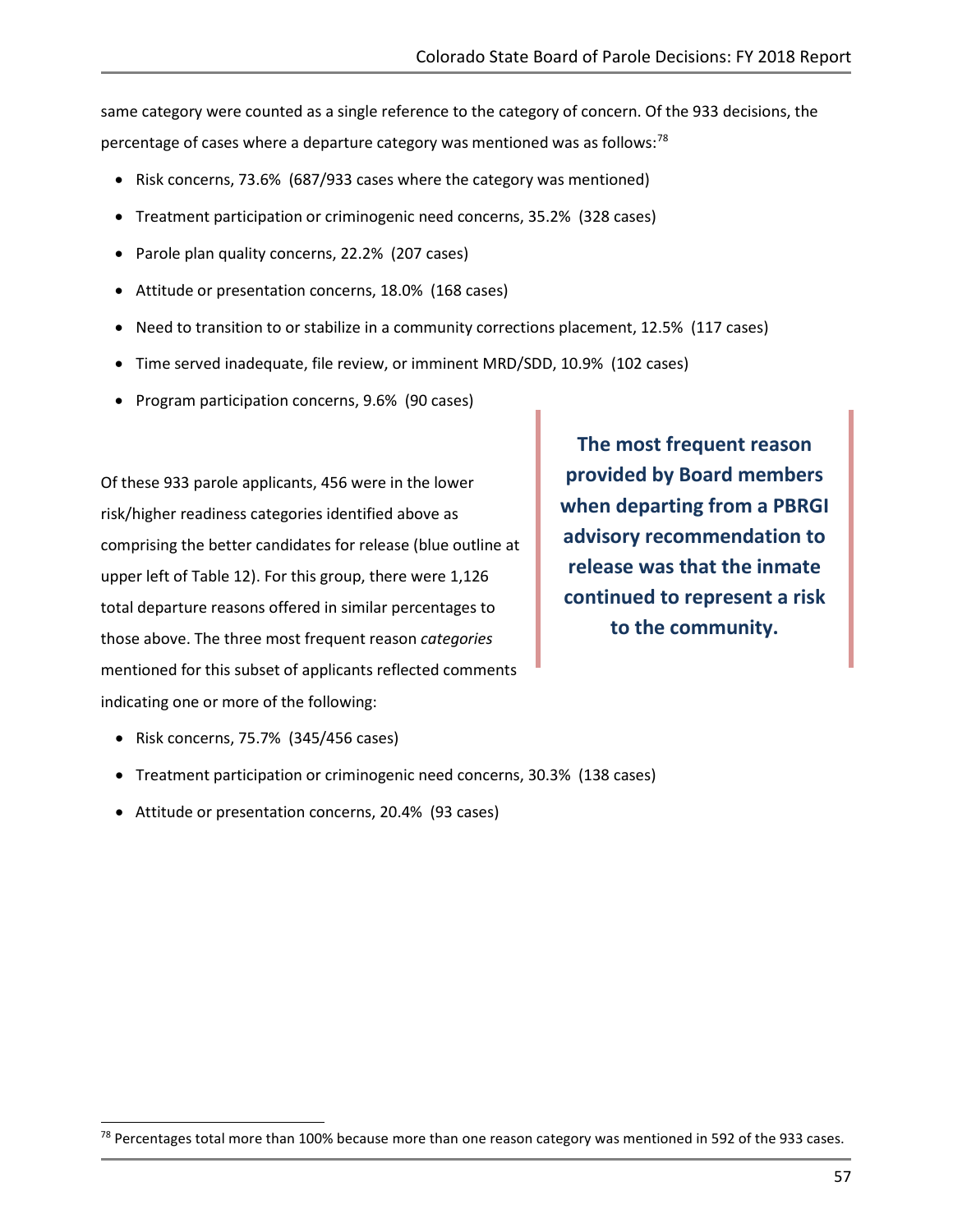## **Findings: File Reviews**

**Sample (File Reviews).** The FY 2018 sample of 9,189 hearings included 1,232 (13.4%) total file reviews. [79](#page-63-0) The analysis of file reviews is limited because data are only available regarding three of the four statutory criteria under which a file review may be conducted: those with an ICE detainer, the time period prior to the MRD, and those who are "very low" or "low" in risk. Special needs designations (which may include medical conditions) are not available for analysis. Accounting for 95.8% of file reviews in the FY 2018 sample, the most common file review conditions were that the inmate's mandatory release date (MRD) was within six months (77.8%) or that the inmate's risk level was "low" or "very low" (17.9%). Pursuant to House Bill 2018-1410 (affecting only one month of hearings in the current FY 2018 sample), the "3 months to MRD" threshold is expected to define an increasing number of file reviews in the future.<sup>[80](#page-63-1)</sup>

Table 13 displays the increase in use of the file review procedure since its definition was expanded by the operational rules of the Board in 2013 and after file review criteria were codified in statute in 2015, 2017, and, most recently, 2018.<sup>[81](#page-63-2)</sup> Reflecting these rule and statutory modifications to broaden the use of file reviews by the Board, file reviews have increased over 350% from 272 file reviews (2.9% of hearings) in the FY 2014 sample to 1,232 file reviews (13.4% of hearings) in the FY 2018 sample.

**Parole applicants who were the subject of a file review represented 13% of the FY 2018 sample and 80% of these applicants were deferred.**

**Board Decisions (File Reviews).** Of the 1,232 total file reviews in the FY 2018 sample, 1,044 were conducted for non-sex offenders and 188 for those labeled a "sex offender." No applicants labeled a "sex offender" were released following the 188 initial file reviews because, by Board policy, these applicants are only released following a review by the

full Board. Of the 1,044 file reviews of non-sex offenders, 249 applicants (23.9%) were set for release and 795 (76.1%) were deferred. Of the 795 applicants who were deferred, 228 (28.7%) were deferred to a subsequent hearing date and 567 (71.3%) were "deferred to MRD." Of these 1,044 parole applicants, 460 (44.1%) were within 3 months to MRD, an additional 329 (31.5%) were within 6 months to MRD, an

<span id="page-63-0"></span> $79$  This file reviews analysis was included at the request of the Board starting in FY 2016. The statutory file review conditions are described in "Board Hearing Types" in Section Three.

<span id="page-63-1"></span><sup>80</sup> See "Statutory Modifications" in Section Three. The "months-to-MRD" findings are included at the request of the Board starting from FY 2016. The specific "months-to-MRD" thresholds (3 months, 6 mos., 14 mos., etc.) are relevant to Board policy and statutory provisions (described above) regarding the options to conduct a file review and/or the decision to defer to the MRD.

<span id="page-63-2"></span><sup>81</sup> See "Statutory Modifications" in Section Three.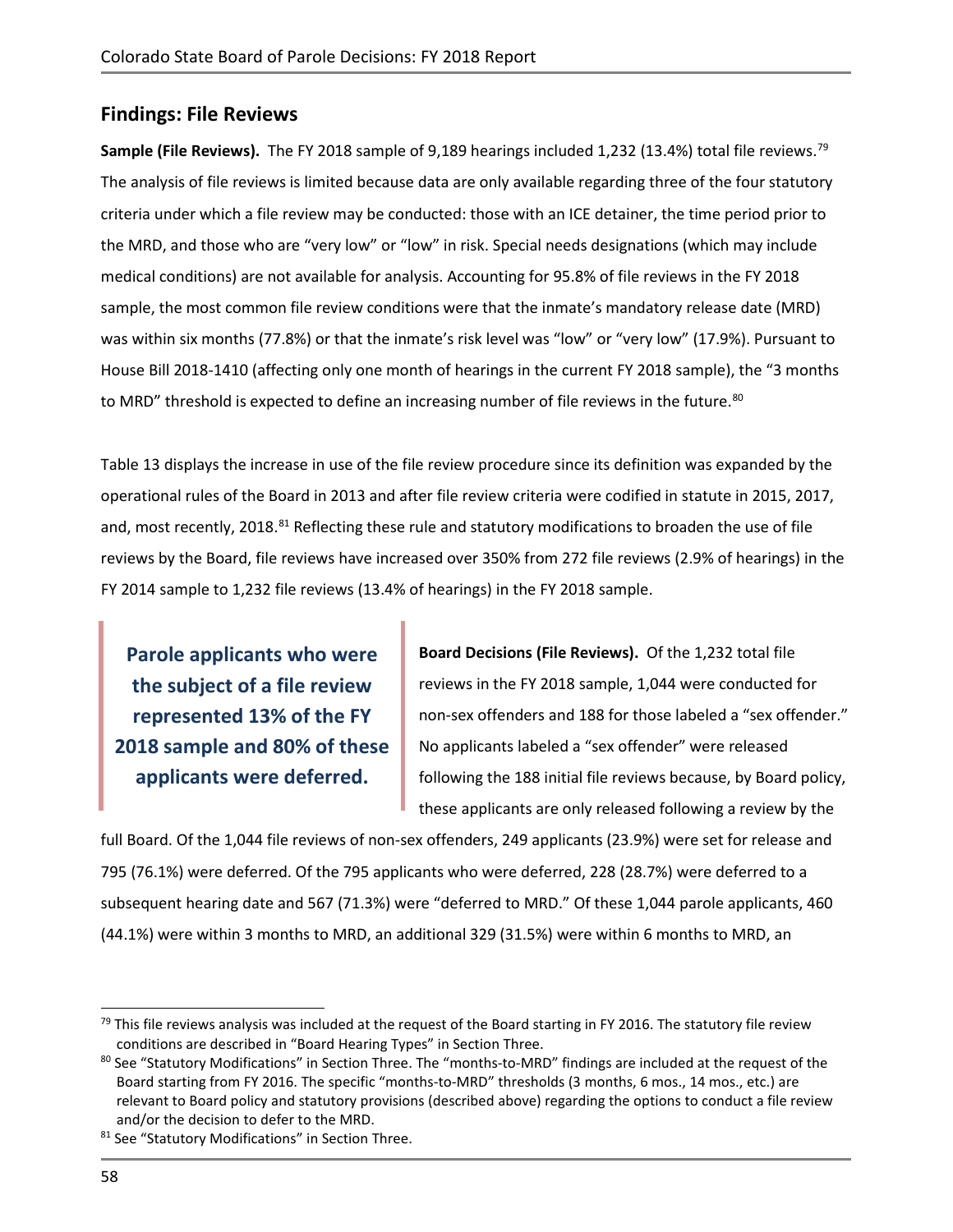| <b>Parole Board</b><br><b>Hearing Decision</b>                                | <b>Fiscal Year *</b>    |                          |                   |                |                |                |  |
|-------------------------------------------------------------------------------|-------------------------|--------------------------|-------------------|----------------|----------------|----------------|--|
| Count                                                                         | FY 2013                 | FY 2014                  | FY 2015           | FY 2016        | FY 2017        | <b>FY 2018</b> |  |
| (Percent within FY)                                                           | $(n=8,309)$             | $(n=9,455)$              | $(n=9,023)$       | $(n=8,434)$    | $(n=8, 397)$   | $(n=9,189)$    |  |
| <b>Total File Reviews</b>                                                     | 10                      | 272                      | 378               | 610            | 640            | 1,232          |  |
|                                                                               | (0.1%)                  | (2.9%)                   | (4.2%)            | (7.2%)         | (7.6%)         | (13.4%)        |  |
| <b>Defer</b>                                                                  | 3                       | 138                      | 170               | 202            | 200            | 275            |  |
|                                                                               | (30.0%)                 | (50.7%)                  | (45.0%)           | (33.1%)        | (31.3%)        | (22.3%)        |  |
| <b>Defer to MRD</b>                                                           | 6                       | 124                      | 201               | 388            | 388            | 708            |  |
|                                                                               | $(60.0\%)$              | (45.6%)                  | (53.2%)           | (63.6%)        | (60.6%)        | (57.5%)        |  |
| [Defer Total]                                                                 | $[90.0\%]$              | [96.3%]                  | [98.1%]           | [96.7%]        | [91.6%]        | [79.8%]        |  |
| <b>Release</b>                                                                | 1                       | 10                       | 7                 | 20             | 52             | 249            |  |
|                                                                               | $(10.0\%)$              | (3.7%)                   | (1.9%)            | (3.3%)         | (8.1%)         | (20.2%)        |  |
| <b>File Reviews: Eligibility Criteria#</b><br>Count<br>(Percent within FY)    |                         |                          |                   |                |                |                |  |
| <b>Criterion 1:</b><br><b>Within Six Months</b><br>of MRD                     | $3^{\wedge}$<br>(30.0%) | $140^{\circ}$<br>(51.5%) | $223^$<br>(59.0%) | 593<br>(97.2%) | 587<br>(91.7%) | 959<br>(77.8%) |  |
| <b>Criterion 2:</b><br>Very Low or<br><b>Low Risk</b><br>(not included in #1) | Δ                       | Δ                        | Δ                 | Δ              | Δ              | 221<br>(17.9%) |  |

| Table 13. Total file reviews by fiscal year with Parole Board decisions and common file review eligibility |  |
|------------------------------------------------------------------------------------------------------------|--|
| criteria                                                                                                   |  |

\* The sample selection criteria used to identify discretionary hearings in FY 2018 were used for all reporting years for comparability of comparisons.

# Special Needs reviews are unavailable for analysis and the number of ICE Detainer reviews were negligible.

^ During FY 2013 and 2014 and for part of FY 2015, the Board exercised the option to conduct file reviews for inmates with a Class I COPD. During 2015, these inmates became ineligible for a parole application hearing (see Footnote 81).

 $\Delta$  This criterion was not applicable (see Footnote 81).

additional 90 (8.6%) were within 14 months to MRD, and the remaining 165 (15.8%) were more than 14 months to MRD. The counts and percentages of decisions to release or to defer within these "months-to-MRD" categories can be found in Table 14.

**PBRGI Bypass (File Reviews).** As mentioned above, there were 1,044 parole applicants who were the subject of a file review and who were eligible for a PBRGI advisory recommendation. However, the Board chose to use the PBRGI Bypass option in 722 (69.2%) instances, leaving 322 file reviews for which an advisory recommendation was displayed. Of the 722 file reviews that bypassed the advisory recommendation, the bypass reasons selected for these cases were: "File Review" (714 cases) and "Other: 'Fast Track' File Review (H.B.17-1326)" (8 cases). Because the bypassed cases cannot be integrated into the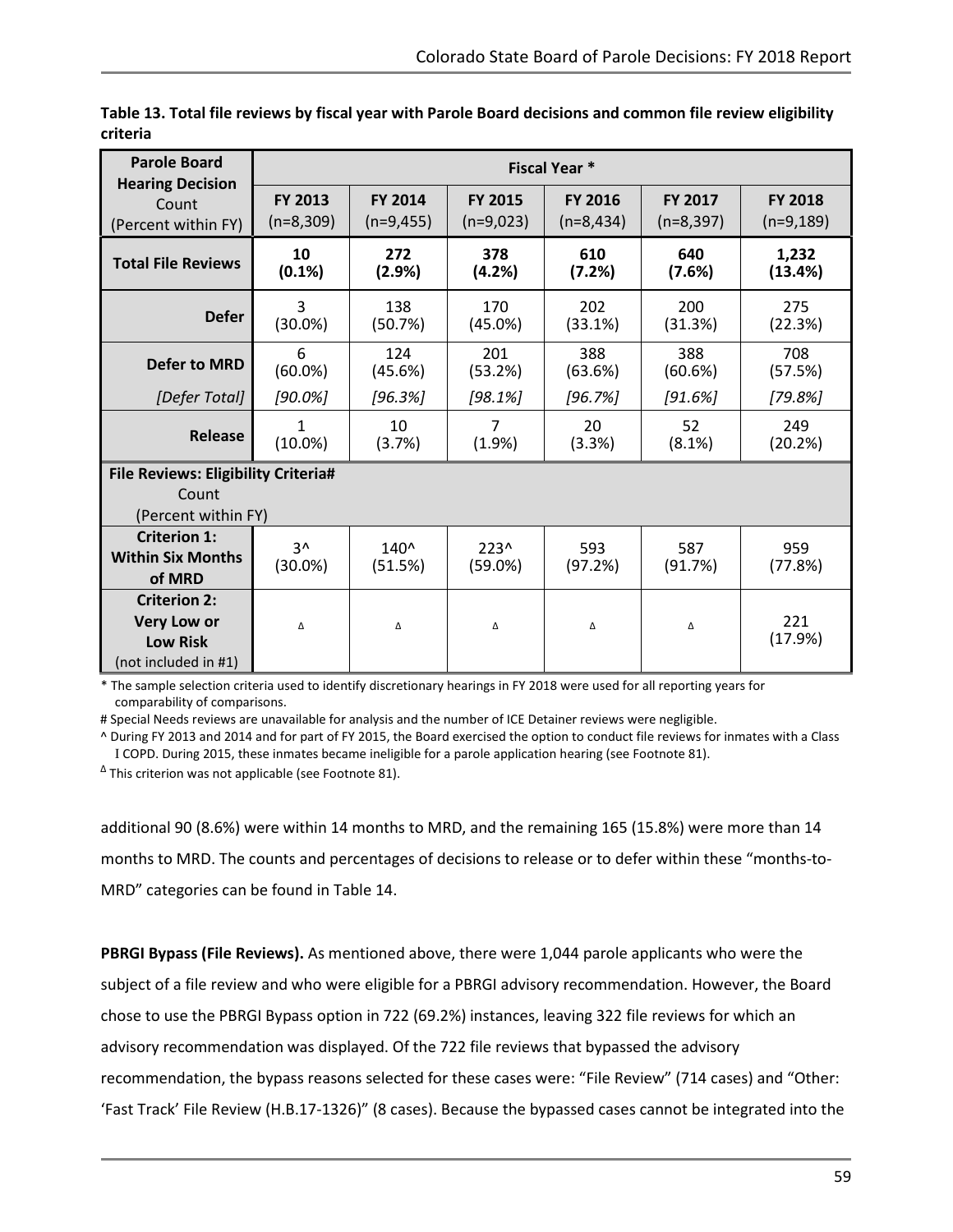| <b>PB Decision</b> | <b>Time to Mandatory Release Date (MRD)</b> |                |               |                |                |  |
|--------------------|---------------------------------------------|----------------|---------------|----------------|----------------|--|
| [Row %]            | Up to 3 months                              | 4 to 6 months  |               | More than 14   | <b>Total</b>   |  |
| (Column %)         | to MRD                                      | to MRD         | to MRD        | months to MRD  |                |  |
|                    | PBRGI sample [File reviews] (n=322)         |                |               |                |                |  |
| <b>Defer</b>       | 130<br>[61.0%]                              | 60<br>[28.2%]  | 9<br>[4.2%]   | 14<br>[6.6%]   | 213 [100.0%]   |  |
|                    | (85.5%)                                     | (82.2%)        | (32.1%)       | (20.3%)        | (66.1%)        |  |
| Release            | [20.2%]<br>22                               | [11.9%]<br>13  | 19<br>[17.4%] | [50.5%]<br>55  | 109 [100.0%]   |  |
|                    | (14.5%)                                     | (17.8%)        | (67.9%)       | (79.7%)        | (33.9%)        |  |
| <b>Total</b>       | 152<br>[47.2%]                              | 73<br>[22.7%]  | 28<br>[8.7%]  | 69<br>[21.4%]  | 322 [100.0%]   |  |
|                    | $(100.0\%)$                                 | $(100.0\%)$    | $(100.0\%)$   | $(100.0\%)$    | $(100.0\%)$    |  |
|                    | Bypass sample [File reviews] (n=722)        |                |               |                |                |  |
| <b>Defer</b>       | 289<br>[49.7%]                              | 234<br>[40.2%] | 38<br>[6.5%]  | 21<br>[3.6%]   | 582 [100.0%]   |  |
|                    | (93.8%)                                     | (91.4%)        | (61.3%)       | (21.9%)        | (80.6%)        |  |
| <b>Release</b>     | 19<br>[13.6%]                               | 22<br>[15.7%]  | 24<br>[17.1%] | [53.6%]<br>75  | 140 [100.0%]   |  |
|                    | (6.2%)                                      | (8.6%)         | (38.7%)       | (78.1%)        | (19.4%)        |  |
| <b>Total</b>       | 308<br>[42.7%]                              | 256<br>[35.5%] | 62<br>[8.6%]  | [13.3%]<br>96  | 722 [100.0%]   |  |
|                    | $(100.0\%)$                                 | $(100.0\%)$    | $(100.0\%)$   | $(100.0\%)$    | $(100.0\%)$    |  |
|                    | Combined sample [File reviews] (n=1,044)    |                |               |                |                |  |
| <b>Defer</b>       | 419<br>[52.7%]                              | 294<br>[37.0%] | 47<br>[5.9%]  | 35<br>[4.4%]   | 795 [100.0%]   |  |
|                    | (91.1%)                                     | (89.4%)        | (52.2%)       | (21.2%)        | (76.1%)        |  |
| <b>Release</b>     | 41<br>[16.5%]                               | 35<br>[14.1%]  | 43<br>[17.3%] | 130<br>[52.2%] | 249 [100.0%]   |  |
|                    | (8.9%)                                      | (10.6%)        | (47.8%)       | (78.8%)        | (23.9%)        |  |
| <b>Total</b>       | 460<br>[44.1%]                              | 329<br>[31.5%] | 90<br>[8.6%]  | [15.8%]<br>165 | 1,044 [100.0%] |  |
|                    | $(100.0\%)$                                 | $(100.0\%)$    | $(100.0\%)$   | $(100.0\%)$    | $(100.0\%)$    |  |

**Table 14. FY 2018 PBRGI, Bypass and Combined samples - File Reviews: Counts and percentages of Parole Board decisions by months to mandatory release date ( n=322, n=722, & n=1,044, respectively)**

presentation of PBRGI findings to follow below, the bypass findings for these file reviews are provided here.

Of these 722 bypassed cases, the Board decision was to designate 140 (19.4%) parole applicants for release and to defer 582 (80.6%) (see Table 14). Of the 582 (80.6%) bypass cases that were deferred, 29.0% (169/5[82](#page-65-0)) were categorized as "deferred" and 71.0% (413/582) were categorized as "deferred to MRD." $82$ Of the 722 bypassed cases, 308 (42.7%) were within 3 months to MRD, an additional 256 (35.5%) were within 6 months to MRD, an additional 62 (8.6%) were within 14 months to MRD, and the remaining 96

<span id="page-65-0"></span><sup>82</sup> See "Board Decision Types" in Section Three.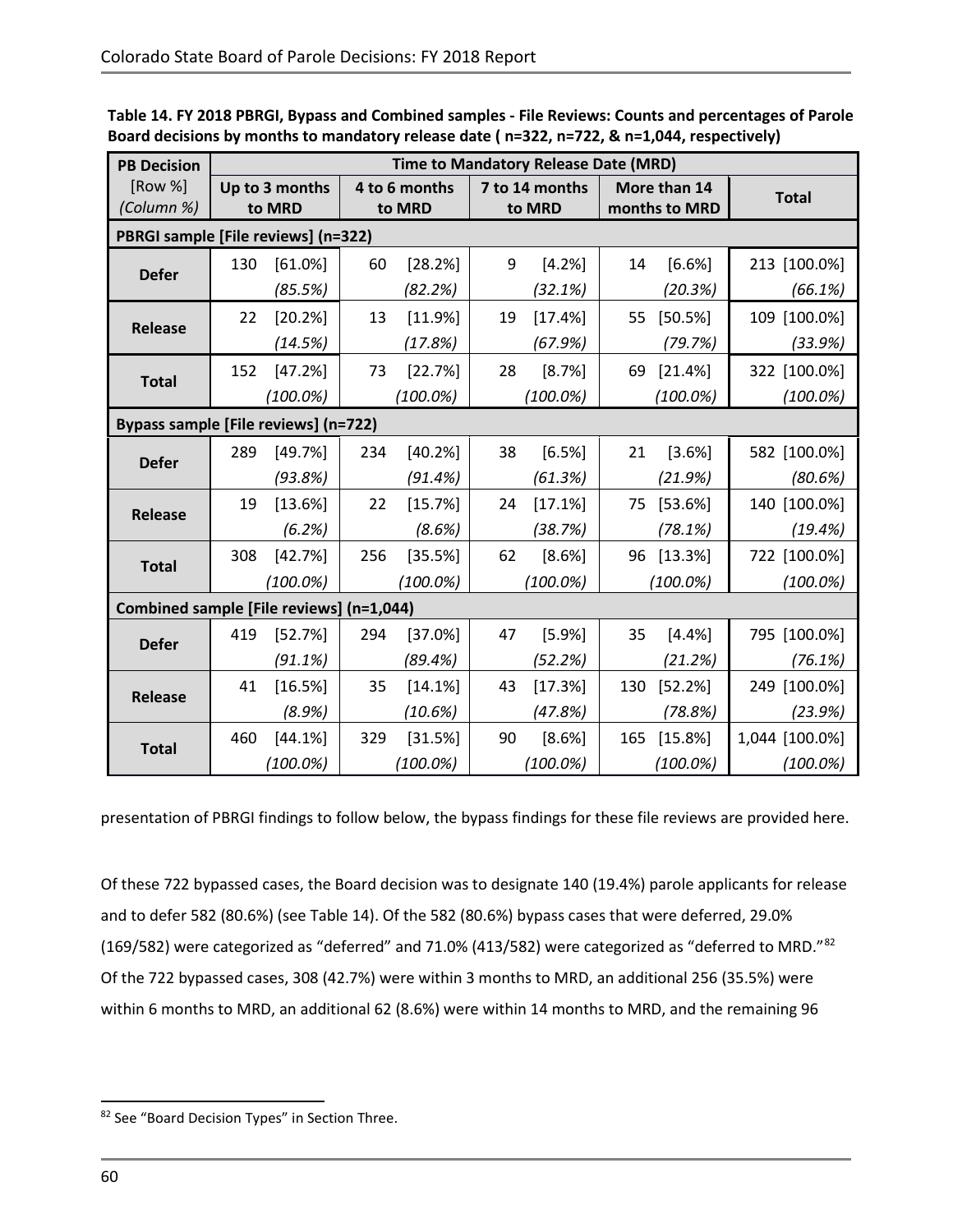(13.3%) were more than 14 months to MRD.<sup>[83](#page-66-0)</sup> The counts and percentages of decisions to release or to defer within these "months-to-MRD" categories can be found in Table 14.

Of the 322 file review cases that were not bypassed, 225 (70.0%) met the "6-months-to-MRD" criterion, an additional 87 (27.0%) met the "very low" or "low" risk criterion, and the remaining 10 (3.1%) met one or both of the ICE detainer or special needs criteria. Of the 322, 152 (47.2%) were within 3 months to MRD, an additional 73 (22.7%) were within 6 months to MRD, an additional 28 (8.7%) were within 14 months to MRD, and the remaining 69 (21.4%) were more than 14 months to MRD. The counts and percentages of decisions to release or to defer within these "months-to-MRD" categories can be found in Table 14.

**PBRGI Decision Matrix Assignment (File Reviews).** As mentioned above, because the Board chose to bypass the PBRGI advisory recommendation in 722 (69.2%) instances, there are 322 file reviews remaining for analysis for which a PBRGI advisory recommendation was displayed. Table 15 provides the number and percentage of the 322 file reviews from the FY 2018 PBRGI "regular" hearing sample assigned to each of the 15 risk/readiness positions in the PBRGI decision matrix. The blue/lighter area in the upper left are the combinations where the PBRGI recommends release and the red/darker area in the bottom right are the combinations where the PBRGI recommends defer.

Overall, the largest percentage of parole applicants across the five risk levels was the 48.4% (156 of 322) in the "very low" risk category (compared to 24.4% of inmates in non-file review hearings). Overall, the largest percentage of applicants across the three readiness levels was the 57.8% (186 of 322) in the "low" readiness category (compared to 43.6% of those considered in non-file review hearings). In the "release area" of the matrix, the largest percentage of applicants who were the subject of a file review were found in the "medium" readiness and "very low" risk matrix category (20.2%; 65 of 322). In the "defer area" of the matrix, the largest percentage of those who were the subject of a file review were found in the "low" readiness and "very high" risk matrix category (12.7%; 41 of 322).

**Board Decisions (PBRGI File Reviews).** Of the 322 file reviews where a PBRGI advisory recommendation was displayed, the Board decided to set 109 (33.9%) applicants for release and to defer 213 (66.1%). Of the 213 deferred, 27.7% (59/213) were categorized as "deferred" and 72.3% (154/213) were categorized as "deferred to MRD." By comparison, for the PBRGI-related "regular" hearings that did not involve a file

<span id="page-66-0"></span> $83$  The "months-to-MRD" findings are included at the request of the Board starting from FY 2016. The specific "months-to-MRD" thresholds (3 months, 6 mos., 14 mos., etc.) are relevant to Board policy and statutory provisions (described above) regarding the options to conduct a file review and/or the decision to defer to the MRD.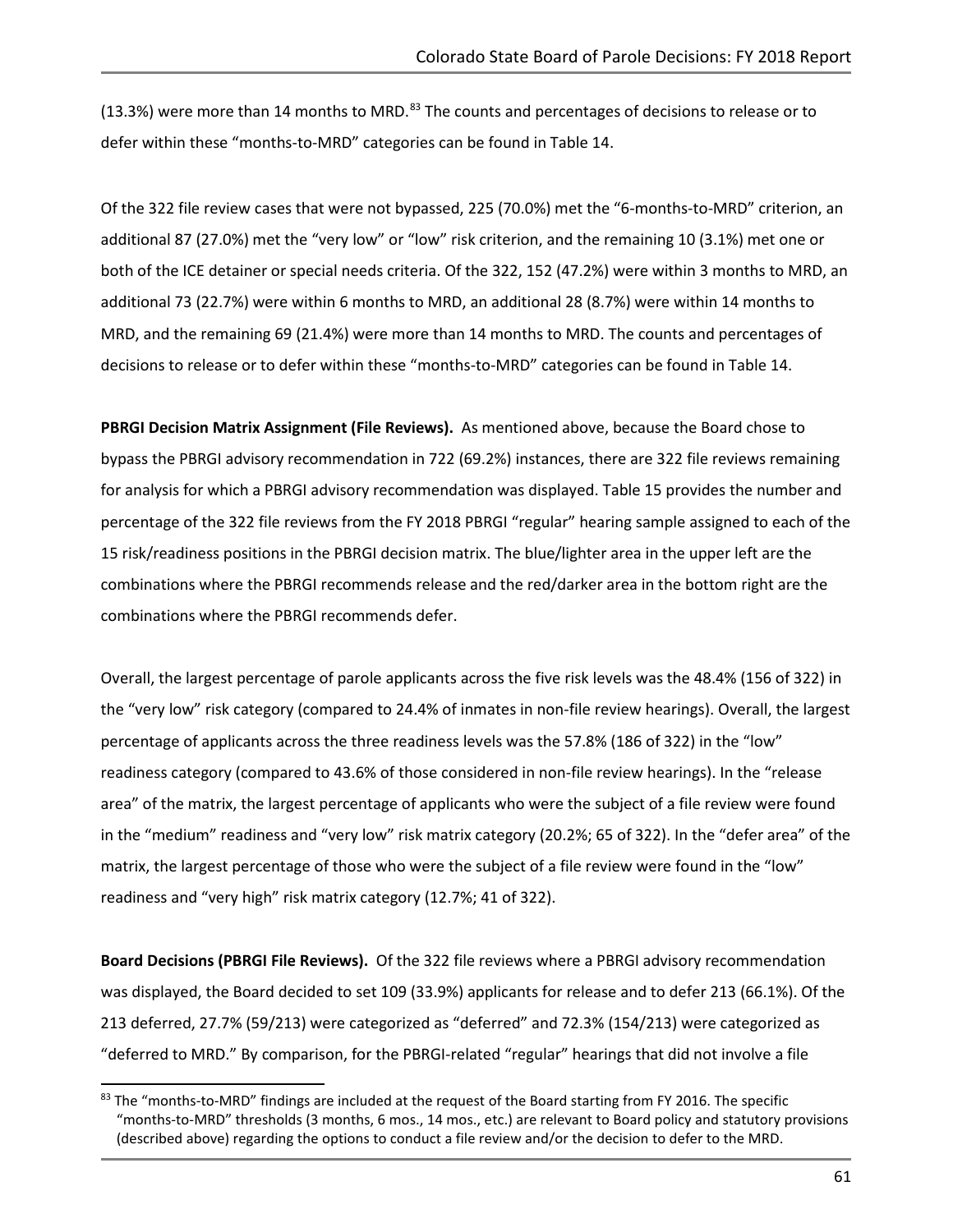**Table 15. FY 2018 PBRGI sample - File Reviews: Counts and percentages of parole applicants assigned to each PBRGI risk/readiness matrix combination (n=322)**

|                                     |                             | <b>READINESS CATEGORY</b>              | <b>Total in</b>                 |                     |                         |
|-------------------------------------|-----------------------------|----------------------------------------|---------------------------------|---------------------|-------------------------|
|                                     | <b>RISK CATEGORY</b>        | $\overline{\mathbf{3}}$<br><b>High</b> | $\overline{2}$<br><b>Medium</b> | $\mathbf{1}$<br>Low | <b>Risk</b><br>Category |
|                                     | Count                       | 29                                     | 65                              | 62                  | 156                     |
| $\mathbf{1}$                        | % within Very Low Risk      | 18.6%                                  | 41.7%                           | 39.7%               | 100.0%                  |
| <b>Very</b><br>Low                  | % within Readiness Category | 67.4%                                  | 69.9%                           | 33.3%               | 48.4%                   |
|                                     | % of Total                  | 9.0%                                   | 20.2%                           | 19.3%               | 48.4%                   |
|                                     | Count                       | $\overline{4}$                         | 17                              | 24                  | 45                      |
| $\overline{2}$                      | % within Low Risk           | 8.9%                                   | 37.8%                           | 53.3%               | 100.0%                  |
| Low                                 | % within Readiness Category | 9.3%                                   | 18.3%                           | 12.9%               | 14.0%                   |
|                                     | % of Total                  | 1.2%                                   | 5.3%                            | 7.5%                | 14.0%                   |
|                                     | Count                       | $\overline{3}$                         | $\overline{4}$                  | 28                  | 35                      |
| $\overline{\mathbf{3}}$             | % within Medium Risk        | 8.6%                                   | 11.4%                           | 80.0%               | 100.0%                  |
| <b>Medium</b>                       | % within Readiness Category | 7.0%                                   | 4.3%                            | 15.1%               | 10.9%                   |
|                                     | % of Total                  | 0.9%                                   | 1.2%                            | 8.7%                | 10.9%                   |
|                                     | Count                       | $\mathbf{1}$                           | $\overline{2}$                  | 31                  | 34                      |
| $\overline{4}$                      | % within High Risk          | 2.9%                                   | 5.9%                            | 91.2%               | 100.0%                  |
| <b>High</b>                         | % within Readiness Category | 2.3%                                   | 2.2%                            | 16.7%               | 10.6%                   |
|                                     | % of Total                  | 0.3%                                   | 0.6%                            | 9.6%                | 10.6%                   |
|                                     | Count                       | 6                                      | 5                               | 41                  | 52                      |
| 5                                   | % within Very High Risk     | 11.5%                                  | 9.6%                            | 78.8%               | 100.0%                  |
| <b>Very</b><br><b>High</b>          | % within Readiness Category | 14.0%                                  | 5.4%                            | 22.0%               | 16.1%                   |
|                                     | % of Total                  | 1.9%                                   | 1.6%                            | 12.7%               | 16.1%                   |
|                                     | Count                       | 43                                     | 93                              | 186                 | 322                     |
| <b>Total in</b>                     | % within Risk Category      | 13.4%                                  | 28.9%                           | 57.8%               | 100.0%                  |
| <b>Readiness</b><br><b>Category</b> | % within Readiness Category | 100.0%                                 | 100.0%                          | 100.0%              | 100.0%                  |
|                                     | % of Total                  | 13.4%                                  | 28.9%                           | 57.8%               | 100.0%                  |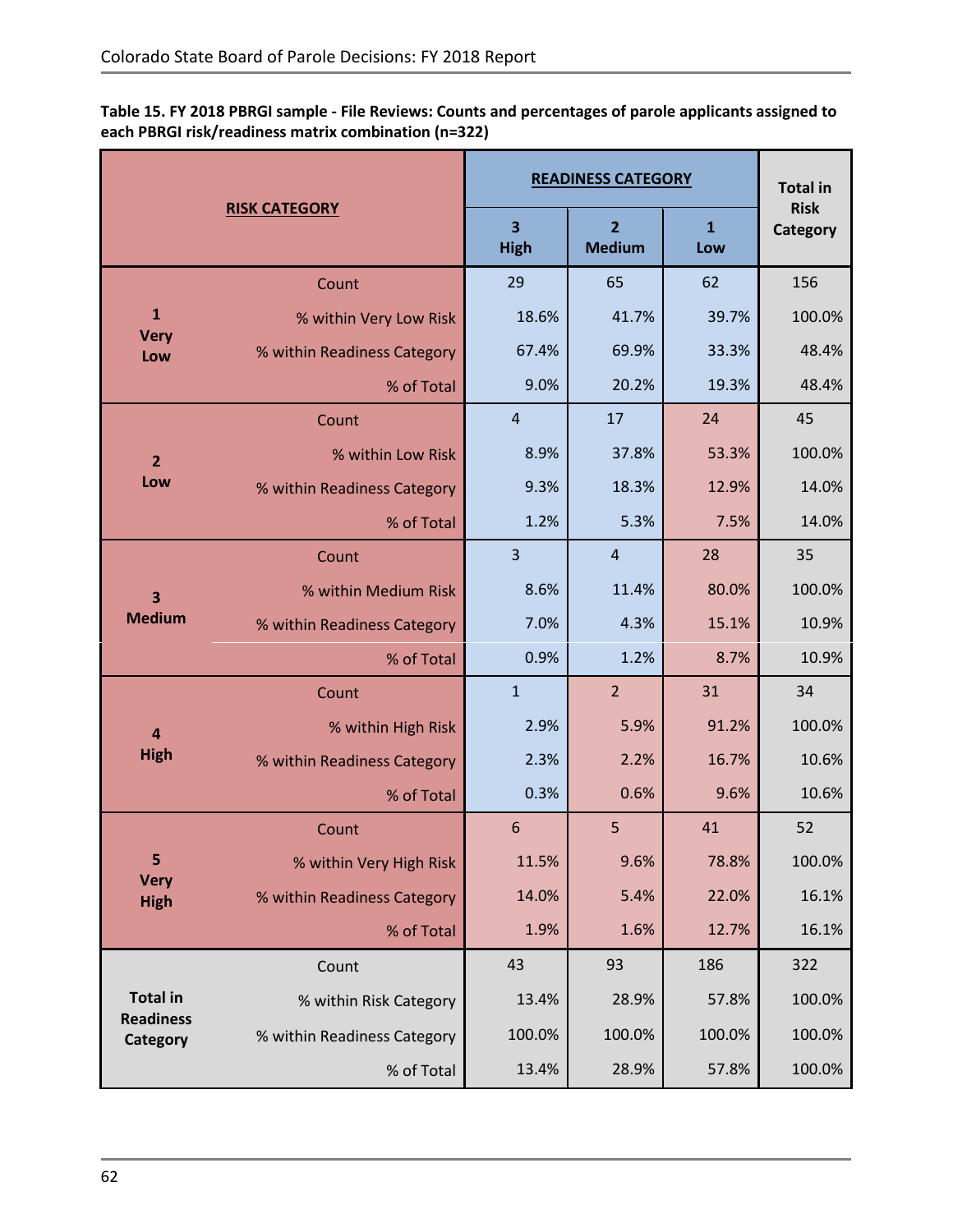| <b>Parole Board</b><br><b>Hearing Decision</b> |                  | <b>PBRGI Advisory Recommendation</b>      | <b>Total of</b>                          |                                            |
|------------------------------------------------|------------------|-------------------------------------------|------------------------------------------|--------------------------------------------|
|                                                |                  | <b>Defer</b>                              | Release                                  | <b>PB Decisions</b>                        |
| <b>Defer</b>                                   | Count            | 44                                        | 15                                       | 59                                         |
|                                                | Percent          | 21.3%                                     | 3.6%                                     | 24.9%                                      |
| Defer to<br><b>Mandatory Release Date</b>      | Count<br>Percent | 91<br>43.1%<br>Total Defer = 135<br>63.4% | 63<br>24.7%<br>Total Defer = 78<br>36.6% | 154<br>67.9%<br>Total Defer = 213<br>66.1% |
| Release                                        | Count            | $\overline{2}$                            | 107                                      | 109                                        |
|                                                | Percent          | 0.5%                                      | 6.8%                                     | 33.9%                                      |
| <b>Total of PBRGI</b>                          | Count            | 137                                       | 185                                      | 322                                        |
| <b>Recommendations</b>                         | Percent          | 42.5%                                     | 57.5%                                    | 100.0%                                     |

**Table 16. FY 2018 PBRGI sample - File Reviews: Overall counts and percentages of Parole Board file review decisions by PBRGI advisory recommendations (n=322) \***

\*Blue (lighter cells) indicates agreement between the Board decision and the PBRGI recommendation and red (darker cells) indicates departure by the Board from the PBRGI recommendation.

review (n=4,473), the Board set 36.6% of parole applicants for release and deferred 63.5%. The PBRGI advisory recommendations for the 322 file reviews included 185 (57.5%) recommendations for release and 137 (42.5%) recommendations for deferral. The large percentage of recommendations to release (57.5%) for these file reviews may be attributed to the 95.7% (177 of 185) of applicants recommended for release placed in the "low" or "very low" risk categories and the 66.5% (123 of 185) placed in the "medium" or "high" readiness categories (see Table 15).

**Board/PBRGI Agreement (File Reviews).** Collapsing release and deferral *agreements* on file reviews (between Board decisions and PBRGI recommendations), *75.2% of file review decisions agreed with the PBRGI advisory recommendations* (see Table 16). This combined agreement percentage (75.2%)

**Collapsing across all file review decisions, 75% of Board decisions agreed with the PBRGI advisory recommendations.**

includes the degree of release agreement (57.8% or 107 agreements within the 185 release recommendations) and the degree of deferral agreement (98.5% or 135 agreements within the 137 defer recommendations). The degree of deferral agreement is approximately 1.7 times higher than the degree of release agreement.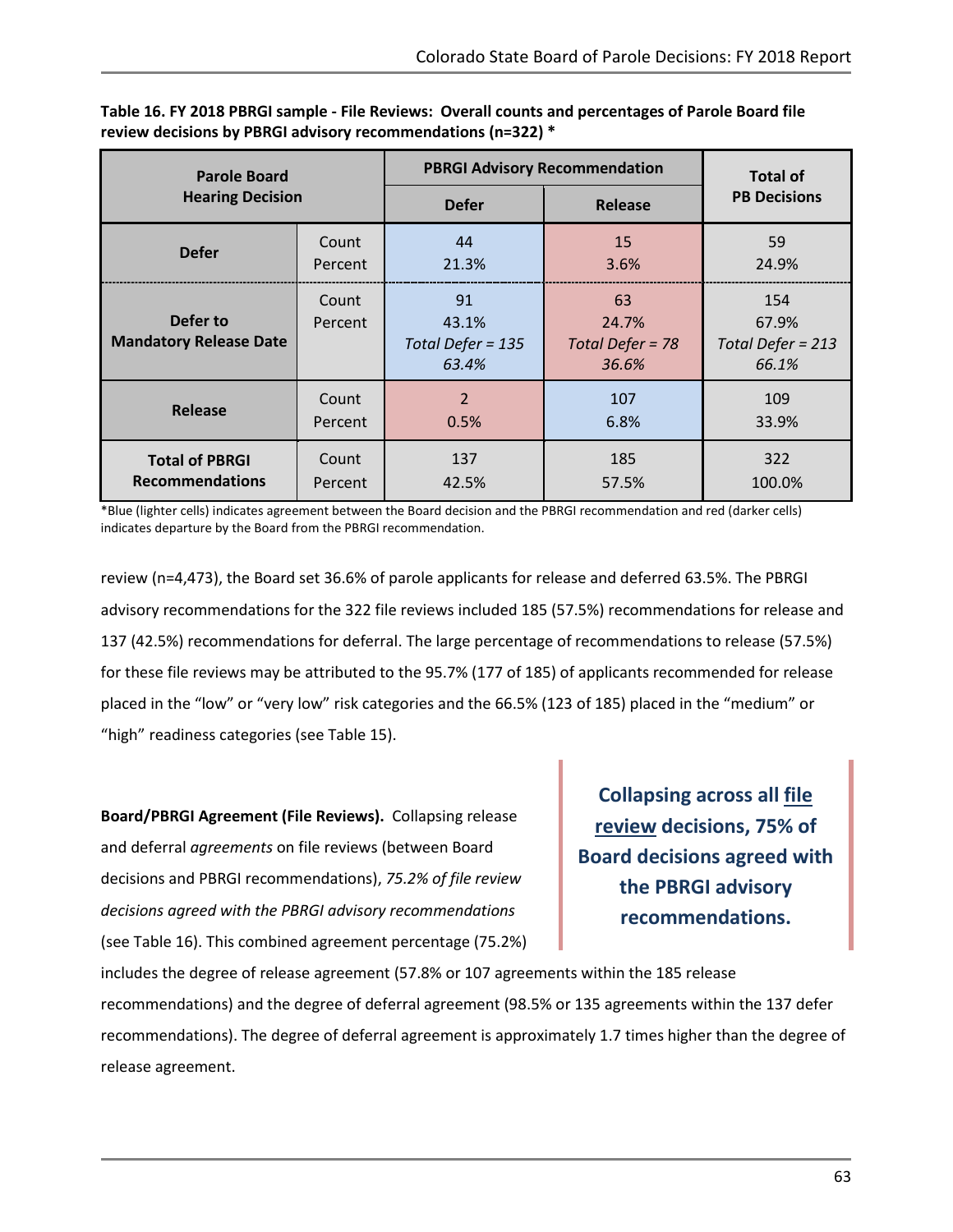Collapsing release and deferral *departures* on file reviews (between Board decisions and PBRGI recommendations), *24.8% of full Board review decisions departed from the PBRGI recommendations*. This combined departure percentage (24.8%) includes the degree of release departure (42.2% or 78 departures within the 185 release recommendations) and the degree of deferral departure (1.5% or 2 departures within the 137 defer recommendations). From a release perspective, the overall rate of release agreement for file reviews was about 1.4 times larger than the overall rate of release departure, 57.8% versus 42.2%. From a deferral perspective, the overall rate of deferral agreement was nearly the maximum possible relative to the overall rate of deferral departure, 98.5% versus 1.5%.

**Departure Reasons (File Reviews).** As mentioned above, statute requires that Board members provide a departure reason when the release application hearing decision departs from the advisory recommendation.<sup>[84](#page-69-0)</sup> The departure reason analysis for the relevant 80 file reviews were included above in the complete presentation of the departure reason findings. A specific review of the reason categories mentioned for the 78 release departures (when the Board decided to defer) referred primarily to concerns regarding risk and/or the applicant's imminent mandatory release and, to a lesser extent, the applicant's inadequate parole plan or untreated criminogenic needs. A specific review of the reason categories mentioned for the two deferral departures (when the Board decided to release) referred to an imminent mandatory release or to the necessity to conduct a file review as directed by statute (House Bill 2018- 1410).<sup>[85](#page-69-1)</sup>

<span id="page-69-0"></span><sup>84</sup> See §17-22.5-404(6)(b), C.R.S. for the departure reason requirement.

<span id="page-69-1"></span><sup>85</sup> See "Statutory Modifications" in Section Three.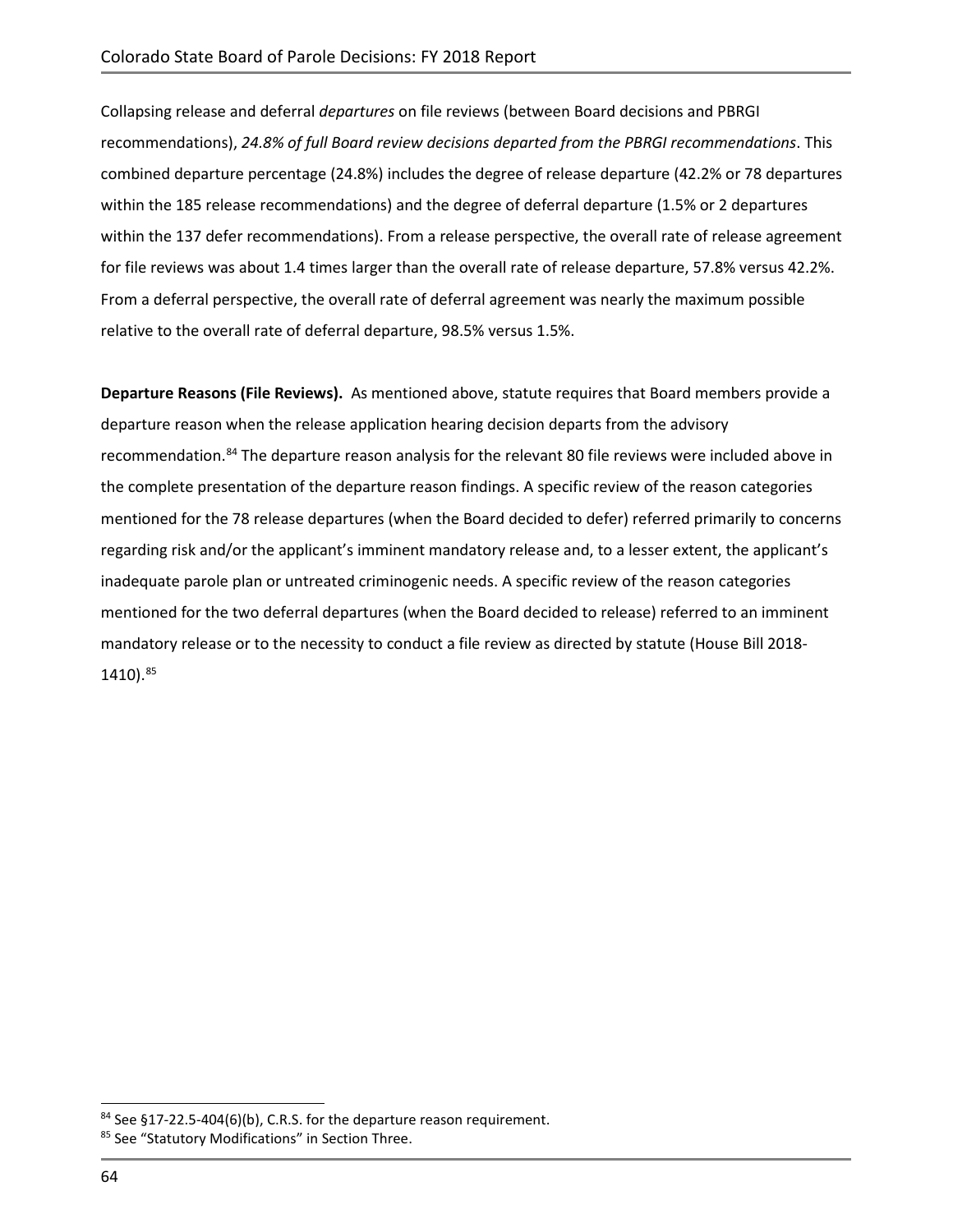## **Findings: Full Board Reviews**

**Sample (Full Board Reviews).** The FY 2018 hearing sample included 2,216 total full Board reviews that occurred subsequent to an initial hearing conducted by a Board member.<sup>[86](#page-70-0)</sup> Board members may refer a parole applicant to a full Board review for any reason at the Board member's discretion and must refer to a full Board review if the parole applicant's crime involved violence or a sex offense.<sup>[87](#page-70-1)</sup> Full Board reviews are conducted by no fewer than four Board members and decisions require four concurring members. Of these 2,216, there were 1,441 full Board reviews for non-sex offenders and 775 full Board reviews for sex offenders. Of the 1,441 reviews eligible for the display of the PBRGI advisory recommendation, the Board's Bypass option was chosen for one case.

**PBRGI Decision Matrix Assignment (Full Board Reviews).** Table 17 provides the number and percentage of the 1,440 full Board reviews from the FY 2018 PBRGI sample assigned to each of the 15 risk/readiness positions in the PBRGI decision matrix. The blue/lighter area in the upper left are the combinations where the PBRGI recommends release and the red/darker area in the bottom right are the combinations where the PBRGI recommends defer. The largest percentage of applicants in the "release area" of the matrix was found in the "very low" risk/"high" readiness category (29.8% or 429/1,440) and the largest percentage in

the "defer area" was found in the "very high" risk/"high" readiness category (5.3% or 77/1,440).

**Board Decisions (Full Board Reviews).** Of the 1,440 full Board reviews, Board members designated 918 (63.7%) applicants for release and 522 (36.3%) for deferral (see

**Of applicants reviewed by the full Board, the PBRGI placed 69% in the "very low" or "low" risk categories and 59% in the "high" readiness category.**

Table 18). The one case the full Board chose to bypass was a deferral to a subsequent hearing date. Of the 522 designated for deferral, 410 (78.5%) were deferred to a subsequent hearing date and 112 (21.5%) were deferred to the MRD. The "months-to-MRD" findings for these full Board decisions can be found above in Table 1. The 63.7% rate of release in full Board reviews was a 75% increase in the rate of release from "regular" hearings (36.4% of 4,795 hearings). Of these 1,440 reviews, the PBRGI recommended 1,230 (85.4%) individuals for release and 210 (14.6%) for deferral. This higher release rate by the Board and increased frequency in related PBRGI release recommendations may be traced to the 79.4% (977/1,230) parole candidates recommended for release who can be found in the PBRGI matrix in either of the two lowest levels of risk and the 63.0% (775/1,230) in the highest level of readiness.

<span id="page-70-0"></span><sup>&</sup>lt;sup>86</sup> This analysis was included at the request of the Board starting in FY 2014.

<span id="page-70-1"></span><sup>&</sup>lt;sup>87</sup> See Footnote 38.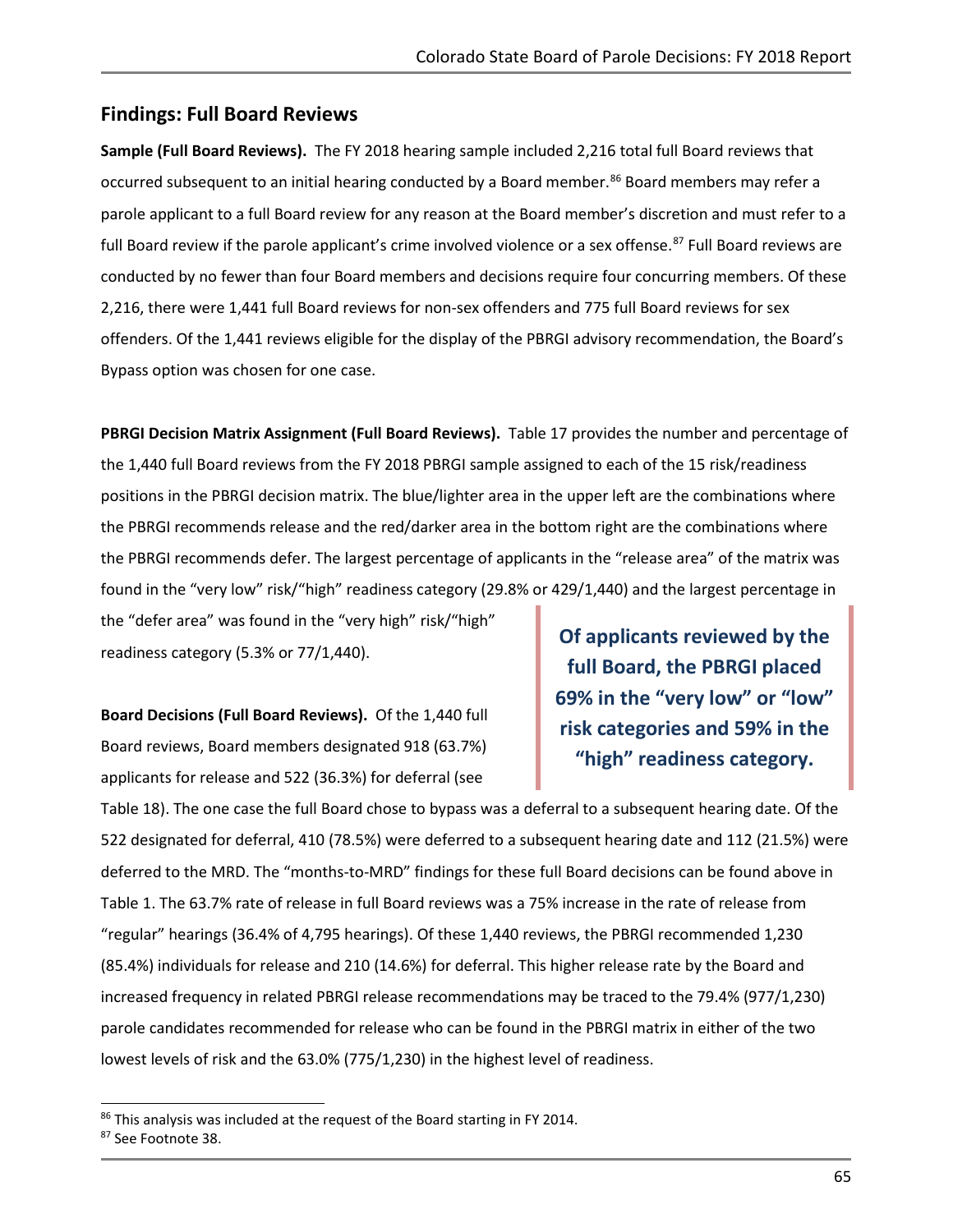| Table 17. FY 2018 PBRGI sample - Full Board Reviews: Counts and percentages of parole applicants |  |
|--------------------------------------------------------------------------------------------------|--|
| assigned to each PBRGI risk/readiness matrix combination (n=1,440)                               |  |

|                              |                             | <b>READINESS CATEGORY</b>              | <b>Total in</b>                 |                     |                         |
|------------------------------|-----------------------------|----------------------------------------|---------------------------------|---------------------|-------------------------|
|                              | <b>RISK CATEGORY</b>        | $\overline{\mathbf{3}}$<br><b>High</b> | $\overline{2}$<br><b>Medium</b> | $\mathbf{1}$<br>Low | <b>Risk</b><br>Category |
|                              | Count                       | 429                                    | 193                             | 64                  | 686                     |
| $\mathbf{1}$                 | % within Very Low Risk      | 62.5%                                  | 28.1%                           | 9.3%                | 100.0%                  |
| <b>Very</b><br>Low           | % within Readiness Category | 50.4%                                  | 39.2%                           | 66.7%               | 47.6%                   |
|                              | % of Total                  | 29.8%                                  | 13.4%                           | 4.4%                | 47.6%                   |
|                              | Count                       | 175                                    | 116                             | 10                  | 301                     |
| $\overline{2}$               | % within Low Risk           | 58.1%                                  | 38.5%                           | 3.3%                | 100.0%                  |
| Low                          | % within Readiness Category | 20.5%                                  | 23.6%                           | 10.4%               | 20.9%                   |
|                              | % of Total                  | 12.2%                                  | 8.1%                            | 0.7%                | 20.9%                   |
|                              | Count                       | 93                                     | 82                              | 11                  | 186                     |
| $\overline{\mathbf{3}}$      | % within Medium Risk        | 50.0%                                  | 44.1%                           | 5.9%                | 100.0%                  |
| <b>Medium</b>                | % within Readiness Category | 10.9%                                  | 16.7%                           | 11.5%               | 12.9%                   |
|                              | % of Total                  | 6.5%                                   | 5.7%                            | 0.8%                | 12.9%                   |
|                              | Count                       | 78                                     | 33                              | $6\phantom{1}6$     | 117                     |
| $\overline{4}$               | % within High Risk          | 66.7%                                  | 28.2%                           | 5.1%                | 100.0%                  |
| <b>High</b>                  | % within Readiness Category | 9.2%                                   | 6.7%                            | 6.3%                | 8.1%                    |
|                              | % of Total                  | 5.4%                                   | 2.3%                            | 0.4%                | 8.1%                    |
|                              | Count                       | 77                                     | 68                              | 5                   | 150                     |
| 5                            | % within Very High Risk     | 51.3%                                  | 45.3%                           | 3.3%                | 100.0%                  |
| <b>Very</b><br><b>High</b>   | % within Readiness Category | 9.0%                                   | 13.8%                           | 5.2%                | 10.4%                   |
|                              | % of Total                  | 5.3%                                   | 4.7%                            | 0.3%                | 10.4%                   |
|                              | Count                       | 852                                    | 492                             | 96                  | 1,440                   |
| <b>Total in</b>              | % within Risk Category      | 59.2%                                  | 34.2%                           | 6.7%                | 100.0%                  |
| <b>Readiness</b><br>Category | % within Readiness Category | 100.0%                                 | 100.0%                          | 100.0%              | 100.0%                  |
|                              | % of Total                  | 59.2%                                  | 34.2%                           | 6.7%                | 100.0%                  |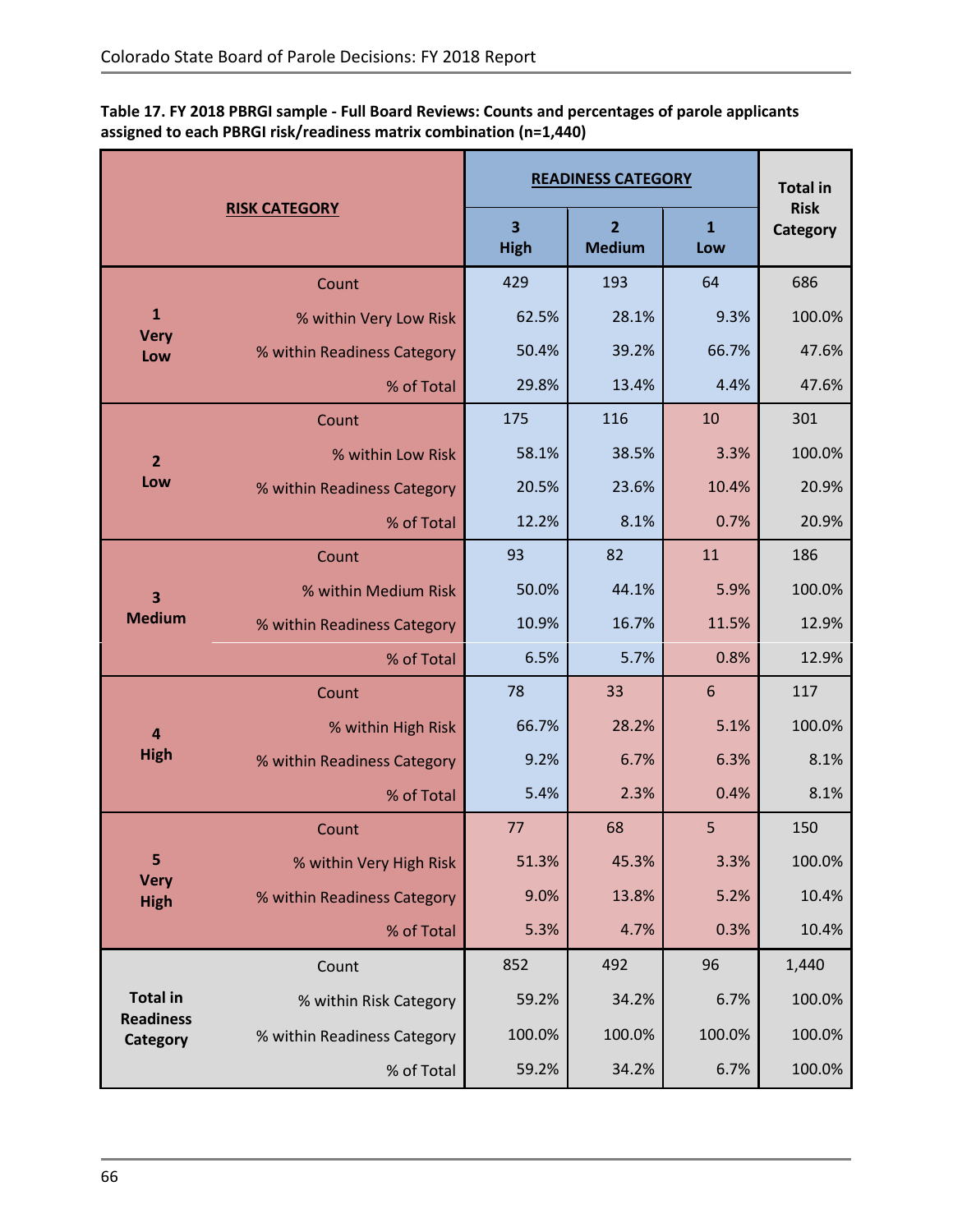| <b>Parole Board</b><br><b>Hearing Decision</b> |                  | <b>PBRGI Advisory Recommendation</b>   | <b>Total of</b>                           |                                           |
|------------------------------------------------|------------------|----------------------------------------|-------------------------------------------|-------------------------------------------|
|                                                |                  | <b>Defer</b>                           | Release                                   | <b>PB Decisions</b>                       |
| <b>Defer</b>                                   | Count            | 87                                     | 323                                       | 410                                       |
|                                                | Percent          | 6.0%                                   | 22.4%                                     | 28.5%                                     |
| Defer to<br><b>Mandatory Release Date</b>      | Count<br>Percent | 12<br>0.8%<br>Total Defer = 99<br>6.9% | 100<br>6.9%<br>Total Defer = 423<br>29.4% | 112<br>7.8%<br>Total Defer = 522<br>36.3% |
| Release                                        | Count            | 111                                    | 807                                       | 918                                       |
|                                                | Percent          | 7.7%                                   | 56.0%                                     | 63.7%                                     |
| <b>Total of PBRGI</b>                          | Count            | 210                                    | 1,230                                     | 1,440                                     |
| <b>Recommendations</b>                         | Percent          | 14.6%                                  | 85.4%                                     | 100.0%                                    |

**Table 18. FY 2018 PBRGI sample - Full Board Reviews: Overall counts and percentages of full Board review decisions by PBRGI advisory recommendations (n=1,440) \***

\*Blue (lighter cells) indicates agreement between the Board decision and the PBRGI recommendation and red (darker cells) indicates departure by the Board from the PBRGI recommendation.

**Board/PBRGI Agreement (Full Board Reviews).** Collapsing the two sources of *agreement* (between corresponding PBRGI recommendations and Board decisions to release and to defer), *62.9% of full Board review decisions agreed with the PBRGI recommendations* (see Table 18). The combined agreement percentage (62.9%) includes the degree of release agreement (65.6%; 807 of 1,230) and the degree of deferral agreement (47.1%; 99 of 210). The degree of release agreement was 1.4 times larger than the

degree of deferral agreement. When making full Board review decisions on these particular parole candidates, there was a greater likelihood to agree with the PBRGI advisory recommendation to release than when Board members made decisions alone: 56.0% versus 28.8%<sup>[88](#page-72-0)</sup> overall release agreement rates, respectively.

**Collapsing across all full Board decisions, 63% of Board decisions agreed with the PBRGI advisory recommendations.**

Collapsing across the two sources of *departure* (between PBRGI recommendations and Board decisions to release and to defer), *37.1% of full Board review decisions departed from the PBRGI recommendations*. The combined departure percentage (37.1%) includes the degree of release departure (34.4%; 423 of 1,230) and the degree of deferral departure (52.9%; 111 of 210).

<span id="page-72-0"></span><sup>88</sup> See Table 6.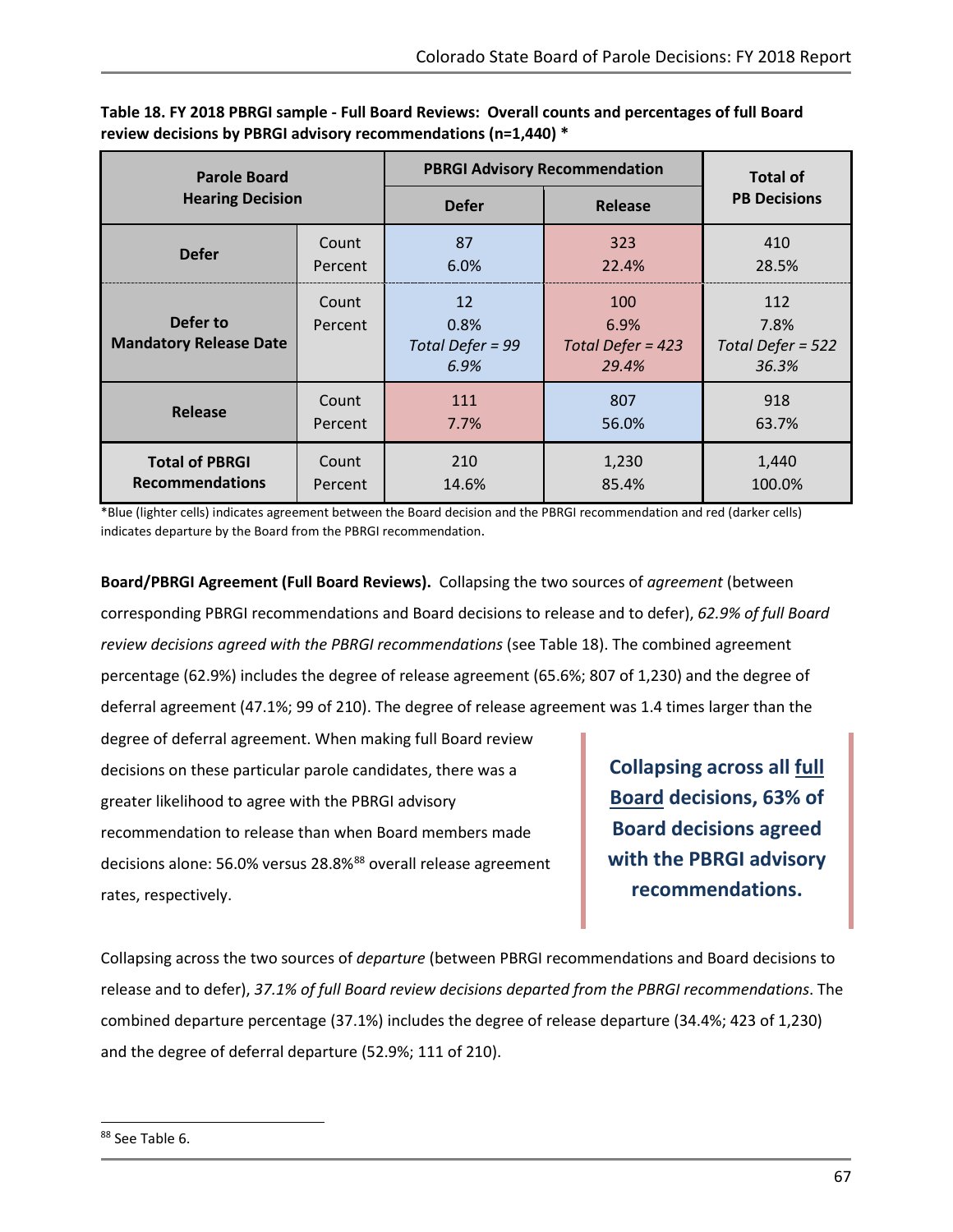From a release perspective, the overall rate of release agreement for full Board reviews was 90% higher than the overall rate of release departure, 56.0% versus 29.4%. From a deferral perspective, the overall rate of deferral agreement for full Board reviews was about 10% lower than the overall rate of deferral departure, 6.9% versus 7.7%.

**Departure Reasons (Full Board Reviews).** As mentioned above, statute requires that Board members provide a departure reason when the release application hearing decision departs from the advisory recommendation.<sup>[89](#page-73-0)</sup> This section summarizes the reasons entered by Board members when departing from the advisory recommendation following a full Board review. The process of full Board decision-making does not easily lend itself to the recording of departure reasons. The full Board deliberation and discussion is conducted with no fewer than four, but often with all, members present. Each member may offer a unique perspective on the same decision to release or the same decision to defer. Most often, "full Board decision" was entered as the departure reason, rather than attempting to reflect diverse, but concurring, views expressed during the full Board review or to reflect differing views on a release or defer decision. Nonetheless, a summary of the departure reasons is provided here.

Of the 37.1% (534 of 1,440) of full Board decisions representing a departure from the PBRGI advisory recommendation, there were two decision circumstances that required the Board member to provide reasons for departure: choosing to defer when the recommendation was to release and choosing to release when the recommendation was to defer. Specifically, this meant a departure reason was required for the 111 decisions to release when defer was recommended, representing 7.7% of all full Board decisions and for the 423 decisions to defer or defer to the MRD when release was recommended, representing 29.4% of all full Board decisions (see Table 18).

Summary of Departure Reasons: Full Board Decides to Release**.** For the 111 *deferral* departures, Board members provided 256 unique departure reasons for these decisions to defer. The Board entered "full Board decision" as the departure reason in 46 instances. Of these 46 instances, "full Board decision" was noted as the sole reason for 19 cases and "full Board decision" was combined with at least one additional reason for the remaining 27 cases. For the remaining 65 of 111 cases, at least one reason *other than* "full Board decision" was offered.

Using the seven departure reason categories described above, along with the "full Board decision" reason,

<span id="page-73-0"></span> $89$  See §17-22.5-404(6)(b), C.R.S. for the departure reason requirement.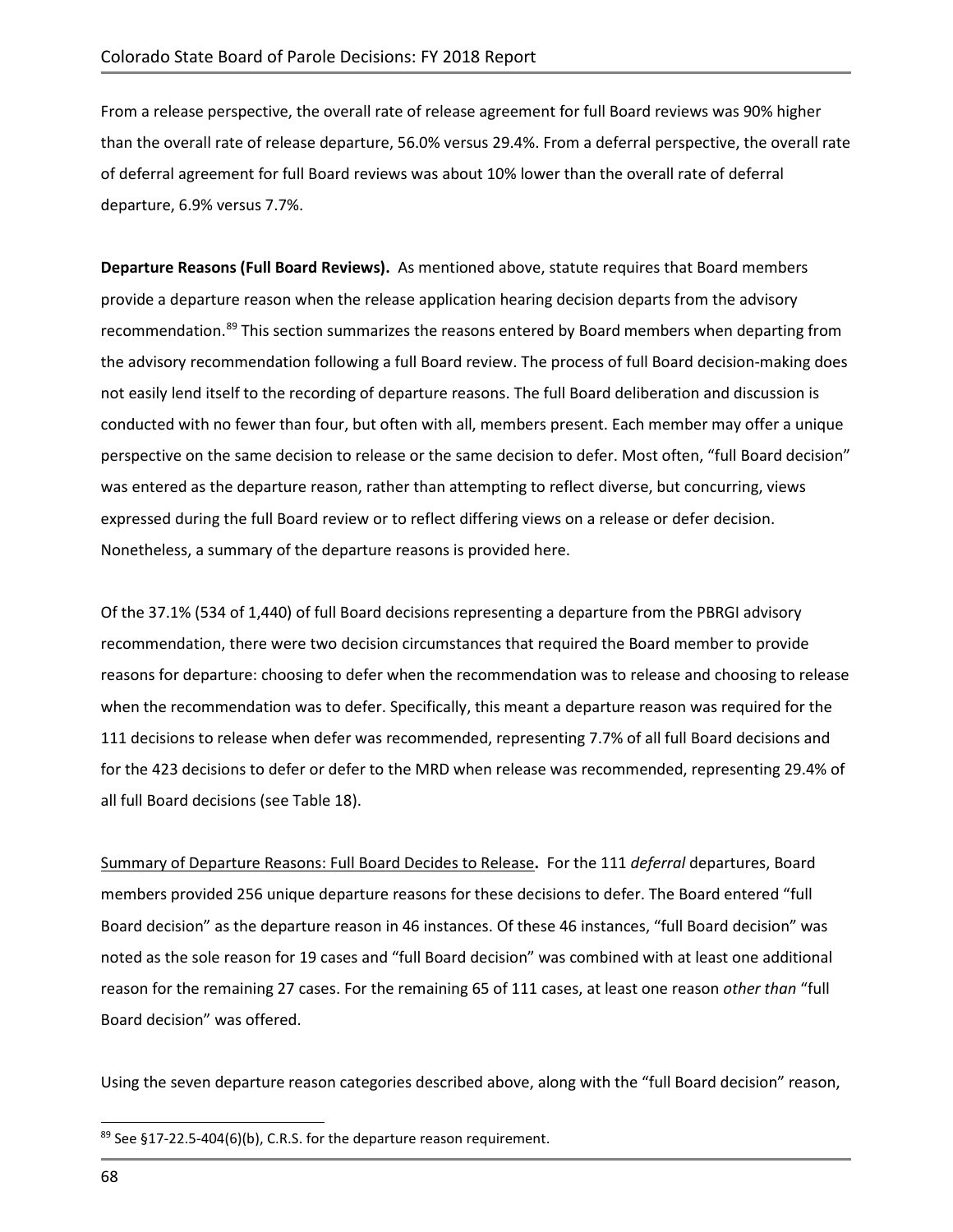Board members mentioned one of eight reason categories in 227 instances. Mentions of multiple concerns in the same category were counted as a single reference to the category of concern. The percentage of the 111 cases where a departure *category* was mentioned was as follows:<sup>[90](#page-74-0)</sup>

- Treatment participation considerations, 43.2% (48/111 cases where this category was mentioned)
- Performance in the community, 42.3% (47 cases)
- Full Board decision, 41.4% (46/111 cases)
- Parole plan quality, 33.3% (37 cases)
- Demonstrated growth/positive attitude, 19.8% (22 cases)
- Mitigated or lesser risk, 11.7% (13 cases)
- Program participation considerations, 9.9% (11 cases)
- Adequate time served, 2.7% (3 cases)

Summary of Departure Reasons: Full Board Decides to Defer. For the 423 *release departures*, Board members provided 734 unique departure reasons for these decisions to defer. The Board entered "full Board decision" as the departure reason in 330 instances. Of these 330 instances, "full Board decision" was noted as the sole reason in 221 cases and "full Board decision" was combined with at least one additional reason for the remaining 109 cases. For the remaining 93 of 423 cases, at least one reason *other than* "full Board decision" was offered.

Using the seven departure reason categories described above along with the "full Board decision" reason, Board members mentioned one of the eight reason *categories* in 612 instances. Mentions of multiple concerns in the same category were counted as a single reference to the category of concern. The percentage of the 423 cases where a departure *category* was mentioned was as follows:<sup>[91](#page-74-1)</sup>

- Full Board decision, 78.0% (330/423 cases where this category was mentioned)
- Risk concerns, 37.8% (160 cases)
- Treatment participation or criminogenic need concerns, 9.9% (42 cases)
- Parole plan quality concerns, 9.9% (42 cases)
- Attitude or presentation concerns, 3.8% (16 cases)
- Need to transition to or stabilize in a community corrections placement, 2.1% (9 cases)
- Program participation concerns, 1.9% (8 cases)
- Time served is inadequate or imminent MRD/SDD, 1.2% (5 cases)

<span id="page-74-1"></span><span id="page-74-0"></span> $90$  Percentages total more than 100% because more than one reason category was mentioned in 76 of the 111 cases.  $91$  Percentages total more than 100% because more than one reason category was mentioned in 151 of the 423 cases.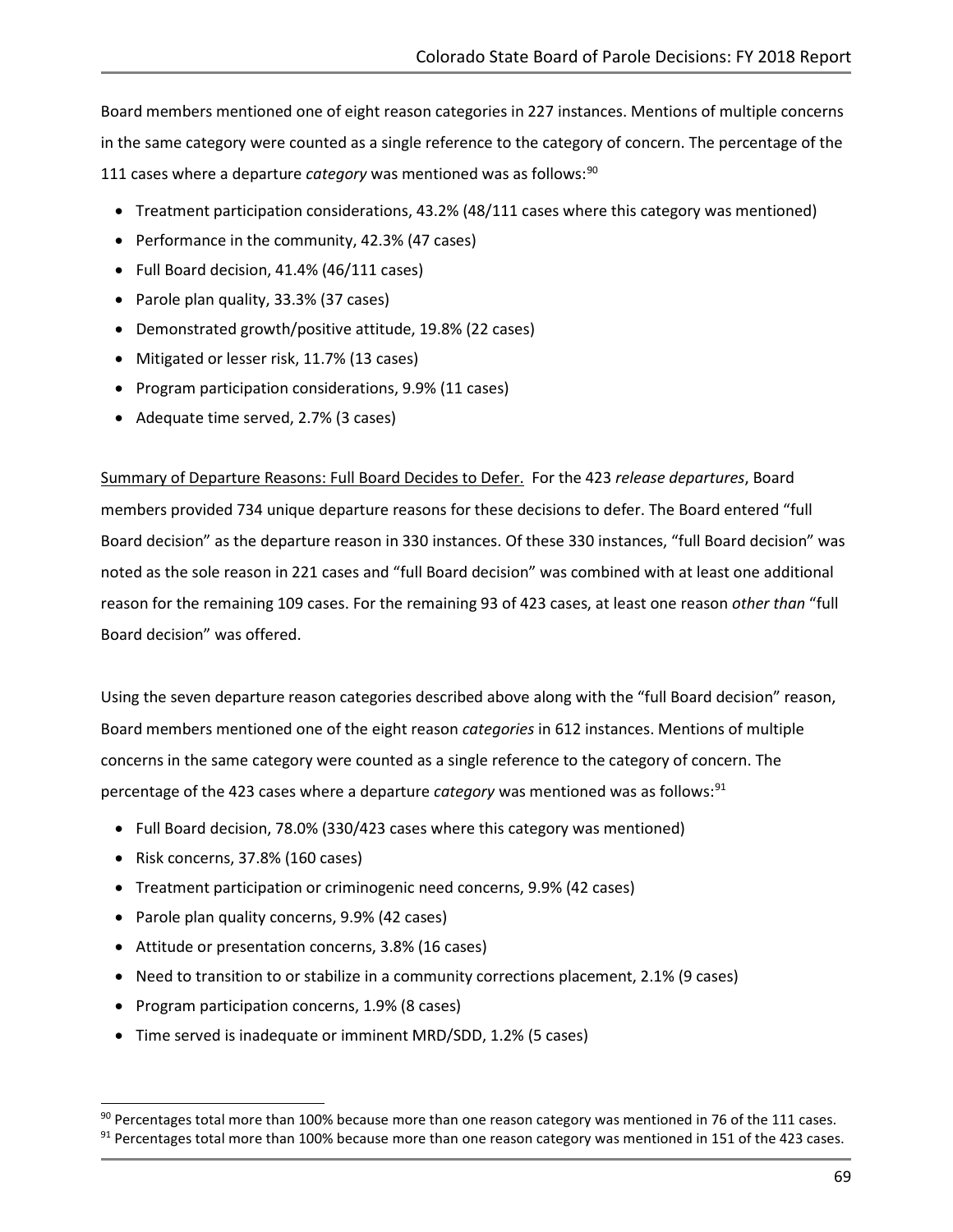## **Findings: Decisions Regarding Sex Offenders**

In accordance with statute  $(\frac{517-22.5-404}{4)(c)}$  (II), C.R.S.), the Board is not provided a PBRGI advisory recommendation and, therefore, does not use the PBRGI in decision making regarding the application for parole by sex offenders. Therefore, the decision by the Board to choose the Bypass option for those labeled, "sex offender" in 15 instances has no impact on the analyses for these hearing records. The statute however indicates that summary information should be provided for all decisions (§17-22.5-404(6)(a), C.R.S.). As mentioned above, those labeled, "sex offender" (and the related sex-offense specific treatment allocation for those labeled, "sex offender") was redefined by CDOC Administrative Regulation 700-19 to include those with a "needs level" of S5 (judicial determination of sex offense). For individuals classified in CDOC as sex offenders, pursuant to §17-22.5-404(4)(c)(II), C.R.S., parole release decisions are guided by criteria created by the Sex Offender Management Board (SOMB).<sup>[92](#page-75-0)</sup> Based on information from the CDOC Sex Offender Treatment and Monitoring Program that inmates assessed at S3 (institutional behavior) or S4 (prior sex offense) will likely receive treatment referrals, the Board decided to continue to evaluate these inmates as sex offenders.

Of the total FY 2018 sample of 9,189 hearings and reviews, 2,214 were conducted for individuals labeled a "sex offender." Of the 2,214, 91.6% were *classified by CDOC* as a sex offender (as mentioned above, an "S5") and the remainder were categorized *by the Board* as a sex offender (an "S3" or an "S4"). A parole decision was rendered in 1,439 instances in the initial ("regular") hearing and 775 cases were referred to the full Board for review.

When considering the parole application of an individual labeled a sex offender, it is the practice of the Board to refer some of these individuals to the full Board for review. Those who are not considered appropriate for release are deferred at the time of the "regular" hearing without a referral to full Board consideration. Therefore, it is the practice and policy of the Board to release these specific parole applicants only after a full Board review is conducted.

<span id="page-75-0"></span> <sup>92</sup> These criteria may be found in the document entitled *Standards and Guidelines for the Assessment, Evaluation, Treatment and Behavioral Monitoring of Adult Sex Offenders (2019)*, in *Appendix J: Parole Guidelines for Discretionary Release on Determinate-Sentenced Sex Offenders* ("determinate criteria") and in *Appendix S: Lifetime Supervision Criteria - Section LS 1.000-Criteria for Release from Prison to Parole* and *Section LS 4.000-Criteria for Successful Progress in Treatment in Prison: Sex Offender Treatment and Monitoring Program* ("indeterminate criteria") which is available at the SOMB website: colorado.gov/dcj/somb-standards-bulletins.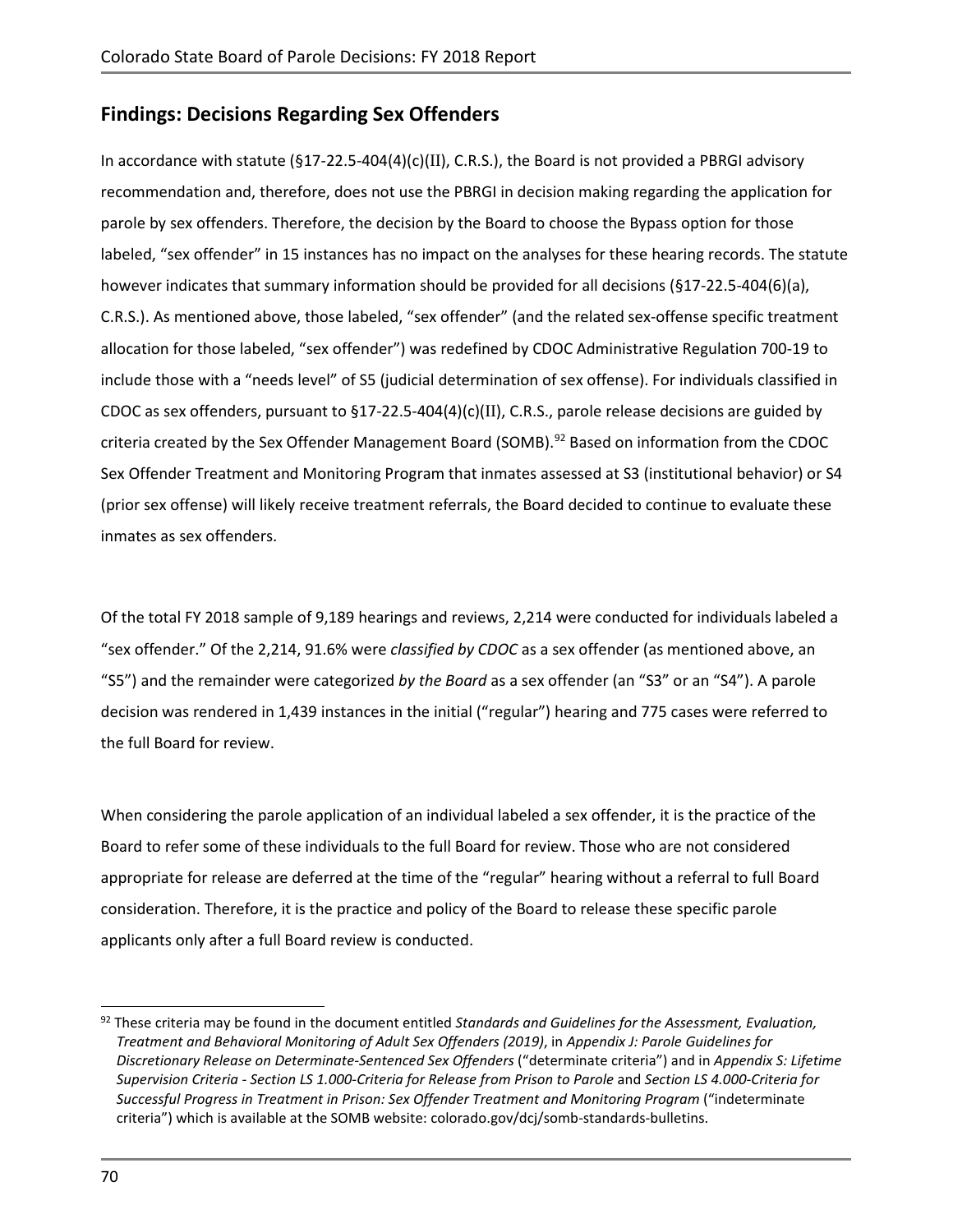The percentages of the initial ("regular") hearing decisions in the 2,214 cases were: 52 (2.3%) were set for release,<sup>[93](#page-76-0)</sup> 1,387 (62.6%) were deferred, and, as described above, 775 (35.0%) were referred to a full Board hearing for further review. Of the 775 individuals referred to full Board review, 410 (52.9%) were set for release and 365 (47.1%) were deferred. Combining the decision outcomes of "regular" hearings and full Board reviews, the overall decision percentages for the 2,214 individuals labeled a sex offender were: 20.9% (462) set for release and 79.1% (1,752) deferred. Of the 1,439 "regular" hearings involving those labeled a sex offender, 188 (13.1%) were conducted as file review, following which none were set for release.

As reported above in "General Findings," some individuals labeled a sex offender receive an indeterminate sentence (and do not have a related mandatory release date) and some receive a determinate sentence (and do have a related mandatory release date). Rather than exclude those with an indeterminate sentence from the "months-to-MRD" analysis, these cases were placed in the category, "More than 14 months to MRD." Of the 462 set for release, 0.0% (0) were within 3 months to MRD, an additional 1.9% (9) were within 6 months to MRD, an additional 7.8% (36) were within 14 months to MRD, and the remaining 90.3% (417) were more than 14 months to MRD. Of the 1,752 who were deferred, 6.8% (119) were within 3 months to MRD, an additional 6.0% (105) were within 6 months to MRD, an additional 11.3% (198) were within 14 months to MRD, and the remaining 75.9% (1,330) were more than 14 months to MRD. The counts and percentages of decisions to release or to defer within these "months-to-MRD" categories can be found above in Table 1.

<span id="page-76-0"></span> $93$  There are no records of full Board reviews or full Board decisions for these 52 cases. These releases may be due to atypical circumstances or the full Board decision data may simply be missing from the hearing record.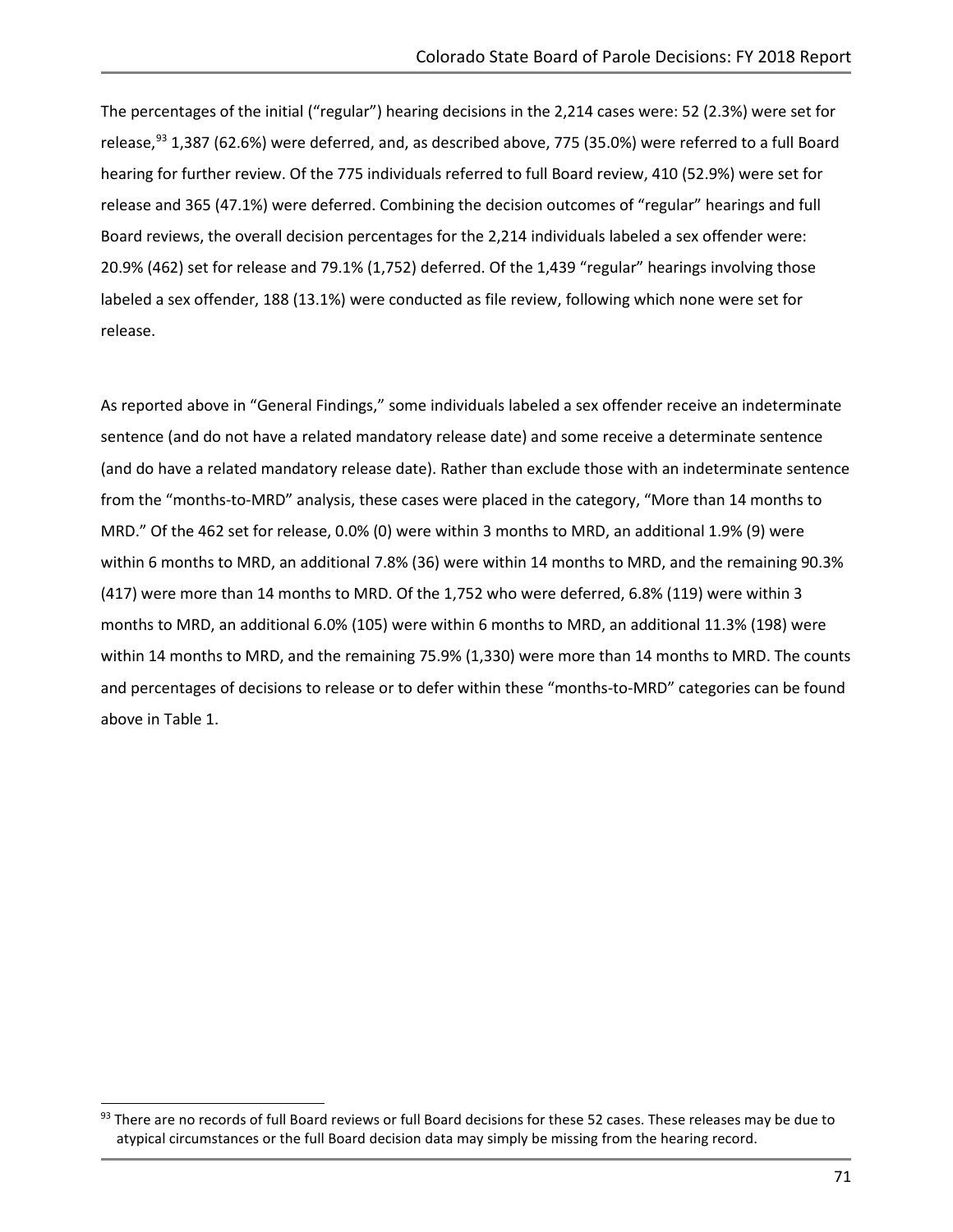## **Summary: FY 2018 Findings**

These FY 2018 analyses represent the fifth *full* year of Board hearings following the FY 2013 implementation. The FY 2018 discretionary hearings sample included 9,189 release application hearings conducted by members of the Parole Board and finalized between July 1, 2017 and June 30, 2018.

Just over 7,000 hearings records were excluded from the sample because the record was a duplicate, related decisions were not considered discretionary or the decision was considered moot. For example, hearings were excluded when a deferral was due to the inmate's absence, when a release was based on a court order or when there was a mandatory re-parole following a parole revocation.

At the request of the Board, starting in FY 2017, pending releases that are unresolved at the end of the fiscal (reporting) year, are retained in the sample, rather than being excluded as cases with pending decisions. Release decisions may be reversed at any time by the Board prior to the inmate's release date, primarily due to the behavior of the inmate (for example, a violation of the institutional behavior code). These potential reversals do not reflect the original intent of the Board to grant an inmate's release. Therefore, these records with pending outcomes were retained, thereby reflecting the Board's intent to release.

**Sample.** The following is a summary of the FY 2018 hearing decision sample and subsamples:

- o Of the 9,189 parole application hearings, 6,973 were "regular" hearings and 2,216 were full Board reviews. A "regular" hearing is conducted by one member (or two Board members when the inmate is serving a life sentence with the possibility of parole). Of this same overall hearing total, 6,975 hearings were conducted for those who were not labeled a sex offender and 2,214 were conducted for those who were labeled a sex offender. Of the 9,189 cases, the Board conducted 1,232 file reviews.<sup>[94](#page-77-0)</sup>
- o Of the 6,973 "regular" hearings, 5,534 cases involved those who were not labeled a sex offender and 1,439 cases involved those who were labeled a sex offender.<sup>[95](#page-77-1)</sup> Of the 2,216 full Board reviews, 1,441 reviews involved those who were not labeled a sex offender and 775 reviews involved those who were labeled a sex offender. Of the 5,534 and 1,439 subgroups of "regular" hearings, the Board conducted 1,044 (non-sex-offender) and 188 (sex offender) file reviews, respectively.

<span id="page-77-0"></span><sup>&</sup>lt;sup>94</sup> File reviews and full Board reviews do not involve a direct interview of the inmate. See "Board Hearing Types" in Section Three.

<span id="page-77-1"></span> $95$  There are separate guidelines for the release of individuals labeled a sex offender. The explanation for separating the sex offender and the non-sex offender samples can be found on page 18.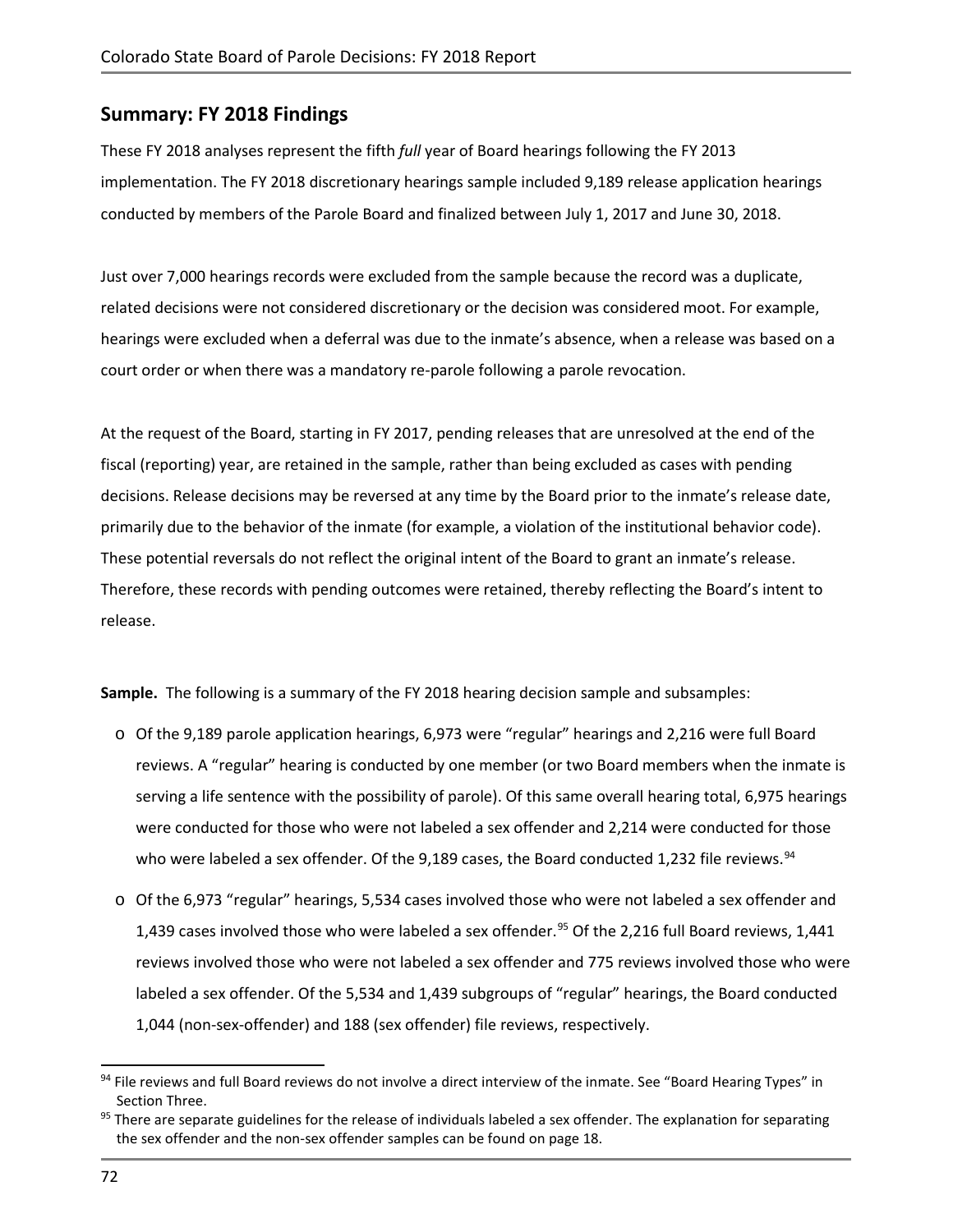o Of the 9,189 parole applications, the Board chose the option to bypass the PBRGI advisory recommendation in 755 instances (755 of 9,189 or 8.2%). There were 740 bypasses of the 6,975 cases where the PBRGI advisory recommendation was applicable and would have previously been displayed (10.6% of non-sex offenders) and 15 bypasses of the 2,214 cases where it was not applicable and would not have been displayed (0.7% of those labeled, "sex offender").



o The PBRGI sample of hearings included

the 4,795 "regular" hearings and 1,440 full Board reviews of non-sex offenders.

**Findings.** The following is a summary of the FY 2018 findings.

- o General Findings**.** Collapsing across all hearing and offender types in the FY 2018 sample of 9,189 cases, the Board decision was to designate 3,272 (35.6%) parole applicants for release and to defer 5,917 (64.1%).
- o Of the 6,973 "regular" hearings in the FY 2018 sample (collapsing across offender types), the Board decision was to designate 1,944 (27.9%) parole applicants for release and to defer 5,029 (72.1%).
- o Of the 2,216 full Board reviews in the FY 2018 sample (collapsing across offender types), the Board decision was to designate 1,328 (59.9%) parole applicants for release and to defer 888 (40.1%).
- o Of the 6,975 cases involving non-sex offenders in the FY 2018 sample (collapsing across hearing types), the Board decision was to designate 2,810 (40.3%) parole applicants for release and to defer 4,165 (59.7%).
- o Of the 2,214 cases involving those labeled a sex offender in the FY 2018 sample (collapsing across hearing types), the Board decision was to designate 462 (20.9%) parole applicants for release and to defer 1,752 (79.1%).
- $\circ$  Bypass Findings. Of the 755 instances where the Bypass option was chosen, the Board decision was to designate 150 (19.9%) parole applicants for release and to defer 605 (80.1%). Of the deferred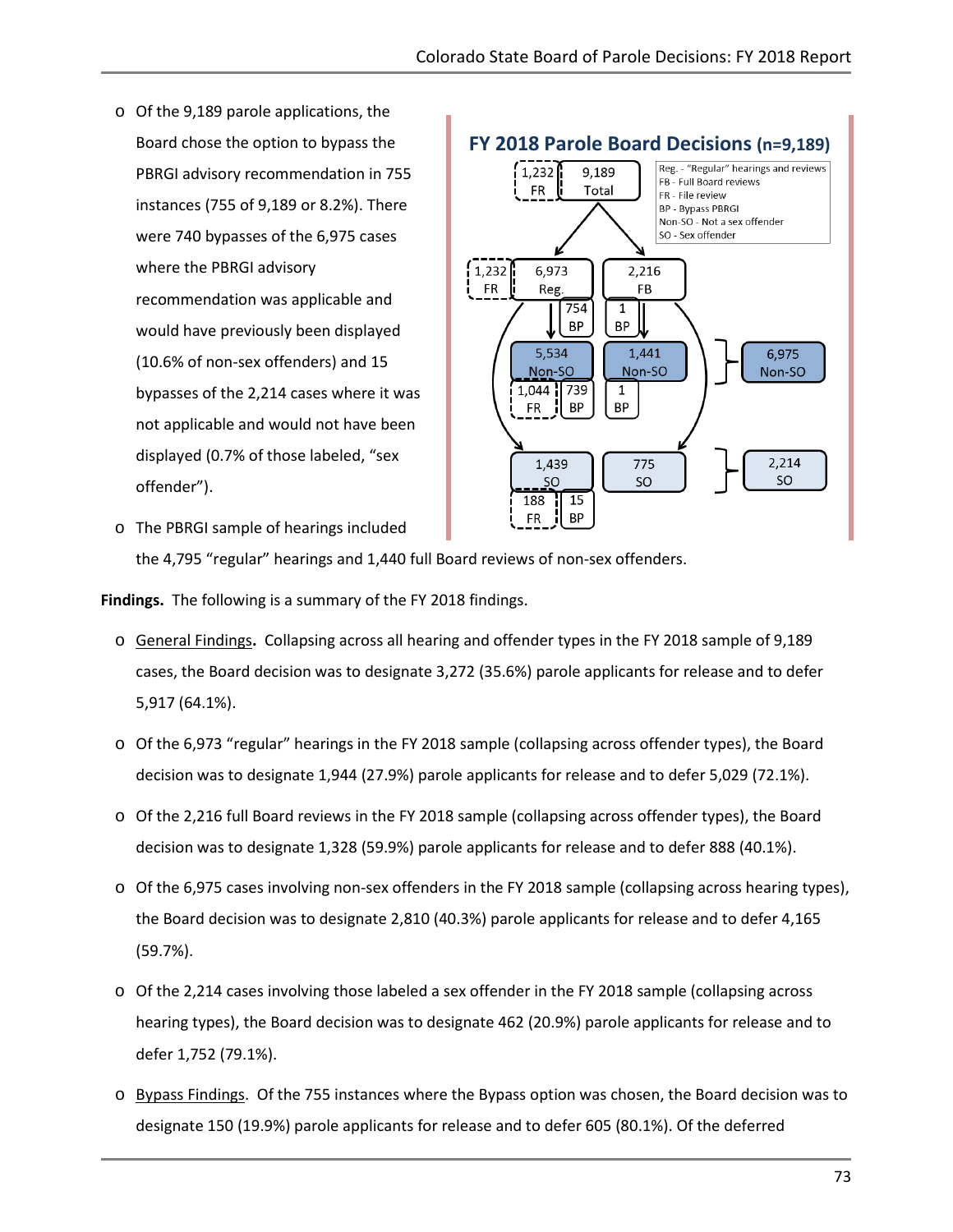applicants, 173 (28.6%) were deferred to a subsequent hearing date and 432 (71.4%) were "deferred to MRD." Of the 755 cases, 736 (97.5%) were recorded as a file review and 19 (2.5%) were recorded as a non-file review.

- o Of the 755 bypassed cases, 317 (42%) were within 3 months to MRD (of which 94.0% were deferred), an additional 268 (35.5%) were within 6 months to MRD (91.0% deferred), an additional 66 (8.7%) were within 14 months to MRD (60.6% deferred), and the remaining 104 (13.8%) were more than 14 months to MRD (22.1% deferred).
- o PBRGI Findings. For this FY 2018 PBRGI sample of 4,795 hearings, the Board designated 1,743 (36.4%) parole applicants for release and 3,052 (63.6%) for deferral (of which 2,119 were deferred to a subsequent hearing date and 933 were deferred to their mandatory release date because the mandatory release would occur prior to the next scheduled hearing date). Of this same 4,795, the PBRGI recommended 2,313 (48.2%) applicants for release and 2,482 (51.8%) for deferral.
- o Recombining the PBRGI sample and 739 bypassed cases that would have been part of the PBRGI sample (combined n=5,534), the Board designated 1,892 (34.2%) for release and 3,642 (65.8%) for deferral.
- o Collapsing across all the decisions in FY 2018, *73.0% of Board member decisions agreed with the PBRGI advisory recommendation* and *27.0% of decisions departed from the PBRGI advisory recommendation*. The overall agreement percentage (73.0%) combines the rate of release agreement (59.7%) and the rate of deferral agreement (85.4%). The overall departure percentage (27.0%) combines the rate of release departure (40.3%) and the rate of deferral departure (14.6%).
- o Overall, the PBRGI categorized 44.7% of the inmates in the FY 2018 sample as "low" or "very low" risk, 55.5% as "high" or "medium" readiness, and 28.1% in both these lower risk *and* higher readiness categories. Alternatively, the PBRGI categorized 37.5% as "high" or "very high" risk, 75.1% as "medium" or "low" readiness, and 29.9% in both these higher risk *and* lower readiness categories.
- o Of the PBRGI sample of 4,795 parole applicants, 190 (4.0%) were within 3 months to MRD (of which, 87.4% were deferred), an additional 271 (5.7%) were within 6 months to MRD (of which, 63.8% were deferred), an additional 1,134 (23.6%) were within 14 months to MRD (of which, 59.1% were deferred), and 3,200 (66.7%) were more than 14 months to MRD (of which, 63.8% were deferred).
- $\circ$  Applying the current PBRGI sample selection criteria<sup>[96](#page-79-0)</sup> to all five reporting years from FY 2013 to FY

<span id="page-79-0"></span><sup>&</sup>lt;sup>96</sup> The sample selection criteria are described in "FY 2018 Sample Selection" on page 28. These criteria were applied to the previous fiscal year hearing decision samples for comparability of comparisons.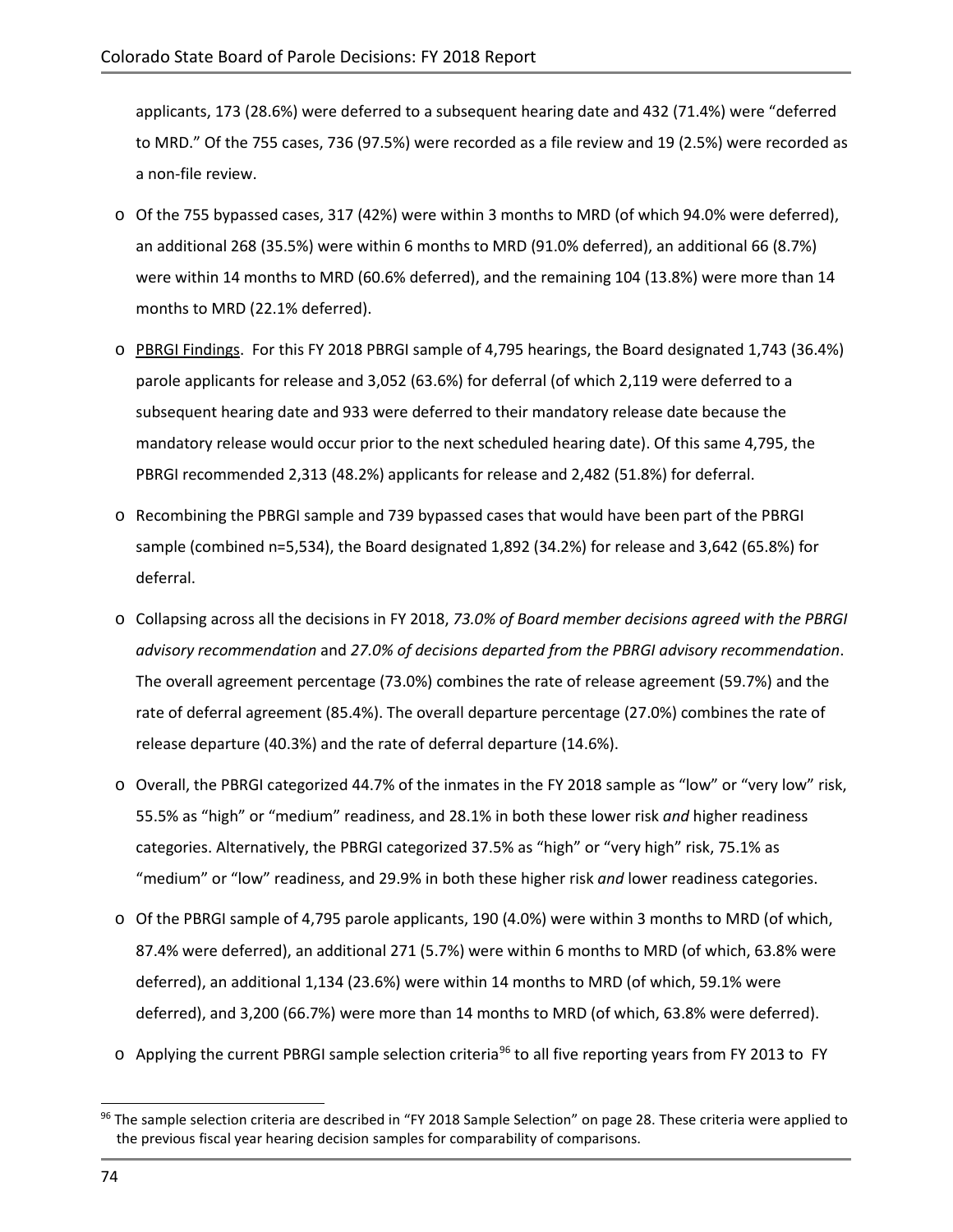2018, the Board designated 39.1%, 32.2%, 32.3%, 35.8%, 35.3%, and 36.4% of inmates for release, respectively, while the PBRGI recommended 53.5%, 49.8%, 51.4%, 53.7%, 48.8% and 48.2% of inmates for release, respectively.

- $\circ$  Applying the current PBRGI sample selection criteria<sup>[97](#page-80-0)</sup> to all six reporting years, FY 2013 to FY 2018, the percentage of Board decision/PBRGI recommendation agreement was 69.3%, 72.6%, 72.6%, 72.3%, 73.6% and 73.0%, respectively. From FY 2013 to FY 2018, there has been a 5.3% increase in Board member agreement with the PBRGI advisory recommendation.
- o *Of the PBRGI advisory recommendations to release*, the Board decision *agreed* in 59.7% (1,380) of cases. Of these 1,380 decisions, 990 (71.7%) parole applicants were categorized as "very low" or "low" risk, 1,280 (92.8%) were categorized with "high" or "medium" readiness and 890 (64.5%) occupied both these lower risk and higher readiness categories. The most frequent matrix position within the 1,380 release agreements was found for those who were "very low" in risk and "high" in readiness (23.0%; 318 of 1,380).
- o *Of the PBRGI advisory recommendations to defer*, the Board decision *agreed* in 85.4% (2,119) of cases. Of these 2,119 decisions, 1,329 (62.7%) parole applicants were categorized as "high" or "very high" risk, 2,015 (95.1%) were categorized with "medium" or "low" readiness, and 1,225 (57.8%) occupied both these higher risk and lower readiness categories. The most common of the 2,119 deferral agreements was found for those who were "very high" in risk and "low" in readiness (30.2%; 639 of 2,119).
- o *Of the PBRGI advisory recommendations to release*, the Board decision *departed* in 40.3% (933) of cases. Of these 933 instances, 753 (80.7%) parole applicants were categorized by the PBRGI as "low" or "very low" risk, 636 (68.2%) were in the "medium" or "high" readiness categories, and 456 (48.9%) were in both these higher risk and lower readiness categories. The most frequent matrix position within the 933 release departures was found for those who were "very low" in risk and "low" in readiness (31.8%; 297 of 933).
- o *Of the PBRGI advisory recommendations to defer*, the Board decision *departed* in 7.6% (363) cases. Of these 363 instances, 328 (90.4%) parole applicants were categorized by the PBRGI in "high" or "very high" risk, 244 (67.2%) in "low" or "medium" readiness, and 209 (57.6%) in both these higher risk and lower readiness categories. The most common of the 363 deferral departures was found for those who, although "very high" in risk, were "high" in readiness (32.8%; 119 of 363).

<span id="page-80-0"></span><sup>&</sup>lt;sup>97</sup> See Footnote 96.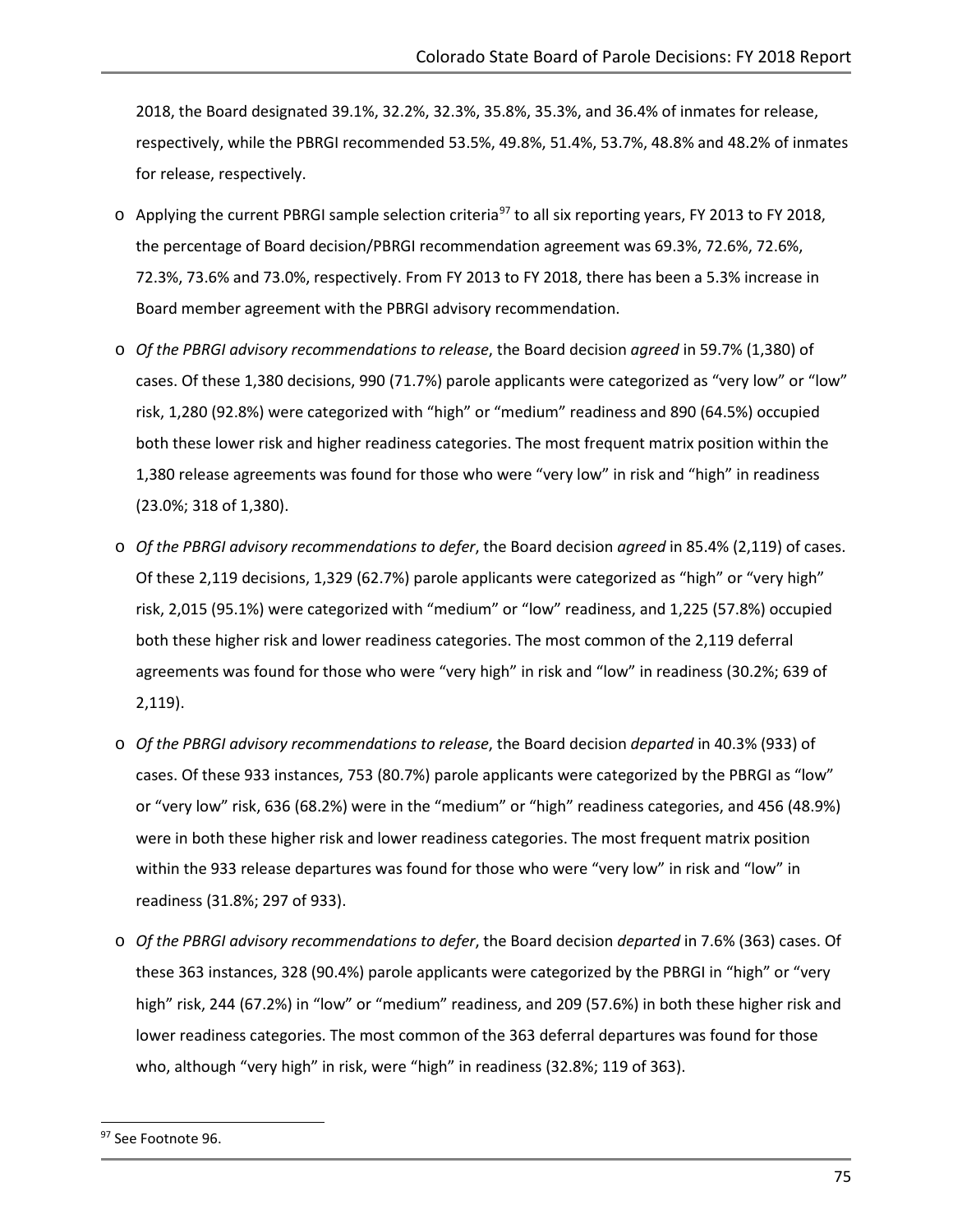- o The departure reasons entered by the Board for the *decisions to release rather than defer* indicated (in descending order of occurrence) that these individuals had presented a comprehensive parole plan; had successfully completed treatment to address criminogenic needs (for example, substance abuse treatment, mental health interventions, cognitive treatment, and/or anger management); had been successful in community placements; had demonstrated growth and positive attitude; had mitigated their higher risk in one or more ways; had successfully completed programs to prepare for re-entry; and/or had served adequate time.
- o The departure reasons entered by the Board for the *decisions to defer rather than release* included (in descending order of occurrence) concerns related to the severity of the crime of conviction or behaviors that represent risks to the public (for example, institutional violations and violence), untreated criminogenic needs (for example, impulse control deficits, antisocial attitudes/values, substance abuse, and anger issues), the inadequate quality of the parole plan (for example, homeless parole plans), a lack of accountability for one's actions or minimizing the impact of their crime, the need for additional time to stabilize in community corrections placements, inadequate time served relative to the sentence and/or the need for additional program participation.
- o File Review Findings. The FY 2018 sample of 9,189 hearings included 1,232 (13.4%) file review decisions, which do not require the presence of the inmate as defined in statute.<sup>[98](#page-81-0)</sup> Of these 1,232 file reviews, 1,044 involved those who were not labeled a sex offender and 188 involved those labeled a sex offender. Since file review eligibility was introduced into Board policy in 2013 and expanded by House Bill 2017-1326 ("low and "very low" risk eligibility), House Bill 2018-1410 (vacancy rateprecipitated reviews), the use of file reviews by the Board has increased over 350% overall (from 2.9% of hearings in FY 2014 to 13.4% of hearings in FY 2018). An analysis of these file reviews found:
	- Of the 1,232 total file reviews, 249 parole applicants (20.2%) were set for release and 983 (79.8%) were deferred.
	- Of the 249 applicants set for release, 41 (16.5%) were within 3 months to MRD, an additional 35 (14.1%) were within 6 months to MRD, an additional 43 (17.3%) were within 14 months to MRD, and the remaining 130 (52.2%) were more than 14 months to MRD.
	- Of the 983 (79.8%) who were deferred following a file review, 275 (28.0%) were deferred to a subsequent hearing date and 708 (72.0%) were "deferred to MRD." Of these 983 applicants who were deferred, 524 (53.3%) were within 3 months to MRD, an additional 359 (36.5%) were within

<span id="page-81-0"></span> $98$  The statutory conditions under which the Board may choose to conduct a file review are found in "Board Hearing Types" in Section Three.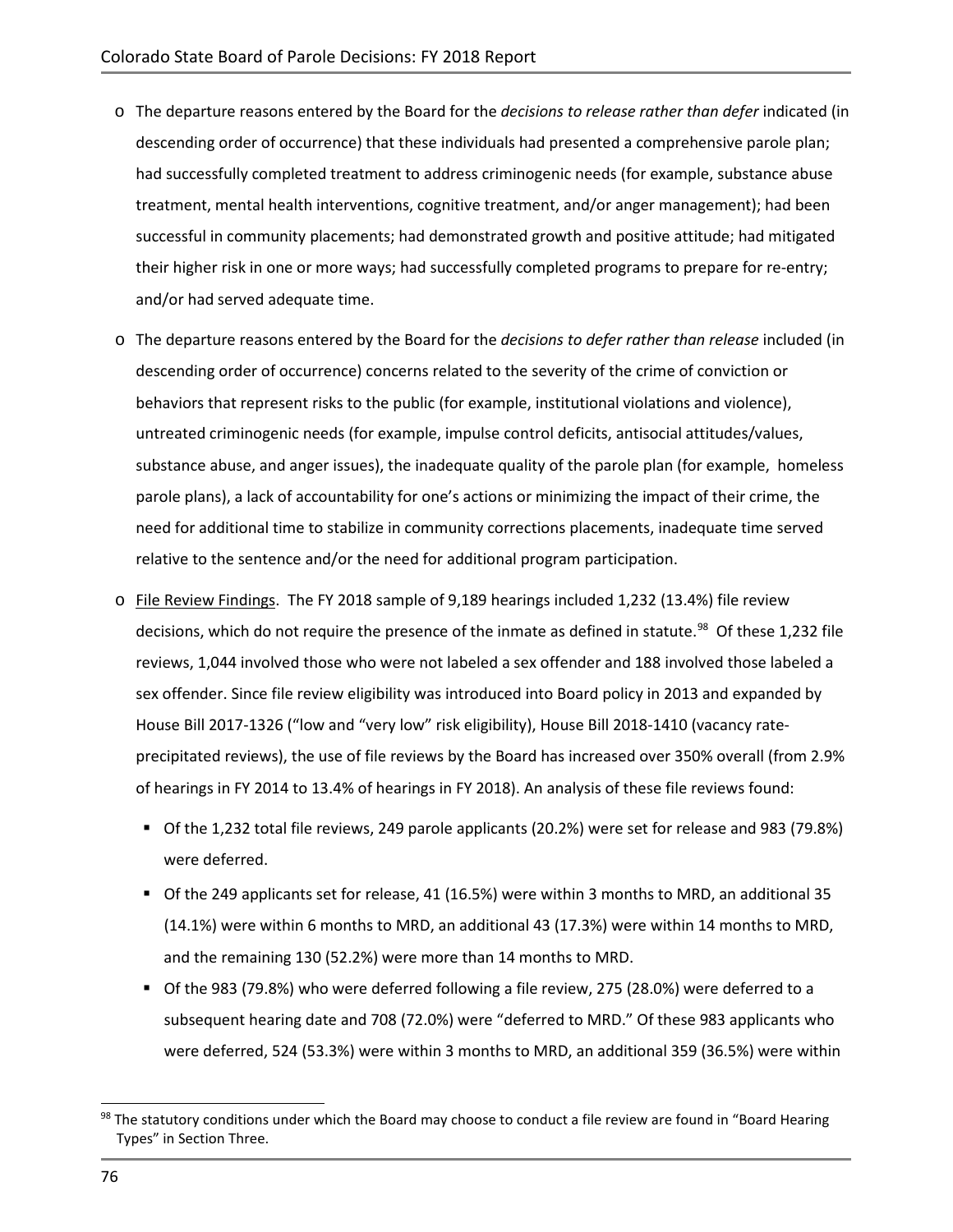6 months to MRD, an additional 61 (6.2%) were within 14 months to MRD, and the remaining 39 (4.0%) were more than 14 months to MRD.

- Of the 1,044 file reviews for the PBRGI-eligible parole applicants, 249 (23.9%) were set for release and 795 (76.1%) were deferred. Of the 1,044 file reviews conducted for non-sex offenders, the Board chose to bypass the PBRGI advisory recommendation in 722 (69.2%) instances leaving 322 file reviews for which an advisory recommendation was displayed.
- Of the 722 bypassed cases, Board members designated 140 (19.4%) individuals for release and 582 (80.6%) for deferral (of which 169 were deferred to a subsequent hearing date and 413 were deferred to their impending mandatory release date).
- Of the 322 PBRGI-related file reviews, Board members designated 109 (33.9%) applicants for release and 213 (66.1%) for deferral (of which 59 were deferred to a subsequent hearing date and 154 were deferred to their impending mandatory release date). Of the same file reviews, the PBRGI recommended 185 (57.5%) applicants for release and 137 (42.5%) for deferral.
- Of the 322 inmates subject to a file review, 225 (70.0%) met the "6-months-to-MRD" criterion, an additional 87 (27.0%) met the "very low" or "low" risk criterion, and the remaining 10 (3.1%) met one or both of the ICE detainer or special needs criteria.
- Collapsing release and deferral agreements overall (between corresponding Board decisions and PBRGI recommendations to defer or to release), *75.2% of file review decisions agreed with the PBRGI recommendations.*
- This combined agreement percentage (75.2%) includes the degree of release agreement (57.8% or 107 agreements within the 185 release recommendations) and the degree of deferral agreement (98.5% or 135 agreements within the 137 defer recommendations).
- The 322 inmates in the PBRGI sample who were the subject of a file review were placed in these PBRGI risk/readiness matrix categories: 48.4% were in the "very low" risk category (compared to 24.4% of inmates in non-file review hearings) and 57.8% were found in the "low" readiness category (compared to 43.6% of inmates in non-file review hearings).
- o Full Board Findings. There was a total of 2,216 full Board reviews in the FY 2018 sample. A separate analysis of the 1,440 full Board review decisions involving a PBRGI advisory recommendation found:
	- Collapsing the two sources of agreement (between the PBRGI recommendations and Board decisions to release and to defer), *62.9% of full Board review decisions agreed with the PBRGI recommendations.*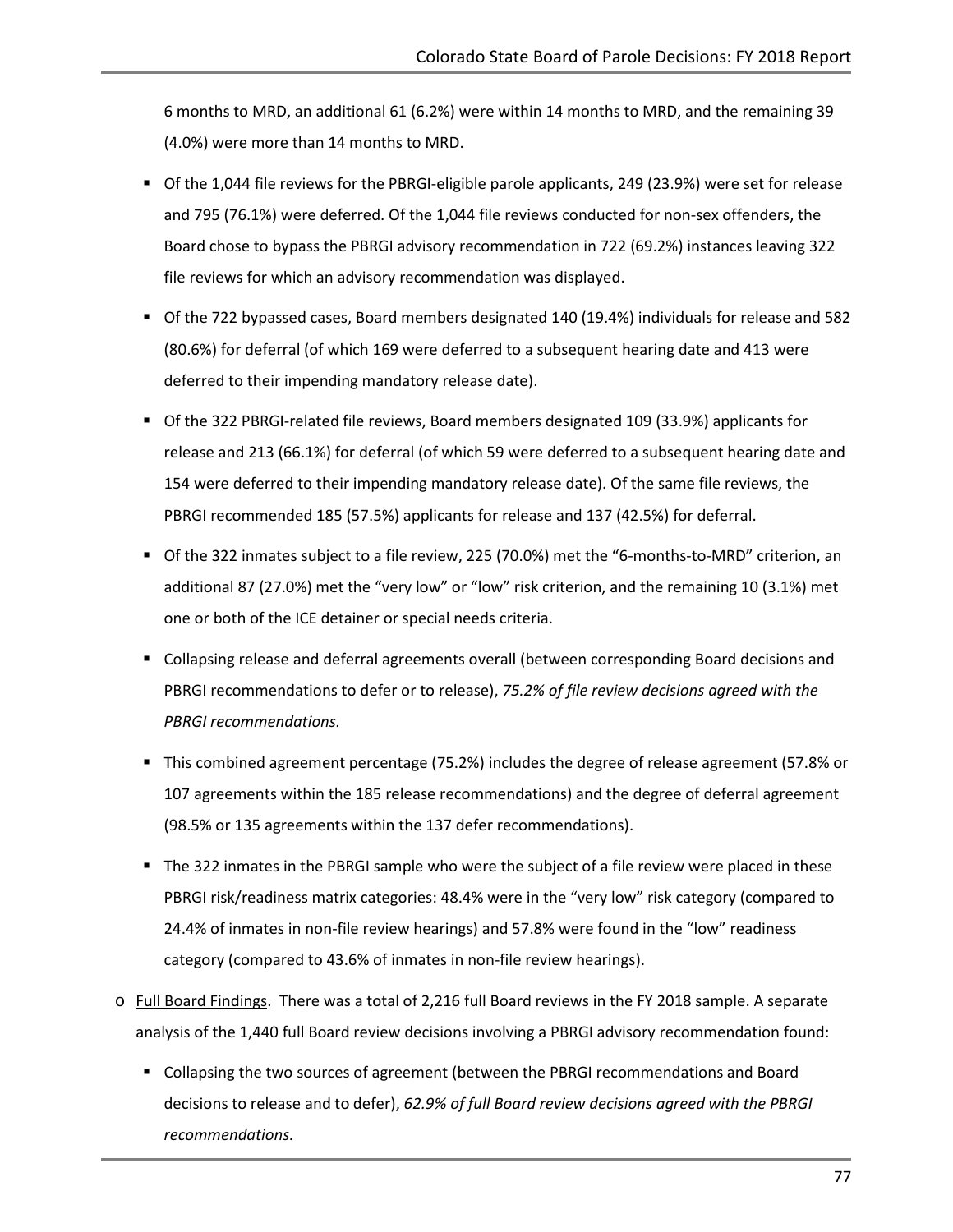- Compared to individual Board member decisions, the full Board reviews designated a larger percentage of parole applicants for release (918 or 63.7%) and a smaller percentage for deferral (522 or 36.3%). [As indicated above, individual Board member decisions in "regular" hearings designated 1,743 (36.4%) applicants for release and 3,052 (63.6%) for deferral.]
- Of these 1,440 full Board reviews, the PBRGI recommended 1,230 (85.4%) parole applicants for release and 210 (14.6%) for deferral. The PBRGI categorized 67.8% of these individuals recommended for release as "very low" or "low" risk and 81.0% as "medium" or "high" readiness, hence the large percentage of release recommendations.
- Compared to individual board member decisions, the agreement between full Board reviews and PBRGI recommendations to defer was lower (85.4% versus 47.1%, respectively) and the agreement between full Board reviews and PBRGI recommendations to release was higher (59.7% versus 65.6%, respectively).
- o Findings Regarding Sex Offenders. As mentioned above, a PBRGI recommendation is not displayed for those labeled a sex offender. When considering the parole application of an individual labeled a sex offender, it is the practice of the Board to refer some of these individuals to the full Board for review. Those who are not considered appropriate for release are deferred at the time of the "regular" hearing without a referral to full Board consideration. Therefore, it is the practice and policy of the Board to release sex offenders only after a full Board review. The findings regarding parole application decisions for those labeled a sex offender are as follows:
	- Of the 2,214 individuals labeled a sex offender who were seen in initial ("regular") hearings, 52  $(2.3%)$  were set for release,  $99$  1,387 (62.6%) were deferred, and, as described above, 775 (35.0%) were referred to the full Board for further review. Of the 775 individuals referred to full Board review, 410 (52.9%) were set for release and 365 (47.1%) were deferred.
	- Combining the decision outcomes of "regular" hearings and full Board reviews, the overall decision percentage for the 2,214 individuals labeled a sex offender were: 20.9% (462) set for release and 79.1% (1,752) deferred.
	- Of the 1,439 "regular" hearings involving those labeled a sex offender, 188 (13.1%) were conducted as file review of which none were released.

<span id="page-83-0"></span><sup>99</sup> There are no records of full Board reviews or full Board decisions for these 52 cases. These releases may be due to atypical circumstances or the full Board decision data may simply be missing from the hearing record.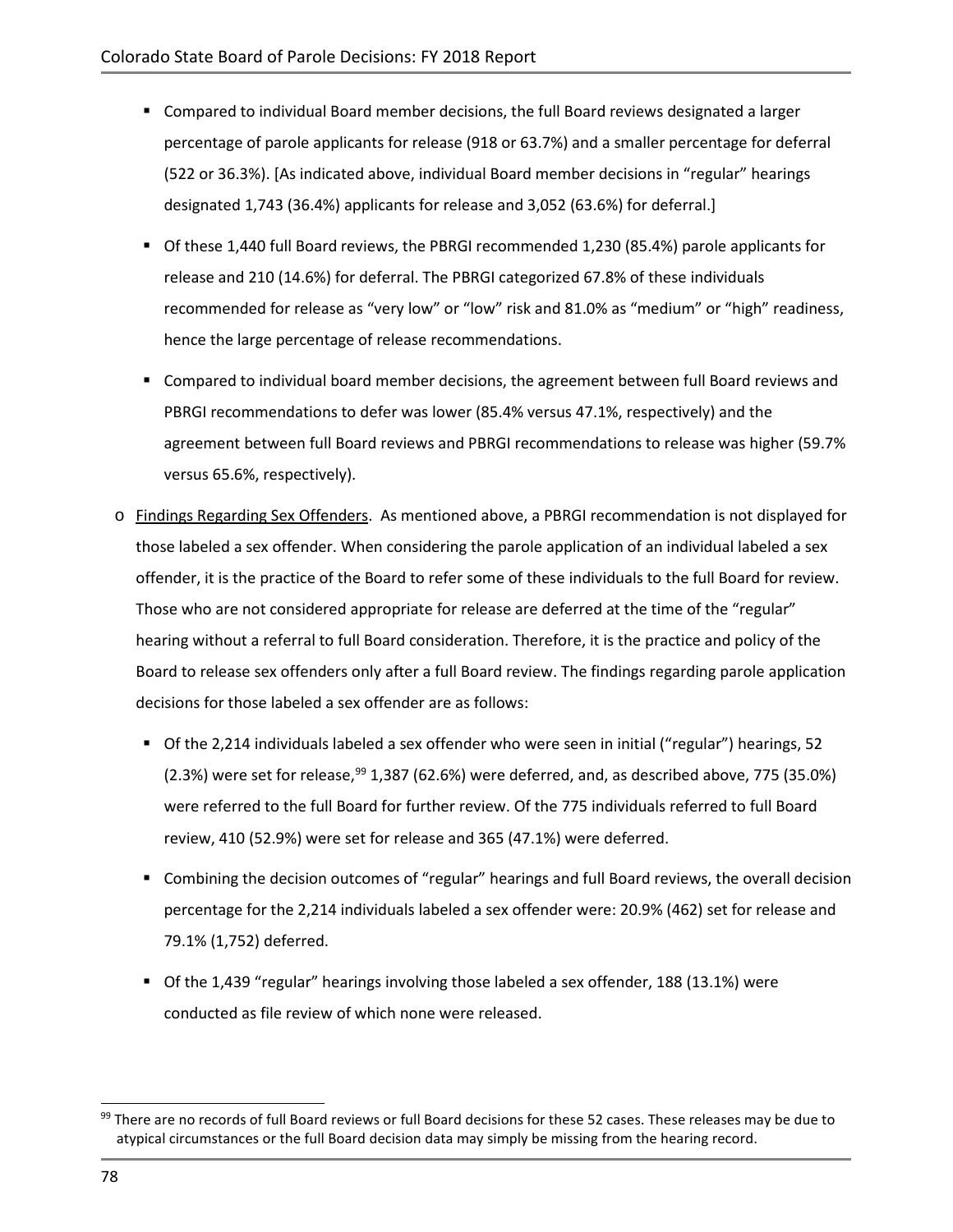# **Appendices**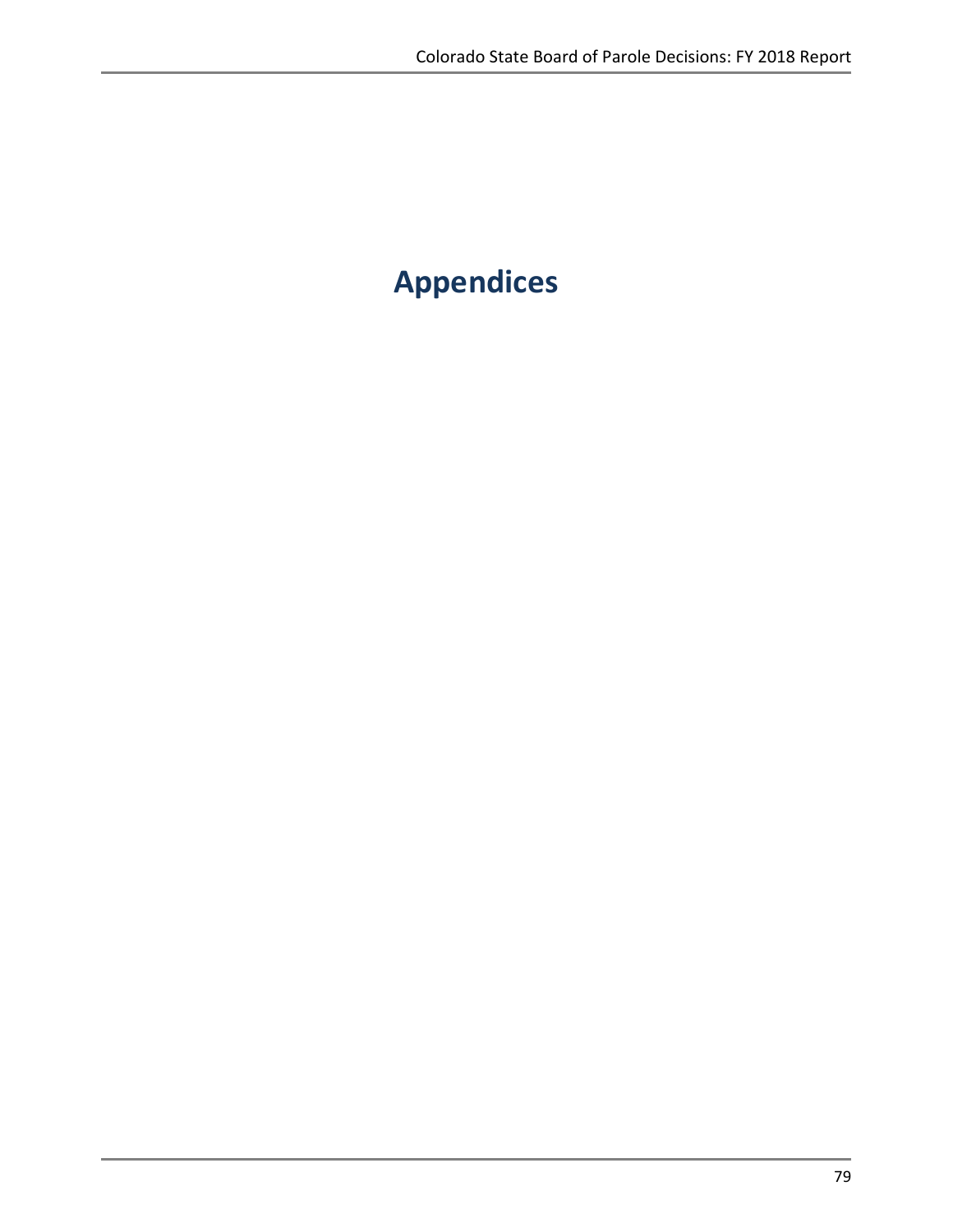This page intentionally left blank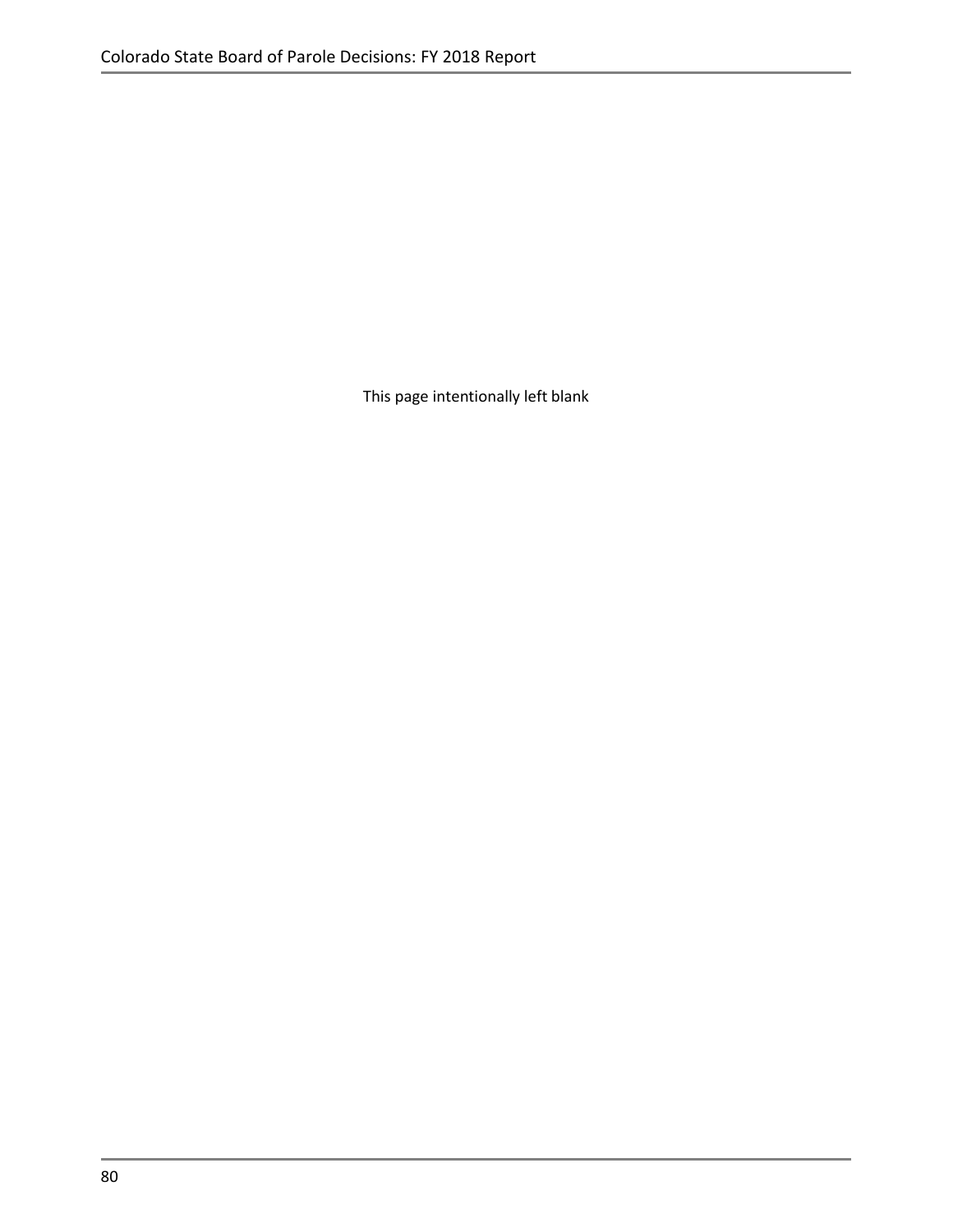## **APPENDIX A**

## **COLORADO STATE BOARD OF PAROLE**

*The mission of the Parole Board is to increase public safety by evaluating an individual's potential for successful reintegration to the community through the use of innovative evidence informed practices.*

## **CURRENT BOARD MEMBERS (Term)**

| Kristen Hilkey, Chair            | (2021) |
|----------------------------------|--------|
| Chad Dilworth, Vice Chair        | (2022) |
| Darlene Alcala                   | (2022) |
| Denise K. Balazic*               | (2020) |
| Michelle Geng                    | (2022) |
| Jason Guidry                     | (2022) |
| Brandon W. Mathews*              | (2020) |
| Joe Morales*                     | (2022) |
| Alfredo Pena*                    | (2020) |
| Rebecca Oakes, Former Member*    |        |
| John M. O'Dell, Former Member*   |        |
| Alexandra Walker, Former Member* |        |

## **ADMINISTRATIVE HEARING OFFICERS** Dan Casias Tom Waters

The list includes the names and positions of *current and former* Board members. An asterisk (\*) identifies the members who conducted release application hearings that are reflected in this FY 2018 report. Members' terms expire on July 1 of the year in parentheses.

> Additional information on the Colorado State Board of Parole is available at, *colorado.gov/paroleboard*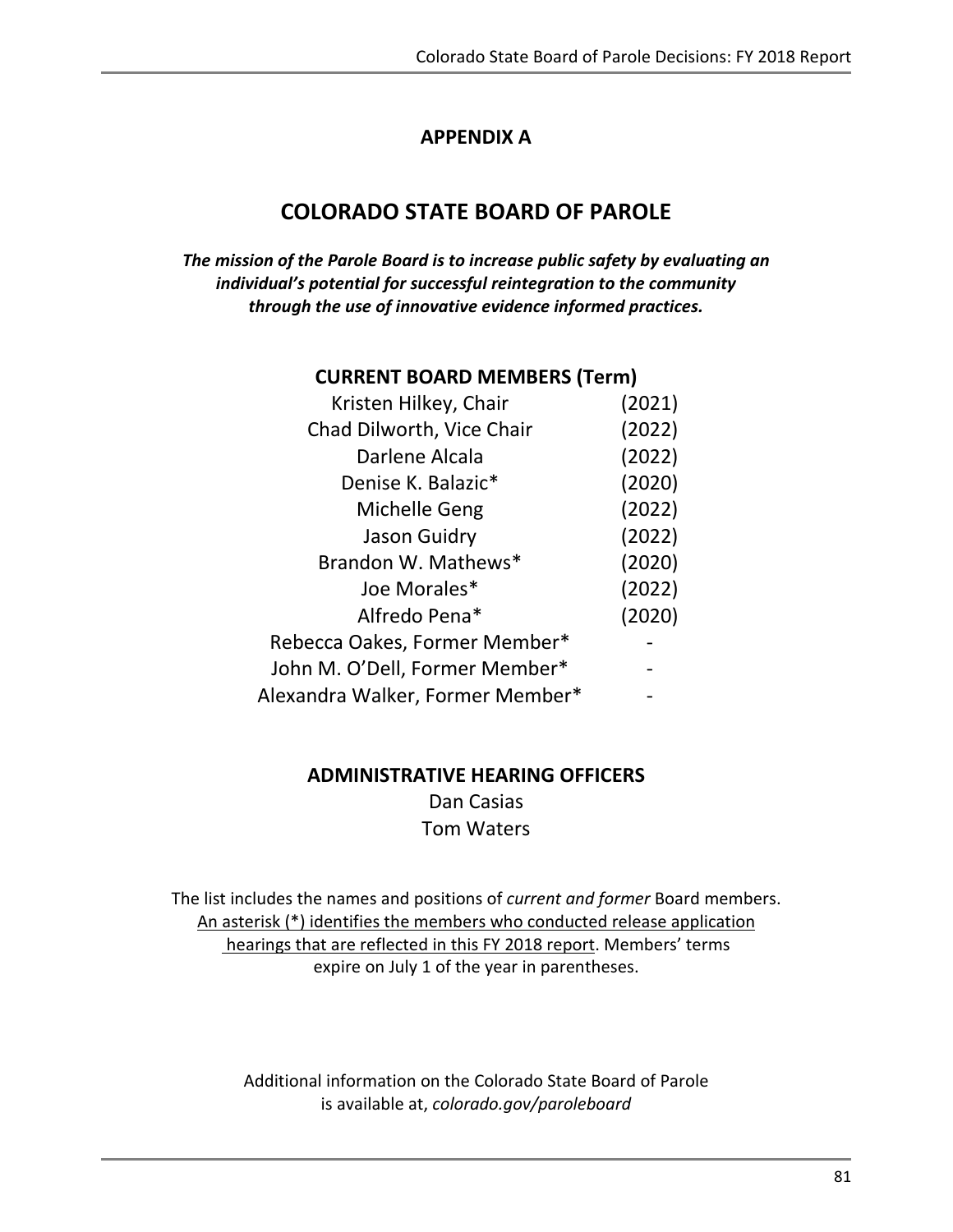This page intentionally left blank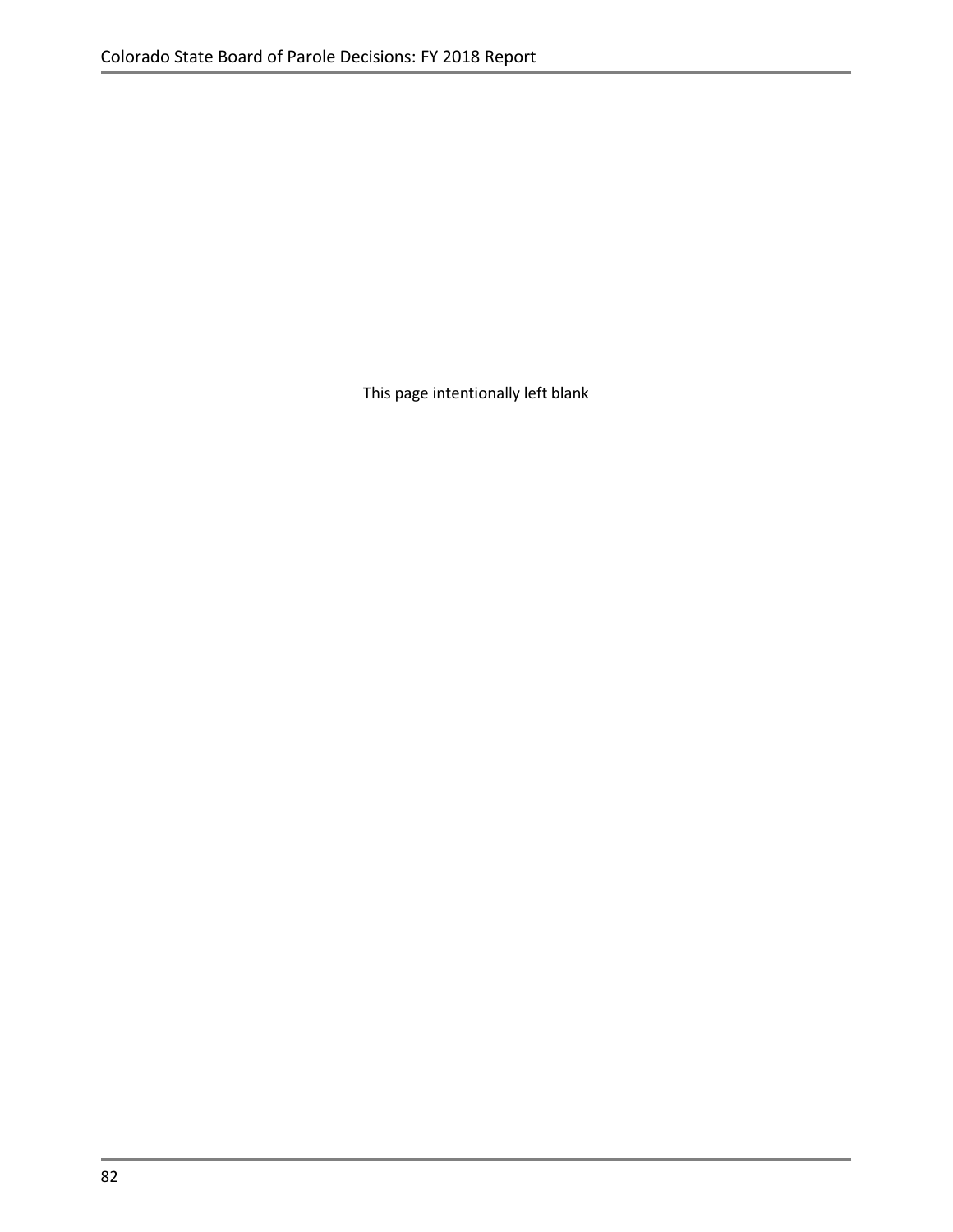## **APPENDIX B**

## **Parole Board Release Guideline Instrument: Item and Matrix Descriptions**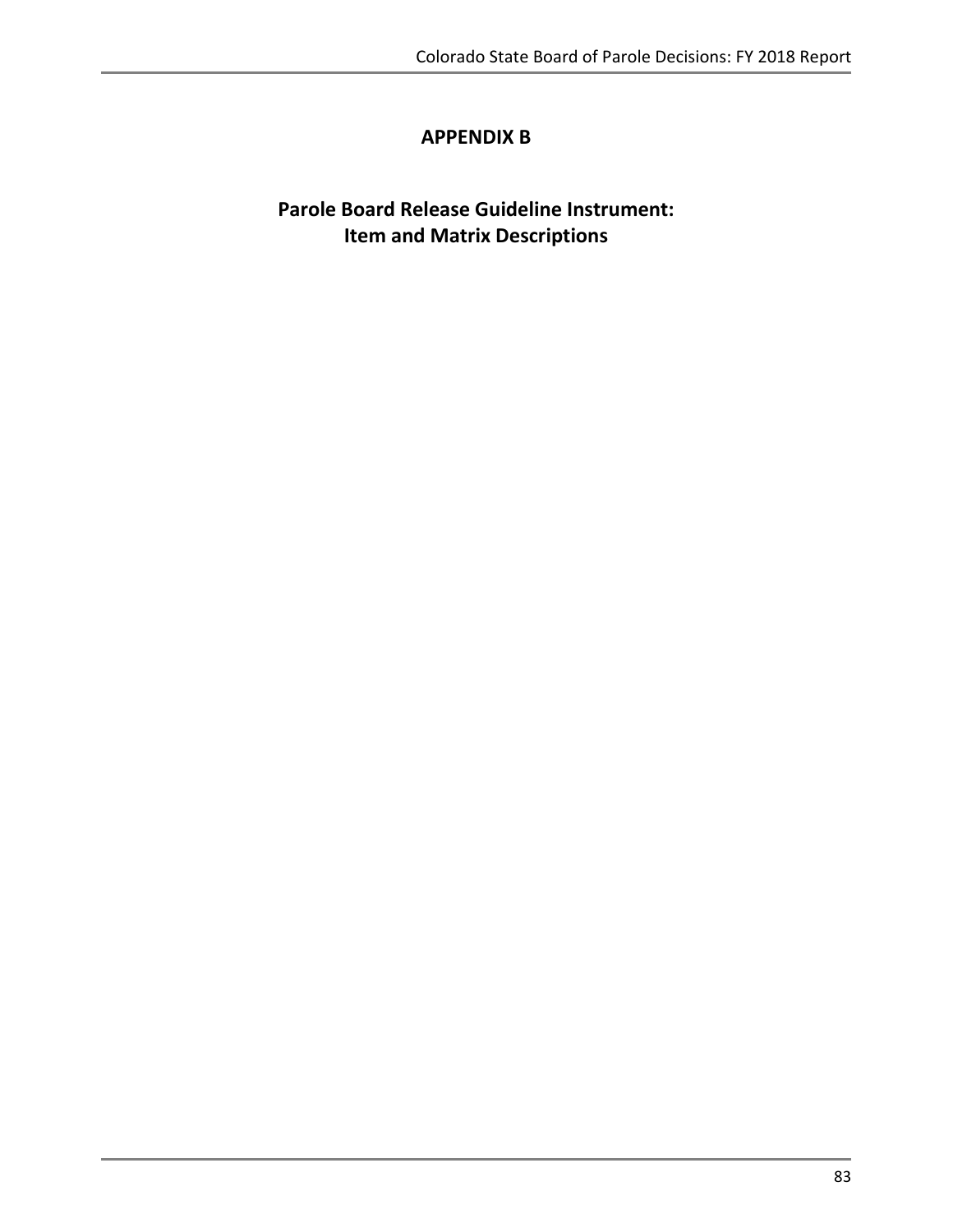This page intentionally left blank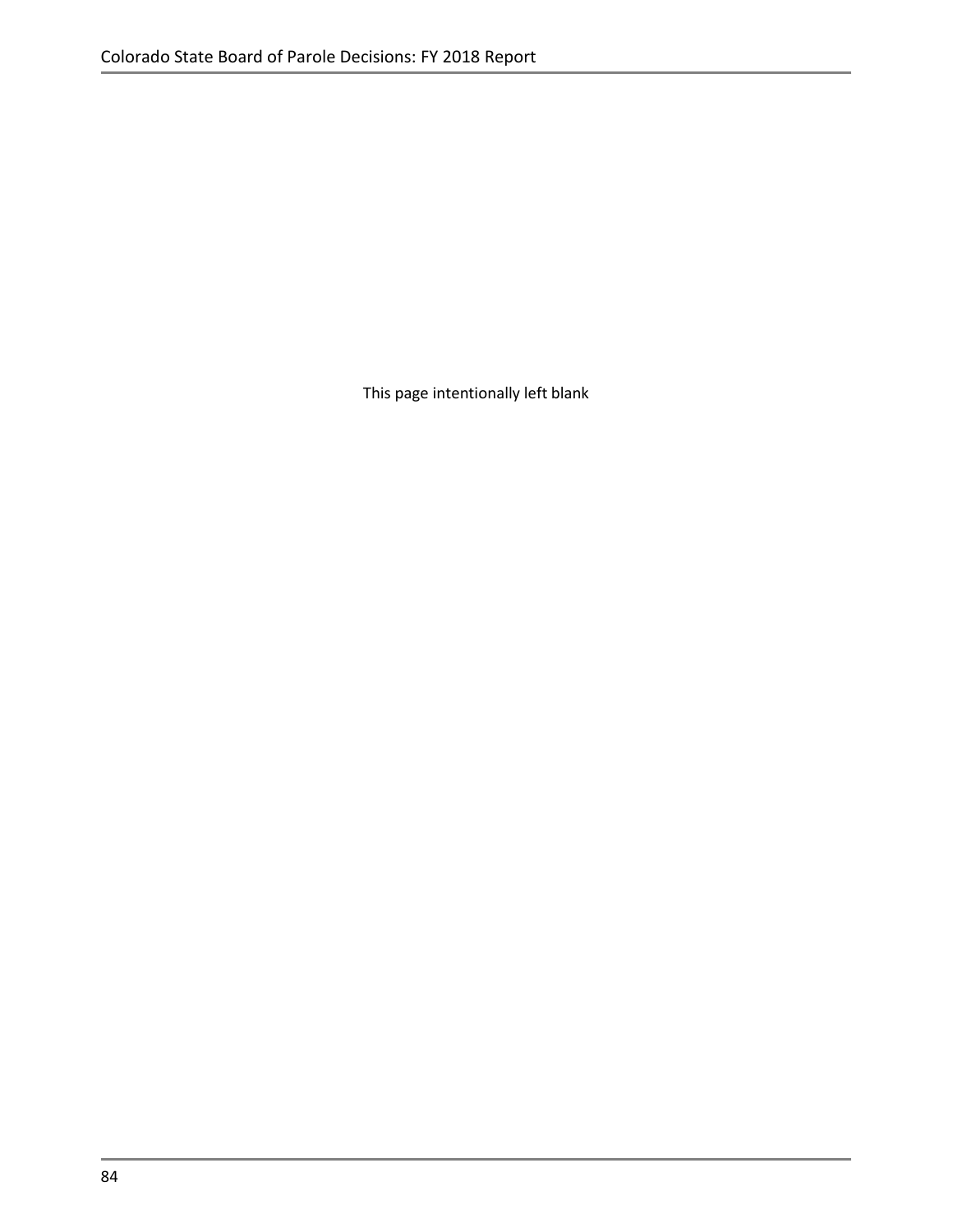## **Parole Board Release Guideline Instrument: Item and Matrix Descriptions**

## **Introduction**

Pursuant to §17-22.5-107(1), C.R.S., the DCJ, in consultation with the State Board of Parole, developed the Parole Board Release Guideline Instrument (PBRGI). The following elements comprise the PBRGI:

- The PBRGI risk items, which combined, assign inmates to a risk level,
- The PBRGI readiness items, which combined, assign inmates to a readiness level,
- The PBRGI decision matrix with five levels of risk and three levels of readiness, and
- The PBRGI advisory decision to release or defer, based on the decision matrix assignment.

## **PBRGI Risk Items and Readiness Items**

The original draft of the parole release guideline was developed by the Post Incarceration Supervision Task Force of the Colorado Commission on Criminal and Juvenile Justice. This document, approved by the full Commission, served as the source for the recidivism risk and parole readiness items.

These items reflect the parole release policy considerations in statute, §17-22.5-404(4), C.R.S. DCJ staff, in consultation with staff of the Office of Planning and Analysis (OPA) at the Colorado Department of Corrections (CDOC) and the Office of Information Technology at CDOC and Board

members, selected reliable variables to represent each of the policy elements included in the draft administrative release guideline.

Eight variables comprise the risk items and five variables comprise the readiness items of the PBRGI (see Figure A1). Each of the PBRGI items is described below along with a note indicating whether the category assignment is reduced or augmented by the item score.

**The original draft of the parole release guideline was developed by the Post Incarceration Supervision Task Force of the Colorado Commission on Criminal and Juvenile Justice.**

## **Risk Items**

**Item #1: The Colorado Actuarial Risk Assessment Scale**. The CARAS is an actuarial risk assessment instrument which, pursuant to §17-22.5-404(2), C.R.S., is developed by DCJ for use by the Parole Board when making release decisions. The CARAS is a risk scale that predicts recidivism following a release from prison.<sup>[100](#page-90-0)</sup> The CARAS score is based on static (unchangeable) risk factors, for

<span id="page-90-0"></span><sup>&</sup>lt;sup>100</sup> The current CARAS V6 recidivism rates by risk category are: Very Low, 14.7%; Low, 28.1%, Medium, 42.5%, High, 63.2%, and Very High, 77.8%. Recidivism is defined as at least one technical violation, arrest, or felony filing at any time during a 5-year period following release. For additional information on the CARAS V6, see colorado.gov/dcjors/ors-riskscales.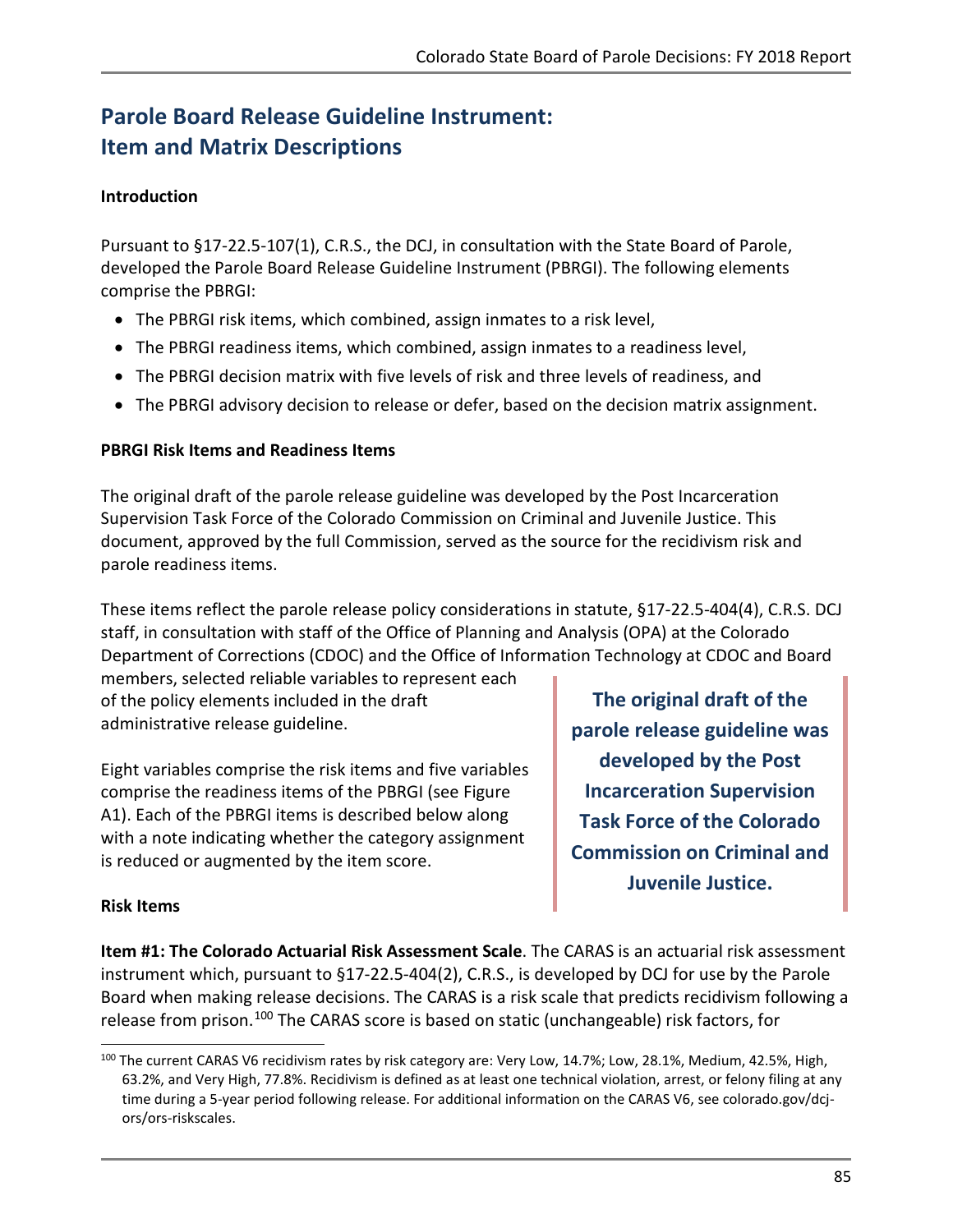example, current age, number of current conviction charges and number of previous incarcerations. Inmates are assigned to one of five risk categories that range from "very low" to "very high" risk. The assigned CARAS risk category serves as the baseline risk assignment in the risk algorithm.[101](#page-91-0)

**Item #2:** *Code of Penal Discipline* **/ Victim Threat.** Any inmate with a conviction of a Class II: 25c offense, Harassment of Victim, is assigned to the highest level of risk.<sup>[102](#page-91-1)</sup> The baseline risk assignment is not altered for inmates without such a conviction.

**Item #3:** *Code of Penal Discipline* **/ Class I Offense.** Any inmate with a conviction for a Class I offense during the previous 12 months is re-assigned to the highest level of risk. Inmates with no Class I offense in the last 12 months receive a fractional point reduction in risk (in other words, a partial category reduction).

**Item #4:** *Code of Penal Discipline* **/ Class II Offense.** Any inmate with a conviction for a Class II offense, other than Harassment of Victim, during the previous three months is re-assigned two levels higher than the baseline category of risk. For example, an inmate whose baseline risk assignment was "very low" would be shifted to "medium" risk. Inmates with no Class II offense in the last three months receive a fractional category reduction in risk.

**Item #5: Escape/Abscond or Attempt.** The existence of one or more escapes/absconds or attempts results in the inmate being advanced two categories of risk. The baseline risk assignment is not altered for inmates with no escape/abscond or attempts.

**Item #6: 60 Years of Age or Older (Risk moderator).** The baseline risk assignment is reduced by two categories for inmates who are 60 years of age or older. The baseline risk assignment is not altered for inmates who have not reached the age of 60.

**Item #7: Medical Condition Reduces Risk of Re-Offense (Risk moderator).** The baseline risk assignment is reduced by two categories for inmates whose record indicates a debilitating medical condition that reduces the risk of re-offense. The baseline risk assignment is not altered for inmates who do not have such medical conditions.

**Item #8: Manageable in the Community (Risk moderator).** *This variable is derived from a rating by the Board member conducting the parole application hearing.* Based on the review of an inmate's record and information gathered during the interview conducted during parole application hearing, Board members rate whether or not they expect a greater likelihood of success for the individual if transitioned to the community. The baseline risk assignment is reduced by one category for individuals who are expected by the member to be successful if placed under community supervision. The baseline risk assignment is not altered for individuals who are not assessed by the member to be successful under community supervision.

<span id="page-91-1"></span><span id="page-91-0"></span> $101$  Developed and validated pursuant to §17-22.5-404(2)(a), C.R.S., CARAS, Version 6 (2015) has an AUC=.75. <sup>102</sup> See the CDOC *Administrative Regulation 150-01*, Class II: 25(c) at: colorado.gov/cdoc/policies-1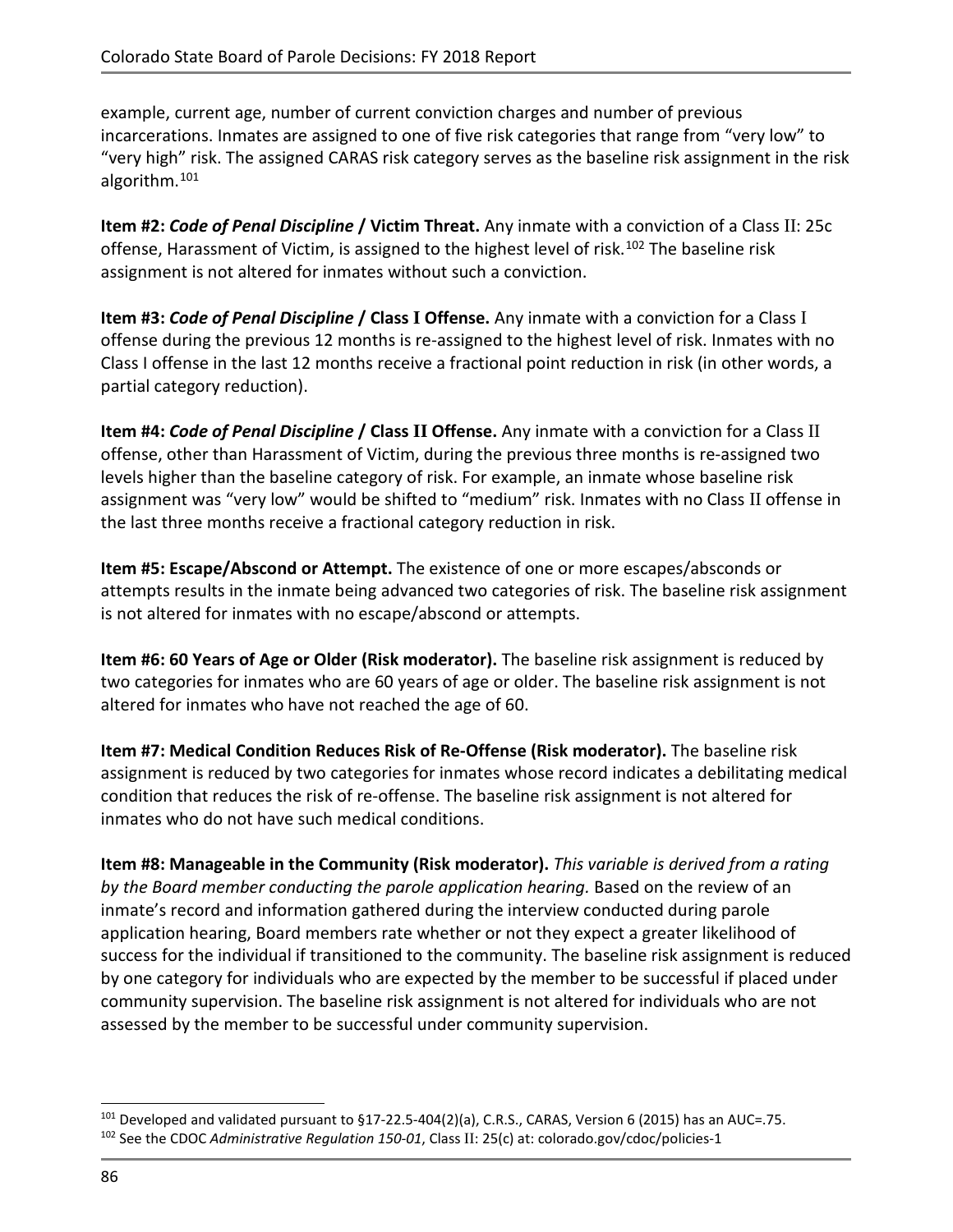#### **Readiness Items**

**Item #9: Level of Service Inventory-Revised.** The LSI-R total score serves as a modified baseline in the readiness algorithm. <sup>[103](#page-92-0)</sup> The 54-item LSI-R is a measure of inmates' criminogenic needs and, based on the total score, inmates are assigned to one of four actuarially-determined readiness categories. The LSI-R is a modified baseline because this item, together with the LSI Rater Box item,<sup>[104](#page-92-1)</sup> is weighed equally with the remaining items in the readiness algorithm.

**Item #10: Level of Service Inventory-Rater Box Average.** The average of the 13 Rater Box items on the LSI-R contributes points to the overall readiness total. The LSI-R Rater Box items score inmates on positive adjustment characteristics. The LSI Rater Box average, in combination with the LSI-R total score category, is weighed equally with the remaining items in the readiness algorithm.

**Item #11: Program Participation / Progress.** *This variable is derived from a rating by the Board member conducting the parole application hearing.* The Board member provides a rating of the inmate's enrollment, participation, and progress in CDOC programs. The assignment of points does not penalize inmates who are wait-listed for programs or, for whatever reason as determined by the Board member, inmates for whom current program participation is considered not applicable. Points assigned to the ratings are added to the overall readiness total.

**Item #12: Treatment Participation / Progress.** *This variable is derived from a rating by the Board member conducting the parole application hearing.* The Board member provides a rating of the inmate's participation and progress in CDOC treatment. The assignment of points does not penalize inmates who are wait-listed for treatment or, for whatever reason as determined by the Board member, inmates for whom current treatment is considered not applicable. Points assigned to the ratings are added to the overall readiness total.

**Item #13: Parole Plan.** *This variable is derived from a rating by the Board member conducting the parole application hearing.* The Board member provides a rating of the quality and thoroughness of the inmate's parole plan. Considerations of the parole plan may include the provision for housing, parole location, work, education, treatment, parole sponsor, social support, vocational/leisure activities and other transition factors. Points assigned to the ratings are added to the overall readiness total.

<span id="page-92-0"></span><sup>&</sup>lt;sup>103</sup> The LSI is an assessment tool comprised of 54 items across ten different subcomponents: criminal history, education/employment, financial, marital/family, accommodations, leisure/recreation, companions, alcohol/drug problems, emotional/personal, and attitudes/orientation. Each item is scored either 0 or 1, where a point indicates that an item is true. Points are totaled with a higher overall score indicating greater needs for service.

<span id="page-92-1"></span><sup>&</sup>lt;sup>104</sup> Thirteen of the 54 items are considered dynamic factors that can change to reflect current offender experiences and characteristics. These items are rated on a scale from 0 to 3 (in addition to the item score). The 13 ratings are then totaled to obtain a rater score with higher scores indicating more pro-social influences in an offender's life.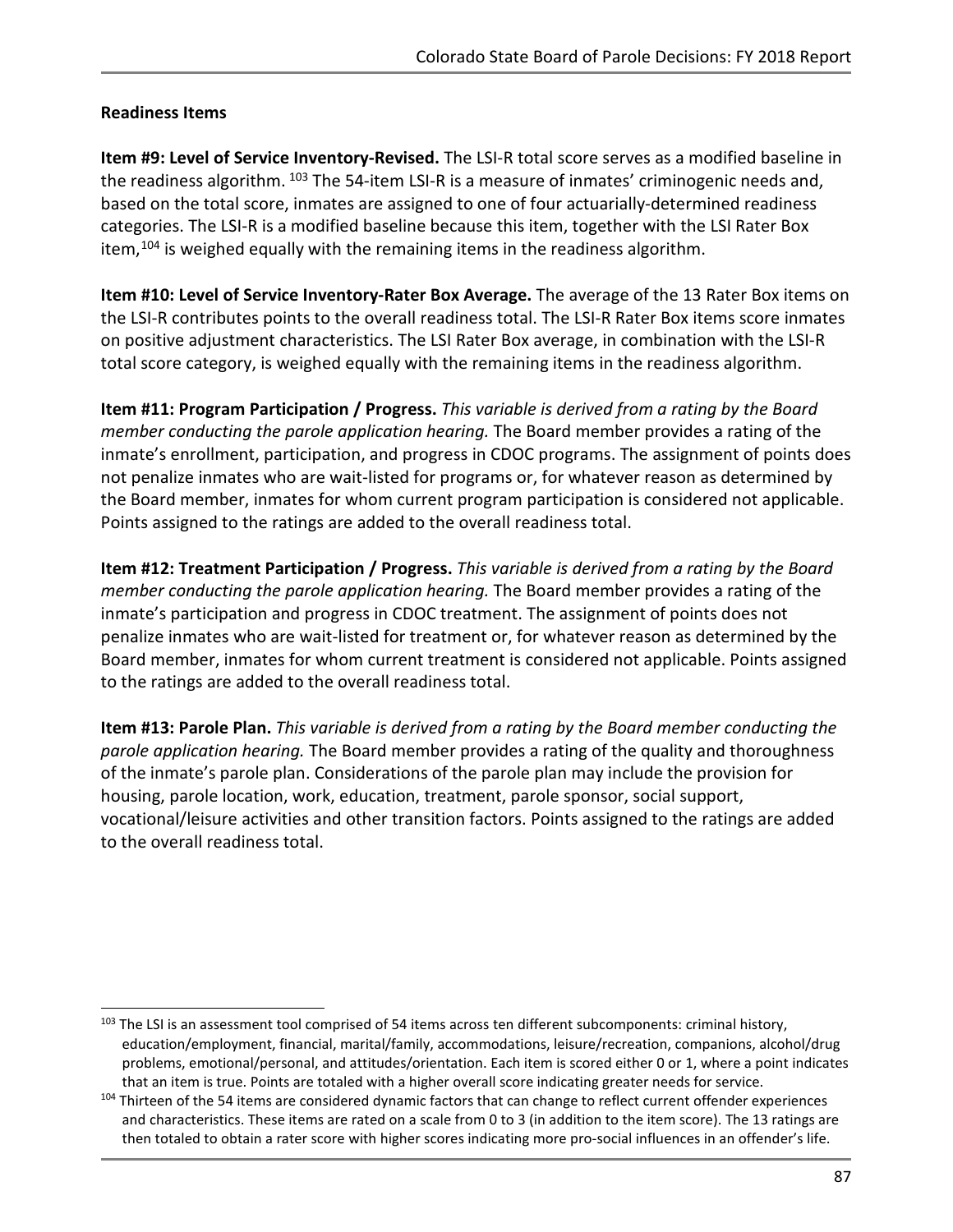| <b>DECISION ALGORITHM VARIABLES</b>                                                                  |                                                       |  |  |  |  |  |
|------------------------------------------------------------------------------------------------------|-------------------------------------------------------|--|--|--|--|--|
| <b>RISK VARIABLES</b>                                                                                | <b>READINESS VARIABLES</b>                            |  |  |  |  |  |
| (- reduces, + augments, x no affect)                                                                 | (- reduces, + augments)                               |  |  |  |  |  |
| #1 Colorado Actuarial Risk Assessment Scale                                                          | #9 Level of Service Inventory: Total Score            |  |  |  |  |  |
| (Risk baseline)                                                                                      | (Readiness baseline)                                  |  |  |  |  |  |
| $(1)$ Very Low $(1 - 23)$                                                                            | $(0)$ Low $(39 - 54)$                                 |  |  |  |  |  |
| $(2)$ Low $(24 - 31)$                                                                                | (1) Medium (30 - 38)                                  |  |  |  |  |  |
| (3) Medium (32 - 36)                                                                                 | $(2)$ High $(21 - 29)$                                |  |  |  |  |  |
| $(4)$ High $(37 - 43)$                                                                               | (3) Very High (0 - 20)                                |  |  |  |  |  |
| (5) Very High (44 - 79)                                                                              |                                                       |  |  |  |  |  |
|                                                                                                      | #10 Level of Service Inventory: Rater Boxes           |  |  |  |  |  |
| #2 Code of Penal Discipline: Victim Threat                                                           | $(+)$ Yes (Avg. 2.50 - 3.00)                          |  |  |  |  |  |
| (During period of incarceration)                                                                     | $(+)$ Yes (Avg. 2.00 - 2.49)                          |  |  |  |  |  |
| $(x)$ None                                                                                           | $(-)$ No (Avg. 0.50 - 1.99)                           |  |  |  |  |  |
| $(+)$ Yes                                                                                            | $(-)$ No (Avg. 0.00 - 0.49)                           |  |  |  |  |  |
| #3 Code of Penal Discipline: Class I Offense                                                         | #11 Program Participation/Progress*                   |  |  |  |  |  |
| (-) None in past 12 months                                                                           | (+) Good outcome/ intent -or- NA / Wait listed        |  |  |  |  |  |
| (+) At least 1 in past 12 months                                                                     | (+) Acceptable outcome/intent                         |  |  |  |  |  |
|                                                                                                      | (-) Weak/unclear outcome/intent                       |  |  |  |  |  |
| #4 Code of Penal Discipline: Class II Offense                                                        | (-) Poor outcome/intent                               |  |  |  |  |  |
| (Other than Victim Threat)                                                                           |                                                       |  |  |  |  |  |
| (-) None in past 3 months                                                                            | #12 Treatment Participation/Progress*                 |  |  |  |  |  |
| (+) At least 1 in past 3 months                                                                      | (+) Good outcome/ intent -or- NA / Wait listed        |  |  |  |  |  |
|                                                                                                      | (+) Acceptable outcome/intent                         |  |  |  |  |  |
| #5 Escape/Abscond or Attempt                                                                         | (-) Weak/unclear outcome/intent                       |  |  |  |  |  |
| $(x)$ None                                                                                           | (-) Poor outcome/intent                               |  |  |  |  |  |
| (+) Yes, Escape/Abscond or Attempt                                                                   |                                                       |  |  |  |  |  |
|                                                                                                      | #13 Parole Plan*                                      |  |  |  |  |  |
| <b>Risk moderators</b>                                                                               | $(+)$ Good                                            |  |  |  |  |  |
| $#6$ (-) Yes, 60 yrs. or older                                                                       | (+) Acceptable                                        |  |  |  |  |  |
| $\#$ 7 (-) Yes, med. condition reduces reoffense risk                                                | $(-)$ Weak                                            |  |  |  |  |  |
| $#8$ (-) Yes, manageable in community*                                                               | $(-)$ Poor                                            |  |  |  |  |  |
| $(*PB$ Input)                                                                                        | (*PB Input)                                           |  |  |  |  |  |
|                                                                                                      | <b>DECISION ALGORITHM COMPUTATIONS AND CATEGORIES</b> |  |  |  |  |  |
| <b>Risk Calculation:</b>                                                                             |                                                       |  |  |  |  |  |
| CARAS + COPD: Victim + COPD: Class I + COPD: Class II + Esc/Abs + Risk moderators = Risk Point Total |                                                       |  |  |  |  |  |
| Risk Categories: 1) Very Low = 1.99 or less risk points<br>4) High = $4.00 - 4.99$                   |                                                       |  |  |  |  |  |
| 2) Low = $2.00 - 2.99$<br>5) Very High = $5.00$ or above                                             |                                                       |  |  |  |  |  |
| 3) Medium = $3.00 - 3.99$                                                                            |                                                       |  |  |  |  |  |
| <b>Readiness Calculation:</b>                                                                        |                                                       |  |  |  |  |  |
| (LSI: Total Score + LSI: RB + Program + Treatment + Plan) / 5 = Readiness Point Average              |                                                       |  |  |  |  |  |
| Readiness Categories: 1) Low = 0.00 - 1.99<br>High = $3.00$ or above<br>3)                           |                                                       |  |  |  |  |  |

2) Medium = 2.00 - 2.99

## **Figure A1. PBRGI risk and readiness variables and algorithm calculations and categories**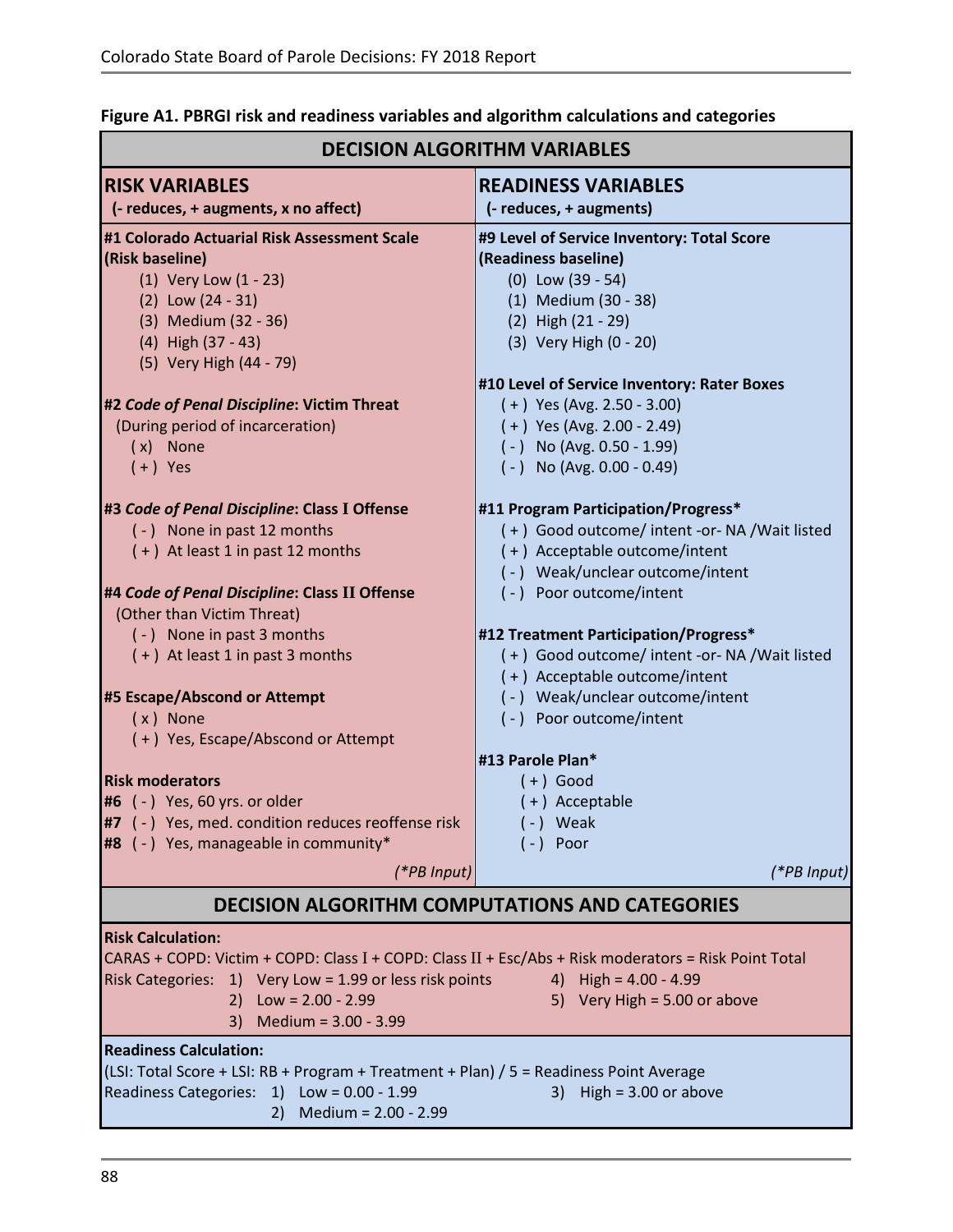#### **PBRGI Algorithms and Decision Matrix**

The first item in the risk dimension (Item #1: CARAS) and the first item in the Readiness dimension (Item #9: LSI) determine a baseline level for each inmate on risk and on readiness. The remaining items in the risk or readiness dimension determine whether the inmate is shifted up or down the levels of the dimension. The risk algorithm is calculated by the simple addition of points received for each of the eight risk items and the total number of points is associated with a particular risk level. The readiness algorithm is based on the calculated average of the points received for each of the five readiness items and the average is associated with a particular readiness level (see Figure A1.).

**Placement in the Matrix.** As detailed in Figure A1, computations of the risk algorithm *total score* and the readiness algorithm *average score* result in the assignment of each inmate to a risk and a readiness level:

Very Low (best candidates for release) Low Medium High Very High (best candidates for defer)

#### **Risk Levels Readiness Levels**

High (best candidates for release) Medium Low (best candidates for defer)

The combination of the risk and readiness levels places an inmate into one of the 15 categories in the PBRGI decision matrix. The risk by readiness decision matrix comprising the five risk and three readiness levels can be found in Figure A2. Each decision matrix risk/readiness combination is associated with an advisory release decision recommendation either to "RELEASE" the inmate to parole or to "DEFER" the inmate to a subsequent parole consideration hearing, continuing the period of incarceration.

Note that all parole release candidates falling in the "very low risk" category are recommended for release; whereas, all those falling in the "very high risk" category are recommended for deferral.<sup>[105](#page-94-0)</sup> Note also that the recommendation related to the middle of the matrix is dependent on the combination of the two dimensions. For example, the recommendation for an inmate at "medium" readiness differs depending on the risk placement.

Inmates assigned to the lower risk/higher readiness combinations (the upper left area of the matrix) would be considered the better candidates for release and those assigned to the higher risk/lower readiness combinations (the lower right area of the matrix) would be considered the better candidates for deferral.

<span id="page-94-0"></span><sup>&</sup>lt;sup>105</sup> The advisory recommendation to release or defer for each level of risk and readiness was assigned by the original draft administrative guideline instrument.